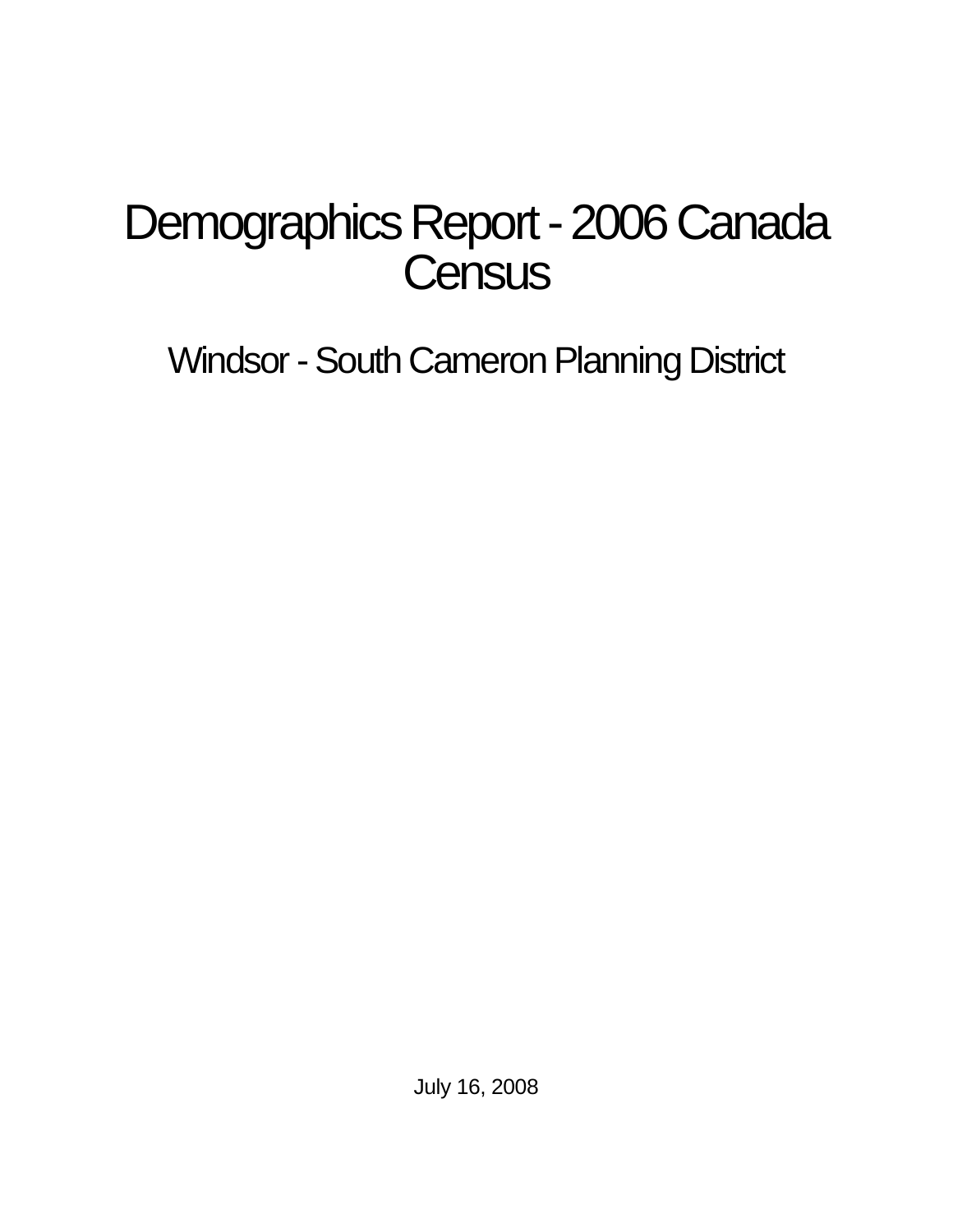## Table of Contents

| 2006 Census Population by Age and Sex Comparison 16 |  |
|-----------------------------------------------------|--|
|                                                     |  |
|                                                     |  |
|                                                     |  |
|                                                     |  |
|                                                     |  |
|                                                     |  |
|                                                     |  |
|                                                     |  |
| 2006 Census Knowledge of Non-official Language  28  |  |
|                                                     |  |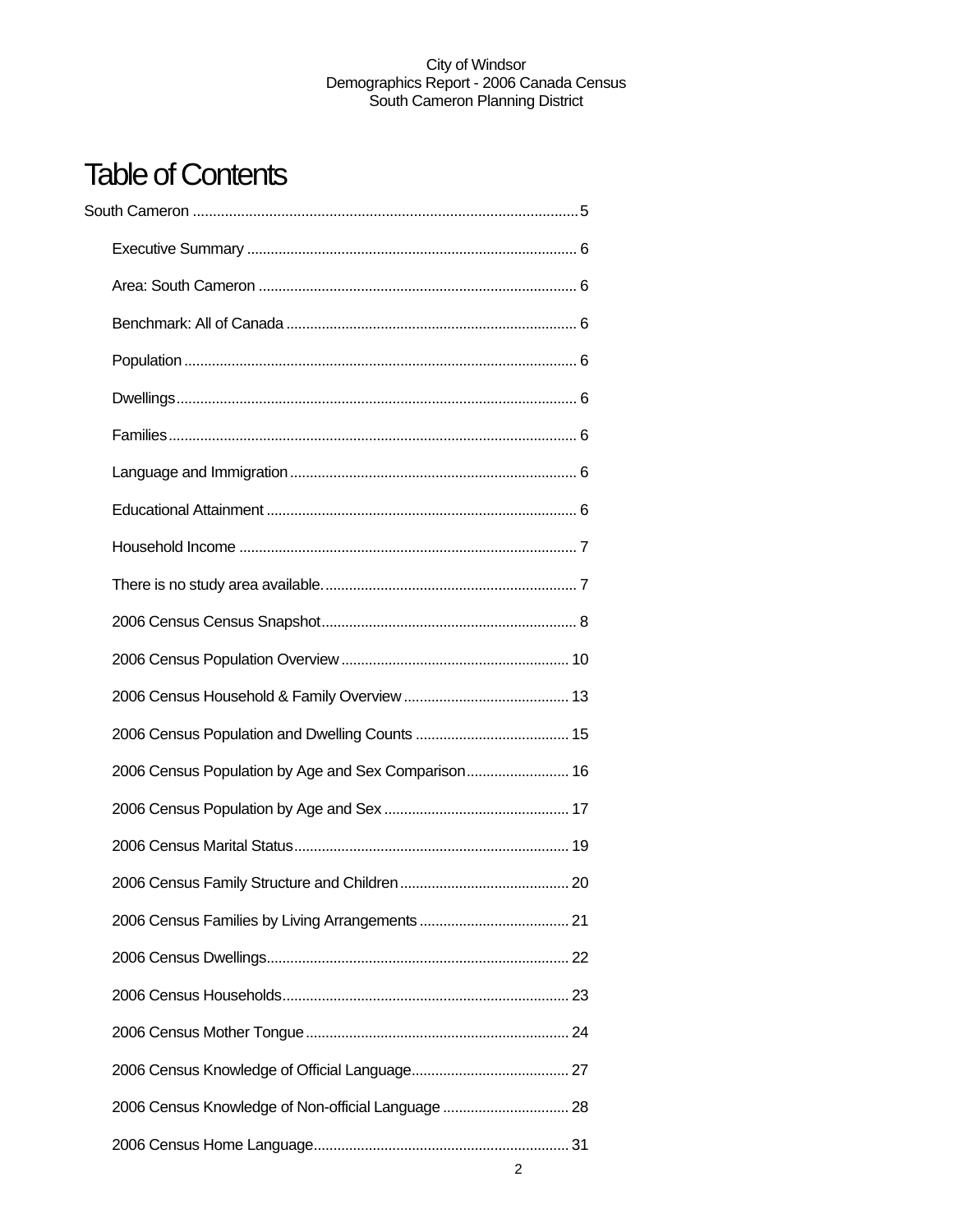#### City of Windsor Demographics Report - 2006 Canada Census

| South Cameron Planning District                                     |    |
|---------------------------------------------------------------------|----|
|                                                                     |    |
| 2006 Census Recent Immigration and Place of Birth (2001-2006) 37    |    |
|                                                                     |    |
|                                                                     |    |
|                                                                     |    |
|                                                                     |    |
| 2006 Census Presence of Children and Labour Force by Sex Comparison | 43 |
| 2006 Census Presence of Children and Labour Force by Sex  45        |    |
| 2006 Census Labour Force by Industry and Sex Comparison 49          |    |
|                                                                     |    |
| 2006 Census Labour Force by Occupation and Sex Comparison 54        |    |
|                                                                     |    |
|                                                                     |    |
| 2006 Census Labour Force by Occupation - Female  60                 |    |
| 2006 Census Labour Force by Class of Worker and Sex Comparison. 62  |    |
| 2006 Census Labour Force by Class of Worker and Sex 63              |    |
|                                                                     |    |
|                                                                     |    |
|                                                                     |    |
|                                                                     |    |
|                                                                     |    |
|                                                                     |    |
|                                                                     |    |
|                                                                     |    |
|                                                                     |    |
|                                                                     |    |
| 2006 Census Post Secondary Education by Sex Comparison  75          |    |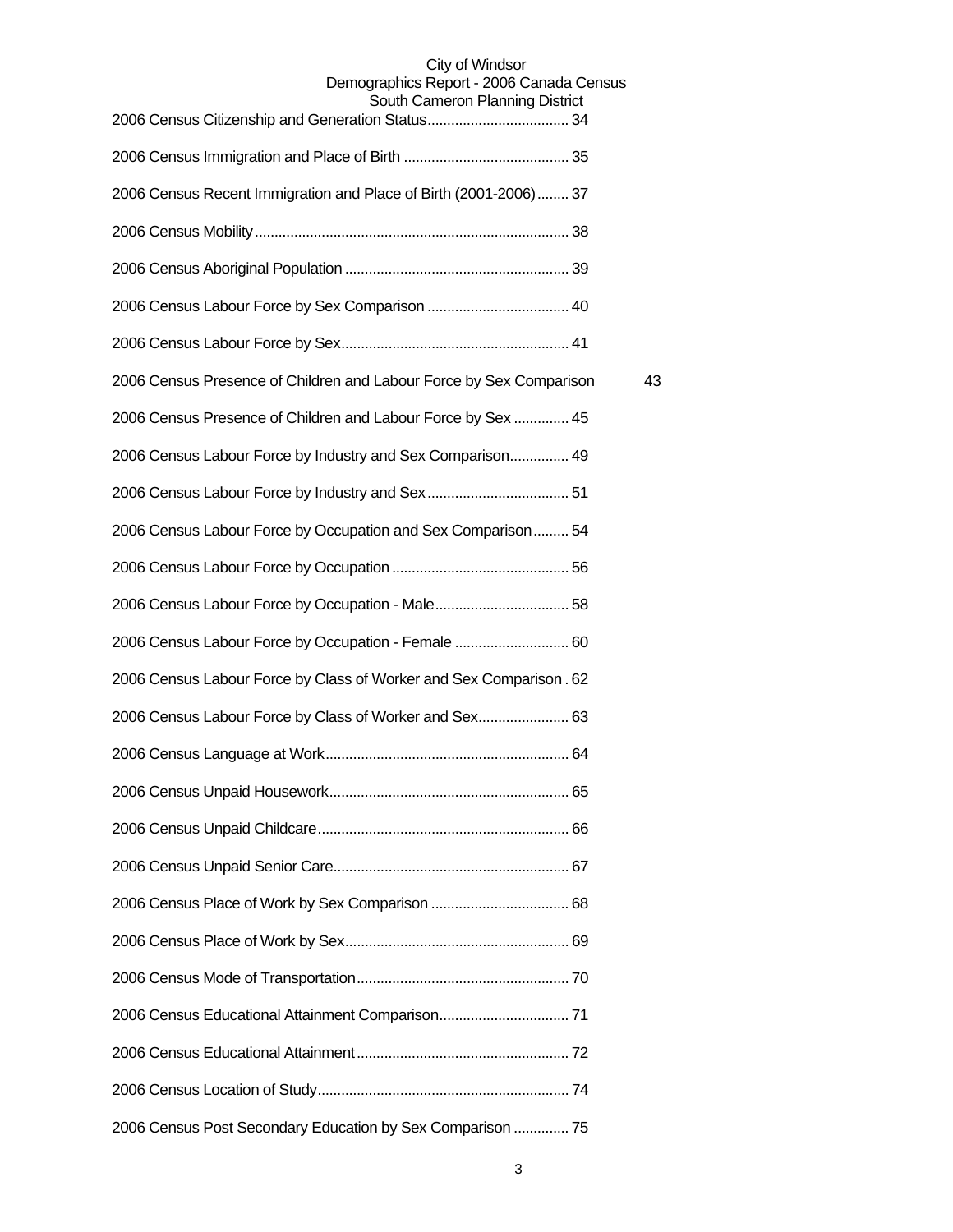| יטיש אָווויווּטוּ דוּטוּטוּטוּ                                     |
|--------------------------------------------------------------------|
|                                                                    |
|                                                                    |
|                                                                    |
|                                                                    |
|                                                                    |
|                                                                    |
|                                                                    |
| 2006 Census 2005 Employment Income by Sex and Work Activity  91    |
| 2006 Census 2005 Individual Income by Sex Comparison 92            |
|                                                                    |
| 2006 Census 2005 Individual After-Tax Income by Sex 95             |
|                                                                    |
| 2006 Census 2005 Income of Non-family Persons by Sex  99           |
| 2006 Census 2005 After-Tax Income of Non-family Persons by Sex 101 |
|                                                                    |
|                                                                    |
|                                                                    |
|                                                                    |
| 2006 Census 2005 After-Tax Household Income  107                   |
|                                                                    |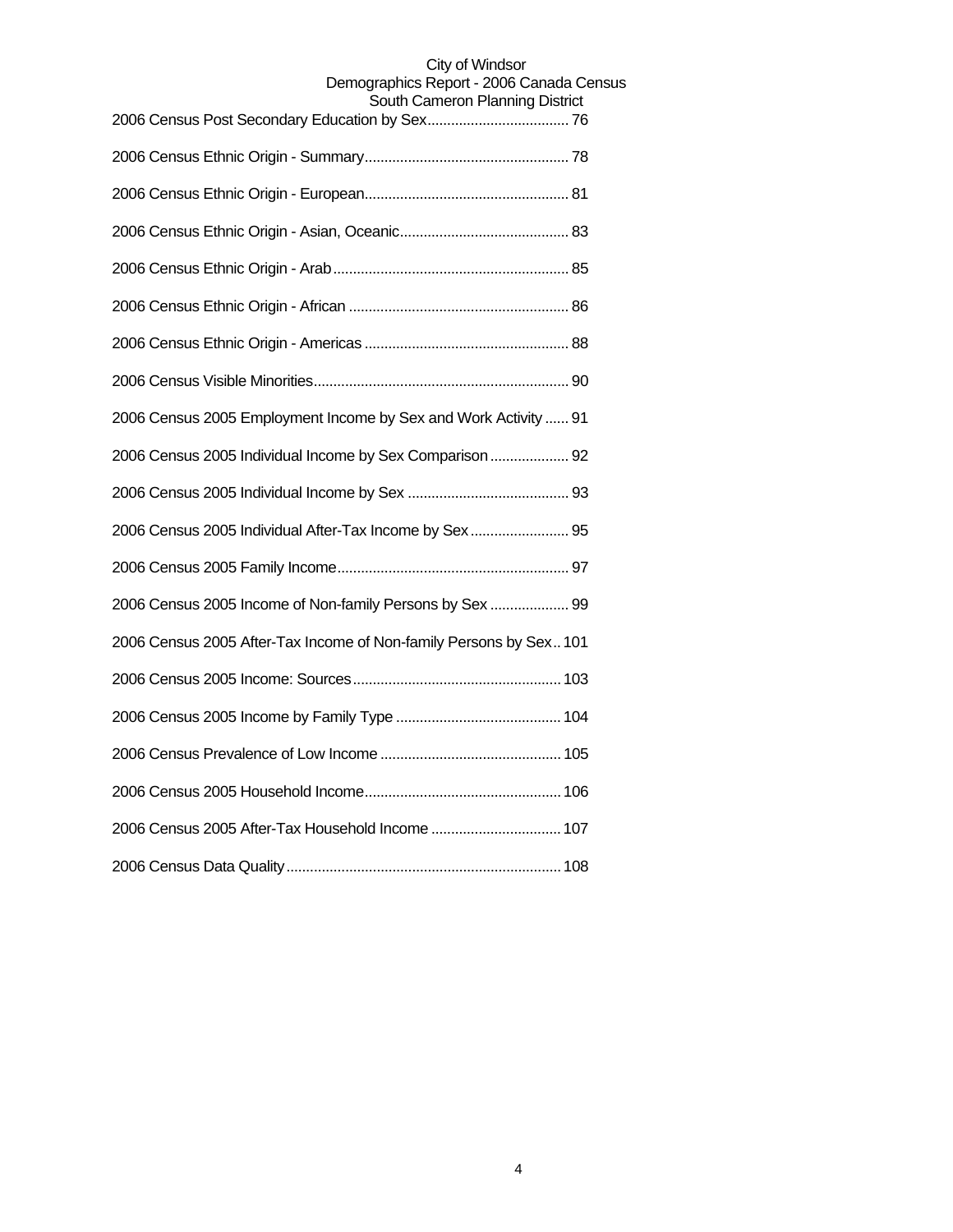## South Cameron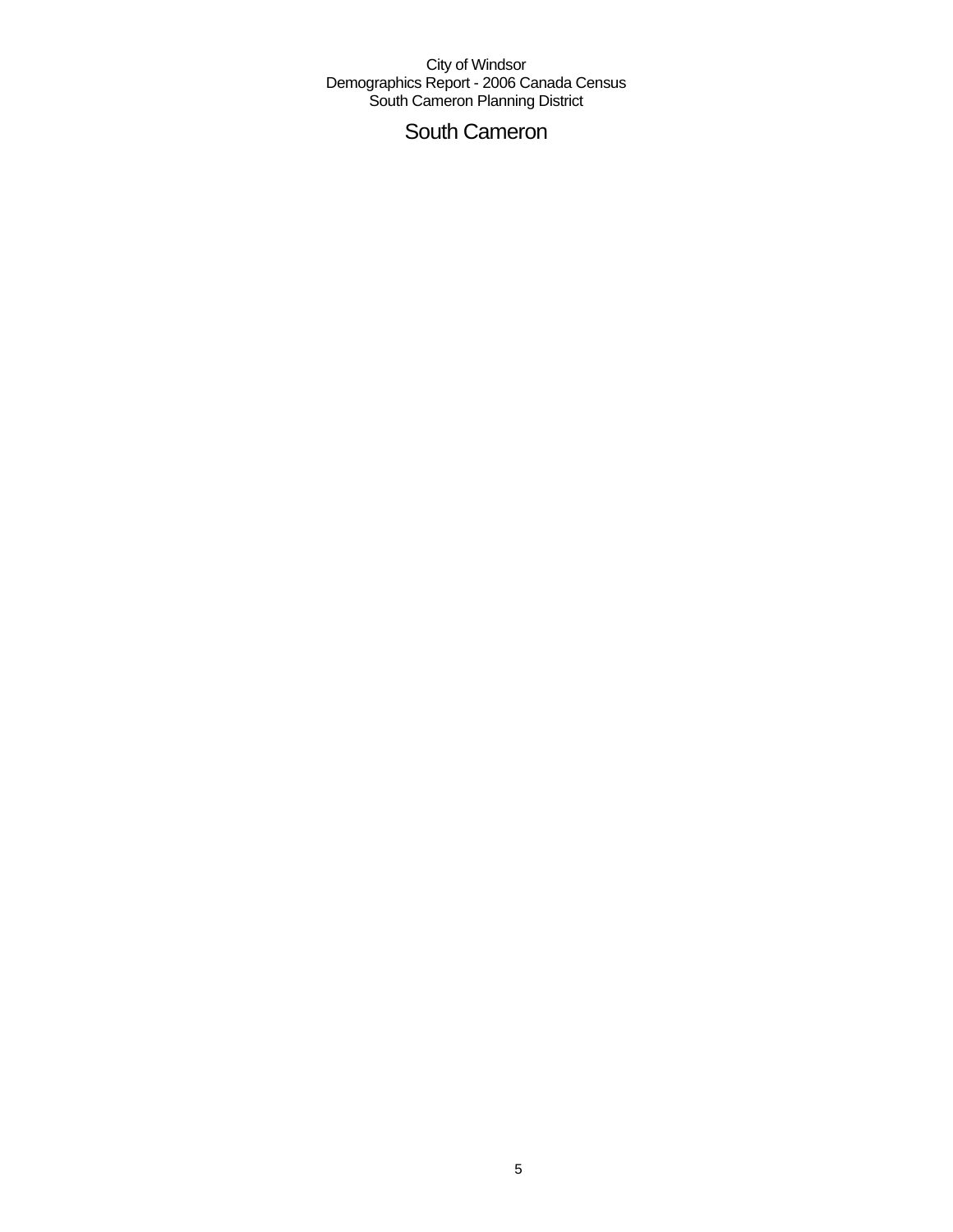#### Executive Summary

|                          | <b>Executive Summary</b>                                                                                                                                                              |                                                                                                                                                                                                         |  |  |
|--------------------------|---------------------------------------------------------------------------------------------------------------------------------------------------------------------------------------|---------------------------------------------------------------------------------------------------------------------------------------------------------------------------------------------------------|--|--|
|                          | <b>EXECUTIVE SUMMARY</b>                                                                                                                                                              |                                                                                                                                                                                                         |  |  |
|                          | <b>Area: South Cameron</b>                                                                                                                                                            | <b>Benchmark: All of Canada</b>                                                                                                                                                                         |  |  |
|                          |                                                                                                                                                                                       |                                                                                                                                                                                                         |  |  |
| $\overline{\phantom{a}}$ | Population                                                                                                                                                                            |                                                                                                                                                                                                         |  |  |
|                          | The 2006 population in South Cameron was<br>8,280.                                                                                                                                    | The 2006 population in All of Canada for<br>2006 was 31,612,900.                                                                                                                                        |  |  |
|                          | The average density of population was<br>1,606.4 per square km.                                                                                                                       | The average density of population was<br>3.5 per square km.                                                                                                                                             |  |  |
|                          | The 2006 median age for this population was The 2006 median age for this population is<br><b>34.1</b> . The average age is <b>34.6</b> .                                              | <b>39.5</b> . The average age is <b>39.1</b> .                                                                                                                                                          |  |  |
| $\overline{\phantom{a}}$ | <b>Dwellings</b>                                                                                                                                                                      |                                                                                                                                                                                                         |  |  |
|                          | In 2006, there were $2,690$ occupied<br>dwellings, of which 78.6% are owner-<br>occupied and 21.0% are rented.                                                                        | In 2006, there were $12,435,520$ occupied<br>dwellings, of which 68.4% are owner-<br>occupied and 31.2% are rented.                                                                                     |  |  |
|                          | Most of the dwellings are single-<br>detached houses (78.3%). Dwellings<br>in this area were mostly built between<br>2001 to 2006 (31.6%).                                            | Most of the dwellings are single-<br>detached houses (55.3%). Dwellings<br>in this area were mostly built between<br>1971 to 1980 (19.5%).                                                              |  |  |
| $\mathbf{z}$             | <b>Families</b>                                                                                                                                                                       |                                                                                                                                                                                                         |  |  |
|                          | Of the 2,302 families in the area, 1,982<br>are married or common law couples;<br>1,328 of the couples have one or more<br>children at home. There are 315<br>single-parent families. | Of the 8,896,840 families in the area,<br>7,482,775 are married or common law<br>couples; 4,061,930 of the couples have<br>one or more children at home. There<br>are 1,414,060 single-parent families. |  |  |
| Þ                        | Language and Immigration                                                                                                                                                              |                                                                                                                                                                                                         |  |  |
|                          | For 2006, the dominant non-official home<br>language, Chinese, was spoken by 510<br>people, followed by <b>Arabic</b> , spoken by 411<br>people.                                      | The dominant non-official home language for<br>All of Canada is Chinese, spoken by 790,030<br>people, followed by Panjabi (Punjabi),<br>spoken by 278,495 people.                                       |  |  |
|                          | The top 3 places of birth for recent<br>immigrants were Southern Asia, West<br><b>Central Asia and the Middle East and</b><br><b>Eastern Europe.</b>                                  | The top 3 places of birth for recent<br>immigrants were Southern Asia, Eastern<br>Asia and West Central Asia and the<br><b>Middle East.</b>                                                             |  |  |

Educational Attainment

 $\overline{\phantom{a}}$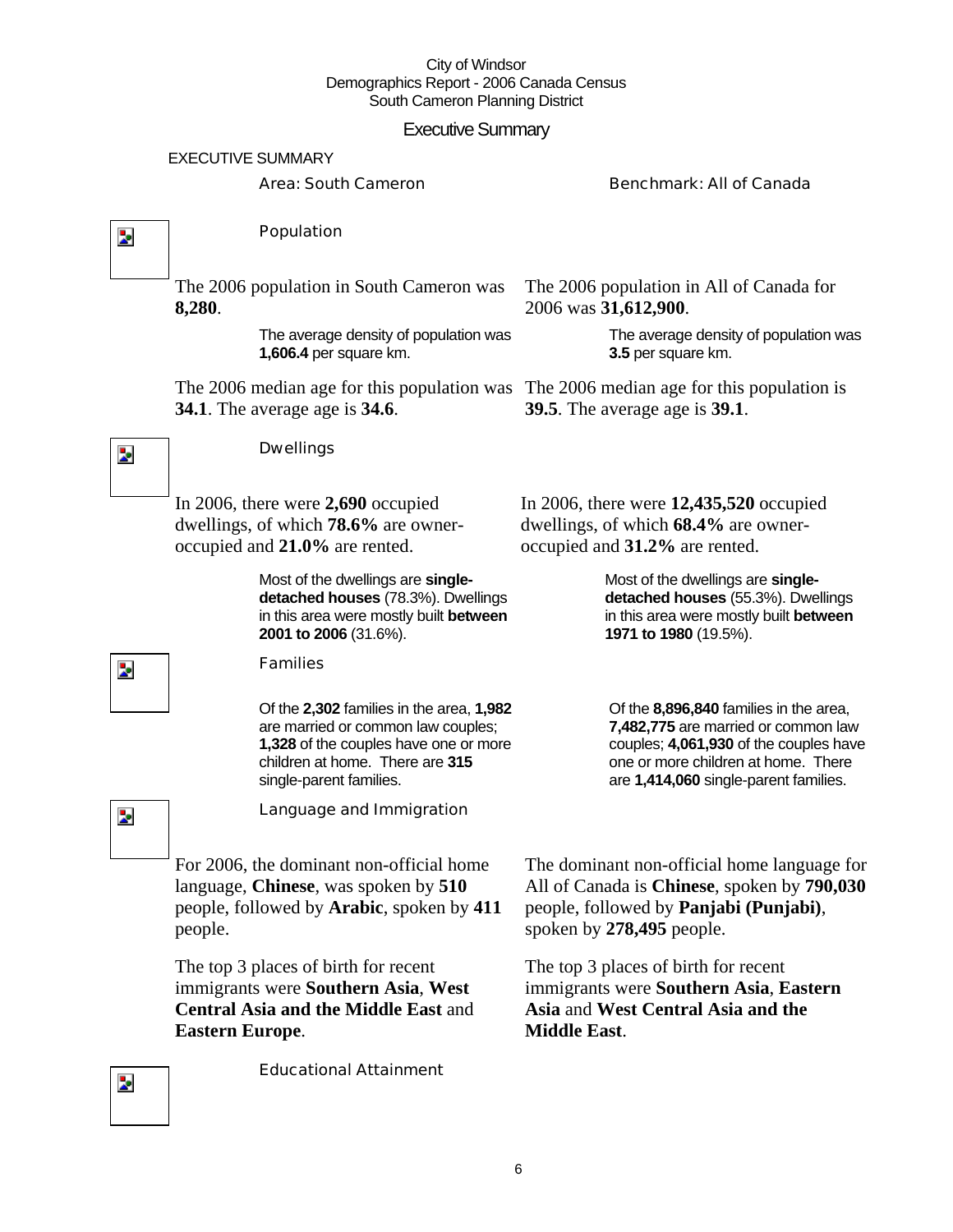In 2006, **27.6%** of the population over 15 in South Cameron had earned a Bachelor's Degree or higher and **20.4%** have a technical or academic certificate or diploma.

In comparison, for All of Canada, **22.6%** of the population over 15 had earned a Bachelor's Degree or higher and **28.1%** have a technical or academic certificate or diploma.

## $\overline{\phantom{a}}$

#### Household Income

In 2006, the average household income was **\$76,589** and the per-capita income for this area was **\$24,869**.

In comparison, for All of Canada, the average household income was **\$69,548** and the percapita income for this area was **\$28,241**.

#### There is no study area available.

Source: 2006 Census - Statistics Canada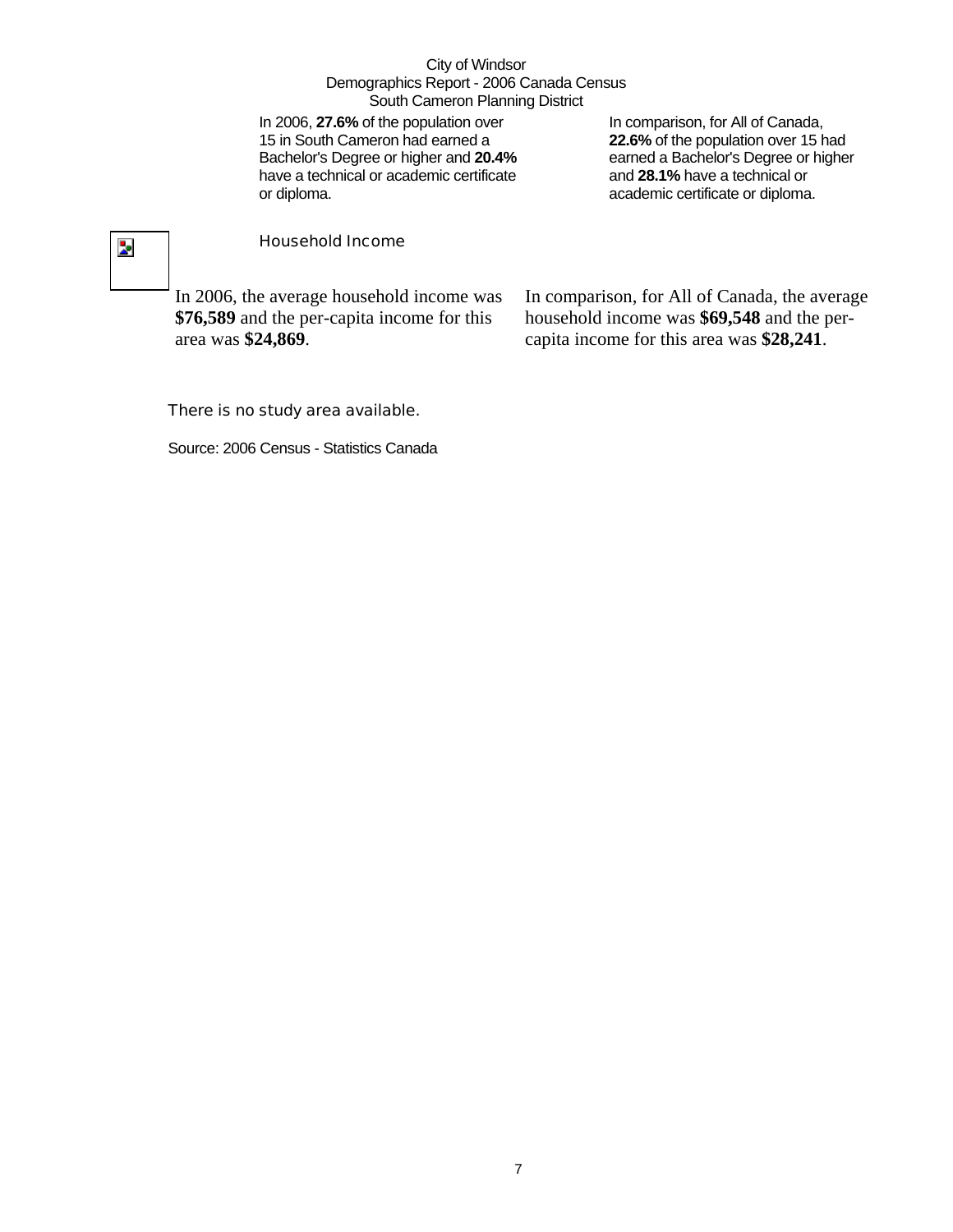## 2006 Census Census Snapshot

| 2006 Census                             | <b>South Cameron</b>                  |
|-----------------------------------------|---------------------------------------|
| <b>Census Snapshot</b>                  |                                       |
|                                         | %                                     |
| <b>Total Population</b><br><b>Males</b> | 8,280                                 |
| <b>Females</b>                          | 4,10650%<br>4,17450%                  |
|                                         |                                       |
| <b>2006 Population by Age</b>           | 8,280                                 |
| 0 to 4 years                            | 630<br>8%                             |
| 5 to 19 years                           | 1,888 23%                             |
| 20 to 24 years                          | 500 6%                                |
| 25 to 34 years                          | 1,218 15%                             |
| 35 to 44 years                          | 1,400 17%                             |
| 45 to 54 years                          | 980 12%                               |
| 55 to 64 years                          | 688 8%                                |
| 65 to 74 years                          | 565<br>7%                             |
| 75 to 84 years                          | 295<br>4%                             |
| 85 years and over                       | 68<br>1%                              |
| <b>Average age of population</b>        | 34.6                                  |
| <b>Median age</b>                       | 34.1                                  |
|                                         |                                       |
| <b>Families</b>                         | 2,302                                 |
| Persons per family                      | 3.2                                   |
|                                         |                                       |
| <b>Two-parent families</b>              | 1,98286%                              |
| With no children at home                | 641 28%                               |
| With children at home                   | 1,328 58%                             |
| Lone-parent families                    | 315 14%                               |
|                                         |                                       |
| Children per family                     | 1.4                                   |
| <b>Households</b>                       | 2,675                                 |
| Persons in private households           | 8,225                                 |
| Persons per household                   | 3.1                                   |
| Average household income                | \$76,589                              |
|                                         |                                       |
| <b>Occupied Dwellings</b>               | 2,690                                 |
| <b>Owned Dwellings</b>                  | 2,115 79%                             |
| <b>Rented Dwellings</b>                 | 56521%                                |
|                                         |                                       |
| Dominant building type                  | Single detached houses<br>2001 - 2006 |
| Dominant period of construction         |                                       |
| Average value of dwelling               | \$215,191                             |
| Average gross monthly rent              | \$599                                 |
|                                         |                                       |
| <b>Top 5 visible minorities</b>         | South Asian 34%                       |
|                                         | Arab <sub>19%</sub>                   |
|                                         | Chinese <sup>18%</sup>                |
|                                         | SE Asian 14%                          |
|                                         | Black 10%                             |
| <b>Dominant Demographics</b>            |                                       |
| <b>Official Home Language</b>           | English                               |
|                                         |                                       |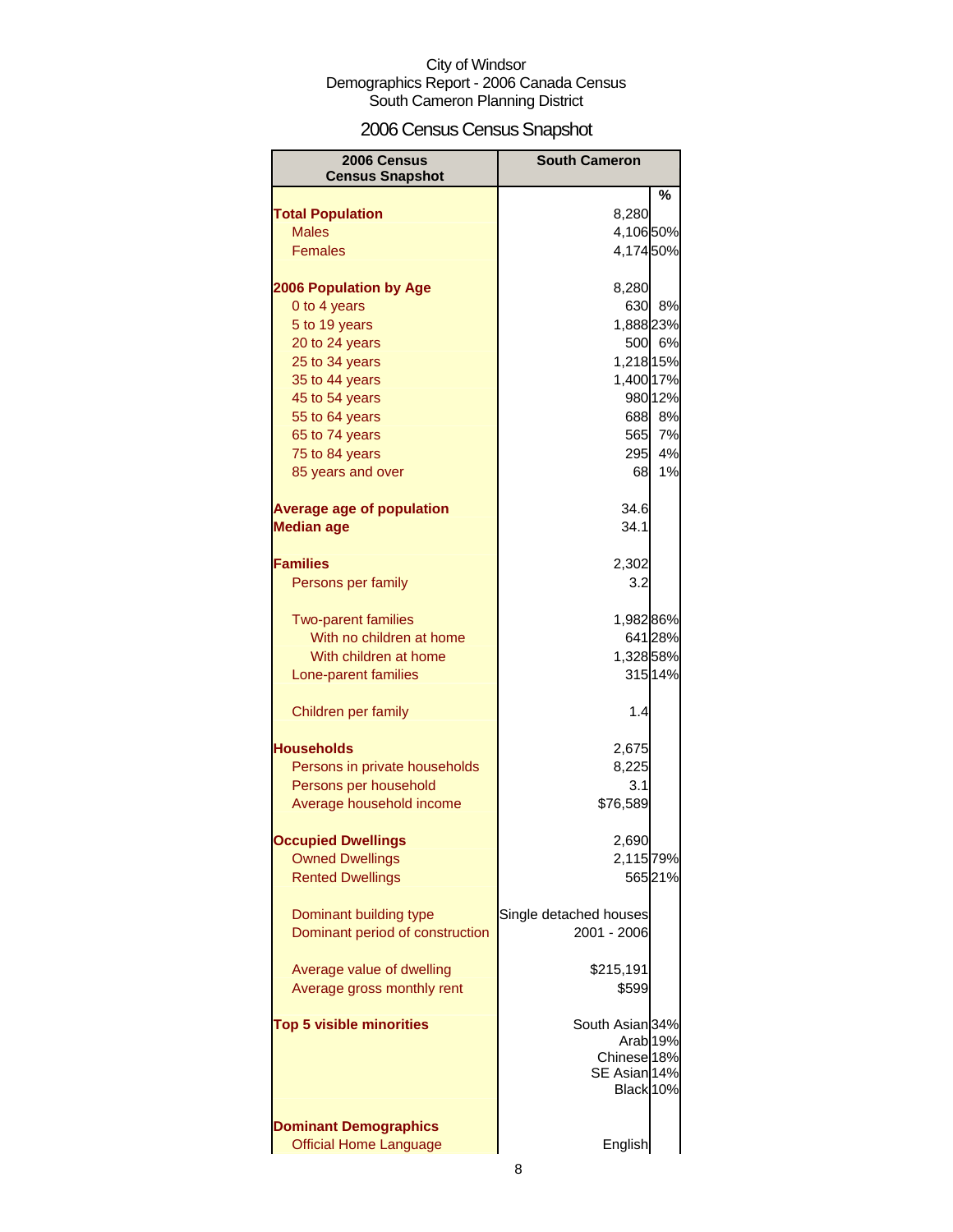| 2006 Census<br><b>Census Snapshot</b>   | <b>South Cameron</b> |   |
|-----------------------------------------|----------------------|---|
|                                         |                      | % |
| Non-official Home Language              | Chinese              |   |
| <b>Recent Immigrant Places of Birth</b> | Southern Asia        |   |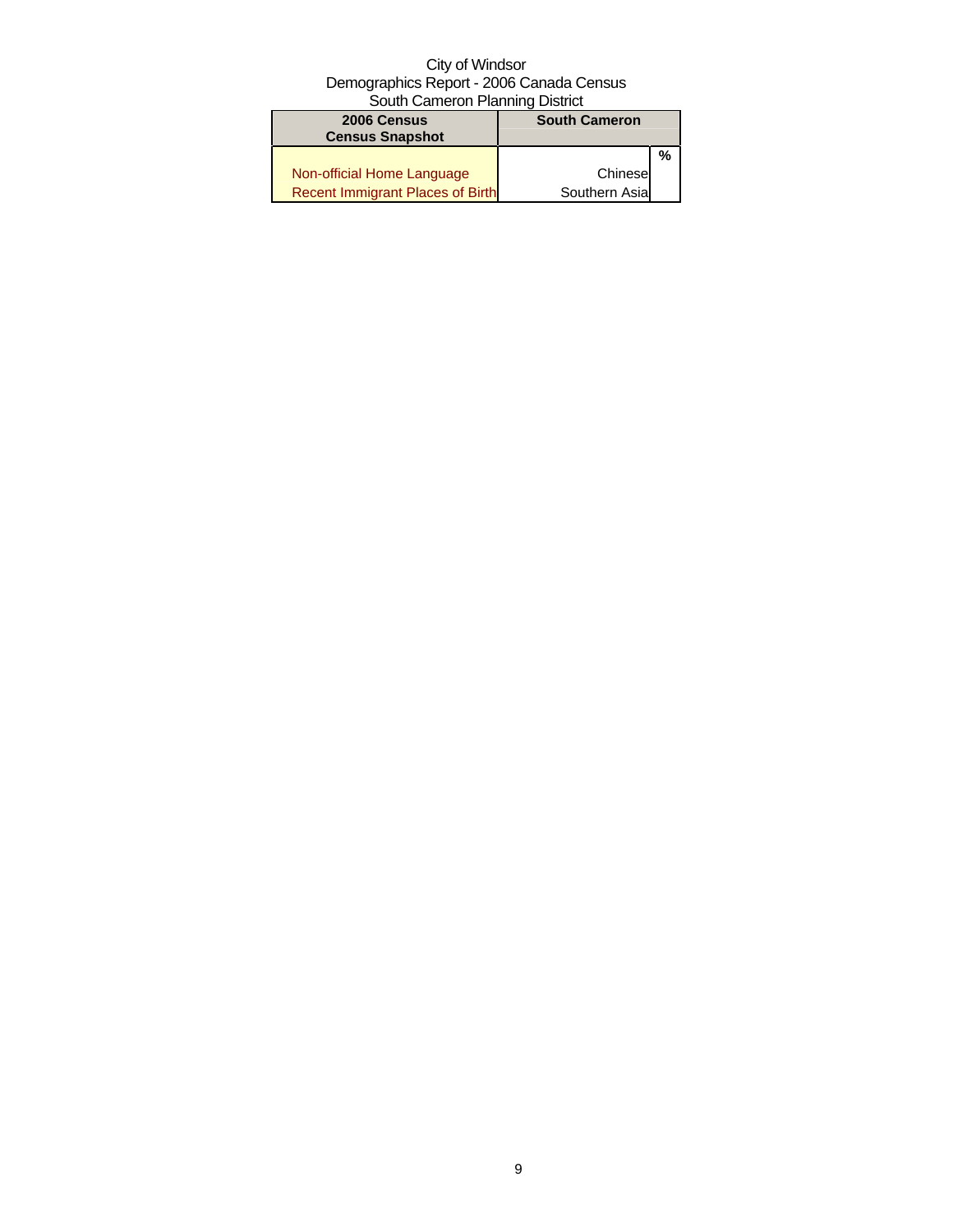## 2006 Census Population Overview

| 2006 Census<br><b>Population Overview</b>                   | <b>South Cameron</b> |
|-------------------------------------------------------------|----------------------|
| 2006 Population by Age                                      | %<br>8,280           |
|                                                             |                      |
| 0 to 4 years                                                | 630<br>8%            |
| 5 to 9 years                                                | 708 9%               |
| 10 to 14 years                                              | 638 8%               |
| 15 to 19 years                                              | 543 7%               |
| 20 to 24 years                                              | 500<br>6%            |
| 25 to 29 years                                              | 583 7%               |
| 30 to 34 years                                              | 635<br>8%            |
| 35 to 39 years                                              | 680<br>8%            |
| 40 to 44 years                                              | 720 9%               |
| 45 to 49 years                                              | 550 7%               |
| 50 to 54 years                                              | 430<br>5%            |
| 55 to 59 years                                              | 393<br>5%            |
| 60 to 64 years                                              | 295<br>4%            |
| 65 to 69 years                                              | 273<br>3%            |
| 70 to 74 years                                              | 293<br>4%            |
| 75 to 79 years                                              | 193<br>2%            |
| 80 to 84 years                                              | 103<br>1%            |
| 85 years and over                                           | 68<br>1%             |
| <b>Dominant age group</b>                                   | 40 to 44 years       |
| <b>Average age</b>                                          | 34.6                 |
| <b>Median age</b>                                           | 34.1                 |
| 2006 Population 15 years and over by Individual Income      | 5,825                |
| Under \$10,000                                              | 1,530 26%            |
| \$10,000 - \$19,999                                         | 98517%               |
| \$20,000 - \$24,999                                         | 433 7%               |
| \$25,000 - \$29,999                                         | 250<br>4%            |
| \$30,000 - \$34,999                                         | 330<br>6%            |
| \$35,000 - \$39,999                                         | 330<br>6%            |
| \$40,000 - \$44,999                                         | 253<br>4%            |
| \$45,000 - \$49,999                                         | 210<br>4%            |
| \$50,000 - \$59,999                                         | 305 5%               |
| \$60,000 and over                                           | 1,108 19%            |
| <b>Median income</b>                                        | \$24,063             |
| <b>Average income</b>                                       | \$35,157             |
| 2006 Population 15 years and over by Educational Attainment | 6,282                |
| No certificate, diploma or degree                           | 1,545 25%            |
| Certificate, diploma or degree                              | 4,742 75%            |
| High school certificate                                     | 1,765 28%            |
| Apprenticeship or trades certificate or diploma             | 355 6%               |
| College, CEGEP or other non-university certificate/diploma  | 928 15%              |
| University certificate, diploma or degree                   | 1,731 28%            |
| <b>Total Population by Home Language</b>                    | \$8,264              |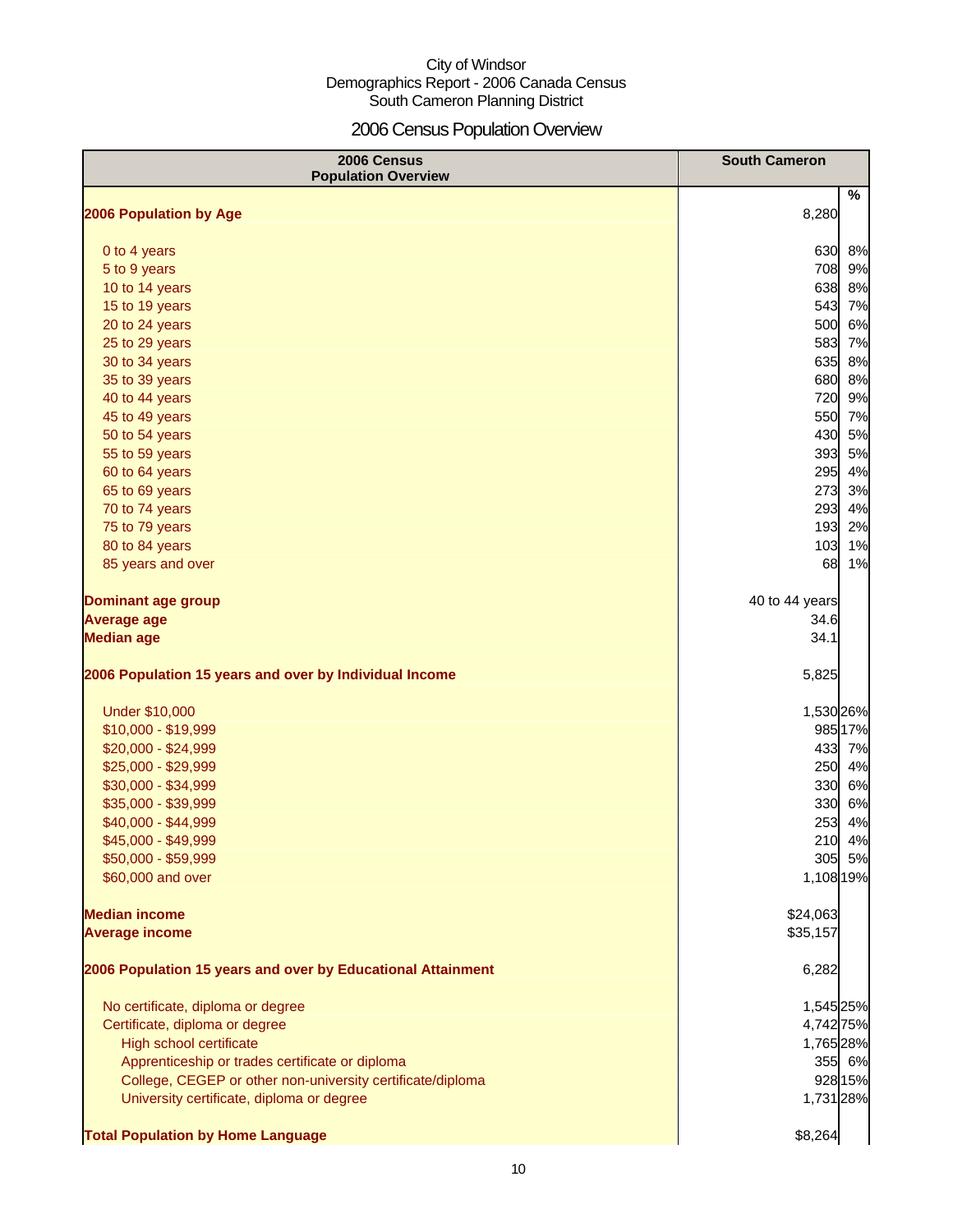| 2006 Census<br><b>Population Overview</b>                  | <b>South Cameron</b>                |
|------------------------------------------------------------|-------------------------------------|
|                                                            | $\%$                                |
|                                                            |                                     |
| <b>Dominant Official Language</b>                          | English                             |
| Top 5 Non-official Languages                               | Chinese <sub>20%</sub>              |
|                                                            | Arabic 16%                          |
|                                                            | Italian <sub>12%</sub>              |
|                                                            | Vietnamese 9%<br>Other languages 8% |
| 2006 Population by Ethnic Origin                           | 8,255                               |
|                                                            |                                     |
| European                                                   | 5,442 66%                           |
| Asian, Oceanic                                             | 2,488 30%                           |
| Arab                                                       | 953 12%                             |
| African                                                    | 310 4%                              |
| Latin, Central and South American                          | 80 1%                               |
| Caribbean                                                  | 45 1%                               |
| <b>North American</b>                                      | 1,425 17%                           |
| 2006 Population by Visible Minority                        | 8,255                               |
| <b>Visible minorities</b>                                  | 3,481 42%                           |
| <b>Chinese</b>                                             | 595 7%                              |
| South Asian                                                | 1,118 14%                           |
| <b>Black</b>                                               | 325 4%                              |
| Filipino                                                   | 50 1%                               |
| <b>Latin American</b>                                      | 65 1%                               |
| <b>Southeast Asian</b>                                     | 465 6%                              |
| Arab                                                       | 613 7%                              |
| <b>West Asian</b>                                          | 1%<br>70                            |
| Korean                                                     | 0%<br>0                             |
| Japanese                                                   | 0%<br>0                             |
| Visible minority, n.i.e.                                   | 2%<br>125                           |
| Multiple visible minority                                  | 45<br>1%                            |
| Not a visible minority                                     | 4,784 58%                           |
| <b>Total Population by Citizenship</b>                     | 8,269                               |
| Canadian citizens                                          | 7,443 90%                           |
| Under age 18                                               | 2,171 26%                           |
| Age 18 and over                                            | 5,27264%                            |
| Not Canadian citizens                                      | 81310%                              |
| <b>Total Recent Immigrants by Selected Places of Birth</b> | 703                                 |
|                                                            |                                     |
| <b>United States of America</b>                            | 50 7%                               |
| <b>Central America</b>                                     | 25 4%                               |
| <b>Caribbean and Bermuda</b>                               | 0 0%                                |
| South America                                              | 0%<br>0                             |
| Europe                                                     | 7511%                               |
| Africa                                                     | 30 4%                               |
| Asia and the Middle East                                   | 496 70%                             |
| Oceania and other                                          | 0 0%                                |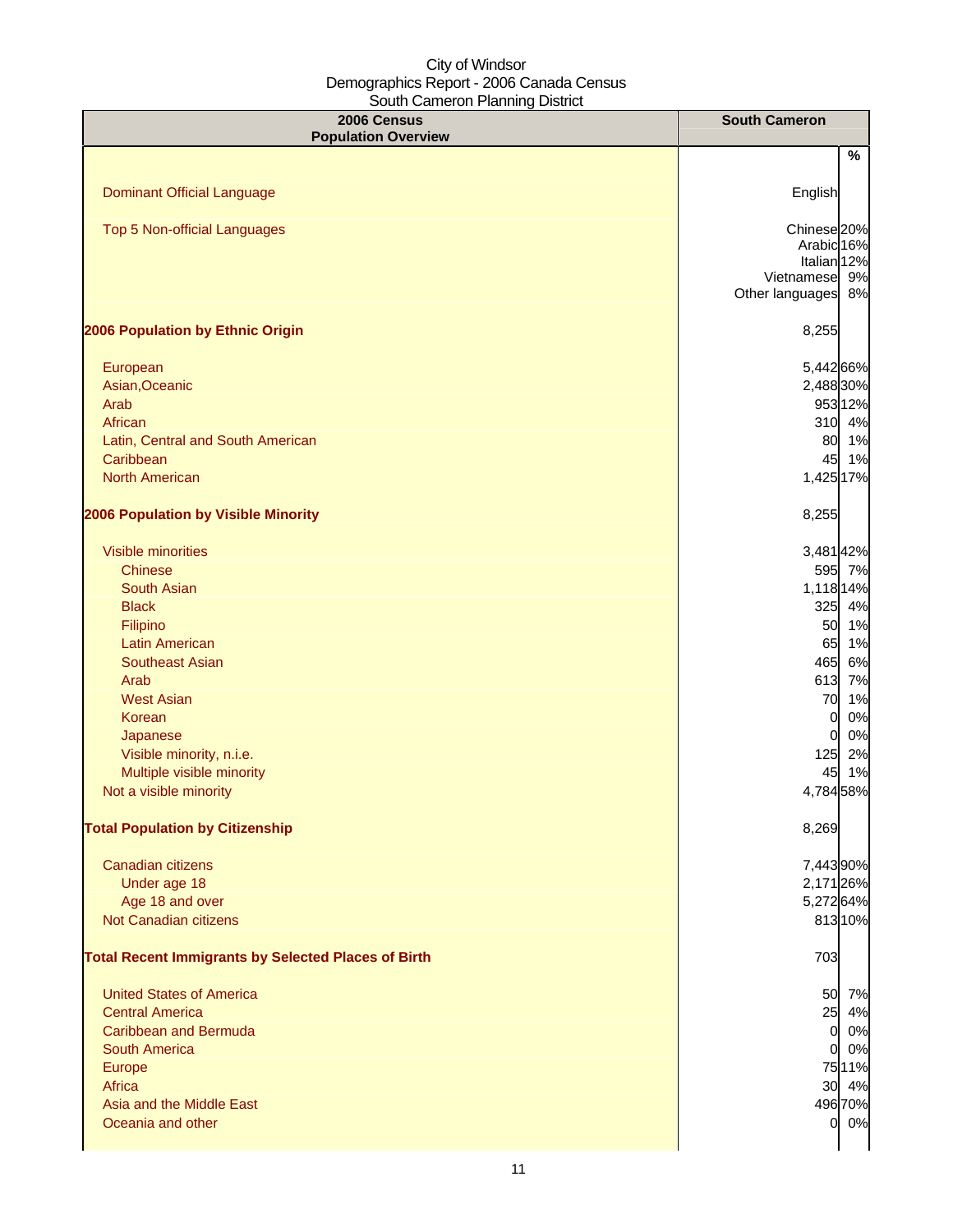| <u>oodii odinoi on mammiq Diothot</u><br><b>2006 Census</b><br><b>Population Overview</b>                          | <b>South Cameron</b>                                                                                     |
|--------------------------------------------------------------------------------------------------------------------|----------------------------------------------------------------------------------------------------------|
|                                                                                                                    | $\%$                                                                                                     |
| 2006 Population 15 years and over by Labour Force Activity                                                         | 6,300                                                                                                    |
| In the labour force                                                                                                | 3,768 60%                                                                                                |
| Employed                                                                                                           | 3,37654%                                                                                                 |
| <b>Unemployed</b>                                                                                                  | 395 6%                                                                                                   |
| Not in the labour force                                                                                            | 2,514 40%                                                                                                |
| Participation rate                                                                                                 | 59.8%                                                                                                    |
| Unemployment rate                                                                                                  | 10.5%                                                                                                    |
| Labour Force 15 years and over by Occupation                                                                       | 3,781                                                                                                    |
| Top 3 major group                                                                                                  | Sales and service<br>occupations 30%<br>Natural and applied 13%<br>sciences 13%<br>Business, finance and |
| All occupations                                                                                                    | 3,63396%                                                                                                 |
| Management                                                                                                         | 315 8%                                                                                                   |
| Business, finance and administrative                                                                               | 418 11%                                                                                                  |
| Natural and applied sciences                                                                                       | 418 11%                                                                                                  |
| <b>Health occupations</b>                                                                                          | 215 6%                                                                                                   |
| Social science, education, government and religion                                                                 | 330 9%                                                                                                   |
| Art, culture, recreation and sport                                                                                 | 30 1%                                                                                                    |
| Sales and service                                                                                                  | 94025%                                                                                                   |
| Trades, transport and equipment operators and related                                                              | 405 11%                                                                                                  |
| Primary industry-specific                                                                                          | 30 1%                                                                                                    |
| Processing, manufacturing and utilities                                                                            | 50013%                                                                                                   |
| Occupation - Not applicable                                                                                        | 150 4%                                                                                                   |
| Labour Force 15 years and over with usual place of work or no fixed workplace address<br>by Mode of Transportation | 2,841                                                                                                    |
| Car, truck, van as driver                                                                                          | 2,348 83%                                                                                                |
| Car, truck, van as passenger                                                                                       | 235 8%                                                                                                   |
| <b>Public transit</b>                                                                                              | 70 2%                                                                                                    |
| Walked to work                                                                                                     | 70 2%                                                                                                    |
| <b>Bicycle</b>                                                                                                     | 2%<br>60                                                                                                 |
| Motorcycle                                                                                                         | 0%<br>O.                                                                                                 |
| <b>Taxicab</b>                                                                                                     | 0%<br>O                                                                                                  |
| Other method                                                                                                       | 1%<br>25                                                                                                 |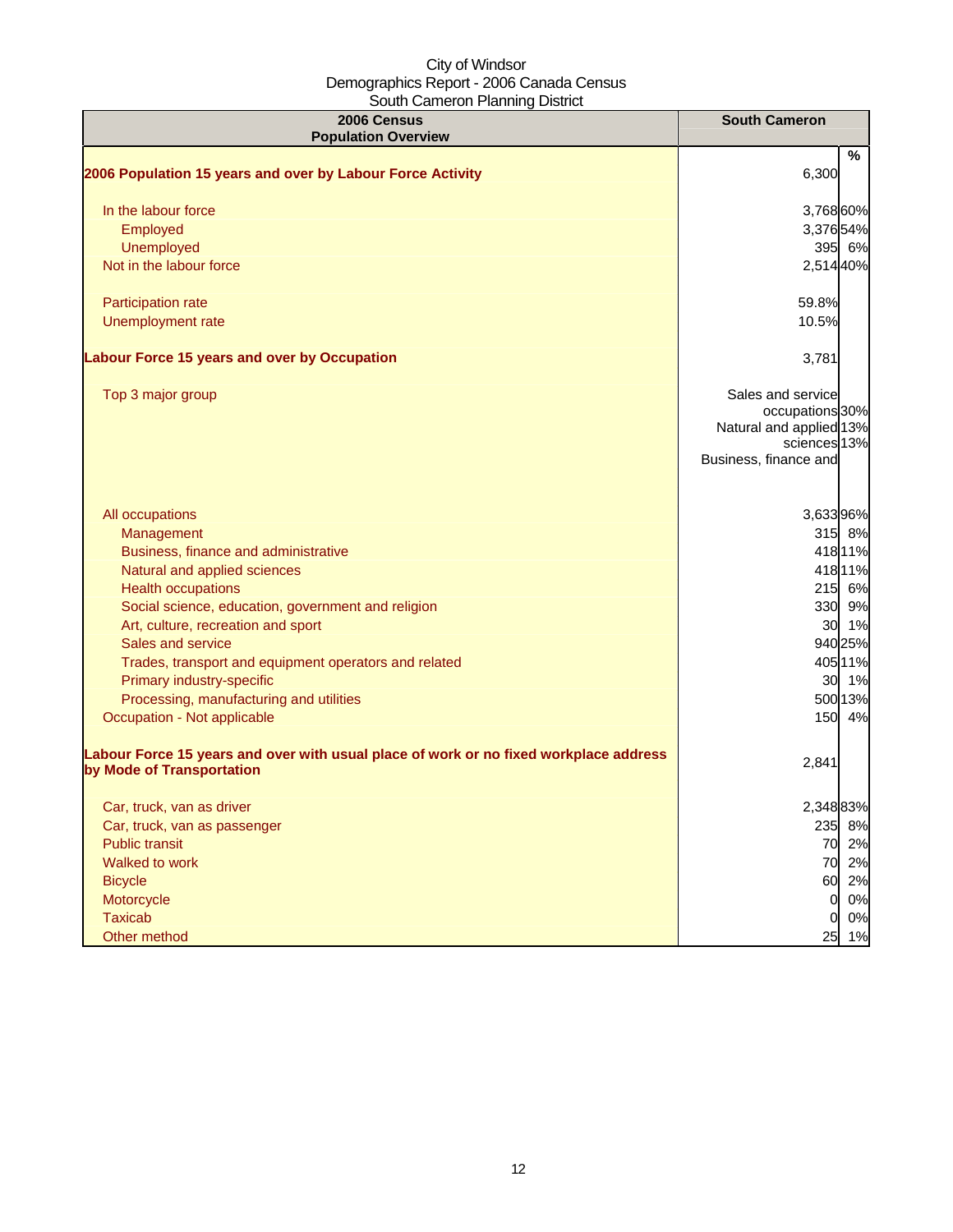## 2006 Census Household & Family Overview

| 2006 Census<br><b>Household &amp; Family Overview</b> | <b>South Cameron</b>   |          |
|-------------------------------------------------------|------------------------|----------|
|                                                       |                        | $\%$     |
| <b>Households</b>                                     | 2,675                  |          |
| Persons in private households                         | 8,225                  |          |
| Persons per household                                 | 3.1                    |          |
|                                                       |                        |          |
| <b>Private households by Income</b>                   | 2,672                  |          |
| <b>Under \$10,000</b>                                 | 125                    | 5%       |
| \$10,000 - \$19,999                                   | 180                    | 7%       |
| \$20,000 - \$29,999                                   | 240                    | 9%       |
| \$30,000 - \$39,999                                   | 220                    | 8%       |
| \$40,000 - \$49,999                                   | 228                    | 9%       |
| \$50,000 - \$59,999                                   | 175                    | 7%       |
| \$60,000 - \$69,999                                   | 205                    | 8%       |
| \$70,000 - \$79,999                                   |                        | 288 11%  |
| \$80,000 - \$89,999<br>\$90,000 - \$99,999            | 195<br>123             | 7%<br>5% |
| \$100,000 and over                                    |                        | 65124%   |
|                                                       |                        |          |
| <b>Median Household Income</b>                        | \$67,154               |          |
| <b>Average household income</b>                       | \$76,589               |          |
| Per capita income                                     | \$24,885               |          |
| Private households by size of household               | 2,675                  |          |
| 1 person                                              |                        | 443 17%  |
| 2 persons                                             |                        | 736 28%  |
| 3 persons                                             |                        | 495 19%  |
| 4 - 5 persons                                         |                        | 81831%   |
| 6 or more persons                                     |                        | 208 8%   |
| <b>Occupied Dwellings</b>                             | 2,690                  |          |
| <b>Owned Dwellings</b>                                | 2,115 79%              |          |
| <b>Rented Dwellings</b>                               |                        | 56521%   |
|                                                       |                        |          |
| Single detached houses                                | 2,090 78%              |          |
| Semi-detached/row/duplex                              |                        | 345 13%  |
| Apartments                                            | 235                    | 9%       |
| Movable dwelling                                      | $\Omega$               | 0%       |
| Dominant building type                                | Single detached houses |          |
| Dominant period of construction                       | 2001 - 2006            |          |
| Average value of dwelling                             | \$215,191              |          |
| Average gross monthly rent                            | \$599                  |          |
| <b>Families</b>                                       | 2,302                  |          |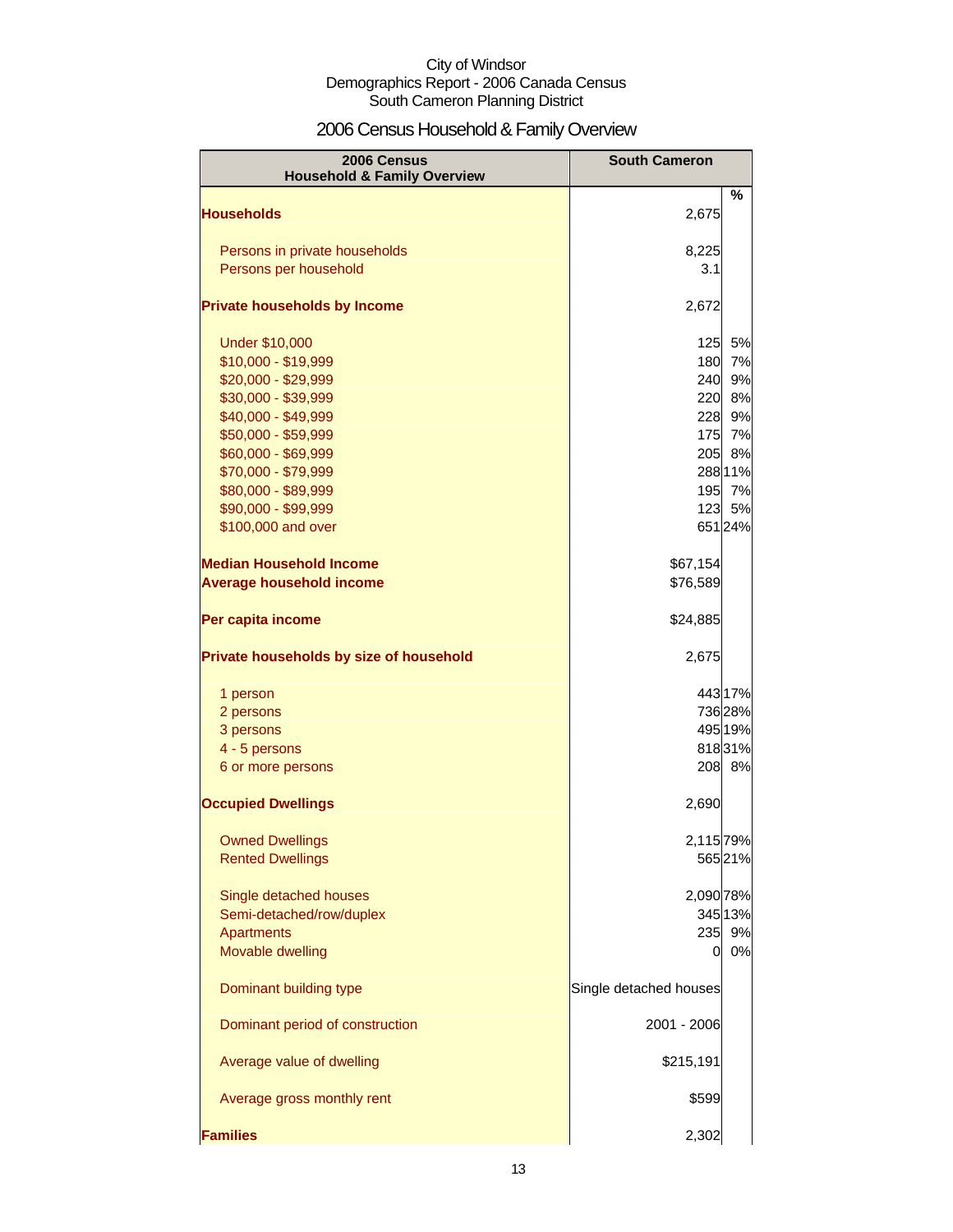| 2006 Census<br><b>Household &amp; Family Overview</b>   | <b>South Cameron</b> |         |
|---------------------------------------------------------|----------------------|---------|
|                                                         |                      | $\%$    |
| Persons per family                                      | 3.2                  |         |
| <b>Two-parent families</b>                              | 1,98286%             |         |
| With no children at home                                |                      | 641 28% |
| With children at home                                   | 1,328 58%            |         |
| Lone-parent families                                    |                      | 315 14% |
| <b>Total Census Families by Income</b>                  | 2,216                |         |
| <b>Under \$10,000</b>                                   | 80                   | 4%      |
| \$10,000 - \$19,999                                     | 130                  | 6%      |
| \$20,000 - \$29,999                                     | 155                  | 7%      |
| \$30,000 - \$39,999                                     | 175                  | 8%      |
| \$40,000 - \$49,999                                     | 163                  | 7%      |
| \$50,000 - \$59,999                                     | 170                  | 8%      |
| \$60,000 - \$69,999                                     | 175                  | 8%      |
| \$70,000 - \$79,999                                     |                      | 230 10% |
| \$80,000 - \$89,999                                     | 210                  | 9%      |
| \$90,000 - \$99,999                                     | 113                  | 5%      |
| \$100,000 and over                                      |                      | 620 28% |
| <b>Median income</b>                                    | \$72,722             |         |
| <b>Average income</b>                                   | \$82,921             |         |
| Census families in private households by size of family | 2,302                |         |
| 2 persons                                               |                      | 81936%  |
| 3 persons                                               |                      | 575 25% |
| 4 persons                                               |                      | 555 24% |
| 5 or more persons                                       |                      | 333 14% |
| Total children at home by age                           | 3,201                |         |
| Under 6 years of age                                    |                      | 72523%  |
| $6 - 14$ years                                          | 1,190 37%            |         |
| 15 - 17 years                                           |                      | 335 10% |
| 18 - 24 years                                           |                      | 580 18% |
| 25 years and over                                       |                      | 36011%  |
| Children/family                                         | 1.4                  |         |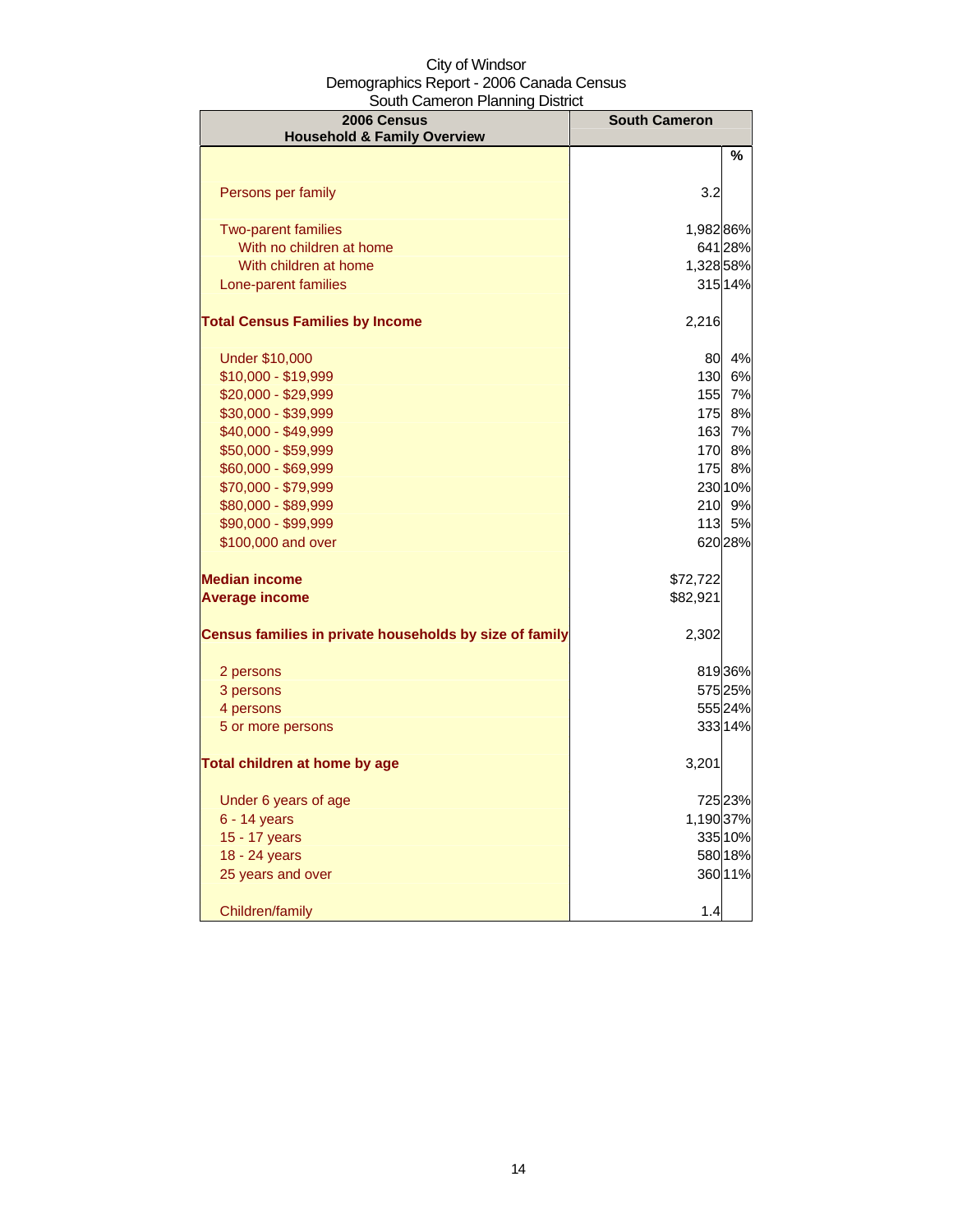## 2006 Census Population and Dwelling Counts

| 2006 Census<br><b>Population and Dwelling</b><br><b>Counts</b>                                                                                                                           | <b>South</b><br><b>Cameron</b> |
|------------------------------------------------------------------------------------------------------------------------------------------------------------------------------------------|--------------------------------|
| 2006 Population                                                                                                                                                                          | 8,276                          |
| 2001 Population*                                                                                                                                                                         |                                |
| 2001-2006 Population Change*                                                                                                                                                             |                                |
| Persons                                                                                                                                                                                  |                                |
| Percent                                                                                                                                                                                  |                                |
| <b>2006 Private Dwellings</b>                                                                                                                                                            | 2,775                          |
| Occupied by Usual Residents*                                                                                                                                                             |                                |
| Land Area, sq km                                                                                                                                                                         | 5.2                            |
| Persons per sq km                                                                                                                                                                        | 1,606.4                        |
| Dwellings per sq km                                                                                                                                                                      | 538.6                          |
| <b>Land Area, sq mile</b>                                                                                                                                                                | 2.0                            |
|                                                                                                                                                                                          |                                |
| Persons per sq mile                                                                                                                                                                      | 4,160.5                        |
| <b>Dwellings per sq mile</b>                                                                                                                                                             | 1,395.0                        |
| 2006 Population and dwelling counts in this category represent actual (unsuppressed) data. In all other<br>categories, data are subject to rounding or suppression by Statistics Canada. |                                |
| * Data is not available for dissemination areas, blocks and user-defined areas (circles, polygons and drive-<br>times)                                                                   |                                |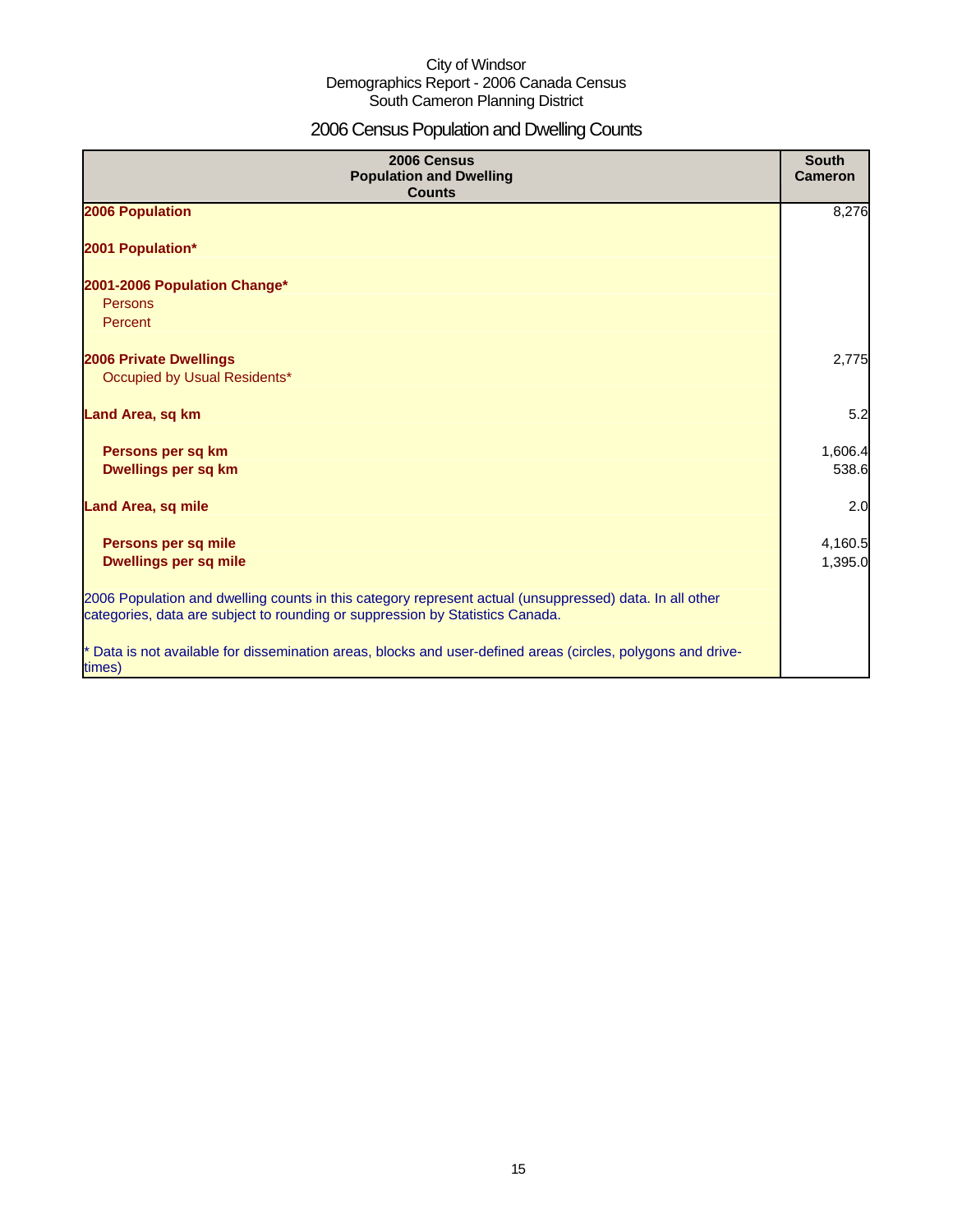| 2006 Census<br><b>Population by Age and Sex Comparison</b> | <b>South Cameron</b>                             |         |              |         |                |        |
|------------------------------------------------------------|--------------------------------------------------|---------|--------------|---------|----------------|--------|
|                                                            | Total<br><b>Population</b>                       |         | <b>Males</b> |         | <b>Females</b> |        |
| <b>Population by Age</b>                                   | 8,280                                            |         | 4,106        |         | 4,174          |        |
| 0 to 4 years                                               | 630                                              | 8%      | 335          | 8%      | 295            | 7%     |
| 5 to 9 years                                               | 708                                              | 9%      | 365          | 9%      | 343            | 8%     |
| 10 to 14 years                                             | 638                                              | 8%      | 320          | 8%      | 318            | 8%     |
| 15 to 19 years                                             | 543                                              | 7%      | 278          | 7%      | 265            | 6%     |
| 20 to 24 years                                             | 500                                              | 6%      | 238          | 6%      | 263            | 6%     |
| 25 to 29 years                                             | 583                                              | 7%      | 275          | 7%      | 308            | 7%     |
| 30 to 34 years                                             | 635                                              | 8%      | 298          | 7%      | 338            | 8%     |
| 35 to 39 years                                             | 680                                              | 8%      | 333          | 8%      | 348            | 8%     |
| 40 to 44 years                                             | 720                                              | 9%      | 365          | 9%      | 355            | 9%     |
| 45 to 49 years                                             | 550                                              | 7%      | 293          | 7%      | 258            | 6%     |
| 50 to 54 years                                             | 430                                              | 5%      | 210          | 5%      | 220            | 5%     |
| 55 to 59 years                                             | 393                                              | 5%      | 175          | 4%      | 218            | 5%     |
| 60 to 64 years                                             | 295                                              | 4%      | 140          | 3%      | 155            | 4%     |
| 65 to 69 years                                             | 273                                              | 3%      | 138          | 3%      | 135            | 3%     |
| 70 to 74 years                                             | 293                                              | 4%      | 138          | 3%      | 155            | 4%     |
| 75 to 79 years                                             | 193                                              | 2%      | 105          | 3%      | 88             | 2%     |
| 80 to 84 years                                             | 103                                              | 1%      | 43           | 1%      | 60             | 1%     |
| 85 years and over                                          | 68                                               | 1%      | 30           | 1%      | 38             | 1%     |
| 65 years and over                                          |                                                  | 928 11% |              | 453 11% |                | 47511% |
| Average age                                                | 34.6                                             |         | 34.1         |         | 35.1           |        |
| <b>Median age</b>                                          | 34.1                                             |         | 33.8         |         | 34.3           |        |
| <b>Dominant age group</b>                                  | 40 to 44 years 9% 5 to 9 years 9% 40 to 44 years |         |              |         |                | 9%     |

## 2006 Census Population by Age and Sex Comparison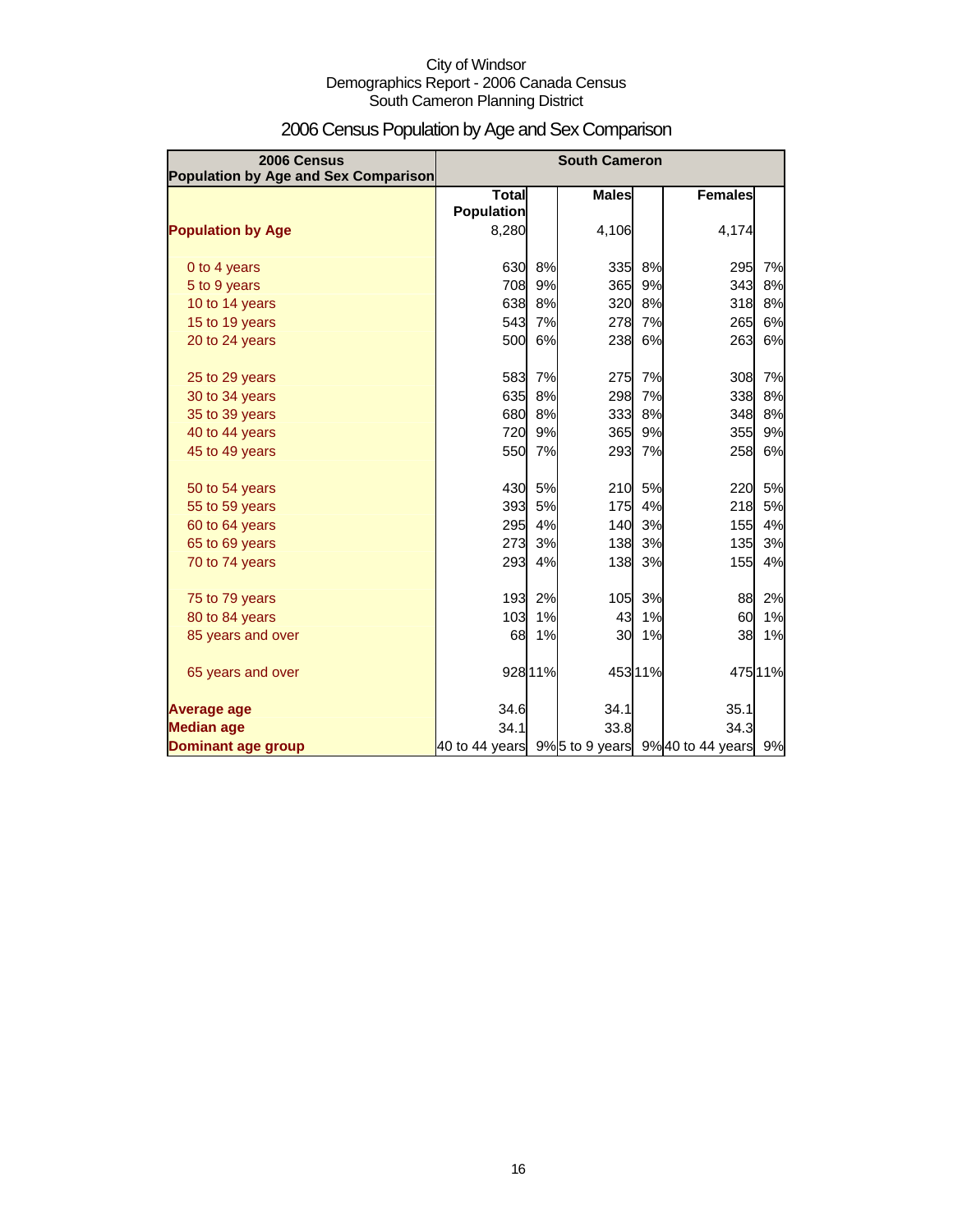## 2006 Census Population by Age and Sex

| 2006 Census<br><b>Population by Age and Sex</b> | <b>South Cameron</b> |         |
|-------------------------------------------------|----------------------|---------|
|                                                 |                      | ℅       |
| <b>2006 Population by Sex</b>                   | 8,280                |         |
| <b>Males</b>                                    | 4,10650%             |         |
| <b>Females</b>                                  | 4,17450%             |         |
|                                                 |                      |         |
| <b>2006 Population by Age</b>                   | 8,280                |         |
| 0 to 4 years                                    | 630                  | 8%      |
| 5 to 9 years                                    | 708                  | 9%      |
| 10 to 14 years                                  | 638                  | 8%      |
| 15 to 19 years                                  | 543                  | 7%      |
| 20 to 24 years                                  | 500                  | 6%      |
| 25 to 29 years                                  | 583                  | 7%      |
| 30 to 34 years                                  | 635                  | 8%      |
| 35 to 39 years                                  | 680                  | 8%      |
| 40 to 44 years                                  | 720                  | 9%      |
| 45 to 49 years                                  | 550                  | 7%      |
| 50 to 54 years                                  | 430                  | 5%      |
| 55 to 59 years                                  | 393                  | 5%      |
| 60 to 64 years                                  | 295                  | 4%      |
| 65 to 69 years                                  | 273                  | 3%      |
| 70 to 74 years                                  | 293                  | 4%      |
| 75 to 79 years                                  |                      | 193 2%  |
| 80 to 84 years                                  | 103                  | 1%      |
| 85 years and over                               | 68                   | 1%      |
| 65 years and over                               |                      | 928 11% |
| Average age                                     | 34.6                 |         |
| <b>Median age</b>                               | 34.1                 |         |
| <b>Dominant age group</b>                       | 40 to 44 years       |         |
| <b>Males by Age</b>                             | 4,106                |         |
| 0 to 4 years                                    | 335                  | 8%      |
| 5 to 9 years                                    | <b>365</b>           | 9%      |
| 10 to 14 years                                  | <b>320</b>           | 8%      |
| 15 to 19 years                                  | 278                  | 7%      |
| 20 to 24 years                                  | 238                  | 6%      |
| 25 to 29 years                                  | 275                  | 7%      |
| 30 to 34 years                                  | 298                  | 7%      |
| 35 to 39 years                                  | 333                  | 8%      |
| 40 to 44 years                                  | 365                  | 9%      |
| 45 to 49 years                                  | 293                  | 7%      |
|                                                 | 210                  | 5%      |
| 50 to 54 years<br>55 to 59 years                | 175                  | 4%      |
|                                                 |                      |         |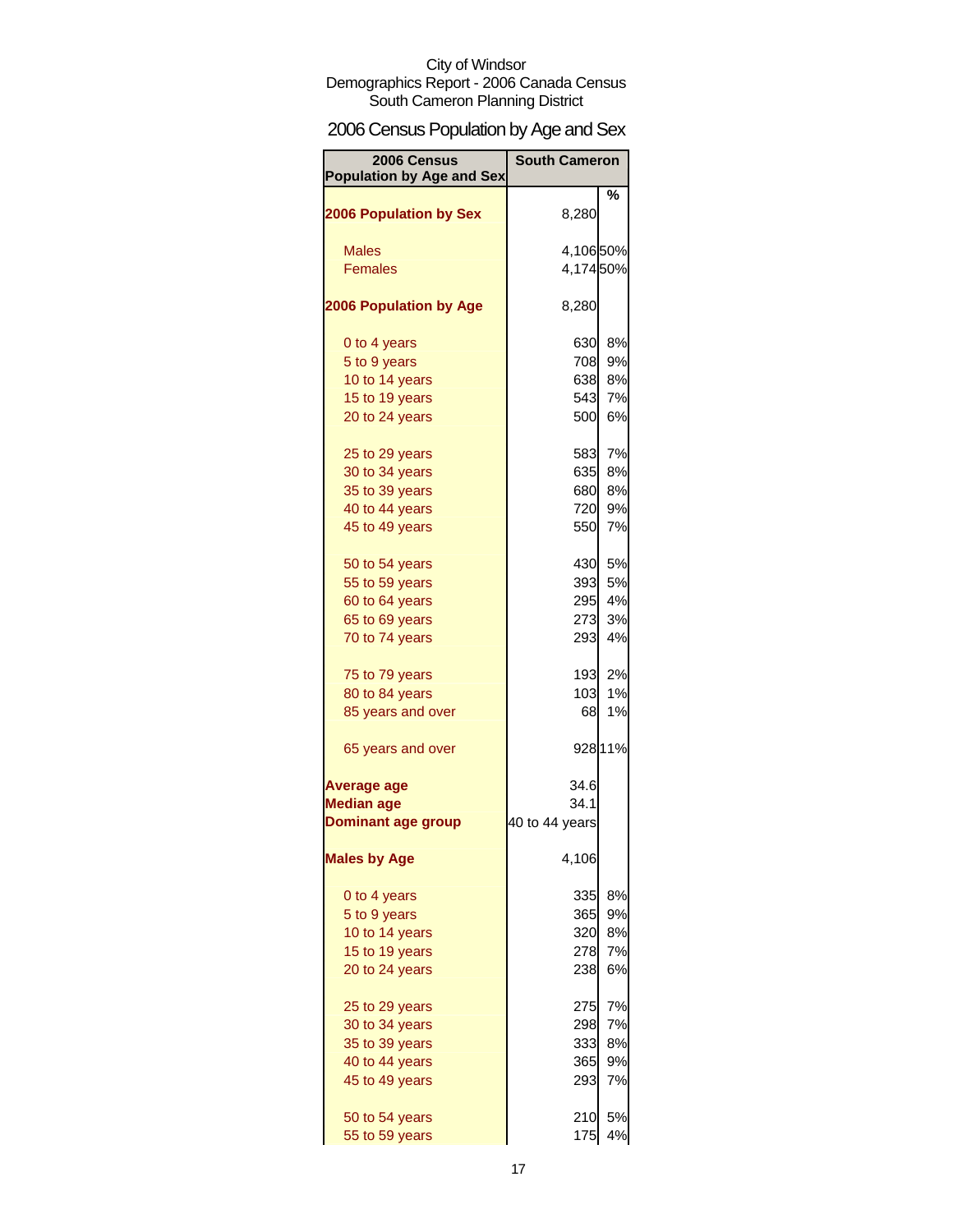| South Cameron Planning District  |                      |         |  |
|----------------------------------|----------------------|---------|--|
| 2006 Census                      | <b>South Cameron</b> |         |  |
| <b>Population by Age and Sex</b> |                      |         |  |
|                                  |                      | ℅       |  |
| 60 to 64 years                   | 140                  | 3%      |  |
| 65 to 69 years                   | 138                  | 3%      |  |
| 70 to 74 years                   | 138                  | 3%      |  |
| 75 to 79 years                   | 105                  | 3%      |  |
| 80 to 84 years                   | 43                   | 1%      |  |
| 85 years and over                | 30                   | 1%      |  |
| 65 years and over                |                      | 453 11% |  |
| <b>Average age of males</b>      | 34.1                 |         |  |
| <b>Median age of males</b>       | 33.8                 |         |  |
| <b>Dominant age group</b>        | 5 to 9 years         |         |  |
| <b>Females by Age</b>            | 4,174                |         |  |
| 0 to 4 years                     | 295                  | 7%      |  |
| 5 to 9 years                     | 343                  | 8%      |  |
| 10 to 14 years                   | 318                  | 8%      |  |
| 15 to 19 years                   | 265                  | 6%      |  |
| 20 to 24 years                   | 263                  | 6%      |  |
| 25 to 29 years                   | 308                  | 7%      |  |
| 30 to 34 years                   | 338                  | 8%      |  |
| 35 to 39 years                   | 348                  | 8%      |  |
| 40 to 44 years                   | 355                  | 9%      |  |
| 45 to 49 years                   | 258                  | 6%      |  |
| 50 to 54 years                   | 220                  | 5%      |  |
| 55 to 59 years                   | 218                  | 5%      |  |
| 60 to 64 years                   | 155                  | 4%      |  |
| 65 to 69 years                   | 135                  | 3%      |  |
| 70 to 74 years                   | 155                  | 4%      |  |
| 75 to 79 years                   | 88                   | 2%      |  |
| 80 to 84 years                   | 60                   | 1%      |  |
| 85 years and over                | 38                   | 1%      |  |
| 65 years and over                |                      | 475 11% |  |
| <b>Average age of females</b>    | 35.1                 |         |  |
| <b>Median age of females</b>     | 34.3                 |         |  |
| <b>Dominant age group</b>        | 40 to 44 years       |         |  |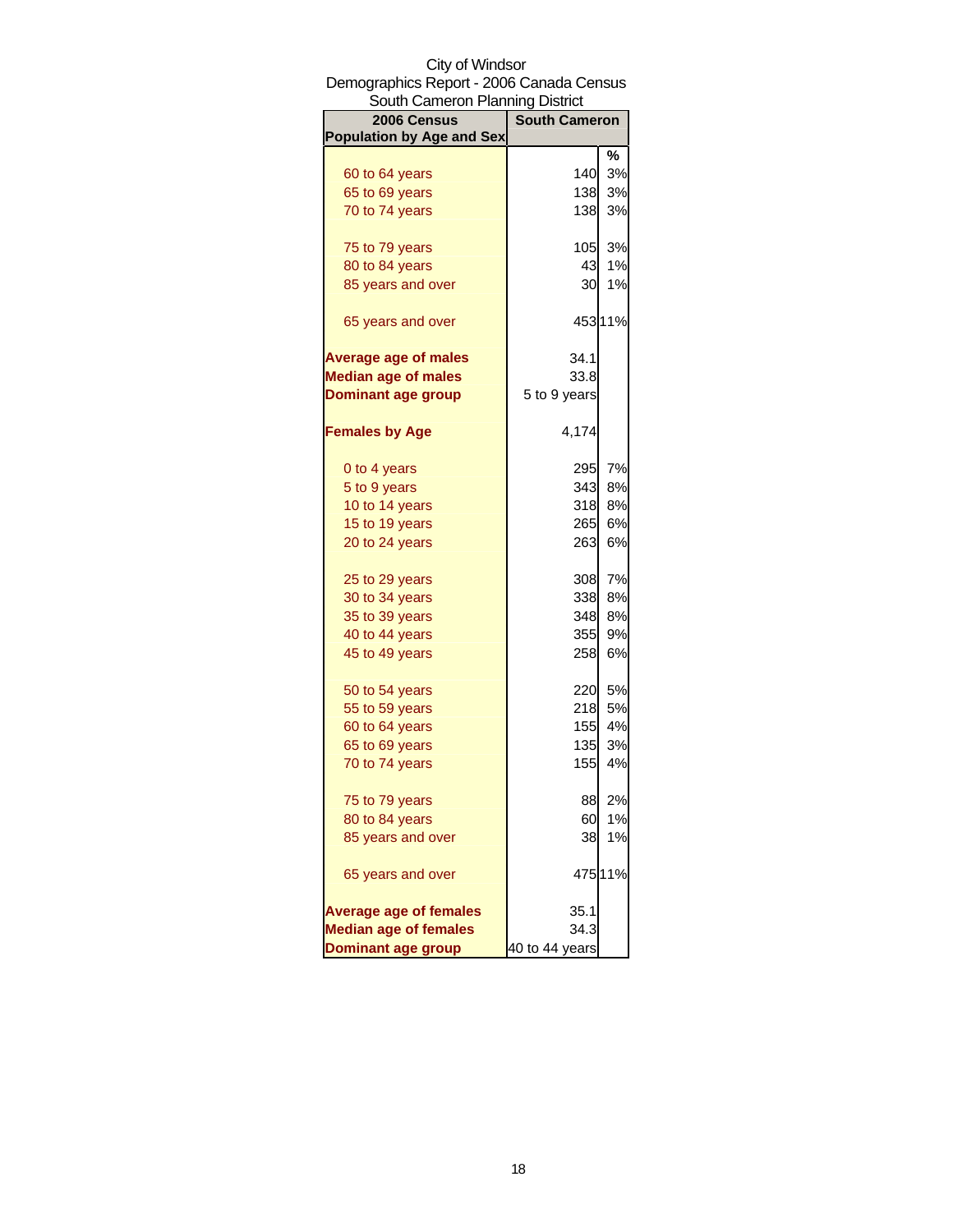### 2006 Census Marital Status

| 2006 Census<br><b>Marital Status</b>               | <b>South Cameron</b> |     |
|----------------------------------------------------|----------------------|-----|
| Persons 15 years of age and over by marital status | 6,282                | %   |
| Single (never married)                             | 1,860                | 30% |
| Married (not separated)                            | 3,709                | 59% |
| Widowed                                            | 293                  | 5%  |
| <b>Divorced</b>                                    | 270                  | 4%  |
| Separated (legally married)                        | 168                  | 3%  |
| Dominant marital status                            | Married              | 59% |
| Persons 15 years and over by common-law status     | 6,287                |     |
| Not in a common-law relationship                   | 6,015                | 96% |
| In a common-law relationship                       | 280                  | 4%  |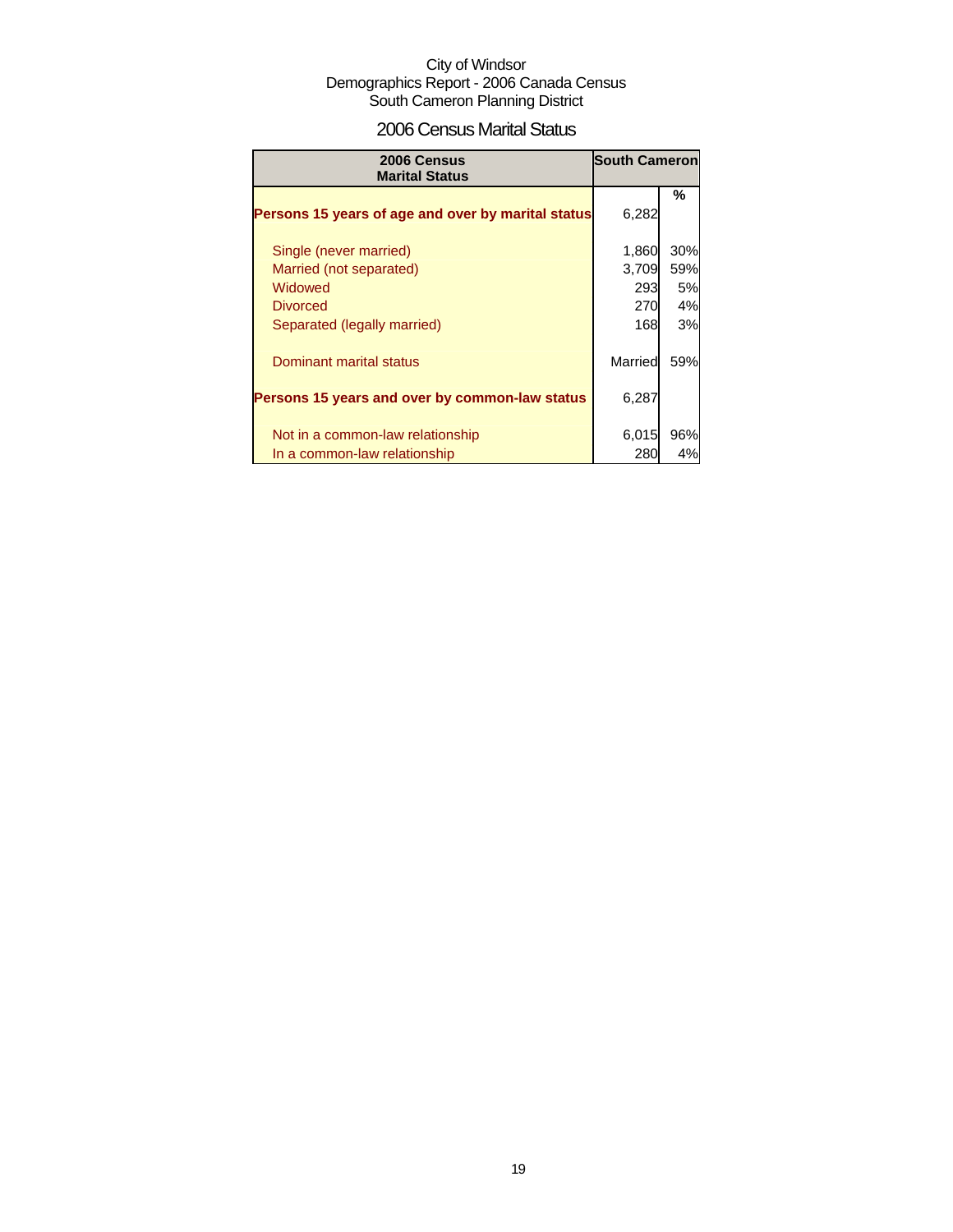## 2006 Census Family Structure and Children

| 2006 Census<br><b>Family Structure and Children</b>       | <b>South Cameron</b> |     |
|-----------------------------------------------------------|----------------------|-----|
|                                                           |                      | %   |
| Census families in private households by family structure | 2,302                |     |
| <b>Married couples</b>                                    | 1,827                | 79% |
| With no children at home                                  | 556                  | 24% |
| With children at home                                     | 1,268                | 55% |
| 1 child                                                   | 450                  | 20% |
| 2 children                                                | 498                  | 22% |
| 3 or more children                                        | 315                  | 14% |
| Common-law couples                                        | 155                  | 7%  |
| With no children at home                                  | 85                   | 4%  |
| With children at home                                     | 60                   | 3%  |
| 1 child                                                   | 30                   | 1%  |
| 2 children                                                | 10                   | 0%  |
| 3 or more children                                        | 0                    | 0%  |
| Lone-parent families                                      | 315                  | 14% |
| Male parent                                               | 75                   | 3%  |
| 1 child                                                   | 60                   | 3%  |
| 2 children                                                | 25                   | 1%  |
| 3 or more children                                        | 0                    | 0%  |
| Lone Female parent                                        | 235                  | 10% |
| 1 child                                                   | 110                  | 5%  |
| 2 children                                                | 55                   | 2%  |
| 3 or more children                                        | 70                   | 3%  |
| Total children at home by age                             | 3,201                |     |
| Under 6 years of age                                      | 725                  | 23% |
| $6 - 14$ years                                            | 1,190                | 37% |
| 15 - 17 years                                             | 335                  | 10% |
| 18 - 24 years                                             | 580                  | 18% |
| 25 years and over                                         | 360                  | 11% |
| Children/family                                           | 1.4                  |     |
| Census families in private households by size of family   | 2,302                |     |
| 2 persons                                                 | 819                  | 36% |
| 3 persons                                                 | 575                  | 25% |
| 4 persons                                                 | 555                  | 24% |
| 5 or more persons                                         | 333                  | 14% |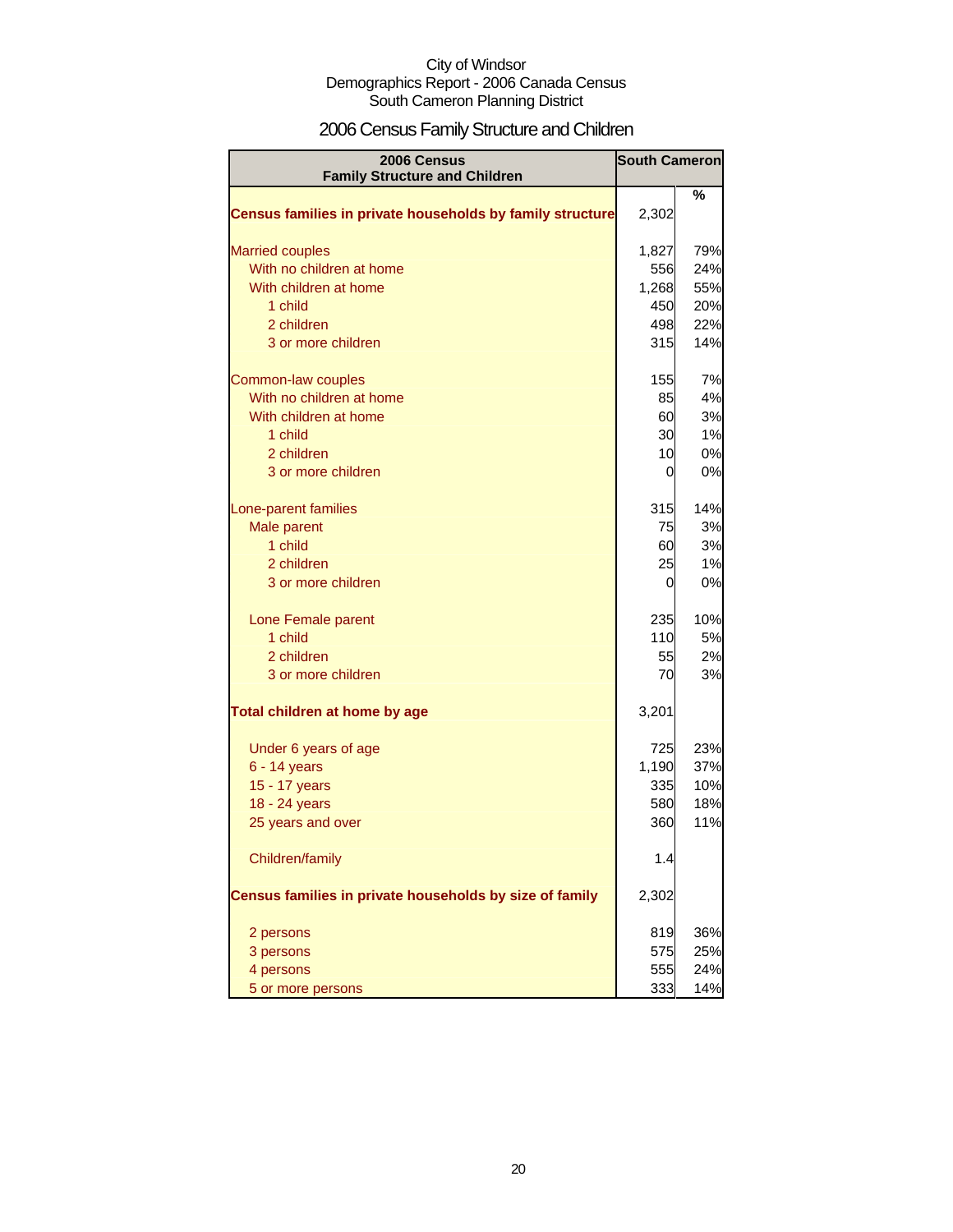## 2006 Census Families by Living Arrangements

| 2006 Census<br><b>Families by Living Arrangements</b> | <b>South Cameron</b> |     |
|-------------------------------------------------------|----------------------|-----|
| Persons in private households by living arrangements  | 8,225                | %   |
|                                                       |                      |     |
| Non-family persons                                    | 745                  | 9%  |
| Living with relatives                                 | 195                  | 2%  |
| Living with non-relatives only                        | 135                  | 2%  |
| Living alone                                          | 428                  | 5%  |
| <b>Family persons</b>                                 | 7,480                | 91% |
| Persons per family                                    | 3.2                  |     |
| Persons 65 years and over by living arrangements      | 916                  |     |
|                                                       |                      |     |
| Non-family persons                                    | 208                  | 23% |
| Living with relatives                                 | 55                   | 6%  |
| Living with non-relatives only                        |                      | 0%  |
| Living alone                                          | 145                  | 16% |
| <b>Family persons</b>                                 | 721                  | 79% |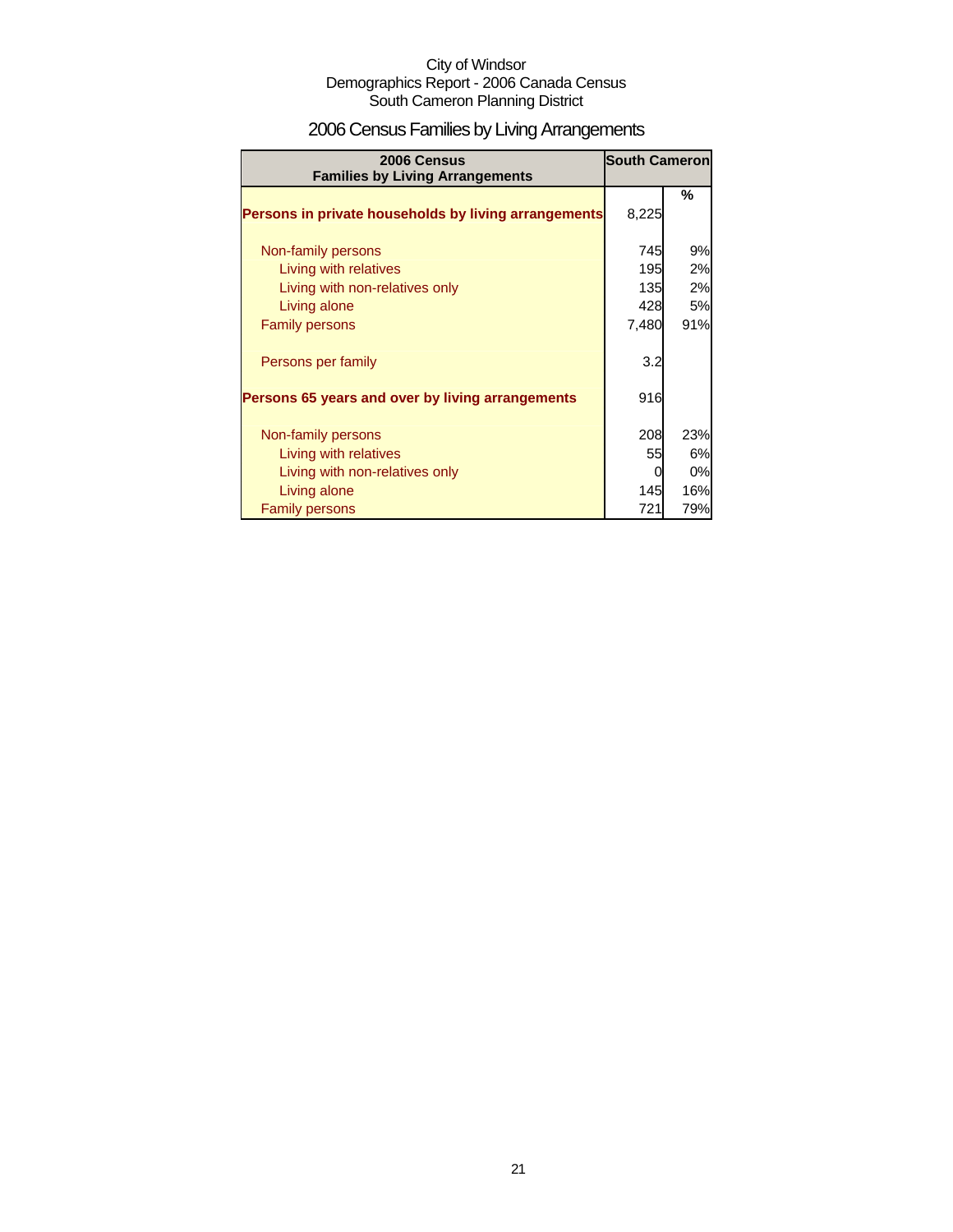## 2006 Census Dwellings

| 2006 Census<br><b>Dwellings</b>                      | <b>South Cameron</b>                 |         |
|------------------------------------------------------|--------------------------------------|---------|
|                                                      |                                      | %       |
| Occupied private dwellings by structure type         | 2,690                                |         |
| Single-detached house                                | 2,090 78%                            |         |
| Semi-detached house                                  |                                      | 305 11% |
| Row house                                            | 20                                   | 1%      |
| Apartment, duplex                                    | 15                                   | 1%      |
| Apartment less than 5 storeys                        | 235                                  | 9%      |
| Apartment 5 or more storeys                          | <sub>0</sub>                         | 0%      |
| Other single-attached house                          | 5                                    | 0%      |
| Movable dwelling                                     | 0                                    | 0%      |
| Dominant dwelling type                               | Single-detached house <sup>78%</sup> |         |
| Occupied private dwellings by tenure                 | 2,690                                |         |
| Owned                                                | 2,115 79%                            |         |
| Rented                                               |                                      | 56521%  |
| <b>Band housing</b>                                  | 0                                    | 0%      |
| Occupied private dwellings by maintenance required   | 2,690                                |         |
| Regular maintenance only                             | 2,31786%                             |         |
| Minor repairs                                        |                                      | 260 10% |
| <b>Major repairs</b>                                 | 85                                   | 3%      |
| Occupied private dwellings by period of construction | 2,690                                |         |
| Before 1946                                          |                                      | 135 5%  |
| 1946 - 1960                                          |                                      | 341 13% |
| 1961 - 1970                                          |                                      | 371 14% |
| 1971 - 1980                                          | 245                                  | 9%      |
| 1981 - 1985                                          | 55                                   | 2%      |
| 1986 - 1990                                          | 75                                   | 3%      |
| 1991 - 1995                                          |                                      | 270 10% |
| 1996 - 2000                                          |                                      | 340 13% |
| 2001 - 2006                                          |                                      | 845 31% |
| Dominant period of construction                      | 2001 - 2006 32%                      |         |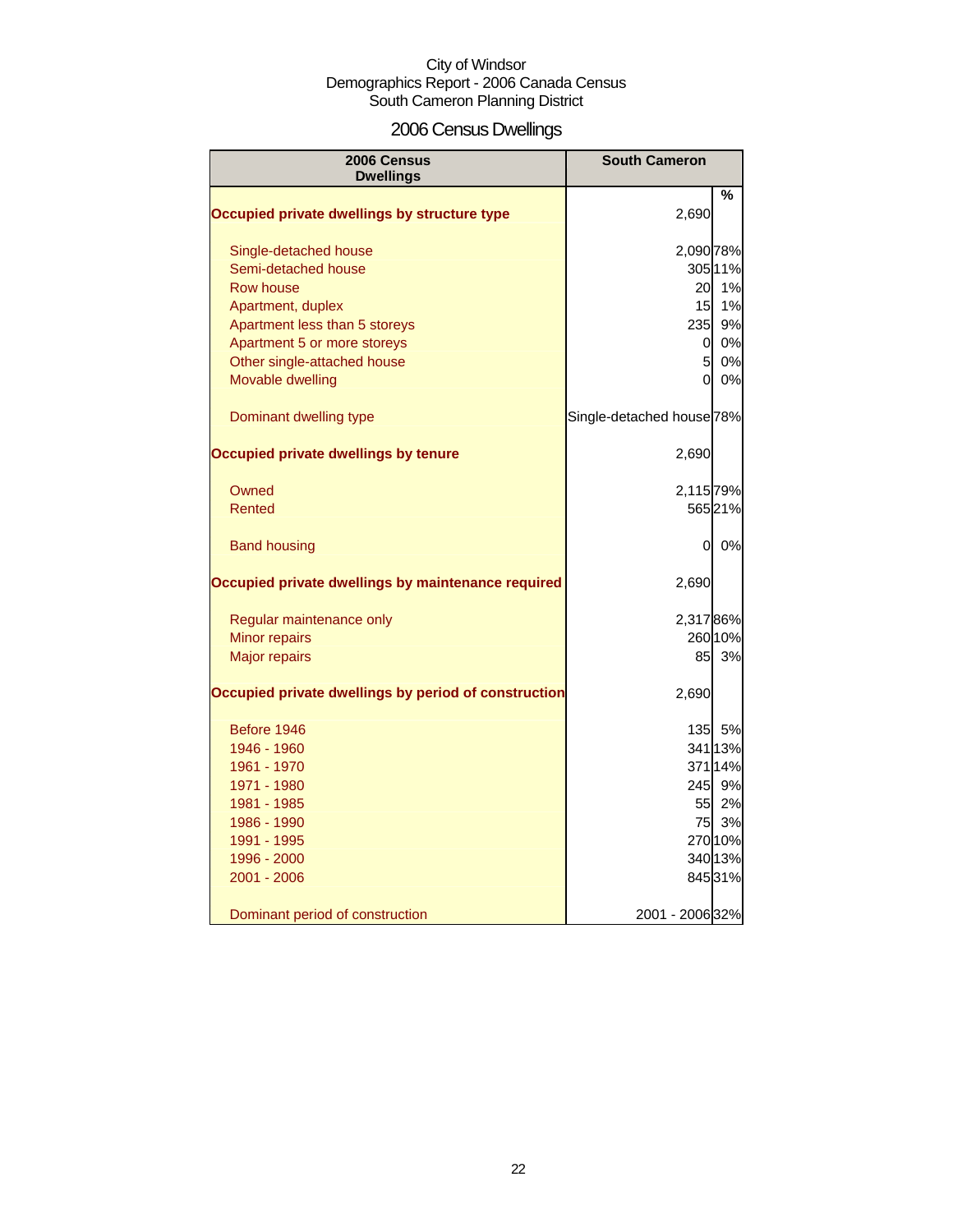## 2006 Census Households

| 2006 Census<br><b>Households</b>                                          | <b>South Cameron</b> |            |
|---------------------------------------------------------------------------|----------------------|------------|
| Private households by size of household                                   | 2,675                | %          |
| 1 person                                                                  | 443                  | 17%        |
| 2 persons                                                                 | 736                  | 28%        |
| 3 persons                                                                 | 495                  | 19%        |
| 4 - 5 persons                                                             | 818                  | 31%        |
| 6 or more persons                                                         | 208                  | 8%         |
| Dominant household size                                                   | 4 - 5 persons        | 30%        |
| <b>Persons in households</b>                                              | 8,256                |            |
| Persons per household                                                     | 3.1                  |            |
| Private households by household type                                      | 2,680                |            |
| One-family households                                                     | 2,067                | 77%        |
| Multiple-family households                                                | 105                  | 4%         |
| Non-family households                                                     | 485                  | 18%        |
| <b>Rented Dwellings</b>                                                   | 565                  |            |
| Tenant households in non-farm, non-reserve private dwellings              | 560                  | 99%        |
| Average gross monthly rent                                                | \$599                |            |
| Households spending 30% or more of household income on gross rent         |                      | 185 33%    |
| Households spending 30 to 99% of household income on gross rent           | <b>155</b>           | 27%        |
| One-family tenant households without additional persons                   | 380                  | 67%        |
| Average gross rent                                                        | \$631                |            |
| Households spending 30% or more of household income on gross rent         | 110                  | 19%        |
| <b>Owned Dwellings</b>                                                    | 2,115                |            |
| Owner-occupied private non-farm, non-reserve dwellings                    |                      | 2,110 100% |
| Average value of dwelling                                                 | \$215,191            |            |
| Average owner's major payments                                            | \$1,112              |            |
| Households spending 30% or more of household income on major payments     | 345                  | 16%        |
| Households spending 30% to 99% more of household income on major payments | 250                  | 12%        |
| One-family owner-occupied households without additional persons           | 1,509                | 71%        |
| Average major payments                                                    | \$1,104              |            |
| Spending 30%+ of hh income on shelter                                     | 175                  | 8%         |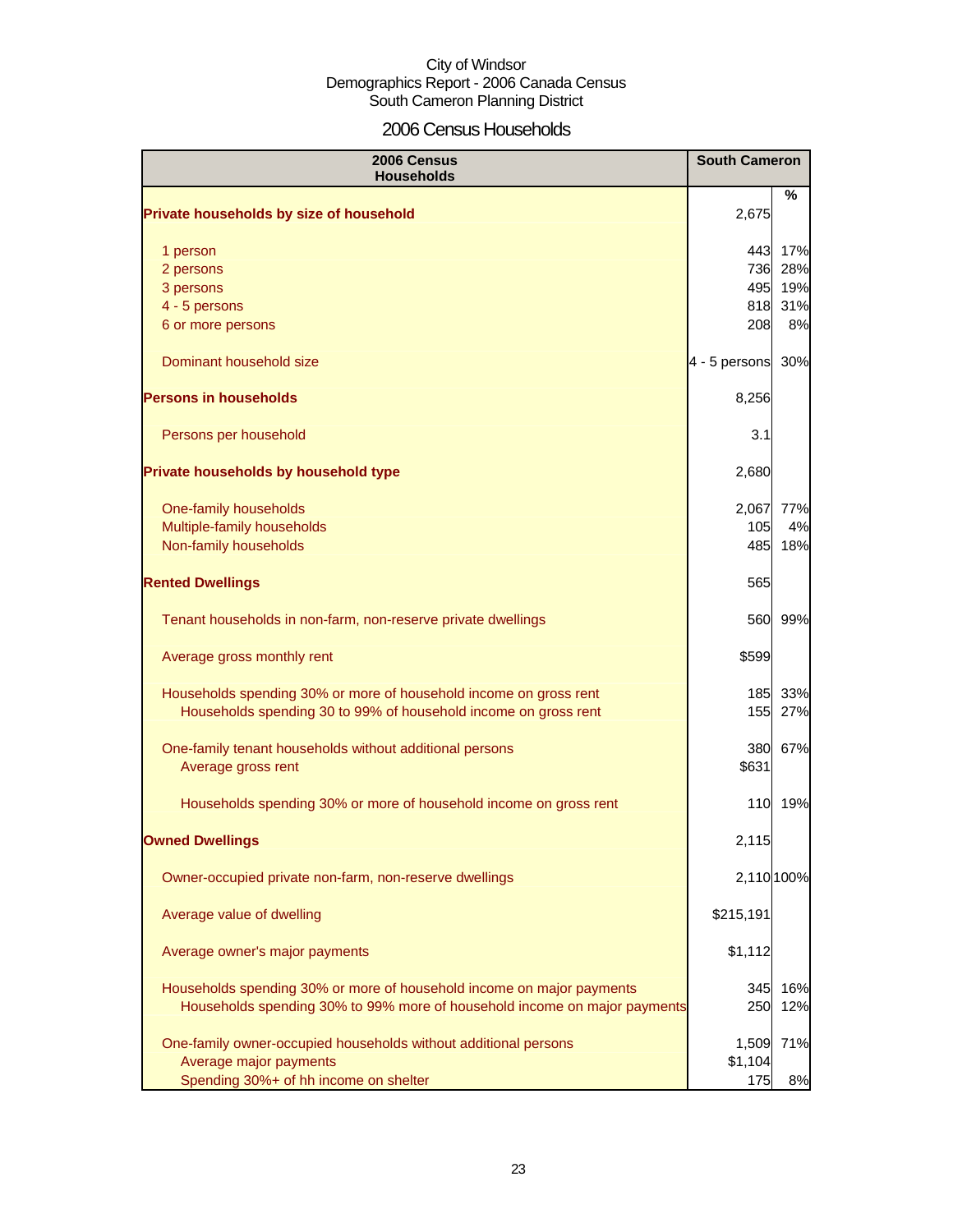## 2006 Census Mother Tongue

| 2006 Census                                          | <b>South Cameron</b>                     |                                               |
|------------------------------------------------------|------------------------------------------|-----------------------------------------------|
| <b>Mother Tongue</b>                                 |                                          |                                               |
| <b>Total Population by Mother Tongue</b>             | 8,264                                    | %                                             |
| Dominant language                                    | English                                  | 49%                                           |
| Dominant official language                           | English                                  | 98%                                           |
| Top 5 non-official languages                         | Chinese 15.5%<br>Urdu<br>Other languages | Italian 17.4%<br>Arabic 13.3%<br>9.1%<br>7.2% |
| <b>Single responses</b><br><b>Official languages</b> | 8,044<br>3,946                           | 97%<br>48%                                    |
| English<br>French                                    | 3,881<br>65                              | 47%<br>1%                                     |
| Non-official languages                               | 4,068                                    | 49%                                           |
| <b>Italian</b>                                       | 703                                      | 9%                                            |
| Portuguese                                           | 25                                       | 0%                                            |
| Romanian                                             | 175                                      | 2%                                            |
| Spanish                                              | 95                                       | 1%                                            |
| Danish                                               | 0                                        | 0%                                            |
| <b>Dutch</b>                                         | 10                                       | 0%                                            |
| Flemish                                              | 0                                        | 0%                                            |
| <b>Frisian</b>                                       | 0                                        | 0%                                            |
| German                                               | 60                                       | 1%                                            |
| Norwegian                                            | 0                                        | 0%                                            |
| <b>Swedish</b>                                       | 0                                        | 0%                                            |
| Yiddish                                              | 0                                        | 0%                                            |
| <b>Bosnian</b>                                       | 10                                       | 0%                                            |
| <b>Bulgarian</b>                                     | 0                                        | 0%                                            |
| Croatian                                             | 30                                       | 0%                                            |
| Czech                                                | 15                                       | 0%                                            |
| Macedonian                                           | 15                                       | 0%                                            |
| Polish                                               | 60                                       | 1%                                            |
| <b>Russian</b>                                       | 10                                       | 0%                                            |
| Serbian                                              | 0                                        | 0%                                            |
| Serbo-Croatian                                       | 0                                        | 0%                                            |
| <b>Slovak</b>                                        | 10                                       | 0%                                            |
| Slovenian                                            | 0                                        | 0%                                            |
| <b>Ukrainian</b>                                     | 20                                       | 0%                                            |
| Latvian                                              | 0                                        | 0%                                            |
| Lithuanian                                           | 0                                        | 0%                                            |
| Estonian                                             | 0                                        | 0%                                            |
| Finnish                                              | 0                                        | 0%                                            |
| Hungarian                                            | 10                                       | 0%                                            |
| <b>Greek</b>                                         | 10                                       | 0%                                            |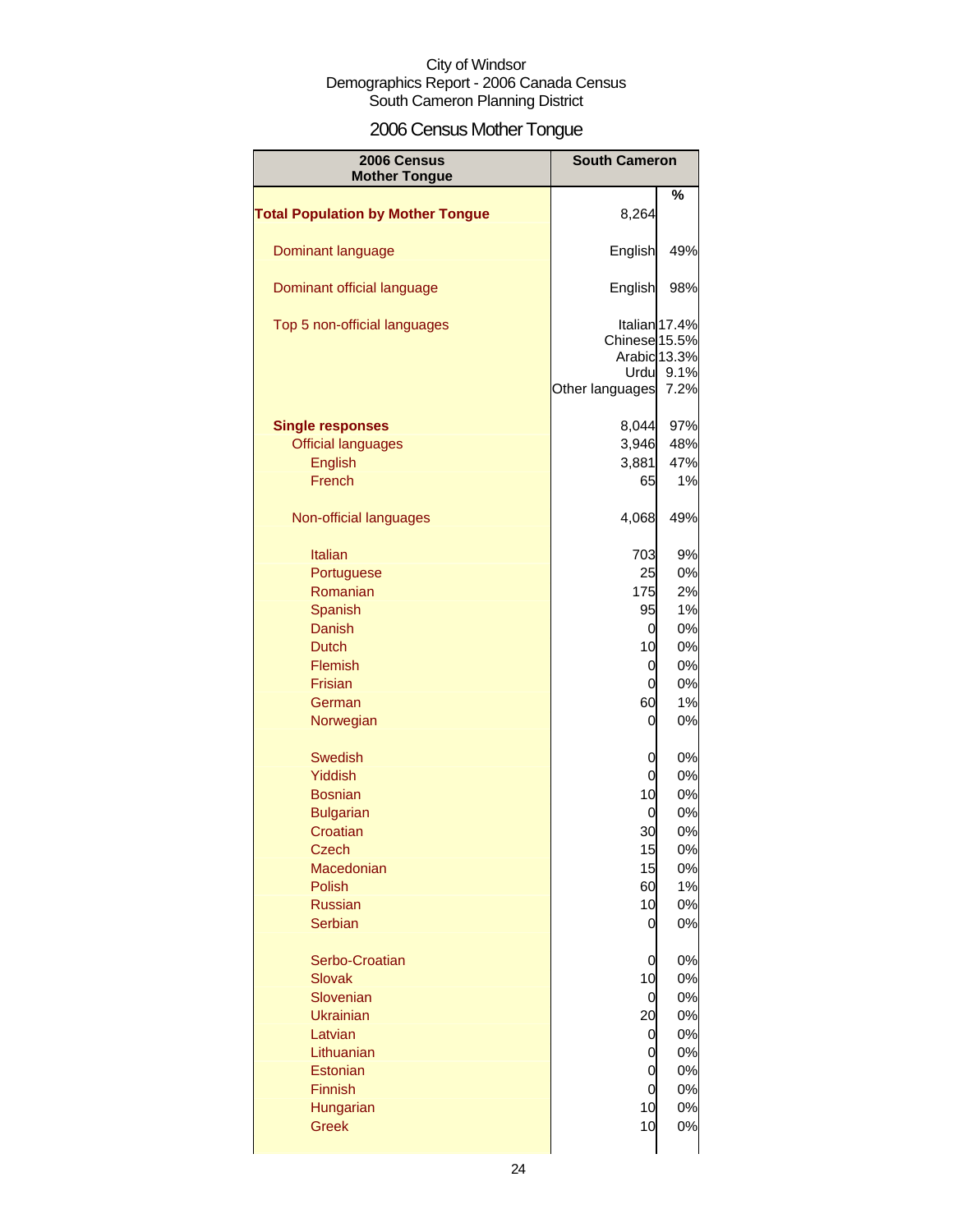| 2006 Census<br><b>Mother Tongue</b>      | <b>South Cameron</b> |          |
|------------------------------------------|----------------------|----------|
|                                          |                      | %        |
| Armenian                                 | 0                    | 0%       |
| <b>Turkish</b>                           | 30                   | 0%       |
| Amharic                                  | 0                    | 0%       |
| Arabic                                   | 539                  | 7%       |
| <b>Hebrew</b>                            | 0                    | 0%       |
| <b>Maltese</b>                           | 0                    | 0%       |
| Somali                                   | 25                   | 0%       |
| Tigrigna                                 | 0                    | 0%       |
| Bengali                                  | 45                   | 1%       |
| Gujarati                                 | 115                  | $1\%$    |
| Hindi                                    | 85                   | 1%       |
| <b>Kurdish</b>                           | 0                    | 0%       |
| Panjabi (Punjabi)                        | 150                  | 2%       |
| Pashto                                   | 0                    | 0%       |
| Persian (Farsi)<br>Sindhi                | 55<br>0              | 1%<br>0% |
| Sinhala (Sinhalese)                      | 25                   | 0%       |
| Urdu                                     | 366                  | 4%       |
| Malayalam                                | 40                   | 0%       |
| Tamil                                    | 25                   | 0%       |
| <b>Telugu</b>                            | 20                   | 0%       |
| Japanese                                 | 0                    | 0%       |
| <b>Korean</b>                            | 0                    | 0%       |
| <b>Chinese</b>                           | 625                  | 8%       |
| Cantonese                                | 60                   | 1%       |
| <b>Mandarin</b>                          | 30                   | 0%       |
| <b>Taiwanese</b>                         | 10                   | 0%       |
| Chinese, n.o.s.                          | 525                  | 6%       |
| Lao                                      | 10                   | 0%       |
| Khmer (Cambodian)                        | 40                   | 0%       |
| Vietnamese                               | 230                  | 3%       |
| Bisayan languages                        | <sup>O</sup>         | 0%       |
| <b>Ilocano</b>                           | 0                    | 0%       |
| <b>Malay</b>                             | 0                    | 0%       |
| Tagalog (Pilipino, Filipino)             | 40                   | 0%       |
| Akan (Twi)                               | 0                    | 0%       |
| <b>Swahili</b><br><b>Creoles</b>         | 0<br>30              | 0%<br>0% |
|                                          |                      |          |
| <b>Aboriginal Languages</b><br>Algonquin | 0                    | 0%<br>0% |
| Atikamekw                                | 0<br>0               | 0%       |
| <b>Blackfoot</b>                         | 0                    | 0%       |
| Carrier                                  | 0                    | 0%       |
| Chilcotin                                | 0                    | 0%       |
| Chipewyan                                | 0                    | 0%       |
| <b>Cree</b>                              | 0                    | 0%       |
| Siouan languages (Dakota/Sioux)          | 0                    | 0%       |
| Dene                                     | 0                    | 0%       |
| <b>Dogrib</b>                            | 0                    | 0%       |
| Gitksan                                  | 0                    | 0%       |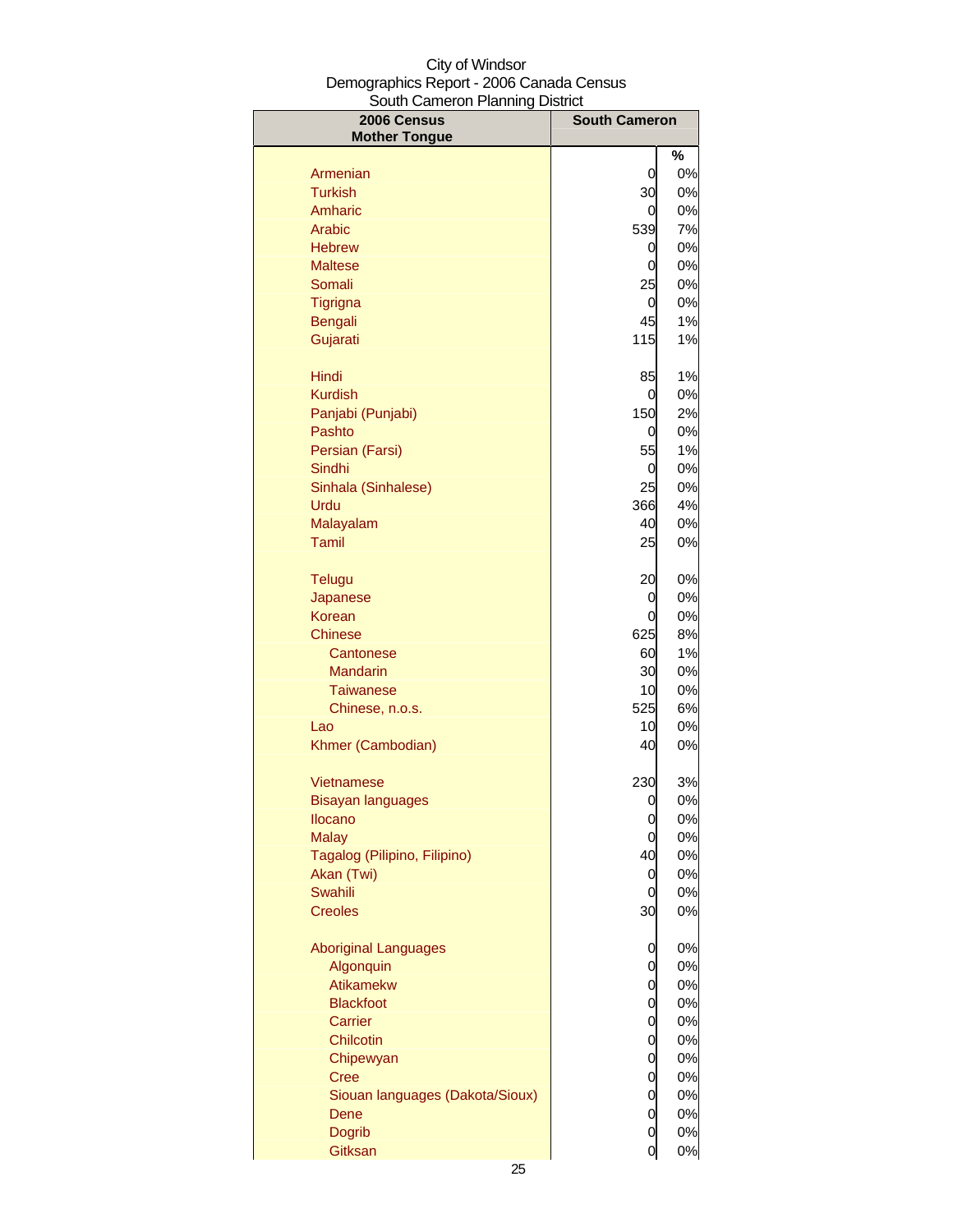| City of Windsor                          |
|------------------------------------------|
| Demographics Report - 2006 Canada Census |
| South Cameron Planning District          |

| 2006 Census<br><b>Mother Tongue</b>       | <b>South Cameron</b> |    |
|-------------------------------------------|----------------------|----|
|                                           |                      | %  |
| Inuinnagtun                               | 0                    | 0% |
| Inuktitut, n.i.e.                         | 0                    | 0% |
| Kutchin-Gwich'in (Loucheux)               | 0                    | 0% |
| <b>Malecite</b>                           | 0                    | 0% |
| Mi'kmag                                   | 0                    | 0% |
| <b>Mohawk</b>                             | 0                    | 0% |
| Montagnais-Naskapi                        | 0                    | 0% |
| Nisga'a                                   | 0                    | 0% |
| North Slave (Hare)                        | 0                    | 0% |
| Ojibway                                   | 0                    | 0% |
| Oji-Cree                                  | 0                    | 0% |
| Shuswap                                   | 0                    | 0% |
| <b>South Slave</b>                        | 0                    | 0% |
| <b>Tlingit</b>                            | 0                    | 0% |
| Other languages                           | 290                  | 4% |
| <b>Multiple responses</b>                 | 215                  | 3% |
| <b>English and French</b>                 | 0                    | 0% |
| English and non-official language         | 225                  | 3% |
| French and non-official language          | 0                    | 0% |
| English, French and non-official language | 0                    | 0% |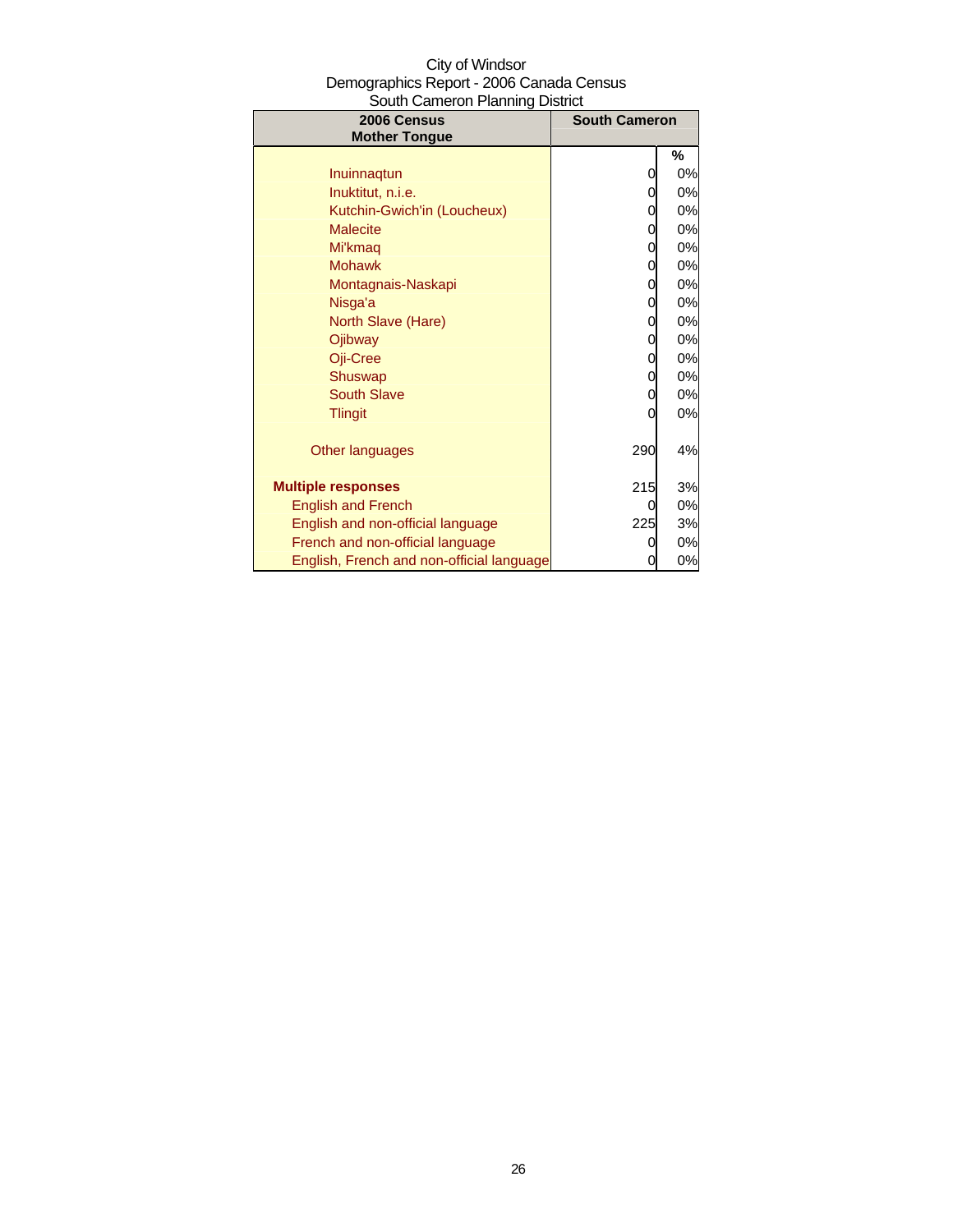## 2006 Census Knowledge of Official Language

| 2006 Census<br><b>Knowledge of Official Language</b>       | <b>South Cameron</b> |    |
|------------------------------------------------------------|----------------------|----|
|                                                            |                      | %  |
| <b>Total Population by knowledge of official languages</b> | 8,269                |    |
| English only                                               | 7,36589%             |    |
| French only                                                | 0                    | 0% |
| <b>English and French</b>                                  | 583                  | 7% |
| Neither English nor French                                 | 293                  | 4% |
| <b>Dominant Group</b>                                      | English only 89%     |    |
| Total population by first official language spoken         | 8,254                |    |
| English                                                    | 7,78094%             |    |
| French                                                     | 60                   | 1% |
| <b>English and French</b>                                  | 135                  | 2% |
| Neither English nor French                                 | 271                  | 3% |
| <b>Dominant Group</b>                                      | English 94%          |    |
| <b>Official language minority</b>                          |                      |    |
| (English in Quebec, French elsewhere)                      |                      |    |
| <b>Number</b>                                              | 143                  |    |
| Percentage                                                 | 1.7%                 |    |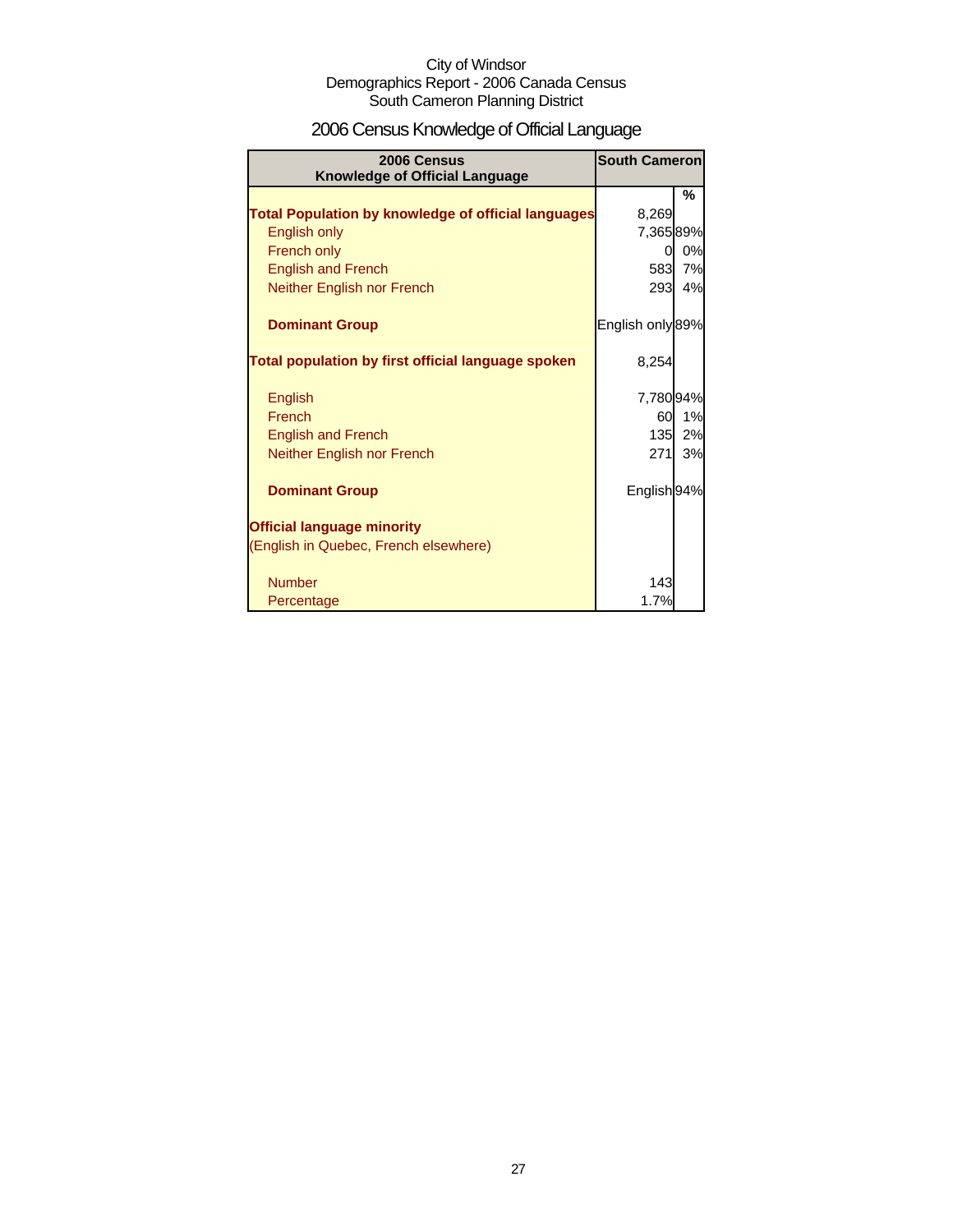## 2006 Census Knowledge of Non-official Language

| 2006 Census<br>Knowledge of Non-official Language              | <b>South Cameron</b> |           |
|----------------------------------------------------------------|----------------------|-----------|
|                                                                |                      | %         |
| <b>Total Population by Knowledge of Non-official Languages</b> | 8,269                |           |
| <b>Population Speaking Non-official Languages</b>              | 5,516                | 67%       |
| <b>Top 5 Non-official Languages</b>                            | Italian              | 15%       |
|                                                                | Arabic               | 14%       |
|                                                                | Chinese<br>Hindi     | 13%<br>8% |
|                                                                | Urdu                 | 7%        |
| <b>Italian</b>                                                 | 848                  | 10%       |
| Portuguese                                                     | 55                   | 1%        |
| Romanian                                                       | 205                  | 2%        |
| Spanish                                                        | 160                  | 2%        |
| <b>Danish</b>                                                  | 0                    | 0%        |
| <b>Dutch</b><br>Flemish                                        | 0<br>0               | 0%<br>0%  |
| Frisian                                                        | 0                    | 0%        |
| German                                                         | 95                   | 1%        |
| Norwegian                                                      | 0                    | 0%        |
| Swedish                                                        | 0                    | 0%        |
| Yiddish                                                        | 18                   | 0%        |
| <b>Bosnian</b>                                                 | 10                   | 0%        |
| <b>Bulgarian</b>                                               | 0                    | 0%        |
| Croatian<br><b>Czech</b>                                       | 40<br>25             | 0%<br>0%  |
| Macedonian                                                     | 15                   | 0%        |
| Polish                                                         | 70                   | 1%        |
| <b>Russian</b>                                                 | 20                   | 0%        |
| Serbian                                                        | 10                   | 0%        |
| Serbo-Croatian                                                 | 0                    | 0%        |
| <b>Slovak</b>                                                  | 10                   | 0%        |
| Slovenian                                                      | 0                    | 0%        |
| <b>Ukrainian</b><br>Latvian                                    | 20<br>0              | 0%<br>0%  |
| Lithuanian                                                     | 0                    | 0%        |
| Estonian                                                       | 0                    | 0%        |
| Finnish                                                        | 0                    | 0%        |
| Hungarian                                                      | 10                   | 0%        |
| <b>Greek</b>                                                   | 55                   | 1%        |
| Armenian                                                       | 0                    | 0%        |
| <b>Turkish</b>                                                 | 35                   | 0%        |
| Amharic<br>Arabic                                              | 15<br>771            | 0%<br>9%  |
| <b>Hebrew</b>                                                  | 0                    | 0%        |
| <b>Maltese</b>                                                 | $\overline{0}$       | 0%        |
| Somali                                                         | 30                   | 0%        |
| Tigrigna                                                       | $\overline{0}$       | 0%        |
| <b>Bengali</b>                                                 | 75                   | 1%        |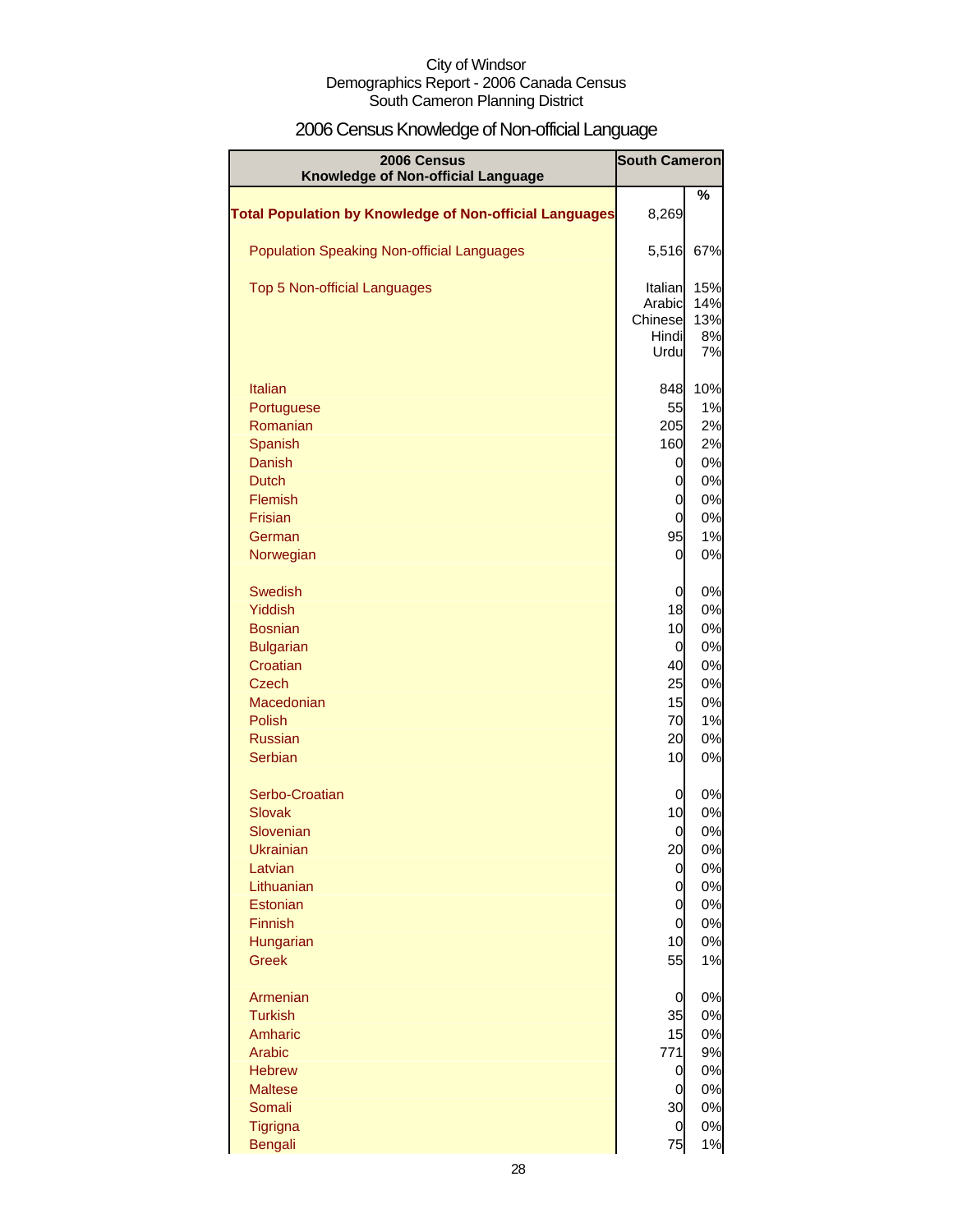| 2006 Census                        | <b>South Cameron</b> |          |
|------------------------------------|----------------------|----------|
| Knowledge of Non-official Language |                      |          |
| Gujarati                           | 150                  | %<br>2%  |
|                                    |                      |          |
| Hindi                              | 460                  | 6%       |
| <b>Kurdish</b>                     | 10                   | 0%       |
| Panjabi (Punjabi)                  | 245                  | 3%       |
| Pashto                             | 0                    | 0%       |
| Persian (Farsi)                    | 60                   | 1%       |
| Sindhi                             | 0                    | 0%       |
| Sinhala (Sinhalese)<br>Urdu        | 25<br>389            | 0%<br>5% |
| Malayalam                          | 35                   | 0%       |
| Tamil                              | 40                   | 0%       |
|                                    |                      |          |
| Telugu                             | 25                   | 0%       |
| Japanese                           | 0                    | 0%       |
| Korean                             | 0                    | 0%<br>8% |
| Chinese<br>Cantonese               | 695<br>125           | 2%       |
| Mandarin                           | 60                   | 1%       |
| <b>Taiwanese</b>                   | 10                   | 0%       |
| Chinese, n.o.s.                    | 500                  | 6%       |
| Lao                                | 10                   | 0%       |
| Khmer (Cambodian)                  | 20                   | 0%       |
| Vietnamese                         | 310                  | 4%       |
| Bisayan languages                  | 0                    | 0%       |
| <b>Ilocano</b>                     | 0                    | 0%       |
| <b>Malay</b>                       | 10                   | 0%       |
| Tagalog (Pilipino, Filipino)       | 45                   | 1%       |
| Akan (Twi)<br>Swahili              | 10<br>15             | 0%<br>0% |
| <b>Creoles</b>                     | 25                   | 0%       |
|                                    |                      |          |
| <b>Aboriginal Languages</b>        | 0                    | 0%       |
| Algonquin                          | $\overline{0}$       | 0%       |
| Atikamekw<br><b>Blackfoot</b>      | $\overline{0}$<br>0  | 0%<br>0% |
| Carrier                            | $\overline{0}$       | 0%       |
| Chilcotin                          | 0                    | 0%       |
| Chipewyan                          | 0                    | 0%       |
| <b>Cree</b>                        | 0                    | 0%       |
| Siouan languages (Dakota/Sioux)    | 0                    | 0%       |
| Dene                               | 0                    | 0%       |
| <b>Dogrib</b><br>Gitksan           | 0                    | 0%       |
| Inuinnaqtun                        | 0<br>0               | 0%<br>0% |
| Inuktitut, n.i.e.                  | $\mathbf 0$          | 0%       |
| Kutchin-Gwich'in (Loucheux)        | $\mathbf 0$          | 0%       |
| <b>Malecite</b>                    | $\mathbf 0$          | 0%       |
| Mi'kmaq                            | $\mathbf 0$          | 0%       |
| <b>Mohawk</b>                      | $\mathbf 0$          | 0%       |
| Montagnais-Naskapi                 | $\mathbf 0$          | 0%       |
| Nisga'a<br>North Slave (Hare)      | 0<br>$\overline{0}$  | 0%<br>0% |
|                                    |                      |          |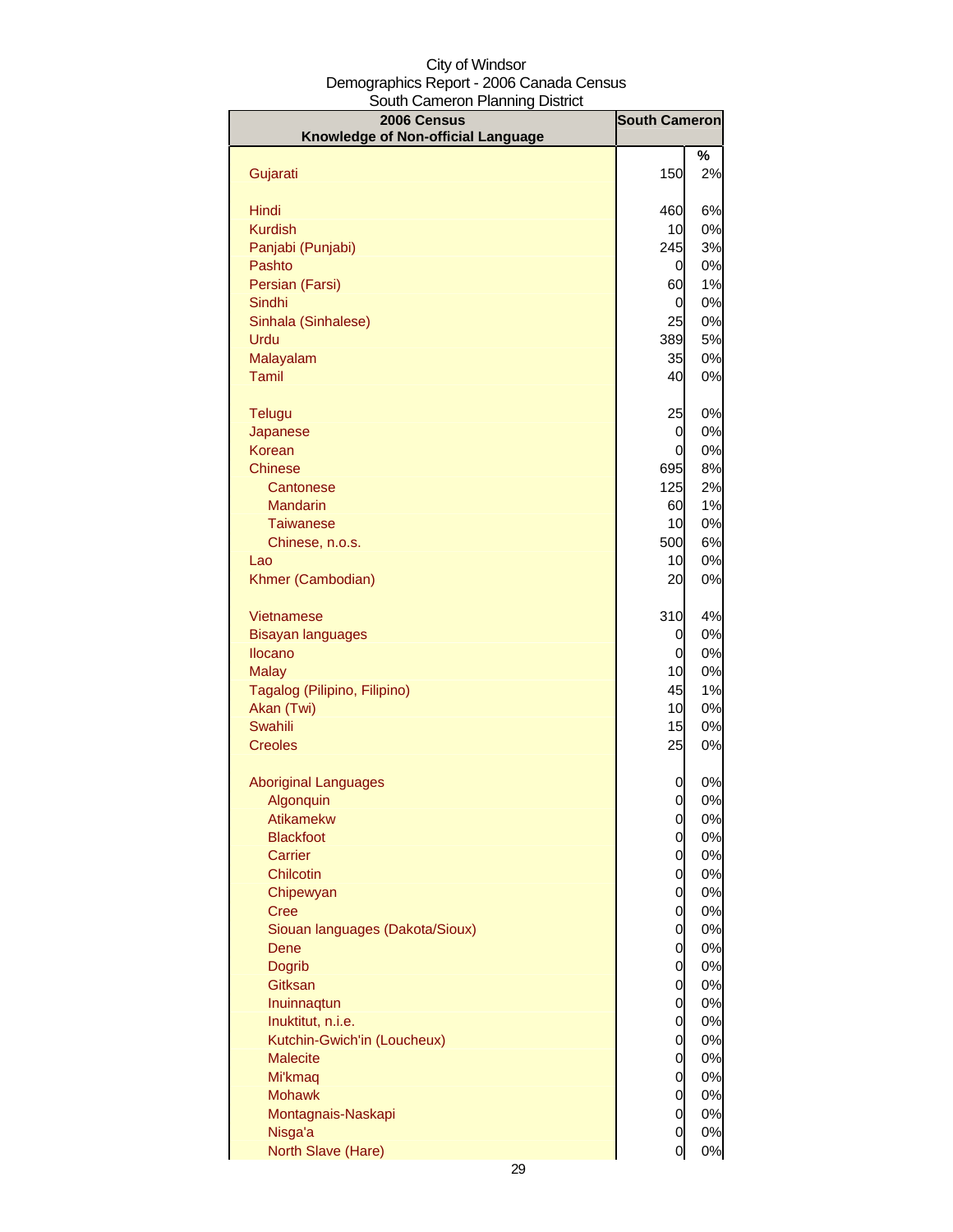| 2006 Census<br>Knowledge of Non-official Language | <b>South Cameron</b> |    |
|---------------------------------------------------|----------------------|----|
|                                                   |                      | %  |
| Ojibway                                           |                      | 0% |
| Oji-Cree                                          |                      | 0% |
| Shuswap                                           |                      | 0% |
| <b>South Slave</b>                                |                      | 0% |
| <b>Tlingit</b>                                    | O                    | 0% |
|                                                   |                      |    |
| Other languages                                   | 345                  | 4% |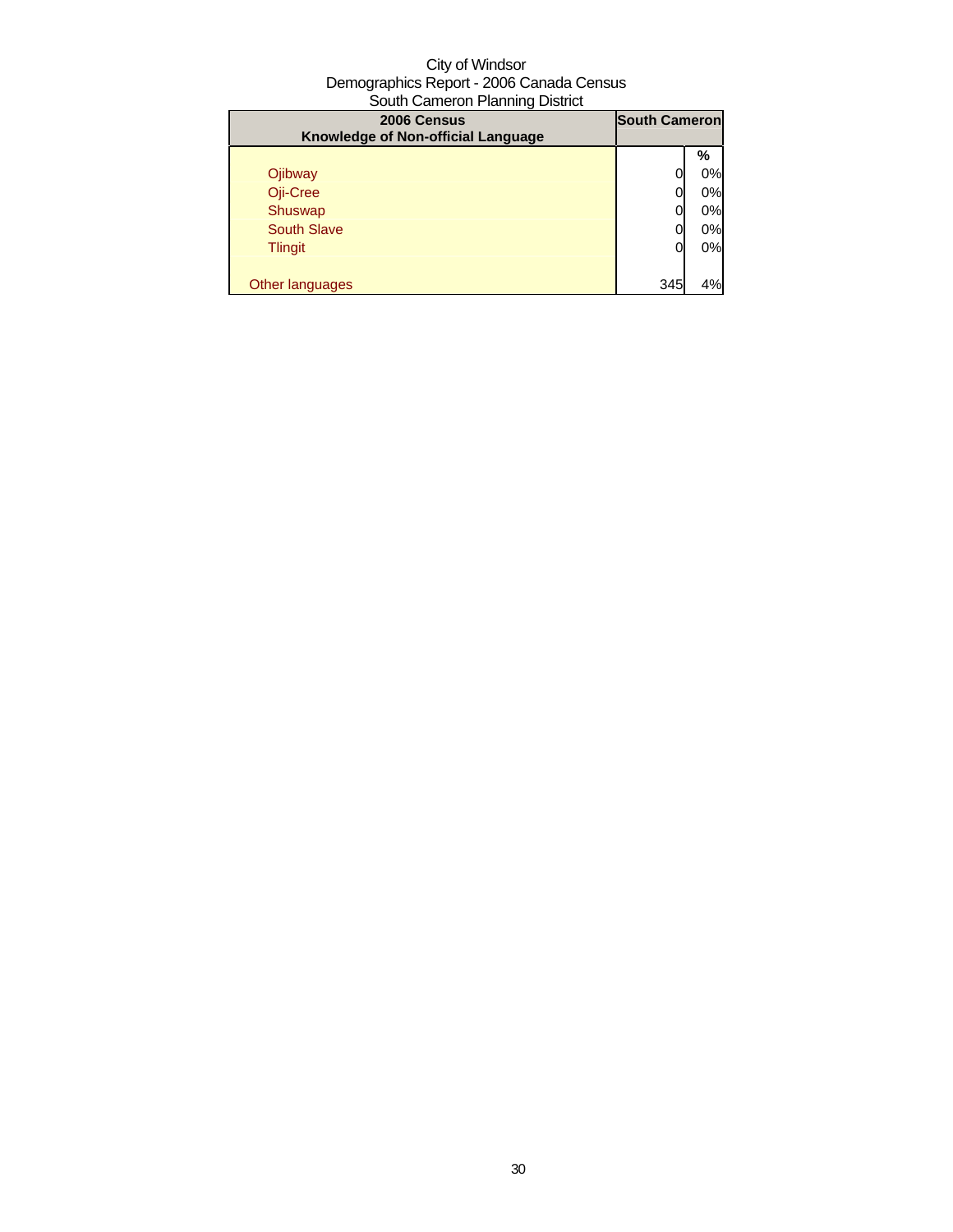## 2006 Census Home Language

| 2006 Census                              | <b>South Cameron</b>                                                                                       |          |
|------------------------------------------|------------------------------------------------------------------------------------------------------------|----------|
| <b>Home Language</b>                     |                                                                                                            |          |
| <b>Total Population by Home Language</b> | \$8,264                                                                                                    | %        |
| <b>Dominant Official Language</b>        | English                                                                                                    |          |
| Top 5 Non-official Languages             | Chinese <sup>20%</sup><br>Arabic <sub>16%</sub><br>Italian <sub>12%</sub><br>Vietnamese<br>Other languages | 9%<br>8% |
| Single responses                         | 7,794 94%                                                                                                  |          |
| <b>Official languages</b>                | 5,254 64%                                                                                                  |          |
| English                                  | 5,239 63%                                                                                                  |          |
| French                                   |                                                                                                            | 15 0%    |
| Non-official languages                   | 2,54331%                                                                                                   |          |
| <b>Italian</b>                           | 295                                                                                                        | 4%       |
| Portuguese                               | 10                                                                                                         | 0%       |
| Romanian                                 | 95                                                                                                         | 1%       |
| Spanish                                  | 40                                                                                                         | 0%       |
| Danish                                   | 0                                                                                                          | 0%       |
| <b>Dutch</b>                             | $\overline{0}$                                                                                             | 0%       |
| Flemish                                  | $\overline{O}$                                                                                             | 0%       |
| <b>Frisian</b>                           | $\overline{0}$                                                                                             | 0%       |
| German                                   | $\overline{0}$                                                                                             | 0%       |
| Norwegian                                | $\overline{0}$                                                                                             | 0%       |
| <b>Swedish</b>                           | $\mathbf 0$                                                                                                | 0%       |
| Yiddish                                  | $\overline{0}$                                                                                             | 0%       |
| <b>Bosnian</b>                           | 10                                                                                                         | 0%       |
| <b>Bulgarian</b>                         | $\overline{0}$                                                                                             | 0%       |
| Croatian                                 | 10                                                                                                         | 0%       |
| Czech                                    | $\overline{0}$                                                                                             | 0%       |
| Macedonian                               | 15                                                                                                         | 0%       |
| Polish                                   | 35                                                                                                         | 0%       |
|                                          |                                                                                                            | 0%       |
| <b>Russian</b><br>Serbian                | 0<br>0                                                                                                     | 0%       |
| Serbo-Croatian                           | 0                                                                                                          | 0%       |
| <b>Slovak</b>                            | $\overline{O}$                                                                                             | 0%       |
| Slovenian                                | $\overline{0}$                                                                                             | 0%       |
| <b>Ukrainian</b>                         | 15                                                                                                         | 0%       |
| Latvian                                  | $\overline{0}$                                                                                             | 0%       |
| Lithuanian                               | $\mathbf 0$                                                                                                | 0%       |
| Estonian                                 | 0                                                                                                          | 0%       |
| Finnish                                  | 0                                                                                                          | 0%       |
| Hungarian                                | $\mathbf 0$                                                                                                | 0%       |
| <b>Greek</b>                             | 10                                                                                                         | 0%       |
| Armenian                                 | 0                                                                                                          | 0%       |
| <b>Turkish</b>                           | 15                                                                                                         | $0\%$    |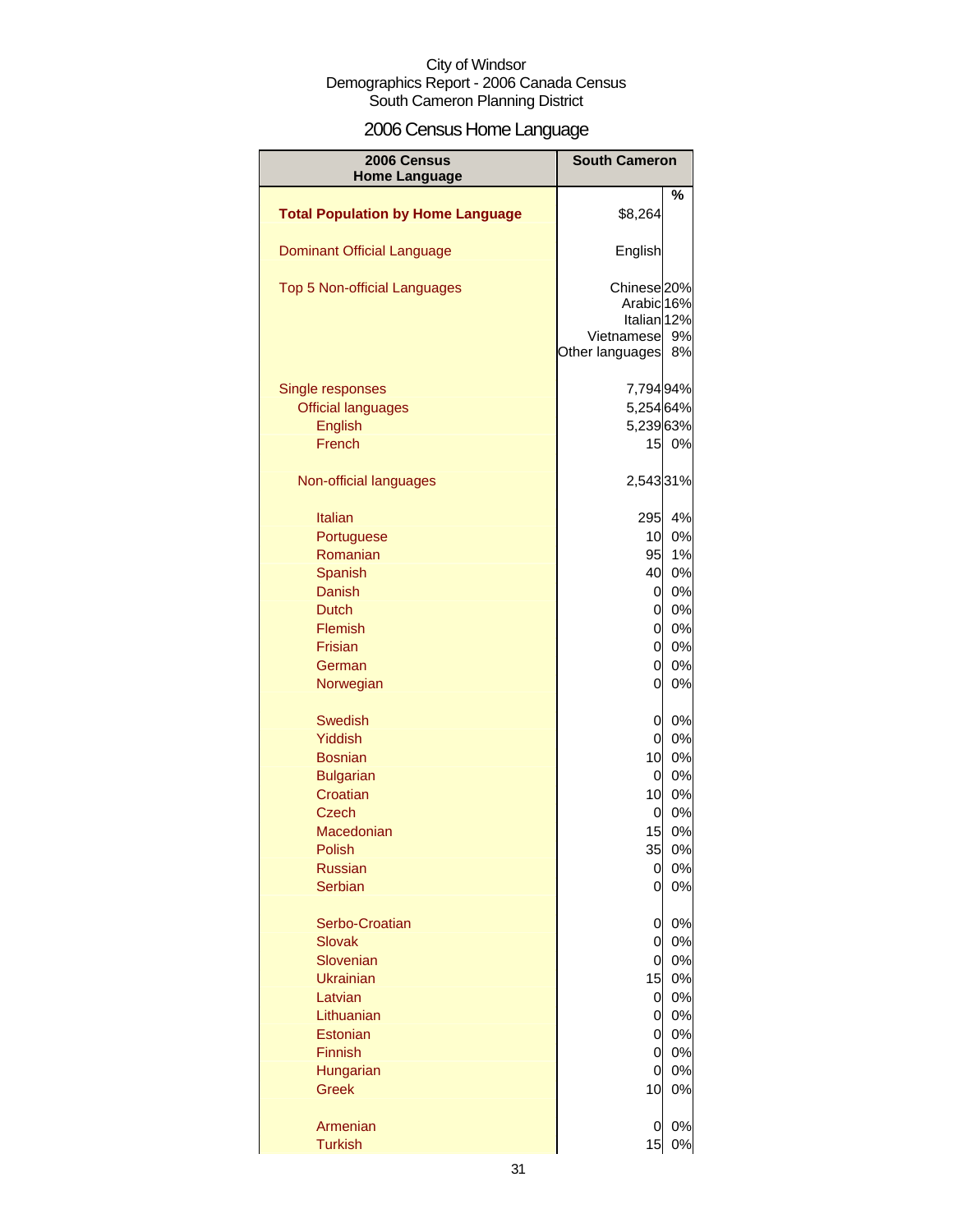| 2006 Census<br><b>Home Language</b> | <b>South Cameron</b> |       |
|-------------------------------------|----------------------|-------|
|                                     |                      | %     |
| Amharic                             | 0                    | 0%    |
| Arabic                              | 411                  | 5%    |
| <b>Hebrew</b>                       | 0                    | $0\%$ |
| <b>Maltese</b>                      | 0                    | 0%    |
| Somali                              | 25                   | $0\%$ |
| Tigrigna                            | <sub>0</sub>         | $0\%$ |
| <b>Bengali</b>                      | 45                   | 1%    |
| Gujarati                            | 80                   | 1%    |
| Hindi                               | 70                   | 1%    |
| <b>Kurdish</b>                      | 0                    | $0\%$ |
| Panjabi (Punjabi)                   | 110                  | 1%    |
| Pashto                              | 0                    | $0\%$ |
| Persian (Farsi)                     | 0                    | $0\%$ |
| Sindhi                              | 10                   | $0\%$ |
| Sinhala (Sinhalese)                 | 0                    | $0\%$ |
| Urdu                                | 174                  | 2%    |
| Malayalam                           | 30                   | $0\%$ |
| Tamil                               | 15                   | 0%    |
| <b>Telugu</b>                       | 20                   | 0%    |
| Japanese                            | 0                    | 0%    |
| Korean                              | 0                    | 0%    |
| Chinese                             | 510                  | 6%    |
| Cantonese                           | 85                   | 1%    |
| <b>Mandarin</b>                     | 30                   | $0\%$ |
| <b>Taiwanese</b>                    | 0                    | 0%    |
| Chinese, n.o.s.                     | 395                  | 5%    |
| Lao                                 | 0                    | 0%    |
| Khmer (Cambodian)                   | 30                   | 0%    |
| Vietnamese                          | 235                  | 3%    |
| <b>Bisayan languages</b>            | 0                    | 0%    |
| Ilocano                             | 0                    | 0%    |
| Malay                               | 0                    | 0%    |
| Tagalog (Pilipino, Filipino)        | 20                   | 0%    |
| Akan (Twi)                          | 0                    | 0%    |
| <b>Swahili</b>                      | 0                    | 0%    |
| <b>Creoles</b>                      | 30                   | 0%    |
| <b>Aboriginal Languages</b>         | 0                    | 0%    |
| Algonquin                           | 0                    | $0\%$ |
| Atikamekw                           | $\overline{O}$       | 0%    |
| <b>Blackfoot</b>                    | $\overline{O}$       | 0%    |
| Carrier                             | $\overline{0}$       | 0%    |
| Chilcotin                           | $\overline{a}$       | 0%    |
| Chipewyan                           | $\overline{a}$       | $0\%$ |
| <b>Cree</b>                         | <sub>0</sub>         | $0\%$ |
| Siouan languages (Dakota/Sioux)     | $\overline{0}$       | $0\%$ |
| Dene                                | $\overline{O}$       | $0\%$ |
| <b>Dogrib</b>                       | <sub>0</sub>         | 0%    |
| Gitksan                             | $\overline{0}$       | $0\%$ |
| Inuinnaqtun                         | 0                    | 0%    |
| Inuktitut, n.i.e.                   | 0                    | 0%    |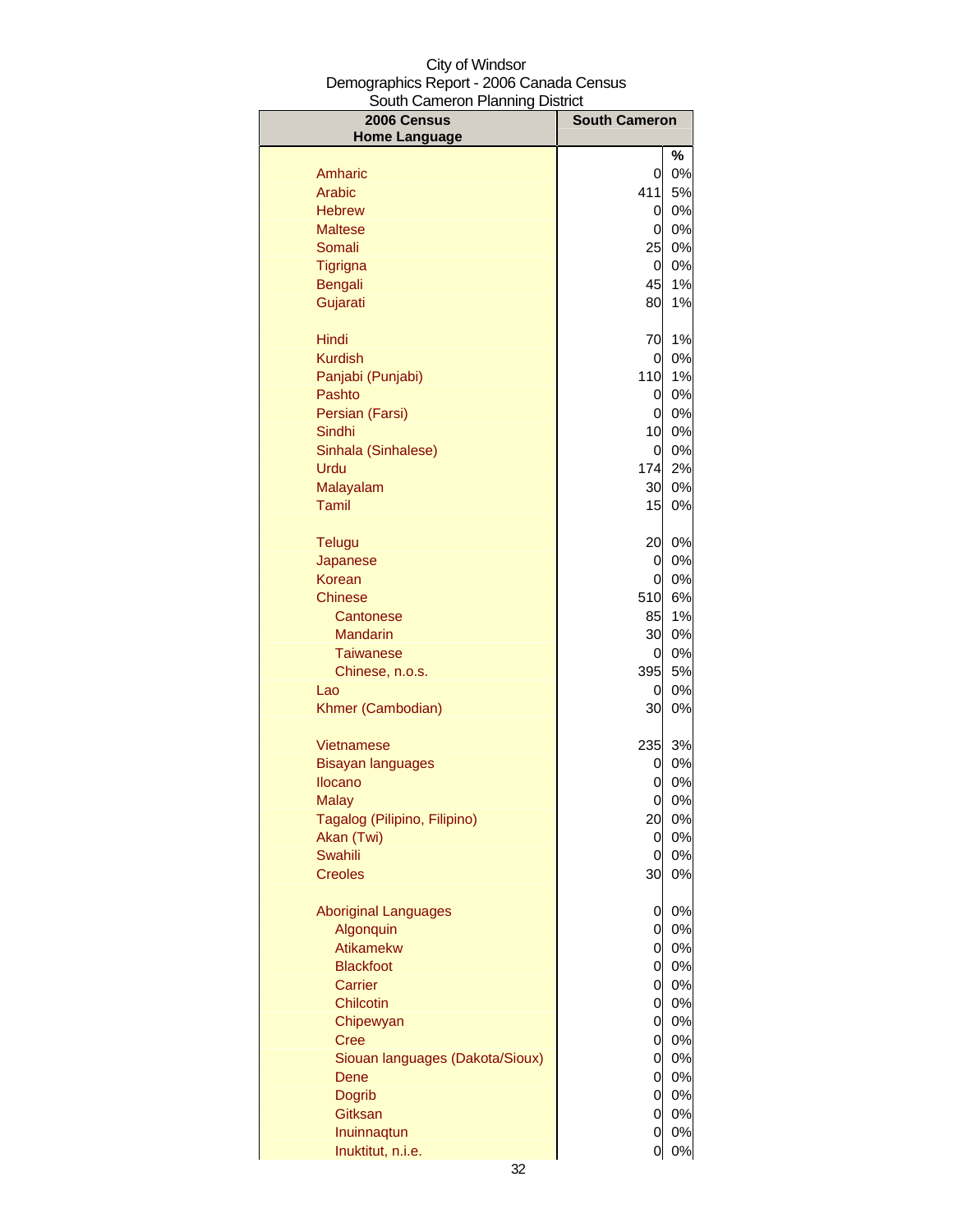| 2006 Census<br><b>Home Language</b>       | oodul odificioli Fideliniy District<br><b>South Cameron</b> |       |
|-------------------------------------------|-------------------------------------------------------------|-------|
|                                           |                                                             | %     |
| Kutchin-Gwich'in (Loucheux)               | 0                                                           | 0%    |
| <b>Malecite</b>                           | 0                                                           | 0%    |
| Mi'kmag                                   | 0                                                           | 0%    |
| <b>Mohawk</b>                             | 0                                                           | 0%    |
| Montagnais-Naskapi                        | 0                                                           | 0%    |
| Nisga'a                                   | 0                                                           | 0%    |
| North Slave (Hare)                        | 0                                                           | $0\%$ |
| Ojibway                                   | 0                                                           | 0%    |
| Oji-Cree                                  | 0                                                           | 0%    |
| Shuswap                                   | 0                                                           | $0\%$ |
| <b>South Slave</b>                        | 0                                                           | 0%    |
| <b>Tlingit</b>                            | 0                                                           | 0%    |
| Other languages                           | 195                                                         | 2%    |
| <b>Multiple responses</b>                 | 465                                                         | 6%    |
| <b>English and French</b>                 | 0                                                           | 0%    |
| English and non-official language         | 445                                                         | 5%    |
| French and non-official language          | 0                                                           | 0%    |
| English, French and non-official language | 10                                                          | 0%    |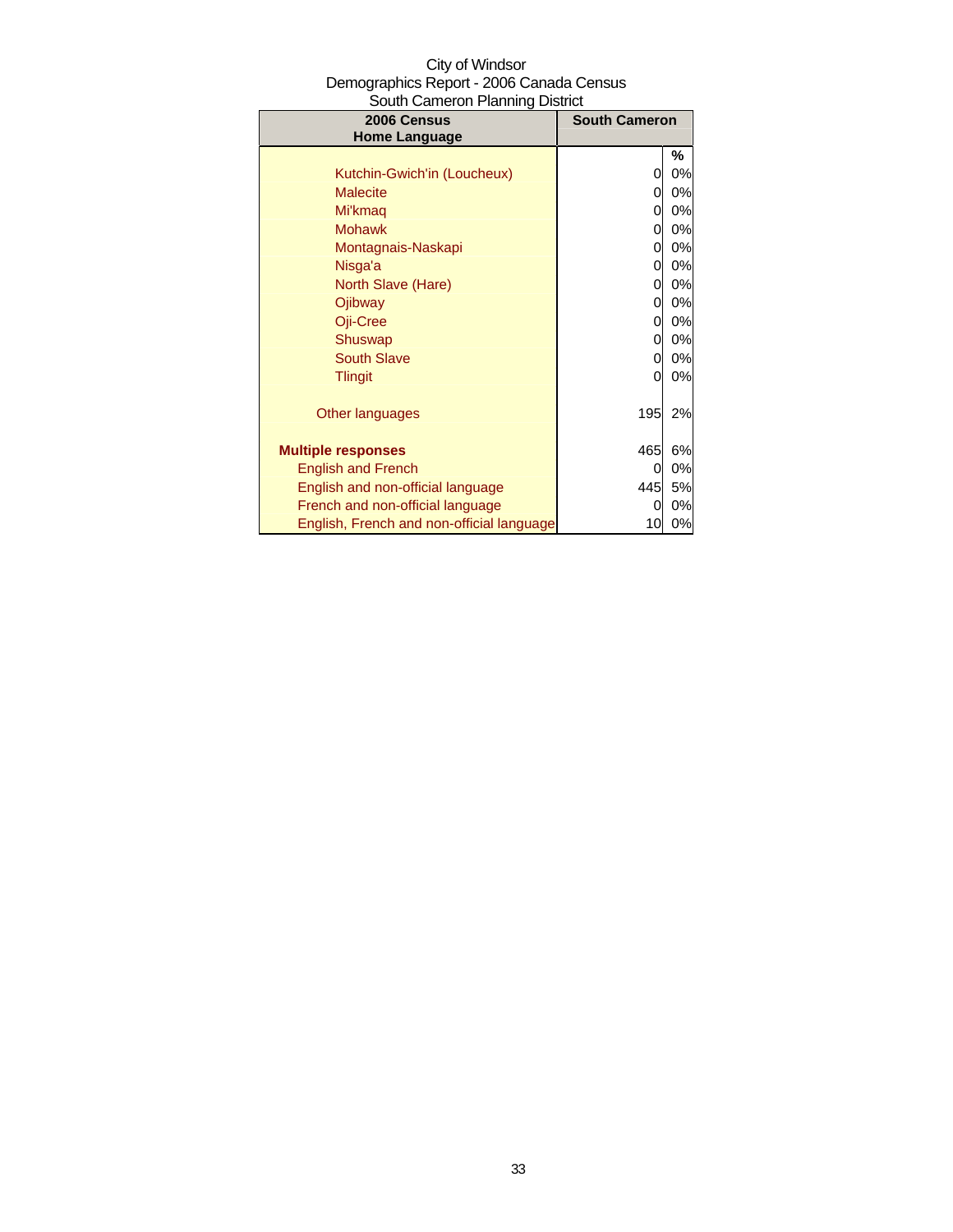## 2006 Census Citizenship and Generation Status

| 2006 Census<br><b>Citizenship and Generation Status</b>                                                                                                                       | <b>South</b><br><b>Cameron</b> |     |
|-------------------------------------------------------------------------------------------------------------------------------------------------------------------------------|--------------------------------|-----|
| <b>Total Population by Citizenship</b>                                                                                                                                        | 8,269                          | %   |
| Canadian citizens                                                                                                                                                             | 7,443                          | 90% |
| Under age 18                                                                                                                                                                  | 2,171                          | 26% |
| Age 18 and over                                                                                                                                                               | 5,272                          | 64% |
| Not Canadian citizens                                                                                                                                                         | 813                            | 10% |
| Population 15 years and over by Generation Status*                                                                                                                            | 6,295                          |     |
| 1st generation                                                                                                                                                                | 3,452                          | 55% |
| 2nd generation                                                                                                                                                                | 1,144                          | 18% |
| 3rd generation or more                                                                                                                                                        | 1,694                          | 27% |
| *Generation status of the respondent, i.e. "1st", "2nd" or "3rd+" generation, refers to whether the respondent or<br>the respondent's parents were born in or outside Canada. |                                |     |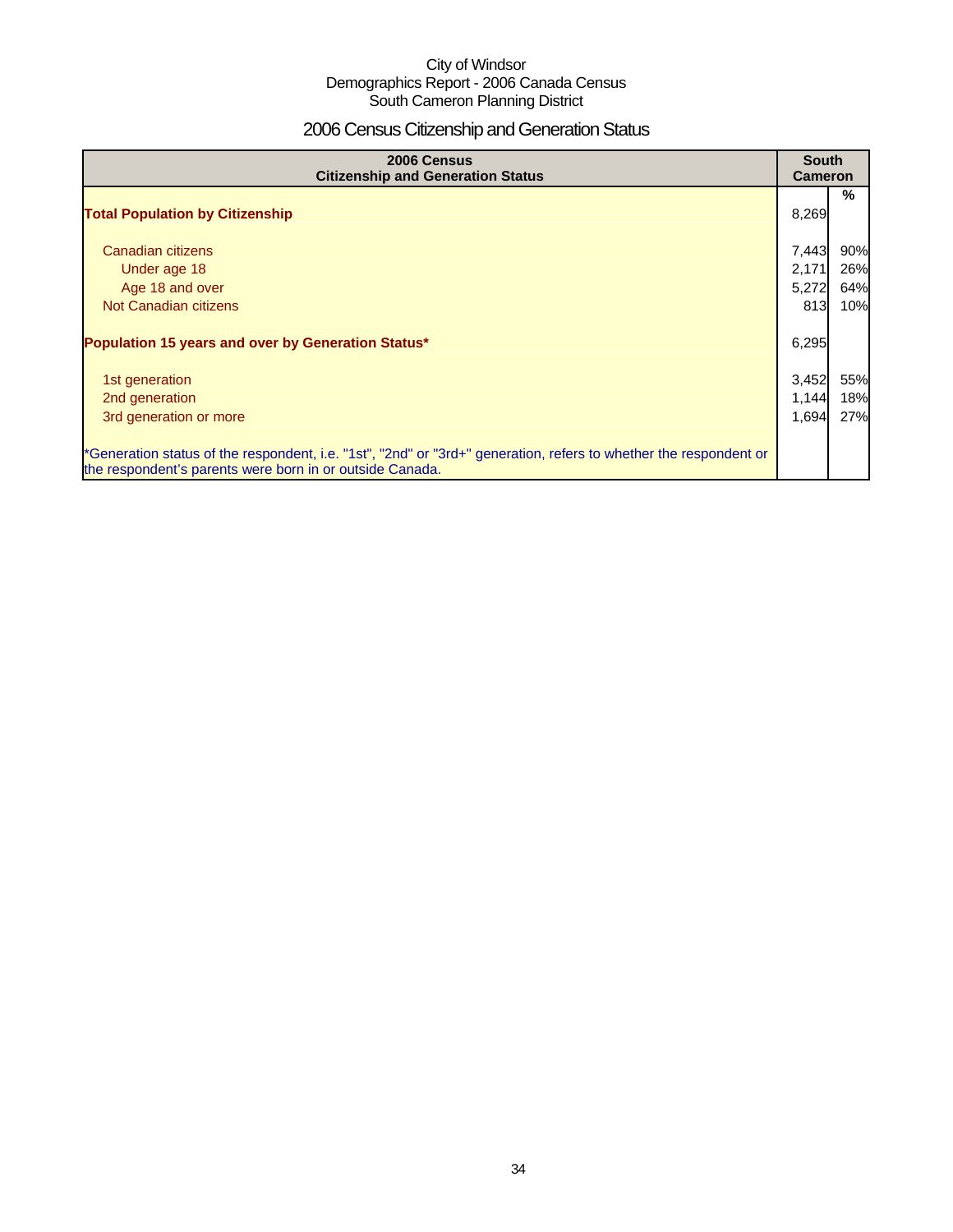## 2006 Census Immigration and Place of Birth

| 2006 Census<br><b>Immigration and Place of Birth</b>           | <b>South Cameron</b>                                          |  |
|----------------------------------------------------------------|---------------------------------------------------------------|--|
| <b>Total Immigrant Population by Period of Immigration</b>     | %<br>3,705                                                    |  |
|                                                                |                                                               |  |
| Before 1961                                                    | 42011%                                                        |  |
| 1961 to 1970                                                   | 290 8%                                                        |  |
| 1971 to 1980                                                   | 37310%                                                        |  |
| 1981 to 1990                                                   | 490 13%                                                       |  |
| 1991 to 2000<br>1991 to 1995                                   | 1,405 38%<br>665 18%                                          |  |
| 1996 to 2000                                                   | 733 20%                                                       |  |
| 2001 to 2006                                                   | 703 19%                                                       |  |
| <b>Total Immigrant Population by Age at Immigration</b>        | 3,695                                                         |  |
| Under 5 years                                                  | 425 12%                                                       |  |
| 5 to 14 years                                                  | 640 17%                                                       |  |
| 15 to 24 years                                                 | 825 22%                                                       |  |
| 25 to 44 years                                                 | 1,496 40%                                                     |  |
| 45 years and over                                              | 285 8%                                                        |  |
| <b>Total Population by Immigrant Status and Place of Birth</b> | 8,259                                                         |  |
| Non-immigrants                                                 | 4,41954%                                                      |  |
| Born in province of residence                                  | 4,19651%                                                      |  |
| Born outside province of residence                             | 236 3%                                                        |  |
| Immigrants                                                     | 3,700 45%                                                     |  |
| Non-permanent residents                                        | 140 2%                                                        |  |
| <b>Total Immigrants by Place of Birth</b>                      | 3,700                                                         |  |
| Top 5 Immigrant Places of Birth                                | Southern Asia 22%                                             |  |
|                                                                | Southern Europe <sup>18%</sup>                                |  |
|                                                                | West Central Asia and the Middle East 17%<br>Eastern Asia 12% |  |
|                                                                | Southeast Asia 8%                                             |  |
| <b>United States of America</b>                                | 170<br>5%                                                     |  |
| <b>Central America</b>                                         | 1%<br>30                                                      |  |
| Caribbean and Bermuda                                          | 25<br>1%                                                      |  |
| South America                                                  | 0%<br>15                                                      |  |
| Europe                                                         | 1,058 29%                                                     |  |
| <b>Western Europe</b>                                          | 55<br>1%                                                      |  |
| <b>Eastern Europe</b>                                          | 7%<br>275                                                     |  |
| <b>Southern Europe</b>                                         | 665 18%                                                       |  |
| Italy                                                          | 513 14%                                                       |  |
| <b>Other Southern Europe</b>                                   | 140<br>4%                                                     |  |
| <b>Northern Europe</b><br><b>United Kingdom</b>                | 2%<br>70<br>55<br>1%                                          |  |
| <b>Other Northern Europe</b>                                   | 0%<br>$\overline{0}$                                          |  |
| Africa                                                         | 155<br>4%                                                     |  |
| <b>Western Africa</b>                                          | 50<br>1%                                                      |  |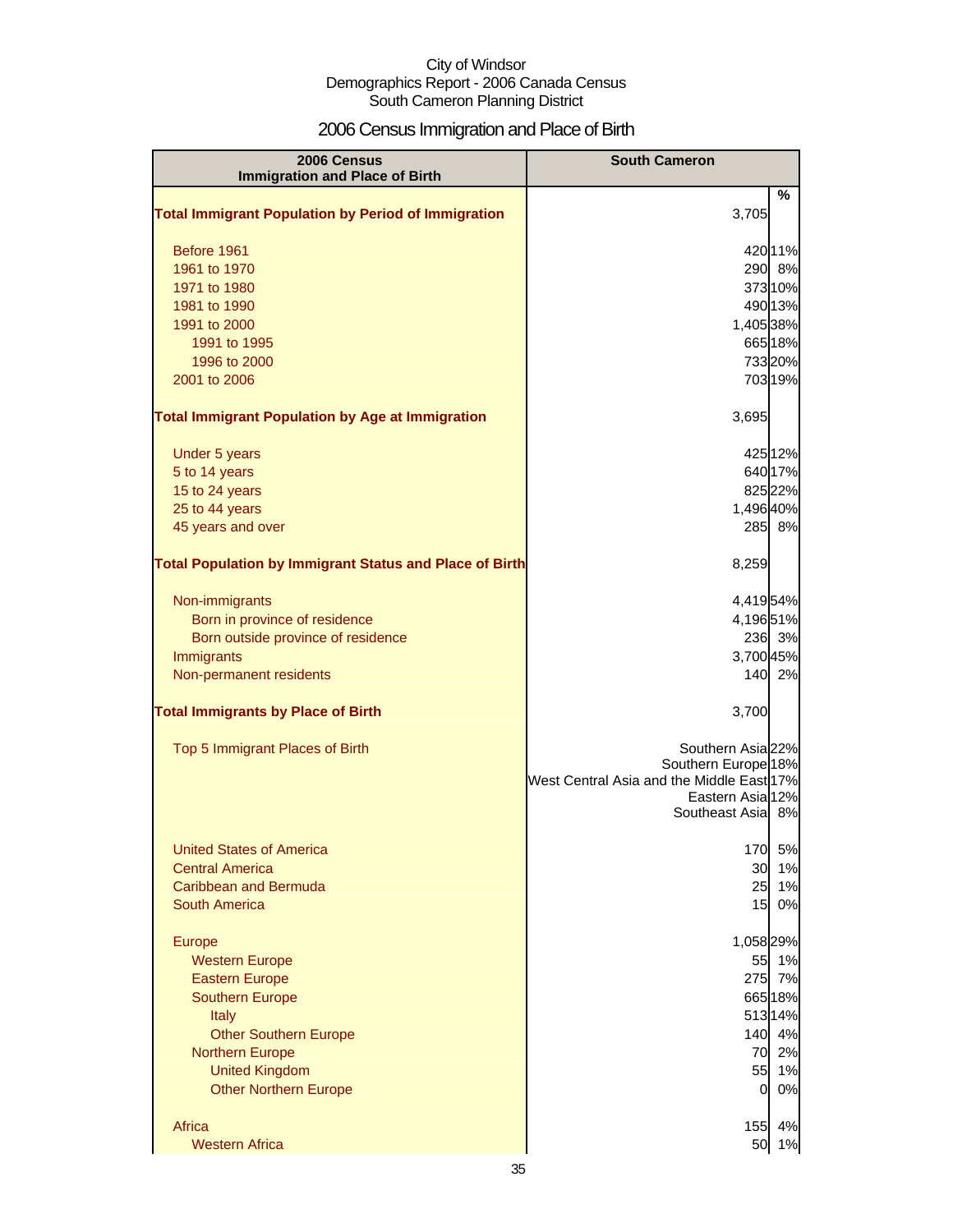| ovaal oarlichori taaliinig Dioalot<br>2006 Census | <b>South Cameron</b> |           |
|---------------------------------------------------|----------------------|-----------|
| <b>Immigration and Place of Birth</b>             |                      |           |
|                                                   |                      | %         |
| <b>Eastern Africa</b>                             | 35                   | 1%        |
| <b>Northern Africa</b>                            | 55                   | 1%        |
| <b>Central Africa</b>                             | 0                    | 0%        |
| <b>Southern Africa</b>                            | 20                   | 1%        |
|                                                   |                      |           |
| Asia and the Middle East                          | 2,214 60%            |           |
| West Central Asia and the Middle East             |                      | 630 17%   |
| Eastern Asia                                      |                      | 450 12%   |
| China                                             |                      | 355 10%   |
| Hong Kong                                         |                      | 90 2%     |
| <b>Other Eastern Asia</b>                         | 0                    | 0%        |
| Southeast Asia                                    | 305                  | 8%        |
| <b>Philippines</b>                                | 40                   | 1%        |
| <b>Other Southeast Asia</b>                       | 270                  | <b>7%</b> |
| Southern Asia                                     |                      | 826 22%   |
| India                                             |                      | 48513%    |
| <b>Other Southern Asia</b>                        |                      | 346 9%    |
|                                                   |                      |           |
| Oceania and other                                 | 10                   | 0%        |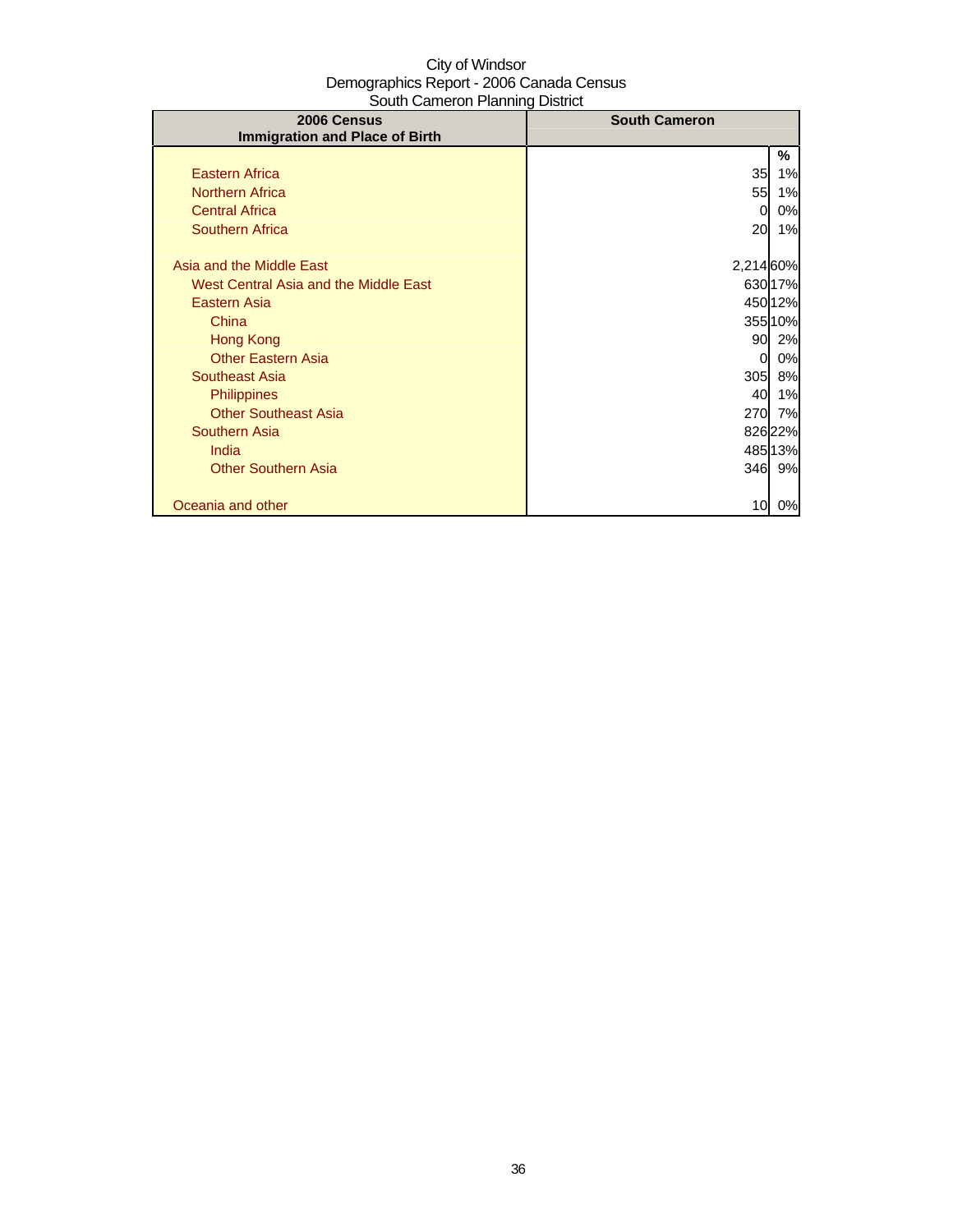| 2006 Census<br>Recent Immigration and Place of Birth (2001-2006) | <b>South Cameron</b>                                                                                                                         |          |
|------------------------------------------------------------------|----------------------------------------------------------------------------------------------------------------------------------------------|----------|
| <b>Total Recent Immigrants by Selected Places of Birth</b>       | 703                                                                                                                                          | %        |
| Top 5 Recent Immigrant Places of Birth                           | Southern Asia 46%<br>West Central Asia and the Middle East 16%<br>Eastern Europe <sup>11%</sup><br>Eastern Asia<br>United States of Americal | 9%<br>7% |
| <b>United States of America</b>                                  | 50                                                                                                                                           | 7%       |
| <b>Central America</b>                                           | 25                                                                                                                                           | 4%       |
| Caribbean and Bermuda                                            | $\overline{0}$                                                                                                                               | 0%       |
| <b>South America</b>                                             | $\overline{0}$                                                                                                                               | 0%       |
| <b>Europe</b>                                                    |                                                                                                                                              | 7511%    |
| <b>Western Europe</b>                                            | $\overline{0}$                                                                                                                               | 0%       |
| <b>Eastern Europe</b>                                            |                                                                                                                                              | 7511%    |
| <b>Southern Europe</b>                                           | 10                                                                                                                                           | 1%       |
| Italy                                                            | $\overline{0}$                                                                                                                               | 0%       |
| <b>Other Southern Europe</b>                                     | 25                                                                                                                                           | 4%       |
| <b>Northern Europe</b>                                           | $\overline{0}$                                                                                                                               | 0%       |
| <b>United Kingdom</b>                                            | $\overline{0}$                                                                                                                               | 0%       |
| <b>Other Northern Europe</b>                                     | O                                                                                                                                            | 0%       |
| Africa                                                           | 30                                                                                                                                           | 4%       |
| <b>Western Africa</b>                                            | $\overline{0}$                                                                                                                               | 0%       |
| <b>Eastern Africa</b>                                            | 10                                                                                                                                           | 1%       |
| <b>Northern Africa</b>                                           | 20                                                                                                                                           | 3%       |
| <b>Central Africa</b>                                            | $\overline{0}$                                                                                                                               | 0%       |
| <b>Southern Africa</b>                                           | 0                                                                                                                                            | 0%       |
| Asia and the Middle East                                         |                                                                                                                                              | 49670%   |
| West Central Asia and the Middle East                            |                                                                                                                                              | 110 16%  |
| <b>Eastern Asia</b>                                              | 60                                                                                                                                           | 9%       |
| China                                                            | 65                                                                                                                                           | 9%       |
| <b>Hong Kong</b>                                                 | 10                                                                                                                                           | 1%       |
| <b>Other Eastern Asia</b>                                        | <sub>0</sub>                                                                                                                                 | 0%       |
| <b>Southeast Asia</b>                                            | 10                                                                                                                                           | 1%       |
| Philippines                                                      | $\overline{0}$                                                                                                                               | 0%       |
| <b>Other Southeast Asia</b>                                      | $\mathbf{0}$                                                                                                                                 | 0%       |
| <b>Southern Asia</b>                                             |                                                                                                                                              | 31845%   |
| India                                                            |                                                                                                                                              | 15522%   |
| <b>Other Southern Asia</b>                                       |                                                                                                                                              | 16624%   |
| Oceania and other                                                | 0                                                                                                                                            | 0%       |

# 2006 Census Recent Immigration and Place of Birth (2001-2006)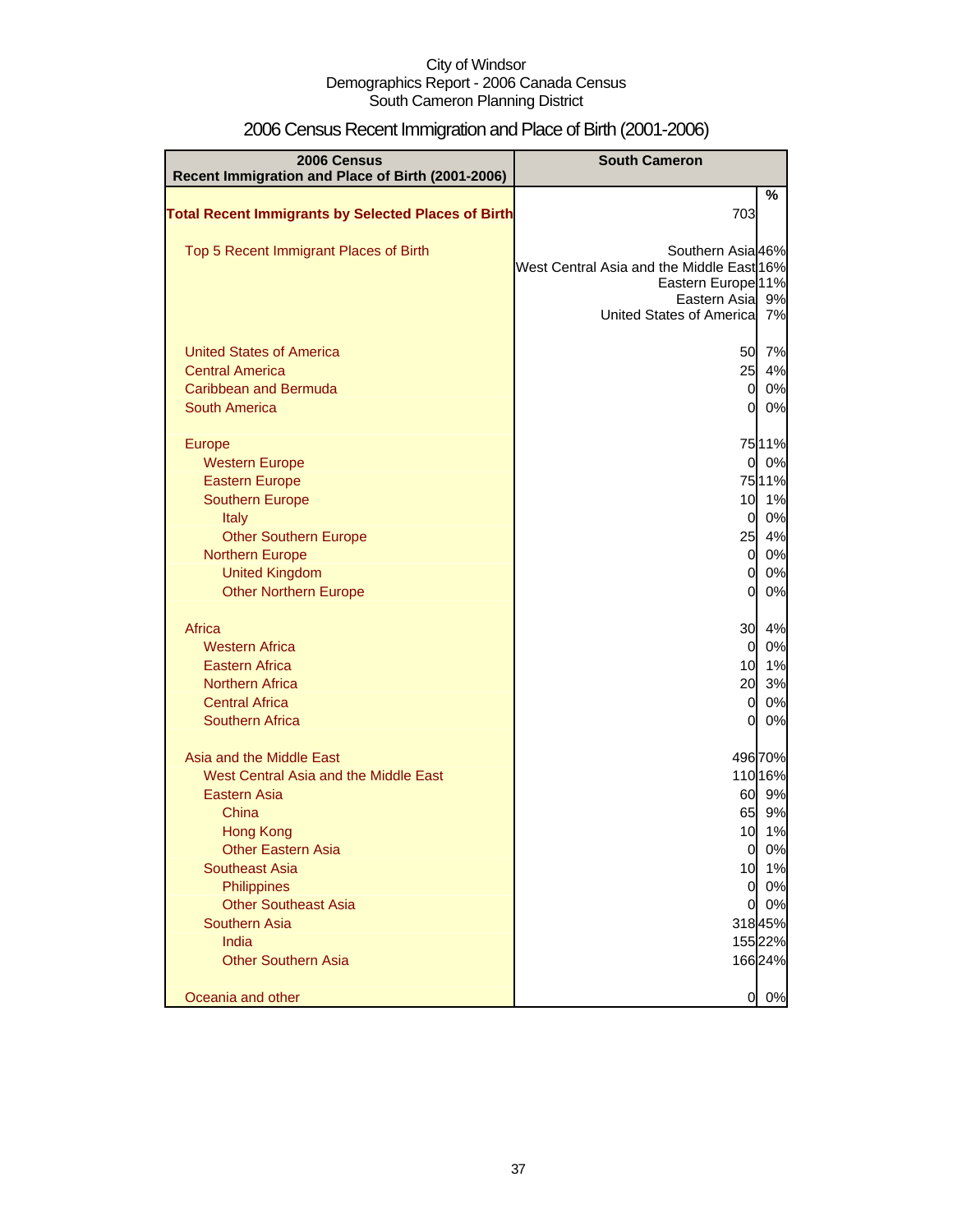# 2006 Census Mobility

| 2006 Census                                       | <b>South Cameron</b> |     |  |
|---------------------------------------------------|----------------------|-----|--|
| <b>Mobility</b>                                   |                      |     |  |
| <b>Total Population by 1 year mobility status</b> | 8,156                | %   |  |
| Non-movers (same address one year ago)            | 6,950                | 85% |  |
| <b>Movers</b>                                     | 1,207                | 15% |  |
| Non-migrants                                      | 874                  | 11% |  |
| <b>Migrants</b>                                   | 335                  | 4%  |  |
| Internal migrants                                 | 220                  | 3%  |  |
| Intraprovincial migrants                          | 175                  | 2%  |  |
| Interprovincial migrants                          | 60                   | 1%  |  |
| <b>External migrants</b>                          | 100                  | 1%  |  |
| <b>Total Population by 5 year mobility status</b> | 7,663                |     |  |
| Non-movers (same address five years ago)          | 3,712                | 46% |  |
| <b>Movers</b>                                     | 3,952                | 48% |  |
| Non-migrants                                      | 2,829                | 35% |  |
| <b>Migrants</b>                                   | 1,106                | 14% |  |
| Internal migrants                                 | 593                  | 7%  |  |
| Intraprovincial migrants                          | 445                  | 5%  |  |
| Interprovincial migrants                          | 145                  | 2%  |  |
| <b>External migrants</b>                          | 510                  | 6%  |  |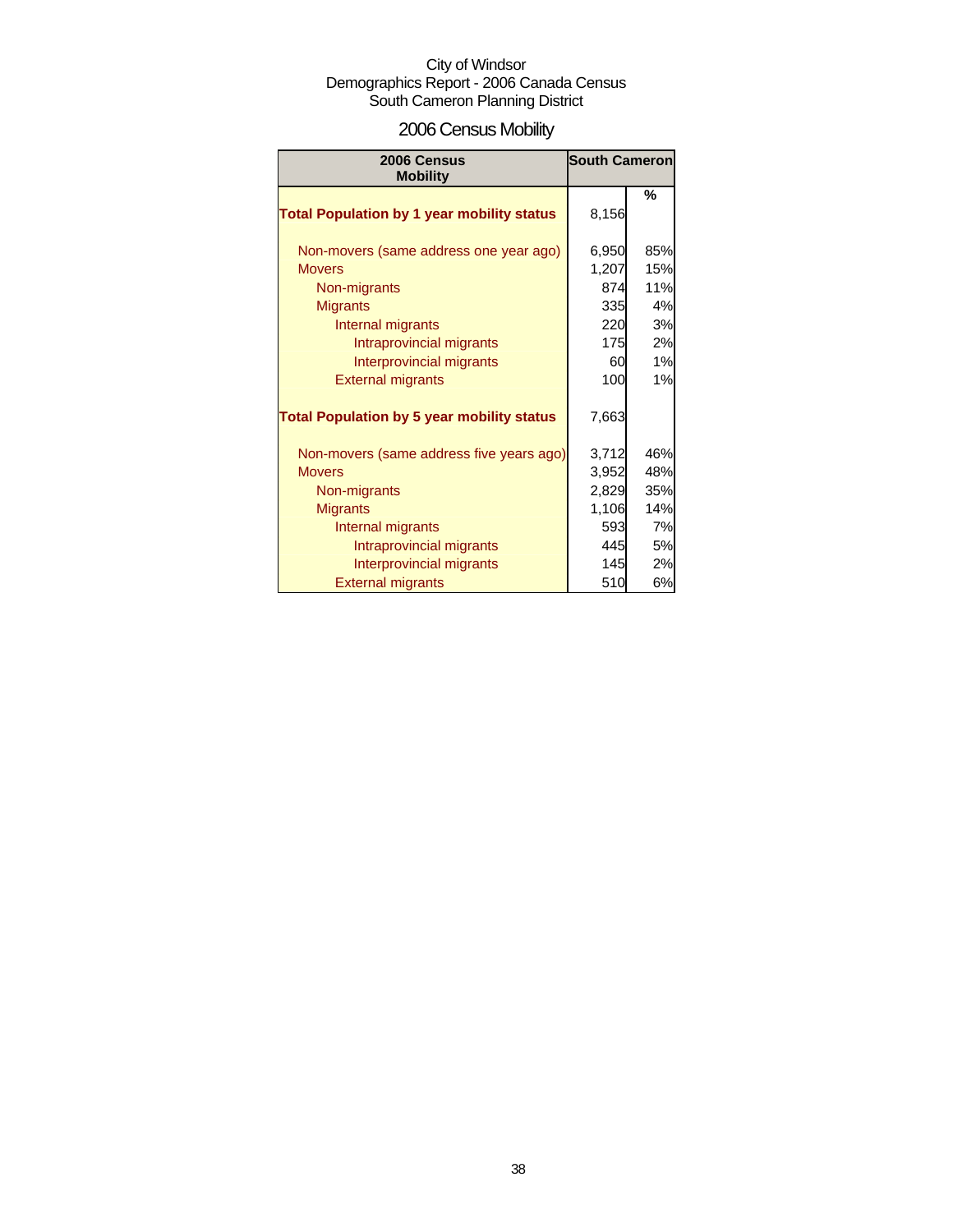# 2006 Census Aboriginal Population

| 2006 Census<br><b>Aboriginal Population</b>                                                                | <b>South</b><br><b>Cameron</b> |      |
|------------------------------------------------------------------------------------------------------------|--------------------------------|------|
| Population by Aboriginal* and non-Aboriginal Identity                                                      | 8,264                          |      |
|                                                                                                            |                                |      |
| Aboriginal population                                                                                      | 25                             | 0%   |
| <b>Single Response</b>                                                                                     | 35                             | 0%   |
| <b>Inuit</b>                                                                                               | $\overline{0}$                 | 0%   |
| <b>Metis</b>                                                                                               | 10                             | 0%   |
| North American Indian                                                                                      | 25                             | 0%   |
| Multiple responses                                                                                         | 0                              | 0%   |
| Aboriginal responses not included elsewhere                                                                | $\Omega$                       | 0%   |
|                                                                                                            |                                |      |
| Non-Aboriginal population                                                                                  | 8,239                          | 100% |
|                                                                                                            |                                |      |
| <b>Population by Registered Indian Status</b>                                                              | 8,259                          |      |
|                                                                                                            |                                |      |
| <b>Registered Indian</b>                                                                                   | 0                              | 0%   |
| Not a Registered Indian                                                                                    | 8,254                          | 100% |
|                                                                                                            |                                |      |
| <b>Population by Aboriginal and Non-Aboriginal Ancestry</b>                                                | 8,255                          |      |
|                                                                                                            |                                |      |
| Aboriginal ancestry                                                                                        | 175                            | 2%   |
| North American Indian single ancestry                                                                      | 15                             | 0%   |
| North American Indian and non-Aboriginal ancestries                                                        | 165                            | 2%   |
| Métis single ancestry                                                                                      | 0                              | 0%   |
| Métis and non-Aboriginal ancestries                                                                        | 10                             | 0%   |
| Inuit single ancestry                                                                                      | 0                              | 0%   |
| Inuit and non-Aboriginal ancestries                                                                        | 0                              | 0%   |
| Other Aboriginal multiple ancestries                                                                       | $\Omega$                       | 0%   |
|                                                                                                            |                                |      |
| Non-Aboriginal ancestry                                                                                    | 8,075                          | 98%  |
| Indian Reservation DAs that refused enumeration                                                            | 0                              |      |
|                                                                                                            |                                |      |
| * Refers to those persons who reported identifying with at least one Aboriginal group, i.e. North American |                                |      |
| Indian, Métis or Inuit (Eskimo).                                                                           |                                |      |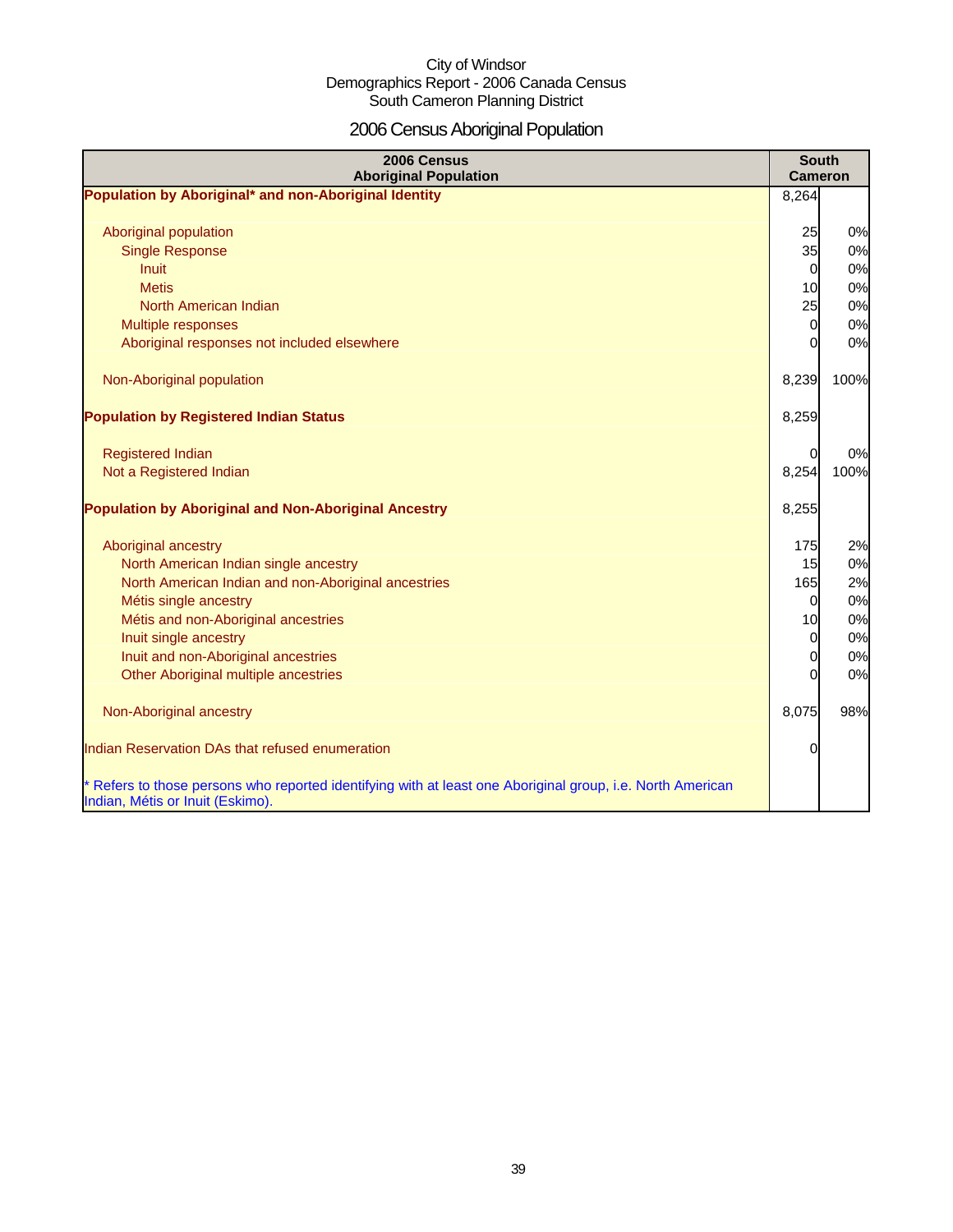# 2006 Census Labour Force by Sex Comparison

| 2006 Census<br><b>Labour Force by Sex</b>                          |              |         | <b>South Cameron</b> |        |           |        |
|--------------------------------------------------------------------|--------------|---------|----------------------|--------|-----------|--------|
| <b>Comparison</b>                                                  |              |         |                      |        |           |        |
|                                                                    | <b>Total</b> |         | <b>Males</b>         |        | Females   |        |
|                                                                    | Population   |         |                      |        |           |        |
| <b>Total Population 15 years and over by Labour Force Activity</b> | 6,300        |         | 3,064                |        | 3,211     |        |
| In the labour force                                                |              |         | 3,76860% 2,08668%    |        | 1,685 52% |        |
| Employed                                                           |              |         | 3,37654% 1,91663%    |        | 1,448 45% |        |
| <b>Unemployed</b>                                                  | 395          | 6%      | 160                  | 5%     |           | 225 7% |
| Not in the labour force                                            | 2,51440%     |         |                      | 97832% | 1,52347%  |        |
| Participation rate                                                 | 59.8%        |         | 68.1%                |        | 52.5%     |        |
| Employment-population ratio                                        | 53.6%        |         | 62.5%                |        | 45.1%     |        |
| Unemployment rate                                                  | 10.5%        |         | 7.7%                 |        | 13.4%     |        |
|                                                                    |              |         |                      |        |           |        |
| <b>Total Population 15-24 years by Labour Force Activity</b>       | 1,053        |         | 493                  |        | 560       |        |
| In the labour force                                                |              | 58556%  |                      | 28858% |           | 29052% |
| Employed                                                           |              | 42540%  |                      | 21544% |           | 20036% |
| <b>Unemployed</b>                                                  |              | 140 13% |                      | 50 10% |           | 7012%  |
| Not in the labour force                                            |              | 47045%  |                      | 22045% |           | 26347% |
|                                                                    |              |         |                      |        |           |        |
| Participation rate                                                 | 55.6%        |         | 58.4%                |        | 51.8%     |        |
| Employment-population ratio                                        | 40.4%        |         | 43.7%                |        | 35.7%     |        |
| Unemployment rate                                                  | 23.9%        |         | 17.4%                |        | 24.1%     |        |
| <b>Total Population 25 years and over by Labour Force Activity</b> | 5,229        |         | 2,563                |        | 2,661     |        |
| In the labour force                                                |              |         | 3,21161% 1,795 70%   |        | 1,390 52% |        |
| Employed                                                           |              |         | 2,946 56% 1,690 66%  |        | 1,24547%  |        |
| <b>Unemployed</b>                                                  | 255          | 5%      | 110                  | 4%     |           | 140 5% |
| Not in the labour force                                            | 2,031 39%    |         |                      | 76330% | 1,258 47% |        |
|                                                                    |              |         |                      |        |           |        |
| Participation rate                                                 | 61.4%        |         | 70.0%                |        | 52.3%     |        |
| <b>Employment-population ratio</b>                                 | 56.3%        |         | 65.9%                |        | 46.8%     |        |
| Unemployment rate                                                  | 7.9%         |         | 6.1%                 |        | 10.1%     |        |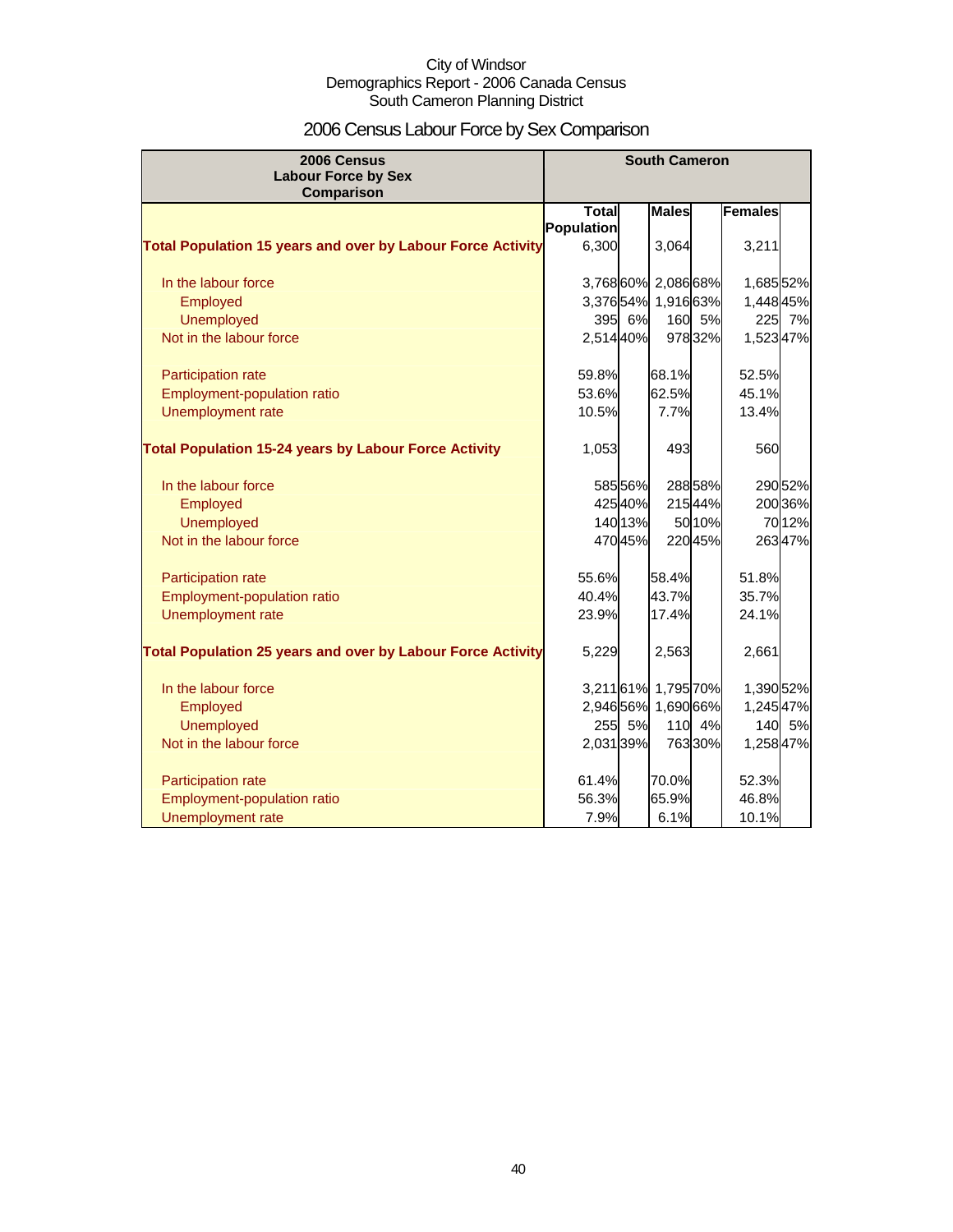# 2006 Census Labour Force by Sex

| 2006 Census<br><b>Labour Force by Sex</b>                          | <b>South Cameron</b> |      |
|--------------------------------------------------------------------|----------------------|------|
|                                                                    |                      | $\%$ |
| <b>Total Population 15 years and over by Labour Force Activity</b> | 6,300                |      |
| In the labour force                                                | 3,768                | 60%  |
| Employed                                                           | 3,376                | 54%  |
| <b>Unemployed</b>                                                  | 395                  | 6%   |
| Not in the labour force                                            | 2,514                | 40%  |
| Participation rate                                                 | 59.8%                |      |
| Employment-population ratio                                        | 53.6%                |      |
| Unemployment rate                                                  | 10.5%                |      |
| <b>Total Population 15-24 years by Labour Force Activity</b>       | 1,053                |      |
| In the labour force                                                | 585                  | 56%  |
| Employed                                                           | 425                  | 40%  |
| <b>Unemployed</b>                                                  | 140                  | 13%  |
| Not in the labour force                                            | 470                  | 45%  |
| Participation rate                                                 | 55.6%                |      |
| <b>Employment-population ratio</b>                                 | 40.4%                |      |
| Unemployment rate                                                  | 23.9%                |      |
| <b>Total Population 25 years and over by Labour Force Activity</b> | 5,229                |      |
| In the labour force                                                | 3,211                | 61%  |
| Employed                                                           | 2,946                | 56%  |
| <b>Unemployed</b>                                                  | 255                  | 5%   |
| Not in the labour force                                            | 2,031                | 39%  |
| Participation rate                                                 | 61.4%                |      |
| Employment-population ratio                                        | 56.3%                |      |
| Unemployment rate                                                  | 7.9%                 |      |
| <b>Males 15 years and over by Labour Force Activity</b>            | 3,064                |      |
| In the labour force                                                | 2,086                | 68%  |
| Employed                                                           | 1,916                | 63%  |
| <b>Unemployed</b>                                                  | 160                  | 5%   |
| Not in the labour force                                            | 978                  | 32%  |
| Participation rate                                                 | 68.1%                |      |
| <b>Employment-population ratio</b>                                 | 62.5%                |      |
| Unemployment rate                                                  | 7.7%                 |      |
| <b>Males 15-24 years by Labour Force Activity</b>                  | 493                  |      |
| In the labour force                                                | 288                  | 58%  |
| Employed                                                           | 215                  | 44%  |
| <b>Unemployed</b>                                                  | 50                   | 10%  |
| Not in the labour force                                            | 220                  | 45%  |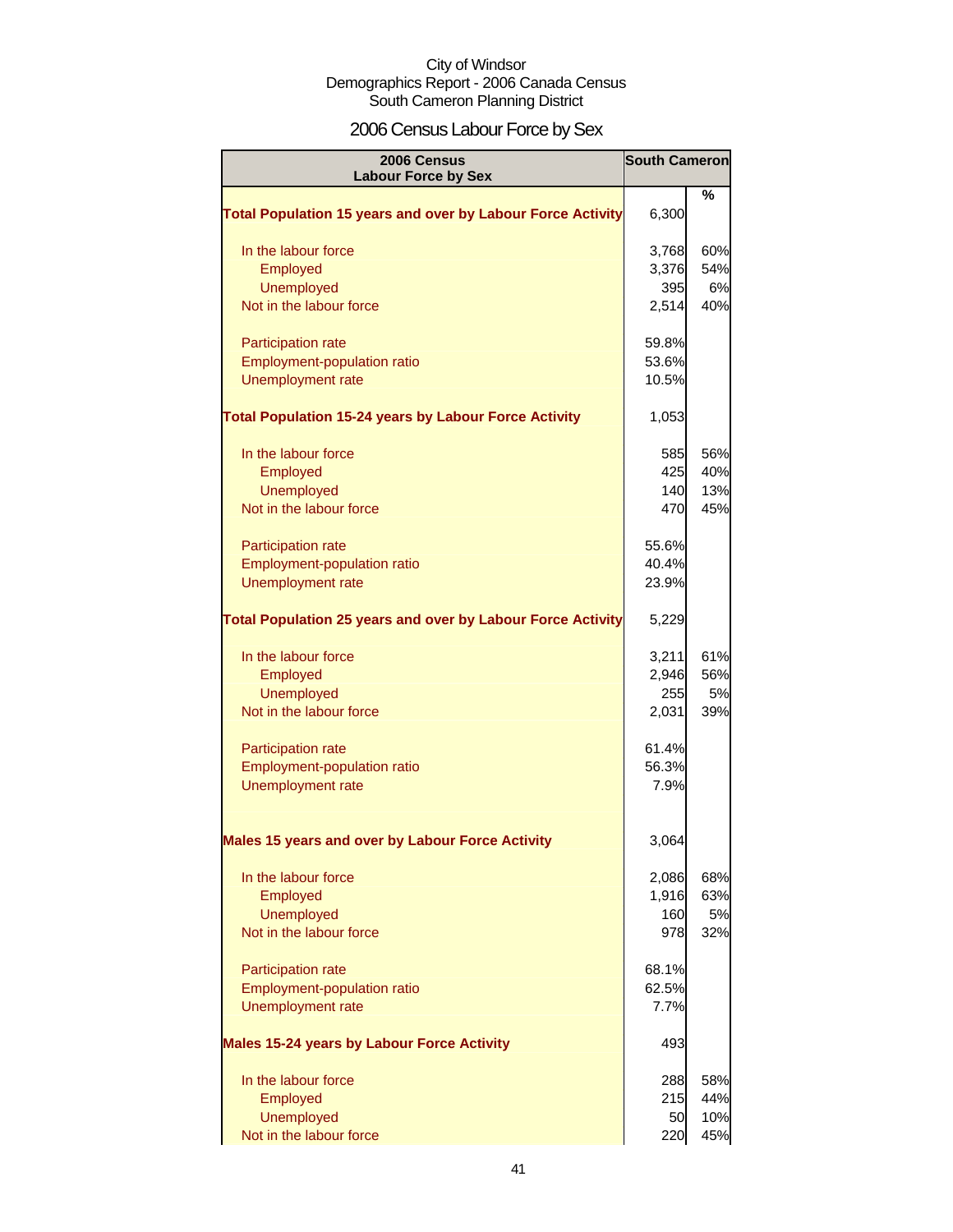| 2006 Census<br><b>Labour Force by Sex</b>                 | <b>South Cameron</b> |     |
|-----------------------------------------------------------|----------------------|-----|
|                                                           |                      | ℅   |
| Participation rate                                        | 58.4%                |     |
| Employment-population ratio                               | 43.7%                |     |
| Unemployment rate                                         | 17.4%                |     |
|                                                           |                      |     |
| Males 25 years and over by Labour Force Activity          | 2,563                |     |
| In the labour force                                       | 1,795                | 70% |
| Employed                                                  | 1,690                | 66% |
| <b>Unemployed</b>                                         | 110                  | 4%  |
| Not in the labour force                                   | 763                  | 30% |
| Participation rate                                        | 70.0%                |     |
| Employment-population ratio                               | 65.9%                |     |
| Unemployment rate                                         | 6.1%                 |     |
|                                                           |                      |     |
| <b>Females 15 years and over by Labour Force Activity</b> | 3,211                |     |
| In the labour force                                       | 1,685                | 52% |
| Employed                                                  | 1,448                | 45% |
| <b>Unemployed</b>                                         | 225                  | 7%  |
| Not in the labour force                                   | 1,523                | 47% |
|                                                           |                      |     |
| Participation rate                                        | 52.5%                |     |
| Employment-population ratio                               | 45.1%                |     |
| Unemployment rate                                         | 13.4%                |     |
| <b>Females 15-24 years by Labour Force Activity</b>       | 560                  |     |
| In the labour force                                       | 290                  | 52% |
| Employed                                                  | 200                  | 36% |
| <b>Unemployed</b>                                         | 70                   | 12% |
| Not in the labour force                                   | 263                  | 47% |
| Participation rate                                        | 51.8%                |     |
| Employment-population ratio                               | 35.7%                |     |
| Unemployment rate                                         | 24.1%                |     |
| Females 25 years and over by Labour Force Activity        | 2,661                |     |
| In the labour force                                       | 1,390                | 52% |
| Employed                                                  | 1,245                | 47% |
| <b>Unemployed</b>                                         | 140                  | 5%  |
| Not in the labour force                                   | 1,258                | 47% |
|                                                           |                      |     |
| Participation rate                                        | 52.3%                |     |
| Employment-population ratio                               | 46.8%                |     |
| Unemployment rate                                         | 10.1%                |     |
|                                                           |                      |     |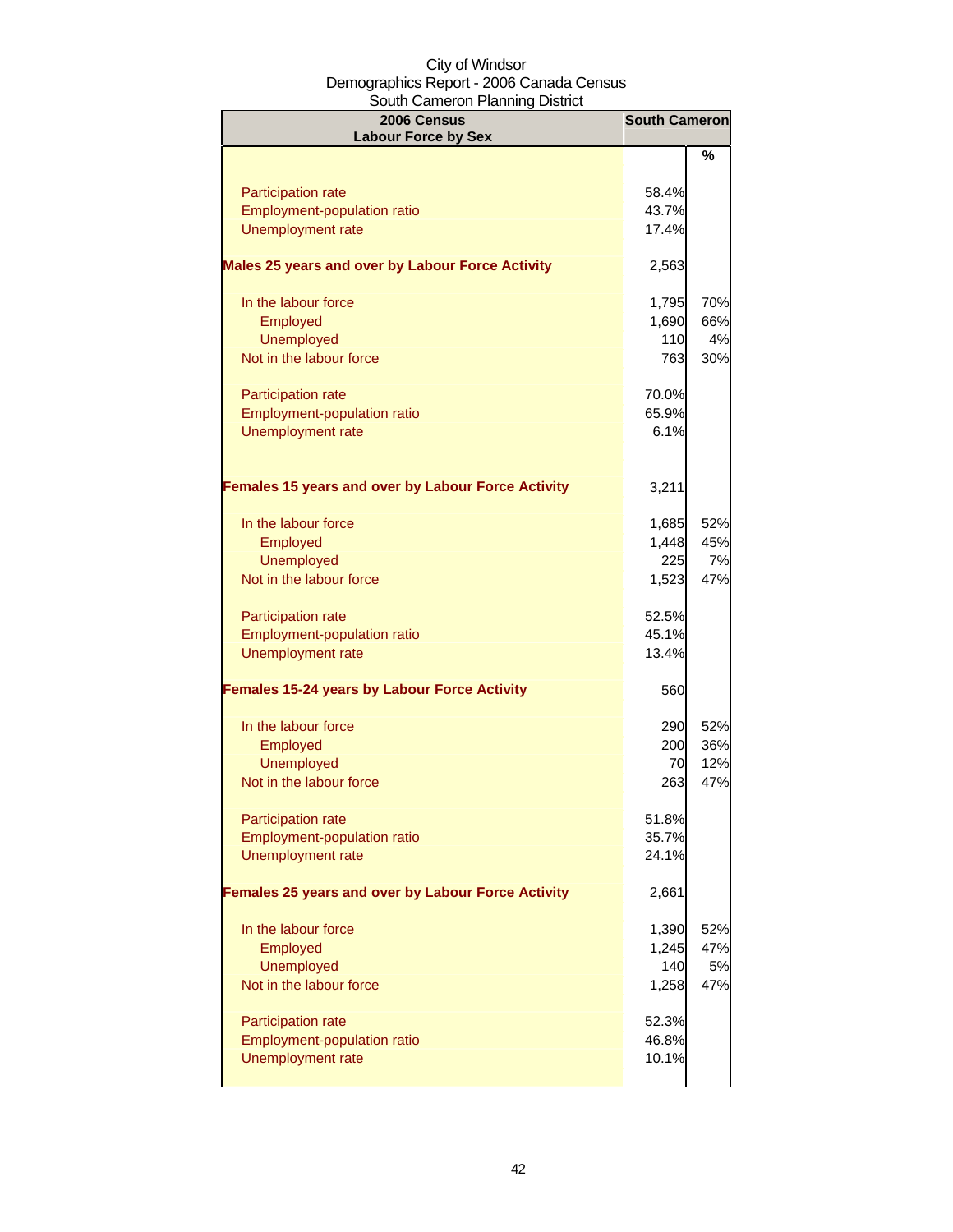# 2006 Census Presence of Children and Labour Force by Sex Comparison

| 2006 Census<br>Presence of Children and Labour Force by Sex Comparison                                          | <b>South Cameron</b> |         |                     |         |           |
|-----------------------------------------------------------------------------------------------------------------|----------------------|---------|---------------------|---------|-----------|
|                                                                                                                 | <b>Total</b>         |         | <b>Males</b>        |         | Females   |
|                                                                                                                 | Population           |         |                     |         |           |
| <b>Population 15 years and over in Private Households</b>                                                       | 6,277                |         | 3,069               |         | 3,211     |
| In the labour force                                                                                             |                      |         | 3,77360% 2,09368%   |         | 1,700 53% |
| Employed                                                                                                        |                      |         | 3,35153% 1,90662%   |         | 1,45545%  |
| <b>Unemployed</b>                                                                                               |                      | 400 6%  | 170                 | 6%      | 230 7%    |
| Not in the labour force                                                                                         | 2,51140%             |         |                     | 99332%  | 1,51347%  |
| Participation rate                                                                                              | 60.1%                |         | 68.2%               |         | 53.0%     |
| Employment-population ratio                                                                                     | 53.4%                |         | 62.1%               |         | 45.3%     |
| Unemployment rate                                                                                               | 10.6%                |         | 8.1%                |         | 13.5%     |
| Population 15 years and over in Private Households with No Children at<br><b>Home</b>                           | 3,306                |         | 1,668               |         | 1,628     |
| In the labour force                                                                                             | 1,68051%             |         |                     | 91055%  | 750 46%   |
| Employed                                                                                                        | 1,435 43%            |         |                     | 808 48% | 628 39%   |
| <b>Unemployed</b>                                                                                               |                      | 240 7%  |                     | 120 7%  | 110 7%    |
| Not in the labour force                                                                                         | 1,628 49%            |         |                     | 74345%  | 870 53%   |
| Participation rate                                                                                              | 50.8%                |         | 54.6%               |         | 46.1%     |
| Employment-population ratio                                                                                     | 43.4%                |         | 48.4%               |         | 38.5%     |
| Unemployment rate                                                                                               | 14.3%                |         | 13.2%               |         | 14.7%     |
| Population 15 years and over in Private Households with Children at Home                                        | 2,971                |         | 1,403               |         | 1,573     |
| In the labour force                                                                                             |                      |         | 2,078 70% 1,168 83% |         | 930 59%   |
| Employed                                                                                                        |                      |         | 1,918 65% 1,103 79% |         | 81052%    |
| <b>Unemployed</b>                                                                                               |                      | 165 6%  | 60                  | 4%      | 125 8%    |
| Not in the labour force                                                                                         |                      | 88330%  |                     | 240 17% | 64841%    |
| Participation rate                                                                                              | 69.9%                |         | 83.2%               |         | 59.1%     |
| <b>Employment-population ratio</b>                                                                              | 64.6%                |         | 78.6%               |         | 51.5%     |
| Unemployment rate                                                                                               | 7.9%                 |         | 5.1%                |         | 13.4%     |
| Population 15 years and over in Private Households with Children under 6<br>years only                          | 498                  |         | 245                 |         | 250       |
| In the labour force                                                                                             |                      | 40581%  |                     | 235 96% | 17068%    |
| Employed                                                                                                        |                      | 385 77% |                     | 24098%  | 14558%    |
| Unemployed                                                                                                      |                      | 35 7%   | $\overline{0}$      | 0%      | 20 8%     |
| Not in the labour force                                                                                         |                      | 90 18%  | $\overline{0}$      | 0%      | 95 38%    |
| Participation rate                                                                                              | 81.4%                |         | 96.0%               |         | 68.0%     |
| <b>Employment-population ratio</b>                                                                              | 77.4%                |         | 98.0%               |         | 58.0%     |
| Unemployment rate                                                                                               | 8.6%                 |         | 0.0%                |         | 11.8%     |
| Population 15 years and over in Private Households with Children under 6<br>years and Children 6 years and over | 508                  |         | 240                 |         | 270       |
| In the labour force                                                                                             |                      | 350 69% |                     | 21891%  | 135 50%   |
| Employed                                                                                                        |                      | 330 65% |                     | 21088%  | 11543%    |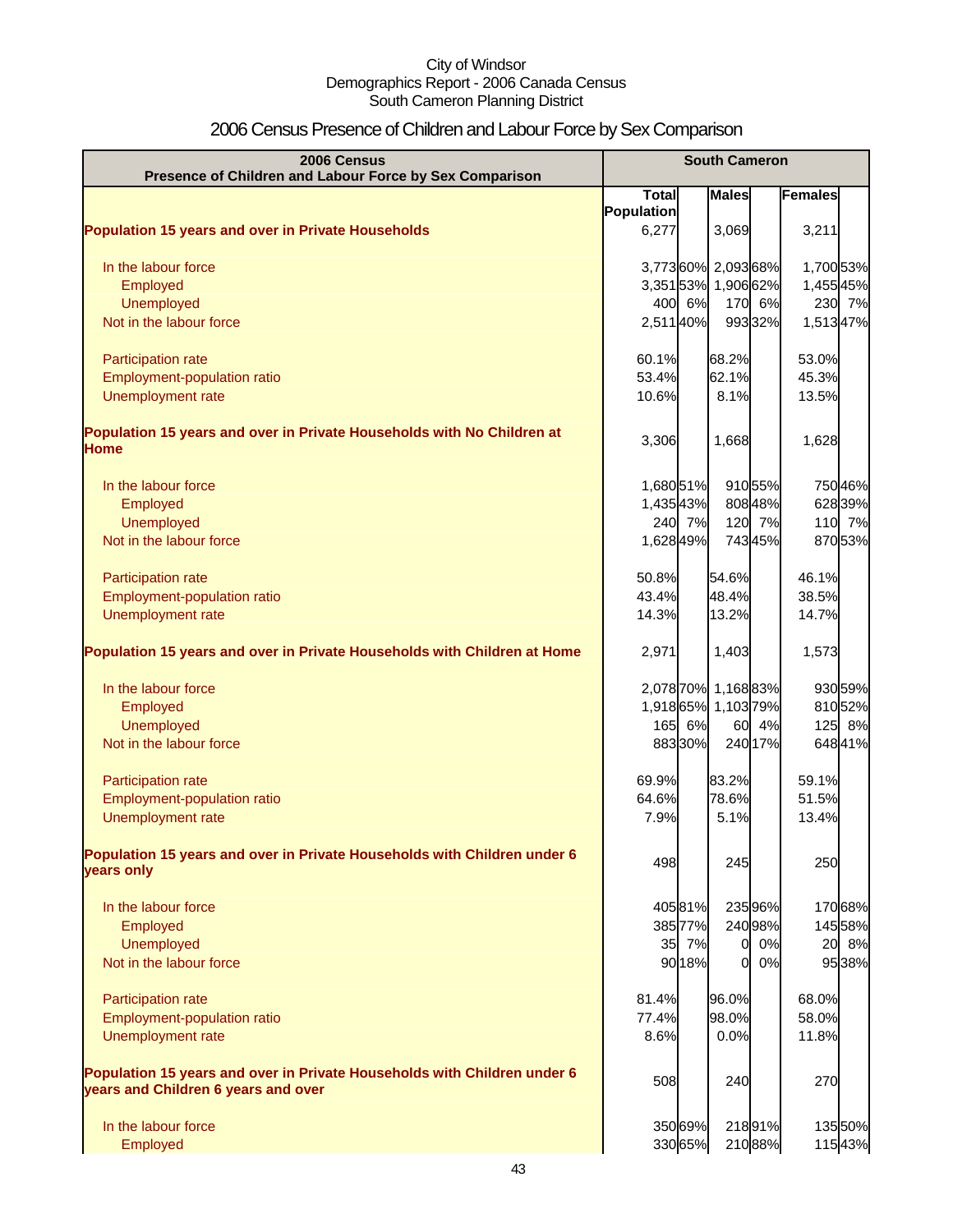| 2006 Census<br>Presence of Children and Labour Force by Sex Comparison                    | <b>South Cameron</b>       |         |              |         |         |         |
|-------------------------------------------------------------------------------------------|----------------------------|---------|--------------|---------|---------|---------|
|                                                                                           | <b>Total</b><br>Population |         | <b>Males</b> |         | Females |         |
| Unemployed                                                                                |                            | 15 3%   | $\Omega$     | 0%      | 20      | 7%      |
| Not in the labour force                                                                   |                            | 160 32% | 10           | 4%      |         | 14052%  |
|                                                                                           |                            |         |              |         |         |         |
| Participation rate                                                                        | 69.0%                      |         | 90.6%        |         | 50.0%   |         |
| Employment-population ratio                                                               | 65.0%                      |         | 87.5%        |         | 42.6%   |         |
| Unemployment rate                                                                         | 4.3%                       |         | 0.0%         |         | 14.8%   |         |
| Population 15 years and over in Private Households with Children 6 years<br>and over only | 1,955                      |         | 920          |         | 1,038   |         |
| In the labour force                                                                       | 1,320 68%                  |         |              | 700 76% |         | 608 59% |
| <b>Employed</b>                                                                           | 1,19361%                   |         |              | 65371%  |         | 54352%  |
| <b>Unemployed</b>                                                                         |                            | 120 6%  |              | 60 7%   |         | 65 6%   |
| Not in the labour force                                                                   |                            | 62332%  |              | 21023%  |         | 400 39% |
|                                                                                           |                            |         |              |         |         |         |
| <b>Participation rate</b>                                                                 | 67.5%                      |         | 76.1%        |         | 58.6%   |         |
| Employment-population ratio                                                               | 61.0%                      |         | 70.9%        |         | 52.3%   |         |
| Unemployment rate                                                                         | 9.1%                       |         | 8.6%         |         | 10.7%   |         |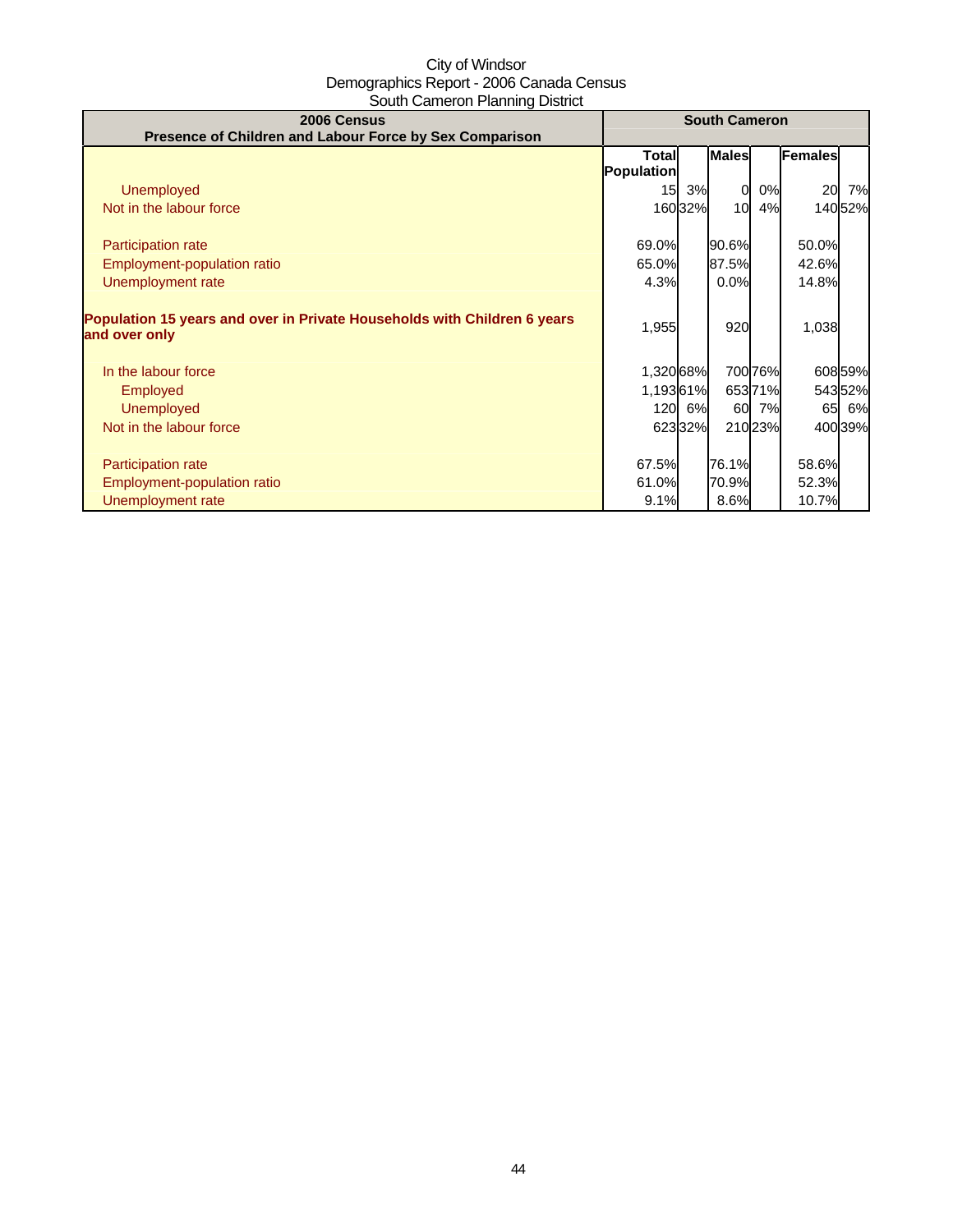# 2006 Census Presence of Children and Labour Force by Sex

| 2006 Census<br>Presence of Children and Labour Force by Sex                                                     | <b>South</b><br><b>Cameron</b> |           |
|-----------------------------------------------------------------------------------------------------------------|--------------------------------|-----------|
| <b>Population 15 years and over in Private Households</b>                                                       | 6,277                          | $\%$      |
|                                                                                                                 |                                |           |
| In the labour force                                                                                             | 3,773                          | 60%       |
| Employed<br>Unemployed                                                                                          | 3,351                          | 53%       |
| Not in the labour force                                                                                         | 400<br>2,511                   | 6%<br>40% |
|                                                                                                                 |                                |           |
| Participation rate                                                                                              | 60.1%                          |           |
| Employment-population ratio                                                                                     | 53.4%                          |           |
| Unemployment rate                                                                                               | 10.6%                          |           |
| Population 15 years and over in Private Households with No Children at Home                                     | 3,306                          |           |
| In the labour force                                                                                             | 1,680                          | 51%       |
| Employed                                                                                                        | 1,435                          | 43%       |
| Unemployed                                                                                                      | 240                            | 7%        |
| Not in the labour force                                                                                         | 1,628                          | 49%       |
|                                                                                                                 |                                |           |
| Participation rate<br>Employment-population ratio                                                               | 50.8%<br>43.4%                 |           |
| Unemployment rate                                                                                               | 14.3%                          |           |
|                                                                                                                 |                                |           |
| Population 15 years and over in Private Households with Children at Home                                        | 2,971                          |           |
| In the labour force                                                                                             | 2,078                          | 70%       |
| Employed                                                                                                        | 1,918                          | 65%       |
| Unemployed                                                                                                      | 165                            | 6%        |
| Not in the labour force                                                                                         | 883                            | 30%       |
| Participation rate                                                                                              | 69.9%                          |           |
| Employment-population ratio                                                                                     | 64.6%                          |           |
| Unemployment rate                                                                                               | 7.9%                           |           |
| Population 15 years and over in Private Households with Children under 6 years only                             | 498                            |           |
| In the labour force                                                                                             | 405                            | 81%       |
| Employed                                                                                                        | 385                            | 77%       |
| Unemployed                                                                                                      | 35                             | 7%        |
| Not in the labour force                                                                                         | 90                             | 18%       |
|                                                                                                                 |                                |           |
| Participation rate                                                                                              | 81.4%                          |           |
| Employment-population ratio<br>Unemployment rate                                                                | 77.4%<br>8.6%                  |           |
|                                                                                                                 |                                |           |
| Population 15 years and over in Private Households with Children under 6 years and Children 6 years<br>and over | 508                            |           |
|                                                                                                                 |                                |           |
| In the labour force                                                                                             | 350                            | 69%       |
| Employed<br>Unemployed                                                                                          | 330<br>15                      | 65%<br>3% |
| Not in the labour force                                                                                         | 160                            | 32%       |
|                                                                                                                 |                                |           |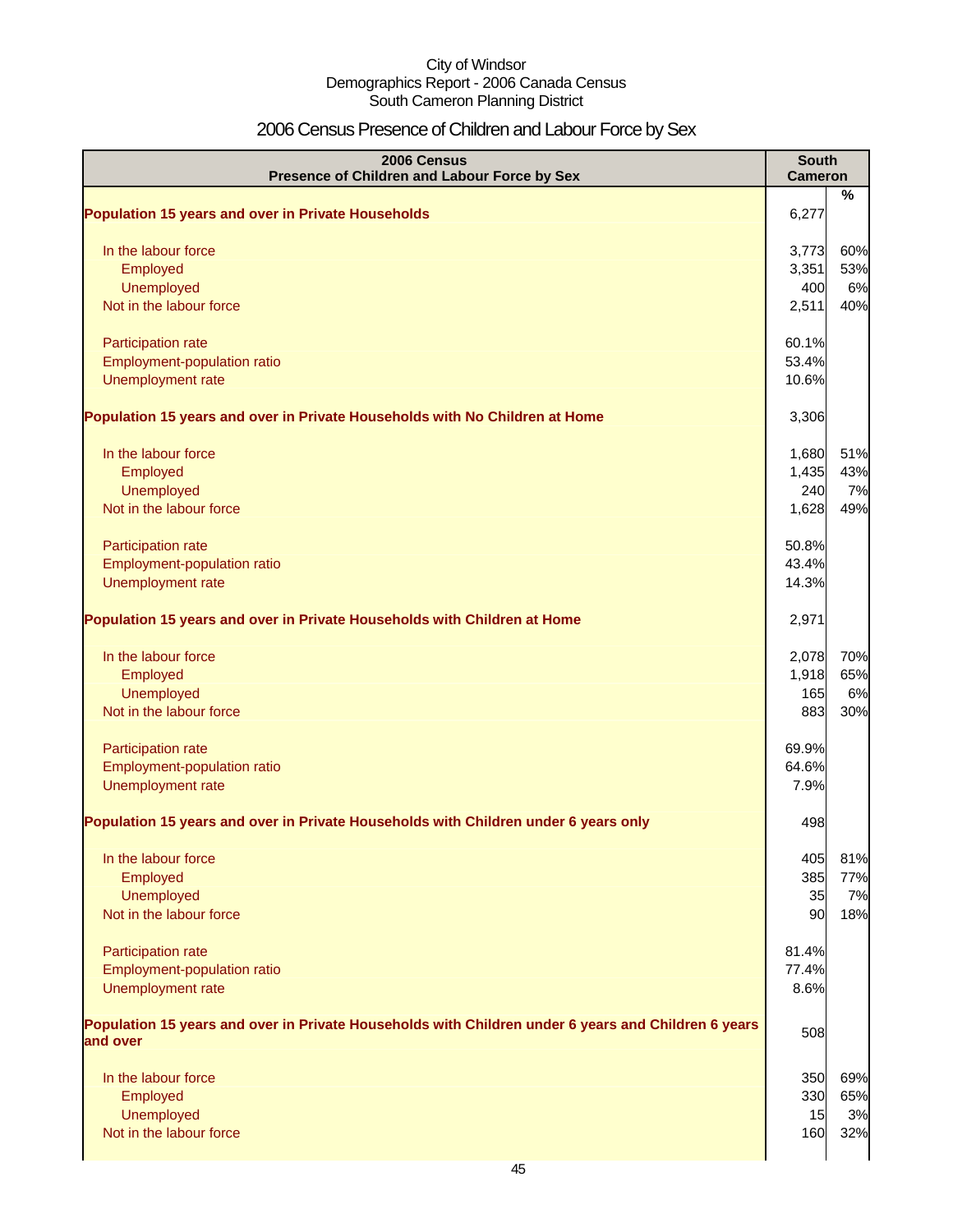| ~~~~~~~~~~~~ <sub>~~</sub><br>2006 Census<br>Presence of Children and Labour Force by Sex | <b>South</b><br><b>Cameron</b> |                         |
|-------------------------------------------------------------------------------------------|--------------------------------|-------------------------|
| Participation rate<br>Employment-population ratio<br><b>Unemployment rate</b>             | 69.0%<br>65.0%<br>4.3%         | %                       |
| Population 15 years and over in Private Households with Children 6 years and over only    | 1,955                          |                         |
| In the labour force<br>Employed<br><b>Unemployed</b><br>Not in the labour force           | 1,320<br>1,193<br>120<br>623   | 68%<br>61%<br>6%<br>32% |
| Participation rate<br>Employment-population ratio<br>Unemployment rate                    | 67.5%<br>61.0%<br>9.1%         |                         |
| <b>Males 15 years and over in Private Households</b>                                      | 3,069                          |                         |
| In the labour force<br>Employed<br><b>Unemployed</b><br>Not in the labour force           | 2,093<br>1,906<br>170<br>993   | 68%<br>62%<br>6%<br>32% |
| Participation rate<br>Employment-population ratio<br>Unemployment rate                    | 68.2%<br>62.1%<br>8.1%         |                         |
| Males 15 years and over in Private Households with no children at home                    | 1,668                          |                         |
| In the labour force<br>Employed<br><b>Unemployed</b><br>Not in the labour force           | 910<br>808<br>120<br>743       | 55%<br>48%<br>7%<br>45% |
| Participation rate<br>Employment-population ratio<br>Unemployment rate                    | 54.6%<br>48.4%<br>13.2%        |                         |
| Males 15 years and over in Private Households with children at home                       | 1,403                          |                         |
| In the labour force<br>Employed<br><b>Unemployed</b><br>Not in the labour force           | 1,168<br>1,103<br>60<br>240    | 83%<br>79%<br>4%<br>17% |
| Participation rate<br>Employment-population ratio<br>Unemployment rate                    | 83.2%<br>78.6%<br>5.1%         |                         |
| Males 15 years and over in Private Households with children under 6 years only            | 245                            |                         |
| In the labour force<br>Employed<br><b>Unemployed</b>                                      | 235<br>240<br>$\overline{0}$   | 96%<br>98%<br>0%        |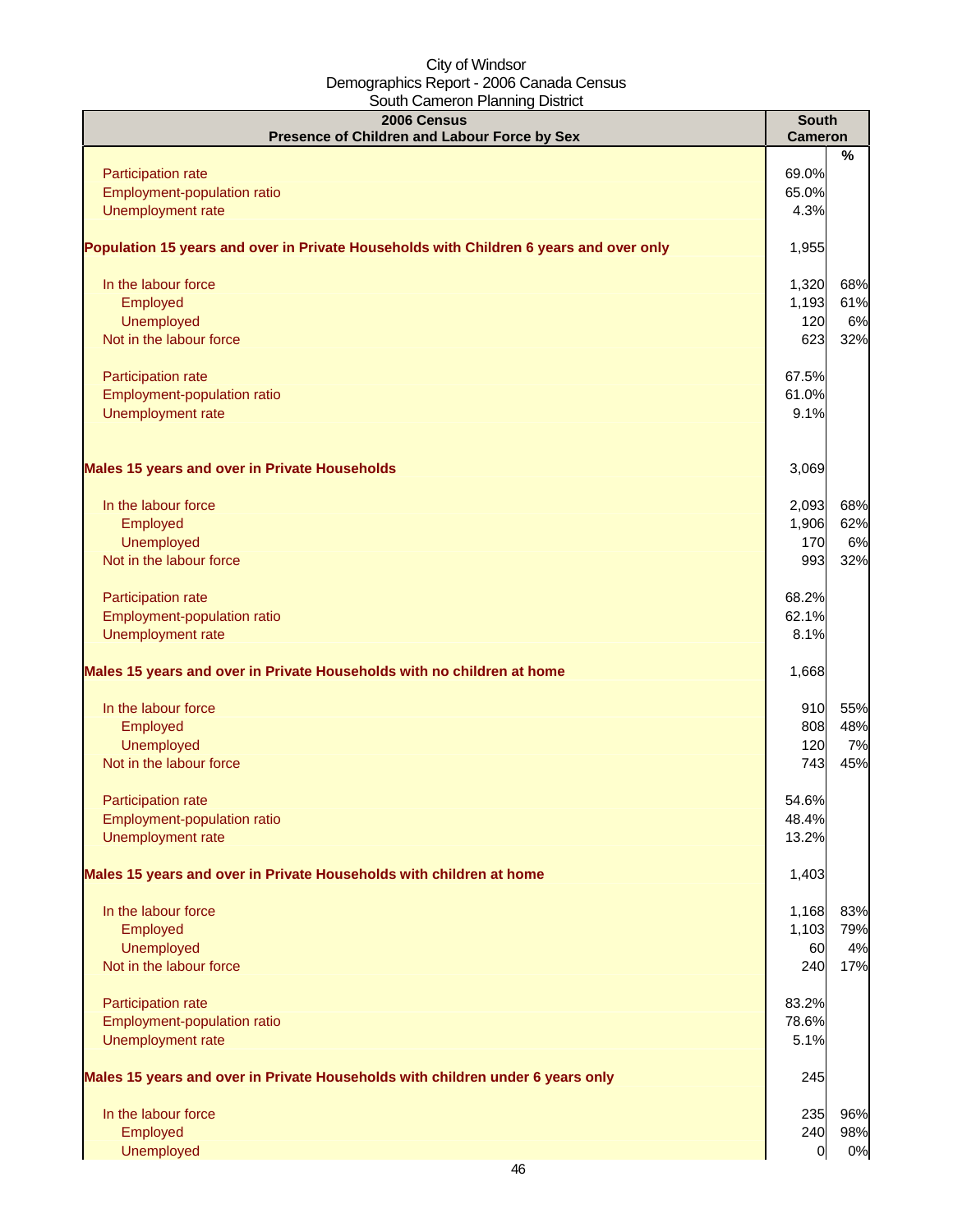| 2006 Census<br>Presence of Children and Labour Force by Sex                                                | <b>South</b><br><b>Cameron</b> |         |
|------------------------------------------------------------------------------------------------------------|--------------------------------|---------|
| Not in the labour force                                                                                    | 0                              | %<br>0% |
| Participation rate                                                                                         | 96.0%                          |         |
| Employment-population ratio                                                                                | 98.0%                          |         |
| Unemployment rate                                                                                          | 0.0%                           |         |
| Males 15 years and over in Private Households with children under 6 years and children 6 years and<br>over | 240                            |         |
| In the labour force                                                                                        | 218                            | 91%     |
| Employed                                                                                                   | 210                            | 88%     |
| Unemployed                                                                                                 | $\overline{0}$                 | 0%      |
| Not in the labour force                                                                                    | 10                             | 4%      |
| Participation rate                                                                                         | 90.6%                          |         |
| Employment-population ratio                                                                                | 87.5%                          |         |
| Unemployment rate                                                                                          | 0.0%                           |         |
| Males 15 years and over in Private Households with children 6 years and over only                          | 920                            |         |
| In the labour force                                                                                        | 700                            | 76%     |
| Employed                                                                                                   | 653                            | 71%     |
| <b>Unemployed</b>                                                                                          | 60                             | 7%      |
| Not in the labour force                                                                                    | 210                            | 23%     |
| Participation rate                                                                                         | 76.1%                          |         |
| Employment-population ratio                                                                                | 70.9%                          |         |
| Unemployment rate                                                                                          | 8.6%                           |         |
| Females 15 years and over in Private Households                                                            | 3,211                          |         |
| In the labour force                                                                                        | 1,700                          | 53%     |
| Employed                                                                                                   | 1,455                          | 45%     |
| Unemployed                                                                                                 | 230                            | 7%      |
| Not in the labour force                                                                                    | 1,513                          | 47%     |
| Participation rate                                                                                         | 53.0%                          |         |
| Employment-population ratio                                                                                | 45.3%                          |         |
| Unemployment rate                                                                                          | 13.5%                          |         |
| Females 15 years and over in Private Households with No Children at Home                                   | 1,628                          |         |
| In the labour force                                                                                        | 750                            | 46%     |
| Employed                                                                                                   | 628                            | 39%     |
| Unemployed                                                                                                 | 110                            | 7%      |
| Not in the labour force                                                                                    | 870                            | 53%     |
| Participation rate                                                                                         | 46.1%                          |         |
| Employment-population ratio                                                                                | 38.5%                          |         |
| Unemployment rate                                                                                          | 14.7%                          |         |
| Females 15 years and over in Private Households with Children at Home                                      | 1,573                          |         |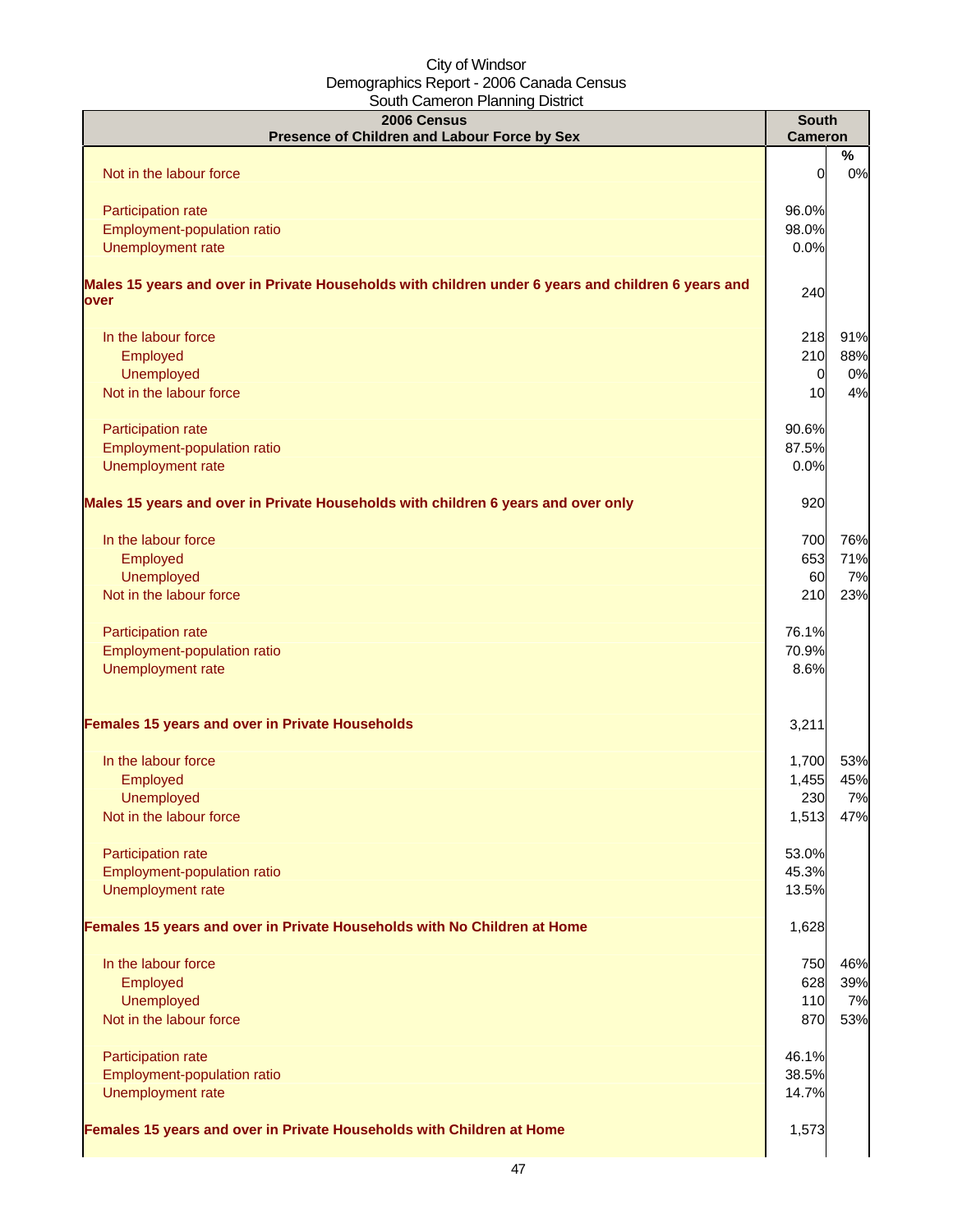| <u>oodul Odilloi oli Fidiliiliigi Dioulot</u><br>2006 Census                                                 | <b>South</b>   |     |
|--------------------------------------------------------------------------------------------------------------|----------------|-----|
| Presence of Children and Labour Force by Sex                                                                 | <b>Cameron</b> |     |
|                                                                                                              |                | %   |
| In the labour force                                                                                          | 930            | 59% |
| Employed                                                                                                     | 810            | 52% |
| Unemployed                                                                                                   | 125            | 8%  |
| Not in the labour force                                                                                      | 648            | 41% |
| Participation rate                                                                                           | 59.1%          |     |
| Employment-population ratio                                                                                  | 51.5%          |     |
| Unemployment rate                                                                                            | 13.4%          |     |
| Females 15 years and over in Private Households with Children under 6 years only                             | 250            |     |
| In the labour force                                                                                          | 170            | 68% |
| Employed                                                                                                     | 145            | 58% |
| Unemployed                                                                                                   | 20             | 8%  |
| Not in the labour force                                                                                      | 95             | 38% |
| Participation rate                                                                                           | 68.0%          |     |
| Employment-population ratio                                                                                  | 58.0%          |     |
| Unemployment rate                                                                                            | 11.8%          |     |
| Females 15 years and over in Private Households with Children under 6 years and Children 6 years<br>and over | 270            |     |
|                                                                                                              |                |     |
| In the labour force                                                                                          | 135            | 50% |
| Employed                                                                                                     | 115            | 43% |
| Unemployed                                                                                                   | 20             | 7%  |
| Not in the labour force                                                                                      | 140            | 52% |
| Participation rate                                                                                           | 50.0%          |     |
| Employment-population ratio                                                                                  | 42.6%          |     |
| Unemployment rate                                                                                            | 14.8%          |     |
| Females 15 years and over in Private Households with Children 6 years and over only                          | 1,038          |     |
| In the labour force                                                                                          | 608            | 59% |
| Employed                                                                                                     | 543            | 52% |
| Unemployed                                                                                                   | 65             | 6%  |
| Not in the labour force                                                                                      | 400            | 39% |
| Participation rate                                                                                           | 58.6%          |     |
| Employment-population ratio                                                                                  | 52.3%          |     |
| Unemployment rate                                                                                            | 10.7%          |     |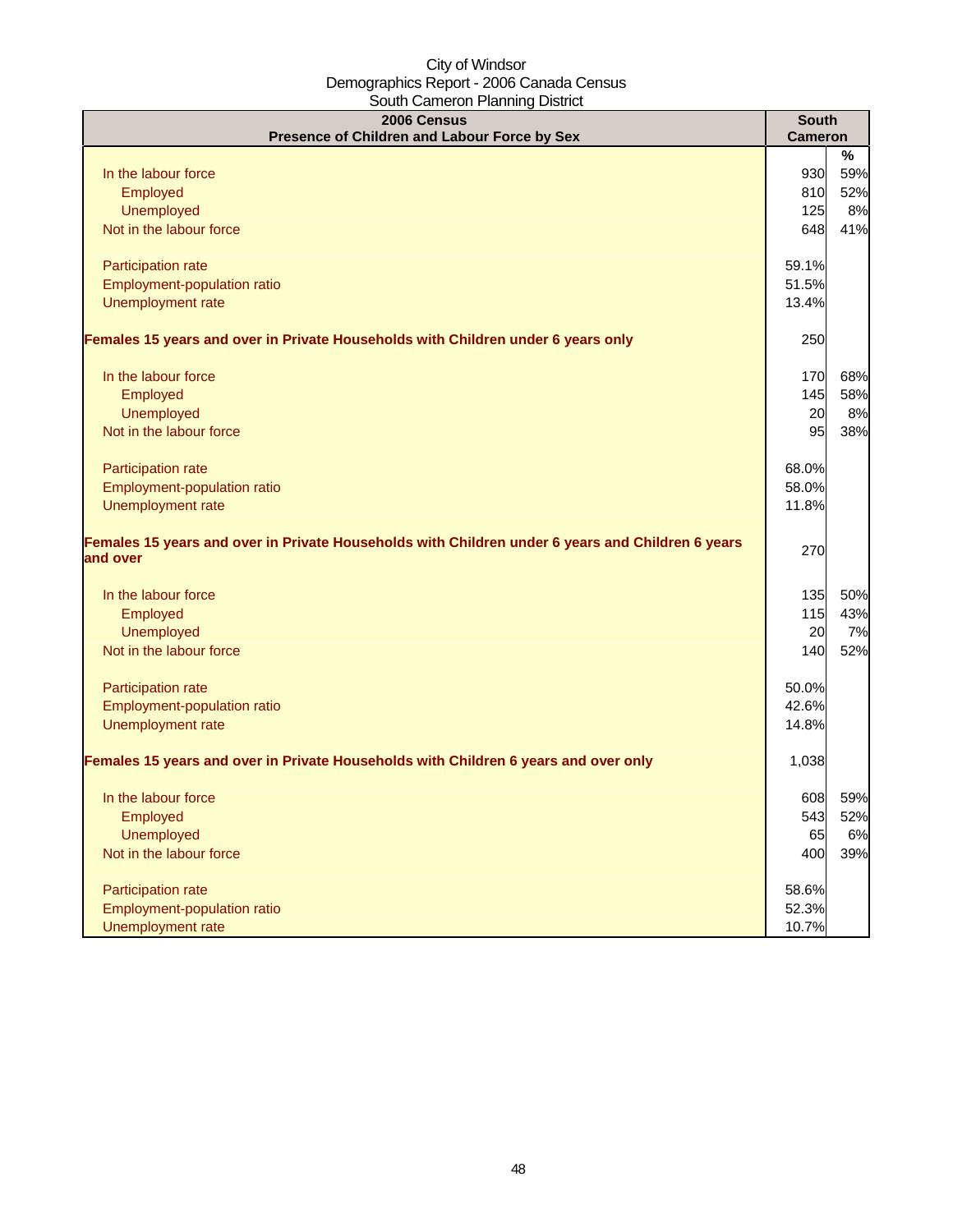# 2006 Census Labour Force by Industry and Sex Comparison

| 2006 Census<br><b>Labour Force by Industry and Sex</b><br>Comparison           | <b>South Cameron</b>                                                                                                                                                 |          |                                                                                                                                      |           |                                                                                                                                                                                   |         |
|--------------------------------------------------------------------------------|----------------------------------------------------------------------------------------------------------------------------------------------------------------------|----------|--------------------------------------------------------------------------------------------------------------------------------------|-----------|-----------------------------------------------------------------------------------------------------------------------------------------------------------------------------------|---------|
|                                                                                | Total %<br>Labour<br><b>Force</b>                                                                                                                                    |          | <b>Males</b>                                                                                                                         | %         | <b>Females</b>                                                                                                                                                                    | %       |
| <b>Total Labour Force 15 years and</b><br>over by Industry*                    | 3,786                                                                                                                                                                |          | 2,078                                                                                                                                |           | 1,695                                                                                                                                                                             |         |
| <b>Top 5 Industries</b>                                                        | 31-33 Manufacturing<br>44-45 Retail trade 26%<br>72 Accommodation and 12%<br>food services 11%<br>62 Health care and<br>social assistance<br>61 Educational services | 9%<br>9% | 31-33 Manufacturing 37%<br>72 Accommodation and<br>food services<br>44-45 Retail trade<br>61 Educational services<br>23 Construction | 10%<br>6% | 62 Health care and<br>social assistance 17%<br>44-45 Retail trade 17%<br>9% 72 Accommodation and 13%<br>food services 12%<br>5%61 Educational services 12%<br>31-33 Manufacturing |         |
| <b>All industries</b>                                                          | 3,63696%                                                                                                                                                             |          | 2,03898%                                                                                                                             |           | 1,58393%                                                                                                                                                                          |         |
| 11 Agriculture, forestry, fishing and<br>hunting                               | 0                                                                                                                                                                    | 0%       | 0                                                                                                                                    | 0%        | 0                                                                                                                                                                                 | 0%      |
| 21 Mining and oil and gas<br>extraction                                        | 0                                                                                                                                                                    | 0%       | 0                                                                                                                                    | 0%        | 0                                                                                                                                                                                 | 0%      |
| <b>22 Utilities</b>                                                            | 30                                                                                                                                                                   | 1%       | 10                                                                                                                                   | 0%        | 0                                                                                                                                                                                 | 0%      |
| 23 Construction                                                                | 110                                                                                                                                                                  | 3%       | 105                                                                                                                                  | 5%        | 10                                                                                                                                                                                | 1%      |
| 31-33 Manufacturing                                                            |                                                                                                                                                                      | 91524%   |                                                                                                                                      | 725 35%   |                                                                                                                                                                                   | 18011%  |
| 41 Wholesale trade                                                             |                                                                                                                                                                      | 125 3%   | 85                                                                                                                                   | 4%        | 45                                                                                                                                                                                | 3%      |
| 44-45 Retail trade                                                             |                                                                                                                                                                      | 425 11%  | 170                                                                                                                                  | 8%        |                                                                                                                                                                                   | 26015%  |
| 48-49 Transportation and<br>warehousing                                        | 130                                                                                                                                                                  | 3%       | 75                                                                                                                                   | 4%        | 30                                                                                                                                                                                | 2%      |
| 51 Information and cultural<br><b>industries</b>                               | 75                                                                                                                                                                   | 2%       | 40                                                                                                                                   | 2%        | 45                                                                                                                                                                                | 3%      |
| 52 Finance and insurance                                                       | 63                                                                                                                                                                   | 2%       | 18                                                                                                                                   | 1%        | 35                                                                                                                                                                                | 2%      |
| 53 Real estate and rental and<br>leasing                                       | 50                                                                                                                                                                   | 1%       | 10                                                                                                                                   | 0%        | 25                                                                                                                                                                                | 1%      |
| 54 Professional, scientific and<br>technical services                          | 210                                                                                                                                                                  | 6%       | 100                                                                                                                                  | 5%        | 85                                                                                                                                                                                | 5%      |
| 55 Management of companies and<br>enterprises                                  | 0                                                                                                                                                                    | 0%       | 0                                                                                                                                    | 0%        | 0                                                                                                                                                                                 | 0%      |
| 56 Administrative and support,<br>waste management and<br>remediation services | 95                                                                                                                                                                   | 3%       | 75                                                                                                                                   | 4%        | 25                                                                                                                                                                                | 1%      |
| <b>61 Educational services</b>                                                 |                                                                                                                                                                      | 315 8%   | 125                                                                                                                                  | 6%        |                                                                                                                                                                                   | 185 11% |
| 62 Health care and social<br>assistance                                        | 330                                                                                                                                                                  | 9%       | 65                                                                                                                                   | 3%        |                                                                                                                                                                                   | 26516%  |
| 71 Arts, entertainment and<br>recreation                                       | 85                                                                                                                                                                   | 2%       | 35                                                                                                                                   | 2%        | 40                                                                                                                                                                                | 2%      |
| 72 Accommodation and food<br>services                                          |                                                                                                                                                                      | 395 10%  | 190                                                                                                                                  | 9%        |                                                                                                                                                                                   | 19011%  |
| 81 Other services (except public<br>administration)                            | 110                                                                                                                                                                  | 3%       | 75                                                                                                                                   | 4%        | 35                                                                                                                                                                                | 2%      |
| 91 Public administration                                                       | 105                                                                                                                                                                  | 3%       | 65                                                                                                                                   | 3%        | 65                                                                                                                                                                                | 4%      |
| Industry - Not applicable                                                      | 150                                                                                                                                                                  | 4%       | 35                                                                                                                                   | 2%        | 90                                                                                                                                                                                | 5%      |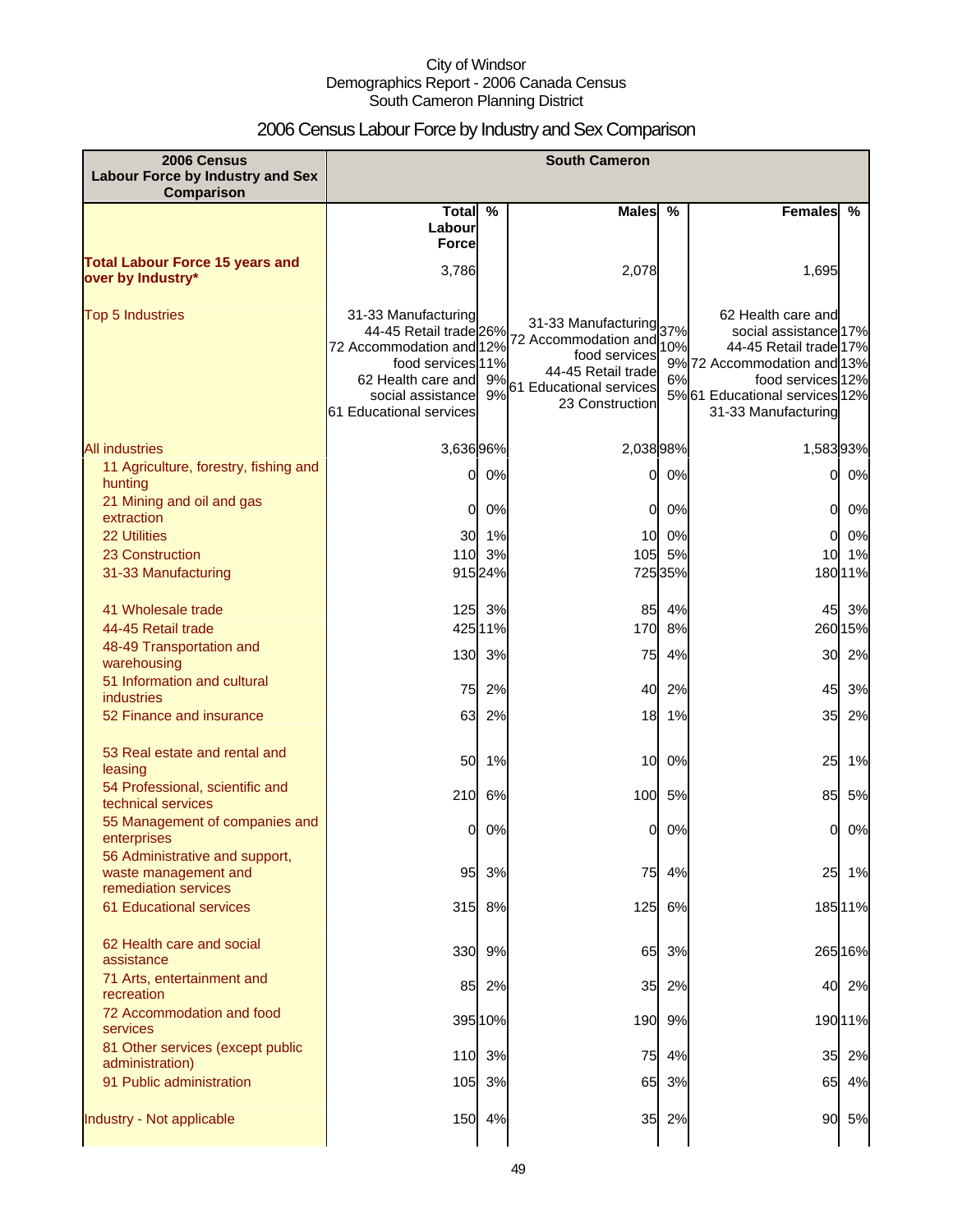| 2006 Census                                                    |                                    |   | <b>South Cameron</b> |   |           |  |
|----------------------------------------------------------------|------------------------------------|---|----------------------|---|-----------|--|
| Labour Force by Industry and Sex<br>Comparison                 |                                    |   |                      |   |           |  |
|                                                                | Totall<br>Labourl<br><b>Forcel</b> | % | <b>Males</b>         | % | Females % |  |
| * 2002 North American Industry<br><b>Classification System</b> |                                    |   |                      |   |           |  |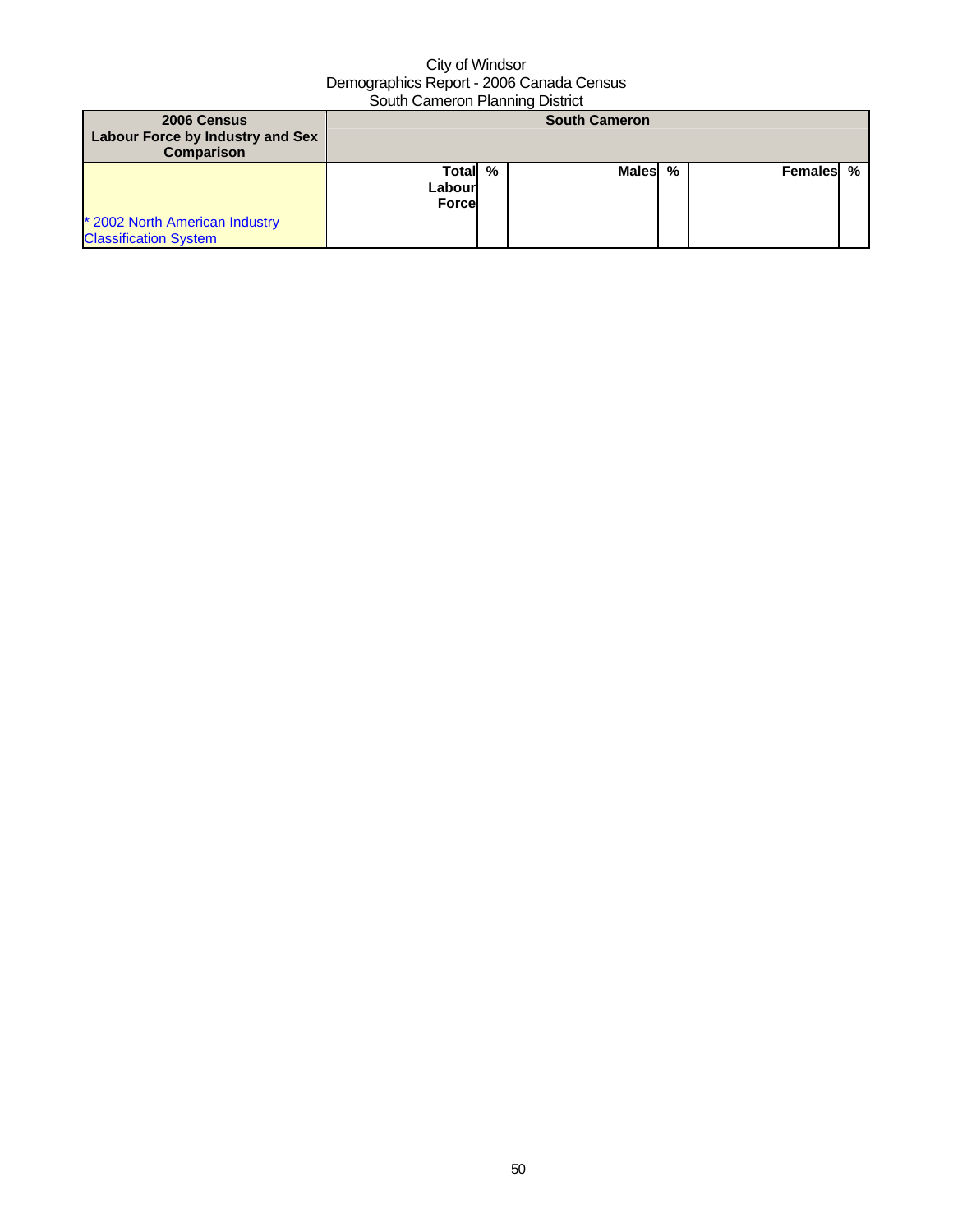# 2006 Census Labour Force by Industry and Sex

| 2006 Census<br><b>Labour Force by Industry and Sex</b>                                                                                                                                                                                                  | <b>South Cameron</b>                                                                                                                                                       |
|---------------------------------------------------------------------------------------------------------------------------------------------------------------------------------------------------------------------------------------------------------|----------------------------------------------------------------------------------------------------------------------------------------------------------------------------|
| Total Labour Force 15 years and over by Industry*                                                                                                                                                                                                       | %<br>3,786                                                                                                                                                                 |
| <b>Top 5 Industries</b>                                                                                                                                                                                                                                 | 31-33 Manufacturing 26%<br>44-45 Retail trade 12%<br>72 Accommodation and food services 11%<br>62 Health care and social assistance<br>9%<br>61 Educational services<br>9% |
| <b>All industries</b><br>11 Agriculture, forestry, fishing and hunting<br>21 Mining and oil and gas extraction<br><b>22 Utilities</b><br>23 Construction<br>31-33 Manufacturing                                                                         | 3,63696%<br>0%<br>0<br>0%<br>0<br>30 1%<br>110<br>3%<br>91524%                                                                                                             |
| 41 Wholesale trade<br>44-45 Retail trade<br>48-49 Transportation and warehousing<br>51 Information and cultural industries<br>52 Finance and insurance                                                                                                  | 125 3%<br>425 11%<br>130 3%<br>75<br>2%<br>63<br>2%                                                                                                                        |
| 53 Real estate and rental and leasing<br>54 Professional, scientific and technical services<br>55 Management of companies and enterprises<br>56 Administrative and support, waste management and remediation services<br><b>61 Educational services</b> | 50<br>1%<br>210<br>6%<br>0%<br><sub>0</sub><br>95<br>3%<br>315<br>8%                                                                                                       |
| 62 Health care and social assistance<br>71 Arts, entertainment and recreation<br>72 Accommodation and food services<br>81 Other services (except public administration)<br>91 Public administration                                                     | 330<br>9%<br>85<br>2%<br>395 10%<br>110<br>3%<br>105<br>3%                                                                                                                 |
| Industry - Not applicable                                                                                                                                                                                                                               | 150<br>4%                                                                                                                                                                  |
| Male Labour Force 15 years and over by Industry*                                                                                                                                                                                                        | 2,078                                                                                                                                                                      |
| <b>Top 5 Industries</b>                                                                                                                                                                                                                                 | 31-33 Manufacturing 37%<br>72 Accommodation and food services 10%<br>44-45 Retail trade 9%<br>61 Educational services<br>6%<br>23 Construction<br><b>5%</b>                |
| <b>All industries</b><br>11 Agriculture, forestry, fishing and hunting<br>21 Mining and oil and gas extraction<br><b>22 Utilities</b><br>23 Construction<br>31-33 Manufacturing<br>41 Wholesale trade                                                   | 2,03898%<br>0%<br>OI<br>0%<br>0<br>10 0%<br>105 5%<br>725 35%<br>85 4%                                                                                                     |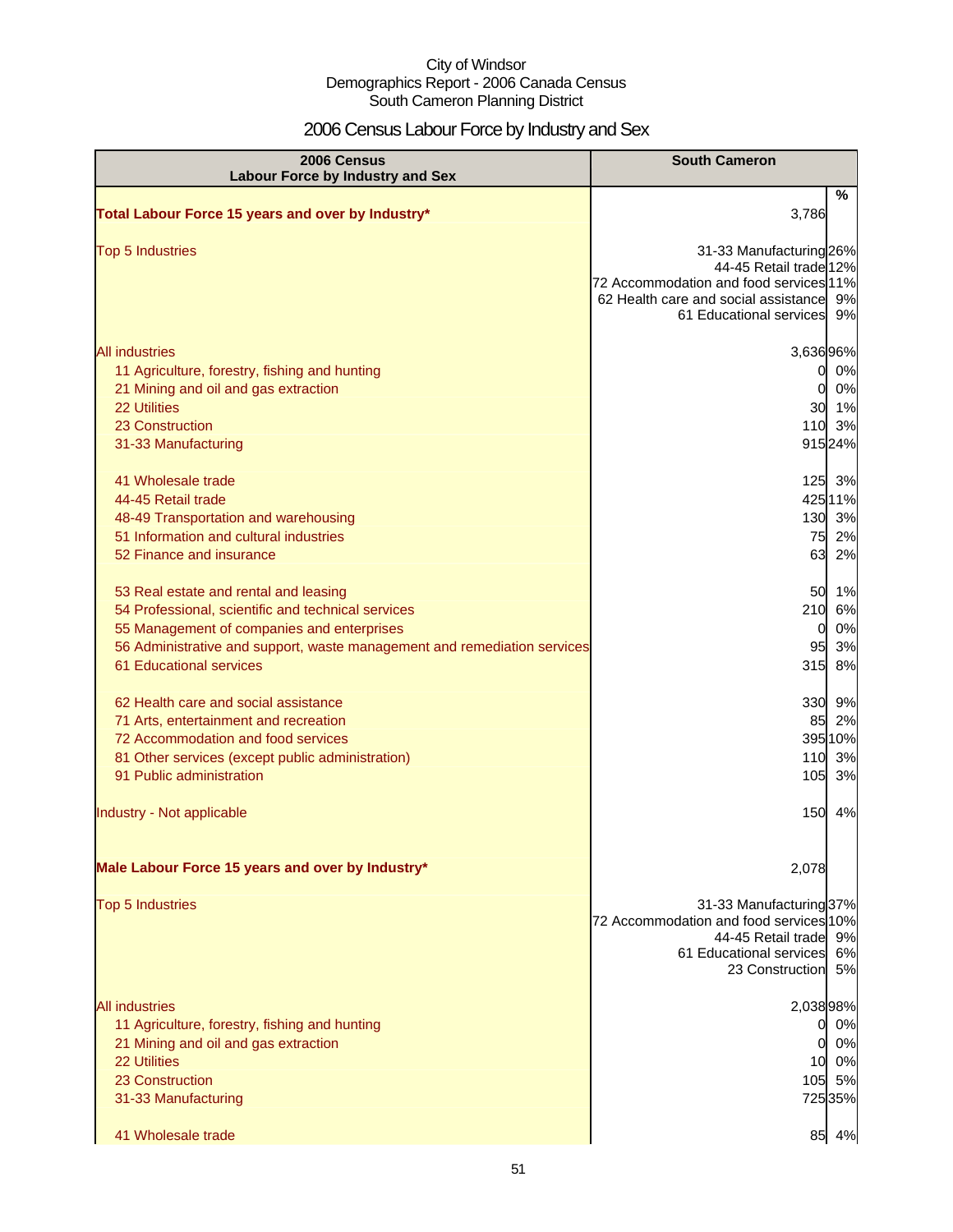| 2006 Census                                                              | <b>South Cameron</b>                                               |
|--------------------------------------------------------------------------|--------------------------------------------------------------------|
| <b>Labour Force by Industry and Sex</b>                                  | %                                                                  |
| 44-45 Retail trade                                                       | 170<br>8%                                                          |
| 48-49 Transportation and warehousing                                     | 75<br>4%                                                           |
| 51 Information and cultural industries                                   | 2%<br>40                                                           |
| 52 Finance and insurance                                                 | 18<br>1%                                                           |
| 53 Real estate and rental and leasing                                    | 10<br>0%                                                           |
| 54 Professional, scientific and technical services                       | 100 5%                                                             |
| 55 Management of companies and enterprises                               | 0%<br>0                                                            |
| 56 Administrative and support, waste management and remediation services | 4%<br>75                                                           |
| <b>61 Educational services</b>                                           | 6%<br>125                                                          |
| 62 Health care and social assistance                                     |                                                                    |
| 71 Arts, entertainment and recreation                                    | 65 3%<br>35 2%                                                     |
| 72 Accommodation and food services                                       | 190 9%                                                             |
| 81 Other services (except public administration)                         | 75<br>4%                                                           |
| 91 Public administration                                                 | 3%<br>65                                                           |
|                                                                          |                                                                    |
| Industry - Not applicable                                                | 35<br>2%                                                           |
|                                                                          |                                                                    |
| Female Labour Force 15 years and over by Industry*                       | 1,695                                                              |
|                                                                          |                                                                    |
| <b>Top 5 Industries</b>                                                  | 62 Health care and social assistance 17%<br>44-45 Retail trade 17% |
|                                                                          | 72 Accommodation and food services 13%                             |
|                                                                          | 61 Educational services 12%                                        |
|                                                                          | 31-33 Manufacturing 12%                                            |
| <b>All industries</b>                                                    | 1,58393%                                                           |
| 11 Agriculture, forestry, fishing and hunting                            | 0%<br>0                                                            |
| 21 Mining and oil and gas extraction                                     | 0%<br>0                                                            |
| <b>22 Utilities</b>                                                      | 0%<br>0                                                            |
| 23 Construction                                                          | 10<br>1%                                                           |
| 31-33 Manufacturing                                                      | 18011%                                                             |
| 41 Wholesale trade                                                       | 45 3%                                                              |
| 44-45 Retail trade                                                       | 260 15%                                                            |
| 48-49 Transportation and warehousing                                     | 30 2%                                                              |
| 51 Information and cultural industries                                   | 45 3%                                                              |
| 52 Finance and insurance                                                 | 35 2%                                                              |
| 53 Real estate and rental and leasing                                    | 25 1%                                                              |
| 54 Professional, scientific and technical services                       | 85 5%                                                              |
| 55 Management of companies and enterprises                               | 0%<br>$\mathbf 0$                                                  |
| 56 Administrative and support, waste management and remediation services | 25 1%                                                              |
| 61 Educational services                                                  | 18511%                                                             |
| 62 Health care and social assistance                                     | 265 16%                                                            |
| 71 Arts, entertainment and recreation                                    | 40 2%                                                              |
| 72 Accommodation and food services                                       | 190 11%                                                            |
| 81 Other services (except public administration)                         | 35 2%                                                              |
| 91 Public administration                                                 | 65 4%                                                              |
| Industry - Not applicable                                                | 90<br>5%                                                           |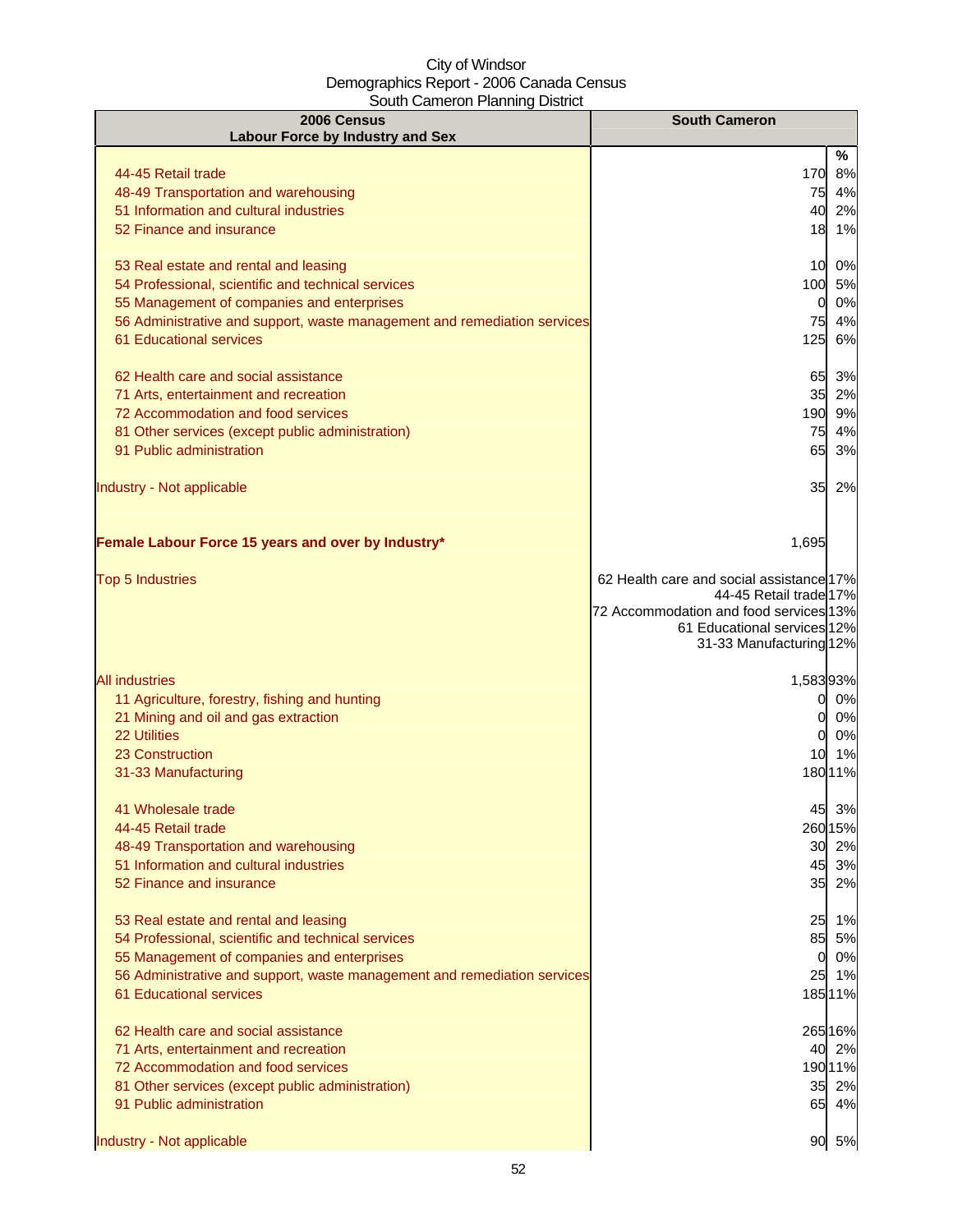| 2006 Census<br>Labour Force by Industry and Sex      | <b>South Cameron</b> |
|------------------------------------------------------|----------------------|
|                                                      | %                    |
| * 2002 North American Industry Classification System |                      |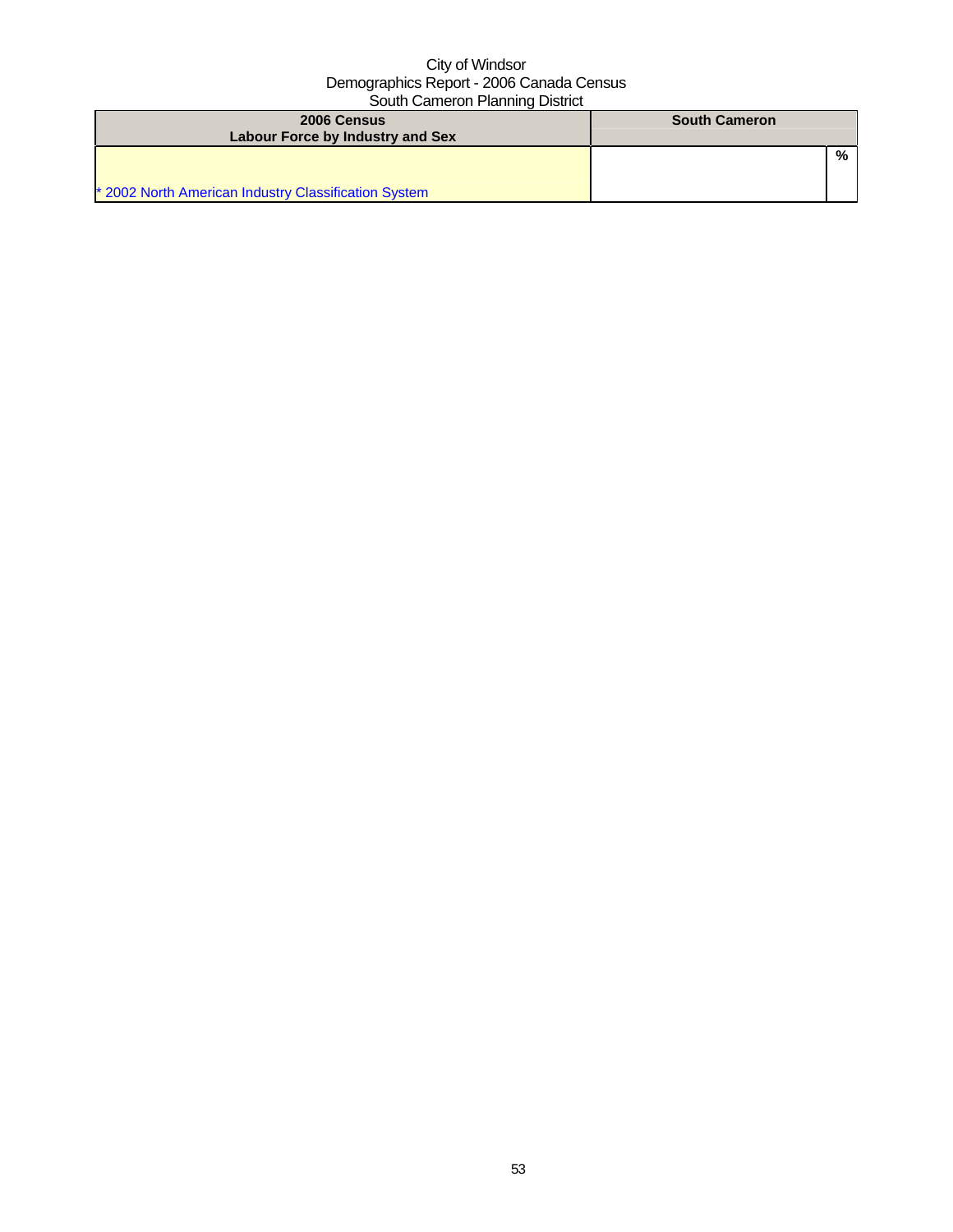# 2006 Census Labour Force by Occupation and Sex Comparison

| 2006 Census<br><b>Labour Force by Occupation and Sex</b><br>Comparison                                   | <b>South Cameron</b>                                                                                                                                          |                             |                                                                                                                                                           |                             |                                                                                                                                         |                             |
|----------------------------------------------------------------------------------------------------------|---------------------------------------------------------------------------------------------------------------------------------------------------------------|-----------------------------|-----------------------------------------------------------------------------------------------------------------------------------------------------------|-----------------------------|-----------------------------------------------------------------------------------------------------------------------------------------|-----------------------------|
|                                                                                                          | Total $\overline{\%}$<br>Labour                                                                                                                               |                             | <b>Males</b>                                                                                                                                              | %                           | <b>Females</b>                                                                                                                          | %                           |
|                                                                                                          | <b>Force</b>                                                                                                                                                  |                             |                                                                                                                                                           |                             |                                                                                                                                         |                             |
| <b>Labour Force 15 years and over</b>                                                                    | 3,781                                                                                                                                                         |                             | 2,083                                                                                                                                                     |                             | 1,678                                                                                                                                   |                             |
| Dominant major group                                                                                     | Sales and service 30%<br>occupations                                                                                                                          |                             | Sales and service 24%<br>occupations                                                                                                                      |                             | Sales and service 38%<br>occupations                                                                                                    |                             |
| <b>Top 5 Occupations</b>                                                                                 | Other sales and<br>service<br>Professional<br>occupations<br>Assemblers in<br>manufacturing<br>Machine operators<br>in manuf.<br>Managers in retail<br>trade, | 10%<br>8%<br>6%<br>5%<br>5% | Professional<br>occupations<br>Assemblers in<br>manufacturing<br>Other sales and<br>service<br>Machine operators<br>in manuf.<br>Technical<br>occupations | 13%<br>8%<br>8%<br>7%<br>6% | Other sales and<br>service<br>Clerical<br>occupations<br>Teachers and<br>professors<br>Cashiers<br>Retail<br>salespersons and<br>clerks | 13%<br>8%<br>7%<br>6%<br>6% |
| All occupations                                                                                          | 3,63396%                                                                                                                                                      |                             | 2,043 98%                                                                                                                                                 |                             | 1,58895%                                                                                                                                |                             |
| Management                                                                                               | 315                                                                                                                                                           | 8%                          |                                                                                                                                                           | 22011%                      | 100 6%                                                                                                                                  |                             |
| Senior management                                                                                        | 30                                                                                                                                                            | 1%                          | 10                                                                                                                                                        | 0%                          | 10                                                                                                                                      | 1%                          |
| <b>Specialist managers</b>                                                                               | 40                                                                                                                                                            | 1%                          | 25                                                                                                                                                        | 1%                          | 15                                                                                                                                      | 1%                          |
| Managers in retail trade, food and                                                                       | 180                                                                                                                                                           | 5%                          | 100                                                                                                                                                       | 5%                          | 55                                                                                                                                      | 3%                          |
| accommodation                                                                                            |                                                                                                                                                               |                             |                                                                                                                                                           |                             |                                                                                                                                         |                             |
| Other managers                                                                                           | 90                                                                                                                                                            | 2%                          | 75                                                                                                                                                        | 4%                          | 20                                                                                                                                      | 1%                          |
| Business, finance and administrative                                                                     |                                                                                                                                                               | 418 11%                     | 115                                                                                                                                                       | 6%                          | 28017%                                                                                                                                  |                             |
| Professional                                                                                             | 75                                                                                                                                                            | 2%                          | 20                                                                                                                                                        | 1%                          | 70                                                                                                                                      | 4%                          |
| <b>Finance and insurance</b>                                                                             | 45                                                                                                                                                            | 1%                          | 10                                                                                                                                                        | 0%                          | 55                                                                                                                                      | 3%                          |
| Secretaries                                                                                              | 35                                                                                                                                                            | 1%                          | 0                                                                                                                                                         | 0%                          | 45                                                                                                                                      | 3%                          |
| Administrative and regulatory                                                                            | 65                                                                                                                                                            | 2%                          | 10                                                                                                                                                        | 0%                          | 25                                                                                                                                      | 1%                          |
| <b>Clerical supervisors</b>                                                                              | 10                                                                                                                                                            | 0%                          | 0                                                                                                                                                         | 0%                          | 0                                                                                                                                       | 0%                          |
| <b>Clerical occupations</b>                                                                              | 180                                                                                                                                                           | 5%                          | 55                                                                                                                                                        | 3%                          | 120                                                                                                                                     | 7%                          |
| Natural and applied sciences                                                                             |                                                                                                                                                               | 418 11%                     |                                                                                                                                                           | 348 17%                     | 65                                                                                                                                      | 4%                          |
| Professional                                                                                             |                                                                                                                                                               | 293 8%                      |                                                                                                                                                           | 24312%                      | 50.                                                                                                                                     | 3%                          |
| <b>Technical</b>                                                                                         |                                                                                                                                                               | 135 4%                      |                                                                                                                                                           | 105 5%                      | 10 1%                                                                                                                                   |                             |
| <b>Health occupations</b>                                                                                |                                                                                                                                                               | 215 6%                      | 35                                                                                                                                                        | 2%                          | 16510%                                                                                                                                  |                             |
| Professional                                                                                             |                                                                                                                                                               | 55 1%                       |                                                                                                                                                           | 40 2%                       | 20 1%                                                                                                                                   |                             |
| Nurses and supervisors                                                                                   |                                                                                                                                                               | 60 2%                       | $\overline{0}$                                                                                                                                            | 0%                          | 55 3%                                                                                                                                   |                             |
| <b>Technical occupations</b>                                                                             |                                                                                                                                                               | 30 1%                       | 0                                                                                                                                                         | 0%                          | 25 1%                                                                                                                                   |                             |
| Assisting/support occupations                                                                            |                                                                                                                                                               | 55 1%                       | 10                                                                                                                                                        | 0%                          | 70 4%                                                                                                                                   |                             |
| Social science, education, government and<br>religion                                                    |                                                                                                                                                               | 330 9%                      | 100                                                                                                                                                       | 5%                          | 22013%                                                                                                                                  |                             |
| Judges, lawyers, psychologists, social<br>workers, ministers of religion, policy and<br>program officers |                                                                                                                                                               | 70 2%                       | 40                                                                                                                                                        | 2%                          | 15 1%                                                                                                                                   |                             |
| <b>Teachers and professors</b>                                                                           |                                                                                                                                                               | 160 4%                      | 60                                                                                                                                                        | 3%                          | 118 7%                                                                                                                                  |                             |
| Paralegals, social service workers and<br>occupations in education and religion                          |                                                                                                                                                               | 110 3%                      |                                                                                                                                                           | 25 1%                       | 90 5%                                                                                                                                   |                             |
|                                                                                                          | 54                                                                                                                                                            |                             |                                                                                                                                                           |                             |                                                                                                                                         |                             |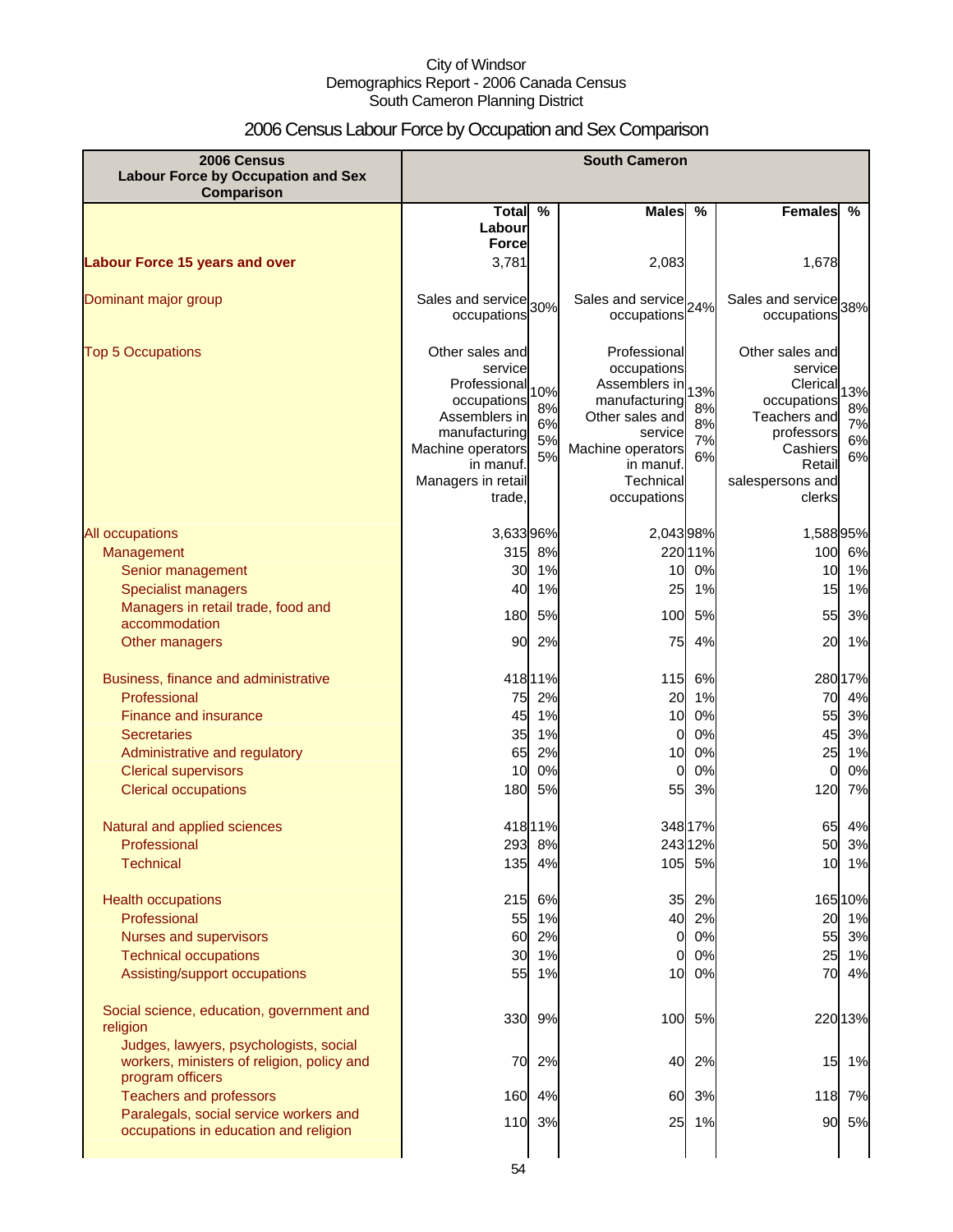| 2006 Census                                                                               | <b>South Cameron</b> |         |              |         |                 |               |
|-------------------------------------------------------------------------------------------|----------------------|---------|--------------|---------|-----------------|---------------|
| <b>Labour Force by Occupation and Sex</b>                                                 |                      |         |              |         |                 |               |
| Comparison                                                                                | <b>Total</b>         | %       | <b>Males</b> | %       | <b>Females</b>  | $\frac{9}{6}$ |
|                                                                                           | Labour               |         |              |         |                 |               |
|                                                                                           | <b>Force</b>         |         |              |         |                 |               |
|                                                                                           |                      |         |              |         |                 |               |
| Art, culture, recreation and sport                                                        | 30                   | 1%      | 5            | 0%      | 30              | 2%            |
| Professional occupations                                                                  | 5                    | 0%      | 0            | 0%      | 0               | 0%            |
| <b>Technical occupations</b>                                                              |                      | 40 1%   | 15           | 1%      | 35              | 2%            |
|                                                                                           |                      |         |              |         |                 |               |
| Sales and service                                                                         |                      | 940 25% |              | 385 18% |                 | 55533%        |
| <b>Supervisors</b>                                                                        | 25                   | 1%      | 10           | 0%      |                 | 15 1%         |
| Wholesale, technical, insurance, real estate<br>sales, retail, wholesale and grain buyers | 25                   | 1%      | 20           | 1%      | 10              | 1%            |
| Retail salespersons and clerks                                                            | 160                  | 4%      | 40           | 2%      | 90              | 5%            |
| <b>Cashiers</b>                                                                           | 130                  | 3%      | 20           | 1%      | 95              | 6%            |
| Chefs and cooks                                                                           | $110$                | 3%      | 65           | 3%      | 25              | 1%            |
| Food and beverage service                                                                 | 50                   | 1%      | 10           | 0%      | 40              | 2%            |
| <b>Protective services</b>                                                                | 20                   | 1%      | $\mathbf 0$  | 0%      | $\mathbf{0}$    | $0\%$         |
| Travel and accommodation, recreation and                                                  | 30                   | 1%      | 30           | 1%      | 20              | 1%            |
| sport attendants                                                                          |                      |         |              |         |                 |               |
| Childcare and home support                                                                | 20                   | 1%      | $\Omega$     | 0%      | 20              | 1%            |
| Other sales and service                                                                   |                      | 360 10% |              | 145 7%  |                 | 210 13%       |
| Trades, transport and equipment operators and                                             |                      | 405 11% |              | 365 18% | 35              | 2%            |
| related                                                                                   |                      |         |              |         |                 |               |
| <b>Contractors and supervisors</b>                                                        | $\overline{0}$       | 0%      | 10           | 0%      | $\overline{0}$  | 0%            |
| <b>Construction trades</b>                                                                | 60                   | 2%      | 65           | 3%      | 0               | $0\%$         |
| Stationary engineers, power station<br>operators, electrical and telecommunications       | 30                   | 1%      | 20           | 1%      | <sub>O</sub>    | $0\%$         |
| Machinists, metal forming, shaping and                                                    |                      |         |              |         |                 |               |
| erecting                                                                                  | 80                   | 2%      | 80           | 4%      | $\overline{0}$  | $0\%$         |
| <b>Mechanics</b>                                                                          | 60                   | 2%      | 60           | 3%      | 10 <sup>1</sup> | 1%            |
| Other trades                                                                              | 25                   | 1%      | 0            | 0%      | 10              | 1%            |
| Heavy equipment, crane operators and                                                      | 0                    | 0%      | 10           | 0%      | 10              | 1%            |
| drillers                                                                                  |                      |         |              |         |                 |               |
| Transportation equipment operators,                                                       | 75                   | 2%      | 60           | 3%      | O               | 0%            |
| excluding labourers                                                                       | 75                   | 2%      | 65           | 3%      | 0               | 0%            |
| <b>Helpers and labourers</b>                                                              |                      |         |              |         |                 |               |
| Primary industry-specific                                                                 |                      | 30 1%   | 20           | 1%      | 0               | 0%            |
| Agriculture excluding labourers                                                           | 10                   | 0%      | $\mathbf 0$  | 0%      | O               | $0\%$         |
| Forestry, mining, oil and gas extraction, and                                             |                      |         |              |         |                 |               |
| fishing, excluding labourers                                                              | 0l                   | 0%      | 10           | 0%      | 0               | 0%            |
| Primary production labourers                                                              | <sub>0</sub>         | 0%      | 10           | 0%      | <sub>O</sub>    | 0%            |
| Processing, manufacturing and utilities                                                   |                      | 500 13% |              | 370 18% | 100             | 6%            |
| Supervisors in manufacturing                                                              | 10                   | 0%      | 0            | 0%      | 10              | 1%            |
| Machine operators in manuf.                                                               | 180                  | 5%      | 130          | 6%      | 40              | 2%            |
| Assemblers in manufacturing                                                               | 230                  | 6%      | 160          | 8%      | 60              | 4%            |
| Labourers in processing, manufacturing and<br>utilities                                   | 50                   | 1%      | 40           | 2%      | 10              | 1%            |
| Occupation - Not applicable                                                               | 150                  | 4%      | 50           | 2%      | 110             | 7%            |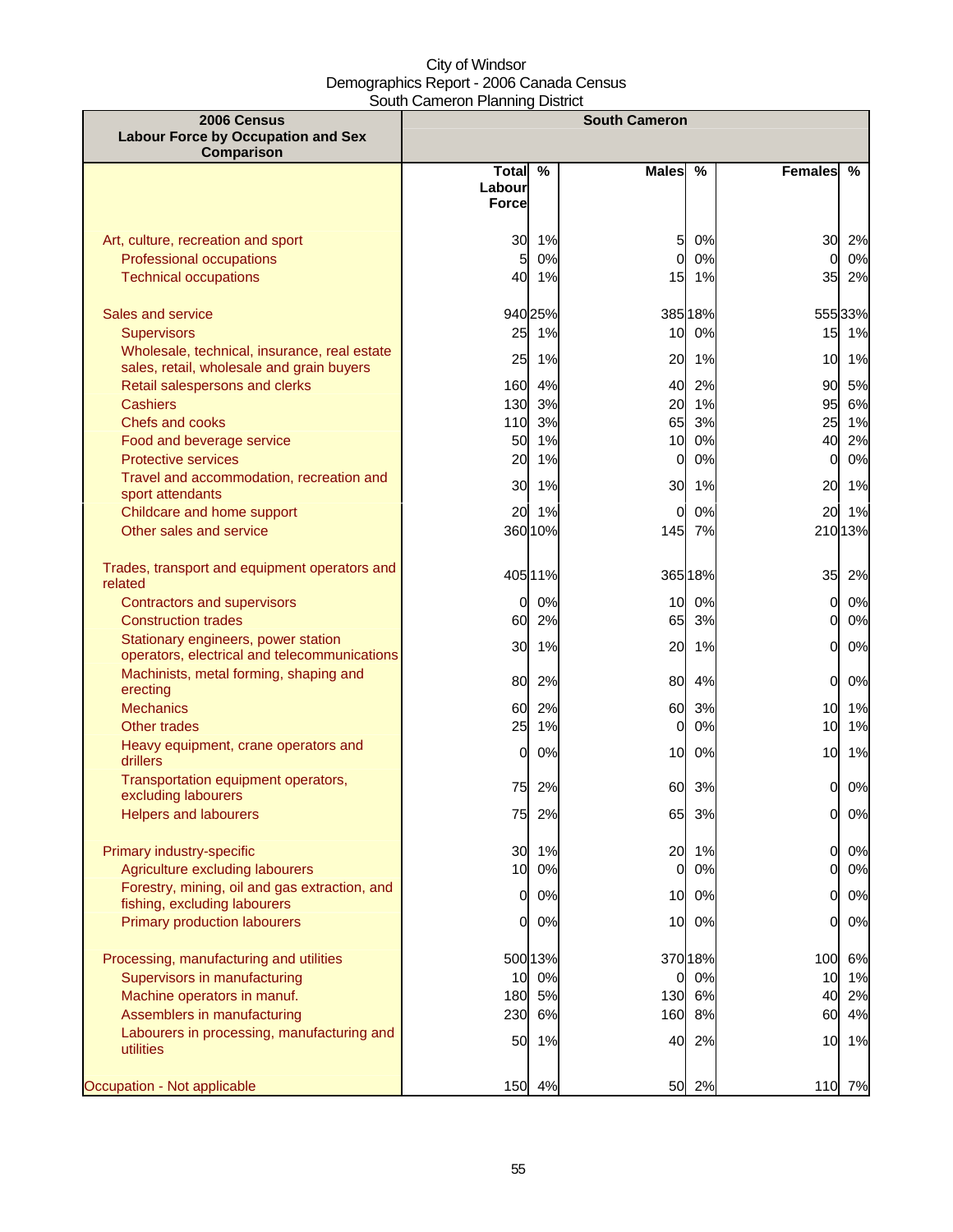# 2006 Census Labour Force by Occupation

| 2006 Census<br><b>Labour Force by Occupation</b>                                                                                                                                                   | <b>South Cameron</b>                                                                                                                                        |                |
|----------------------------------------------------------------------------------------------------------------------------------------------------------------------------------------------------|-------------------------------------------------------------------------------------------------------------------------------------------------------------|----------------|
| <b>Labour Force 15 years and over</b>                                                                                                                                                              | 3,781                                                                                                                                                       | $\%$           |
| Dominant major group                                                                                                                                                                               | Sales and service<br>occupations                                                                                                                            |                |
| <b>Top 5 Occupations</b>                                                                                                                                                                           | Other sales and service<br>Professional occupations 10%<br>Assemblers in 8%<br>manufacturing<br>Machine operators in<br>manuf.<br>Managers in retail trade, | 6%<br>5%<br>5% |
| All occupations<br>Management<br>Senior management<br><b>Specialist managers</b>                                                                                                                   | 3,63396%<br>315 8%<br>30 1%<br>40 1%                                                                                                                        |                |
| Managers in retail trade, food and accommodation<br>Other managers                                                                                                                                 | 180 5%<br>90                                                                                                                                                | 2%             |
| Business, finance and administrative<br>Professional<br>Finance and insurance<br><b>Secretaries</b><br>Administrative and regulatory<br><b>Clerical supervisors</b><br><b>Clerical occupations</b> | 41811%<br>75 2%<br>45 1%<br>35 1%<br>65 2%<br>10 0%<br>180                                                                                                  | 5%             |
| Natural and applied sciences<br>Professional<br><b>Technical</b>                                                                                                                                   | 418 11%<br>293 8%<br>135                                                                                                                                    | 4%             |
| <b>Health occupations</b><br>Professional<br>Nurses and supervisors<br><b>Technical occupations</b><br>Assisting/support occupations                                                               | 215 6%<br>55 1%<br>60<br>30<br>55                                                                                                                           | 2%<br>1%<br>1% |
| Social science, education, government and religion<br>Judges, lawyers, psychologists, social workers, ministers of religion, policy and<br>program officers<br><b>Teachers and professors</b>      | 330<br>70<br>160                                                                                                                                            | 9%<br>2%<br>4% |
| Paralegals, social service workers and occupations in education and religion                                                                                                                       | 110 3%                                                                                                                                                      |                |
| Art, culture, recreation and sport<br>Professional occupations<br><b>Technical occupations</b>                                                                                                     | 30 1%<br>5<br>40 1%                                                                                                                                         | 0%             |
| Sales and service<br><b>Supervisors</b><br>Wholesale, technical, insurance, real estate sales, retail, wholesale and grain                                                                         | 94025%<br>25 1%<br>25 1%                                                                                                                                    |                |
| buyers<br>Retail salespersons and clerks                                                                                                                                                           | 160 4%                                                                                                                                                      |                |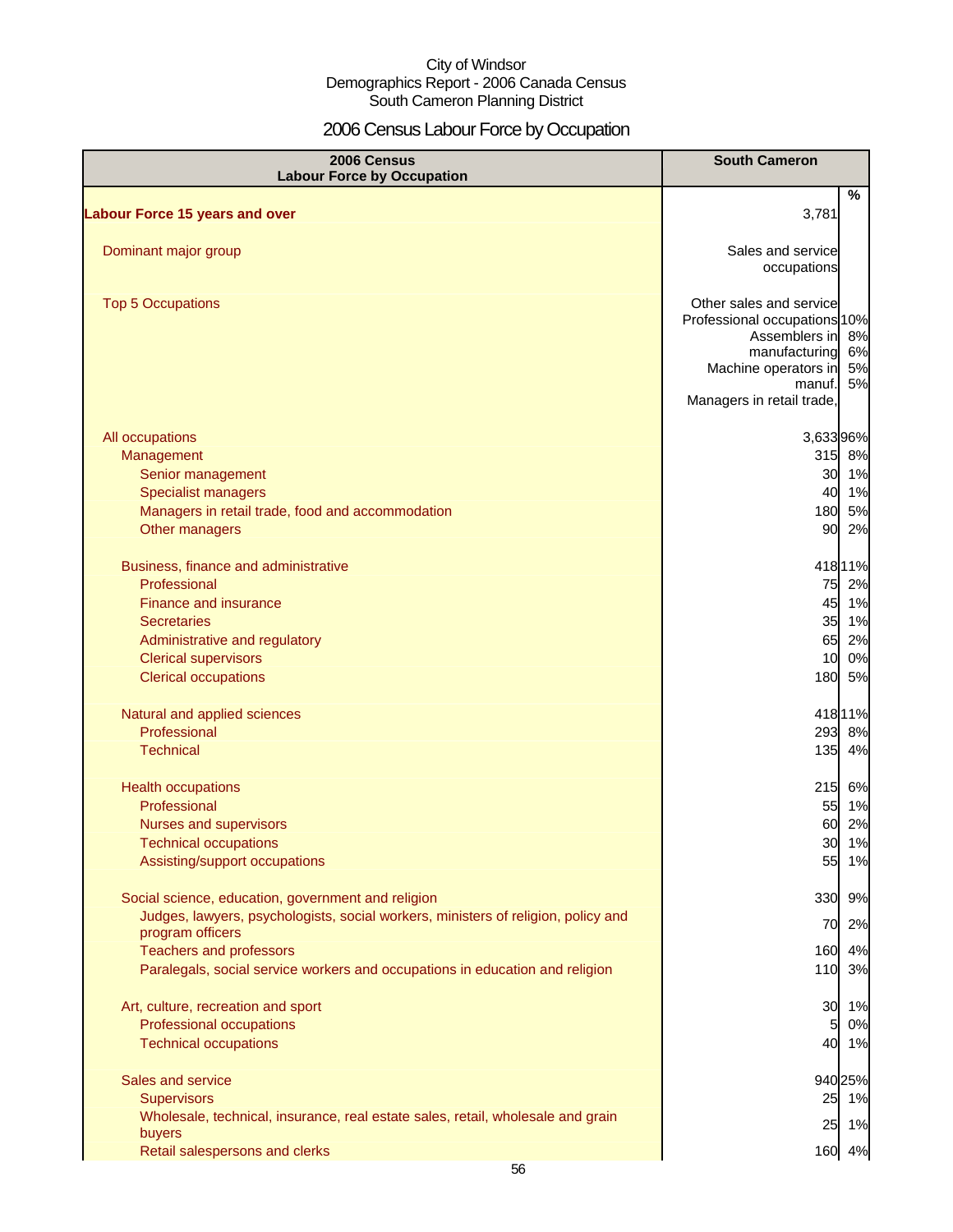| 2006 Census<br><b>Labour Force by Occupation</b>                                 | <b>South Cameron</b> |
|----------------------------------------------------------------------------------|----------------------|
|                                                                                  | %                    |
| <b>Cashiers</b>                                                                  | 130<br>3%            |
| Chefs and cooks                                                                  | 110 3%               |
| Food and beverage service                                                        | 50 1%                |
| <b>Protective services</b>                                                       | 1%<br>20             |
| Travel and accommodation, recreation and sport attendants                        | 30 1%                |
| Childcare and home support                                                       | 20<br>1%             |
| Other sales and service                                                          | 360 10%              |
| Trades, transport and equipment operators and related                            | 405 11%              |
| <b>Contractors and supervisors</b>                                               | 0%<br>0              |
| <b>Construction trades</b>                                                       | 60 2%                |
| Stationary engineers, power station operators, electrical and telecommunications | 30 1%                |
| Machinists, metal forming, shaping and erecting                                  | 80 2%                |
| <b>Mechanics</b>                                                                 | 60 2%                |
| Other trades                                                                     | 25<br>1%             |
| Heavy equipment, crane operators and drillers                                    | 0%<br>$\mathbf{0}$   |
| Transportation equipment operators, excluding labourers                          | 75<br>2%             |
| <b>Helpers and labourers</b>                                                     | 75<br>2%             |
| Primary industry-specific                                                        | 30 1%                |
| Agriculture excluding labourers                                                  | 0%<br>10             |
| Forestry, mining, oil and gas extraction, and fishing, excluding labourers       | 0%<br>$\Omega$       |
| <b>Primary production labourers</b>                                              | 0%<br><sub>O</sub>   |
| Processing, manufacturing and utilities                                          | 500 13%              |
| Supervisors in manufacturing                                                     | 10 0%                |
| Machine operators in manuf.                                                      | 180 5%               |
| Assemblers in manufacturing                                                      | 230<br>6%            |
| Labourers in processing, manufacturing and utilities                             | 50<br>1%             |
| Occupation - Not applicable                                                      | 150 4%               |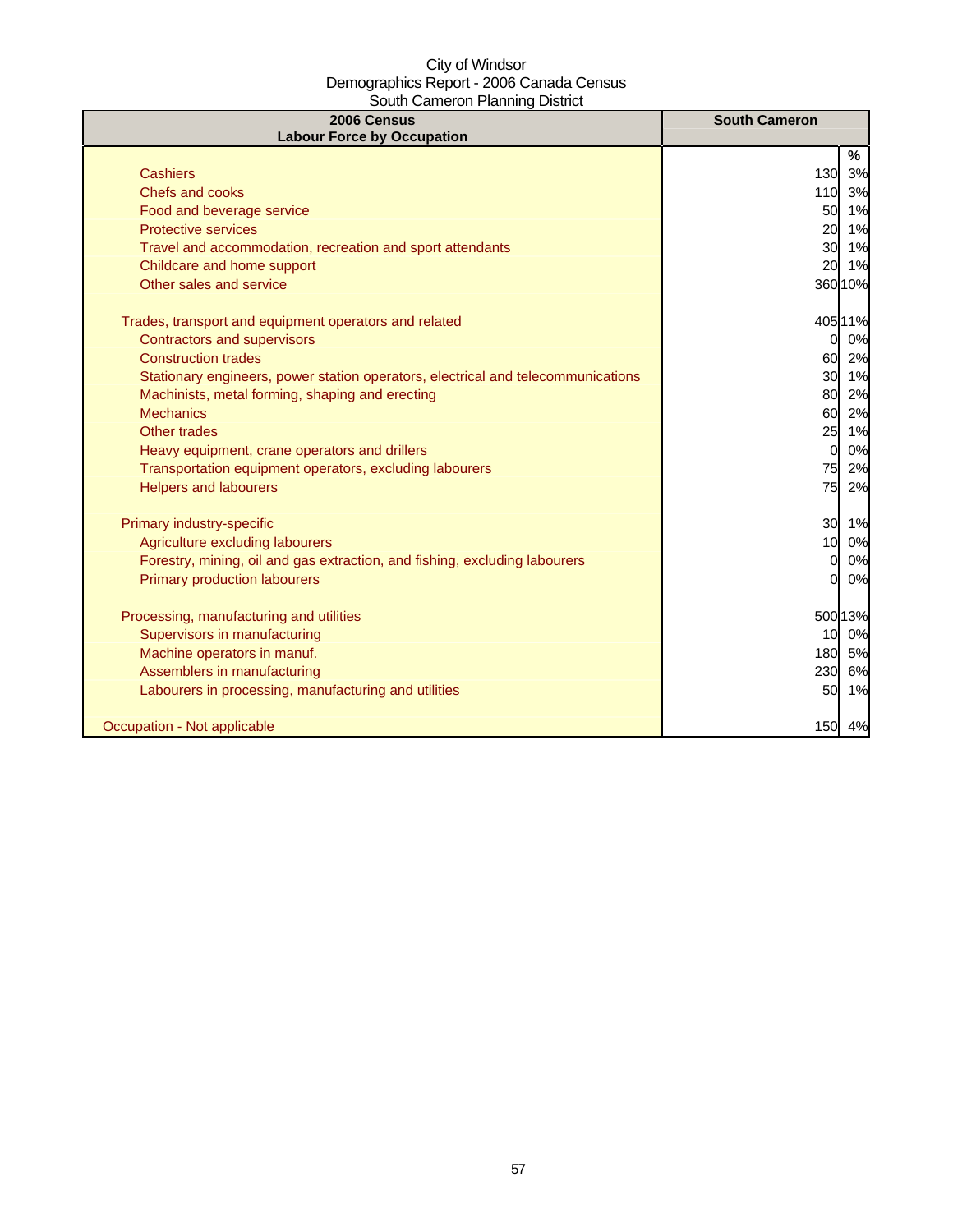# 2006 Census Labour Force by Occupation - Male

| 2006 Census<br><b>Labour Force by Occupation - Male</b>                                               | <b>South Cameron</b>                            |
|-------------------------------------------------------------------------------------------------------|-------------------------------------------------|
|                                                                                                       | %                                               |
| <b>Male Labour Force 15 years and over</b>                                                            | 2,083                                           |
| Dominant major group                                                                                  | Sales and service                               |
|                                                                                                       | occupations                                     |
| <b>Top 5 Occupations</b>                                                                              | Professional occupations                        |
|                                                                                                       | Assemblers in                                   |
|                                                                                                       | manufacturing                                   |
|                                                                                                       | Other sales and service<br>Machine operators in |
|                                                                                                       | manuf.                                          |
|                                                                                                       | <b>Technical occupations</b>                    |
| All occupations                                                                                       | 2,043 98%                                       |
| Management                                                                                            | 22011%                                          |
| Senior management                                                                                     | 10 0%                                           |
| <b>Specialist managers</b>                                                                            | 25 1%                                           |
| Managers in retail trade, food and accommodation                                                      | 100 5%                                          |
| Other managers                                                                                        | 75<br>4%                                        |
| Business, finance and administrative                                                                  | 115 6%                                          |
| Professional                                                                                          | 20 1%                                           |
| Finance and insurance                                                                                 | 10 0%                                           |
| <b>Secretaries</b>                                                                                    | 0%<br>O                                         |
| Administrative and regulatory<br><b>Clerical supervisors</b>                                          | 10 0%<br>0%<br>$\Omega$                         |
| <b>Clerical occupations</b>                                                                           | 55<br>3%                                        |
|                                                                                                       |                                                 |
| Natural and applied sciences                                                                          | 348 17%                                         |
| Professional<br><b>Technical</b>                                                                      | 24312%<br>105 5%                                |
|                                                                                                       |                                                 |
| <b>Health occupations</b>                                                                             | 35 2%                                           |
| Professional                                                                                          | 2%<br>40                                        |
| <b>Nurses and supervisors</b>                                                                         | 0%<br>0                                         |
| <b>Technical occupations</b>                                                                          | 0%<br>0l                                        |
| Assisting/support occupations                                                                         | 0%<br>10                                        |
| Social science, education, government and religion                                                    | 100 5%                                          |
| Judges, lawyers, psychologists, social workers, ministers of religion, policy and<br>program officers | 2%<br>40                                        |
| <b>Teachers and professors</b>                                                                        | 60<br>3%                                        |
| Paralegals, social service workers and occupations in education and religion                          | 25 1%                                           |
| Art, culture, recreation and sport                                                                    | 0%<br>5                                         |
| Professional occupations                                                                              | 0%<br>$\Omega$                                  |
| <b>Technical occupations</b>                                                                          | 15 1%                                           |
| Sales and service                                                                                     | 38518%                                          |
| <b>Supervisors</b>                                                                                    | 10 0%                                           |
| Wholesale, technical, insurance, real estate sales, retail, wholesale and grain                       |                                                 |
| buyers                                                                                                | 20 1%                                           |
| Retail salespersons and clerks                                                                        | 40 2%                                           |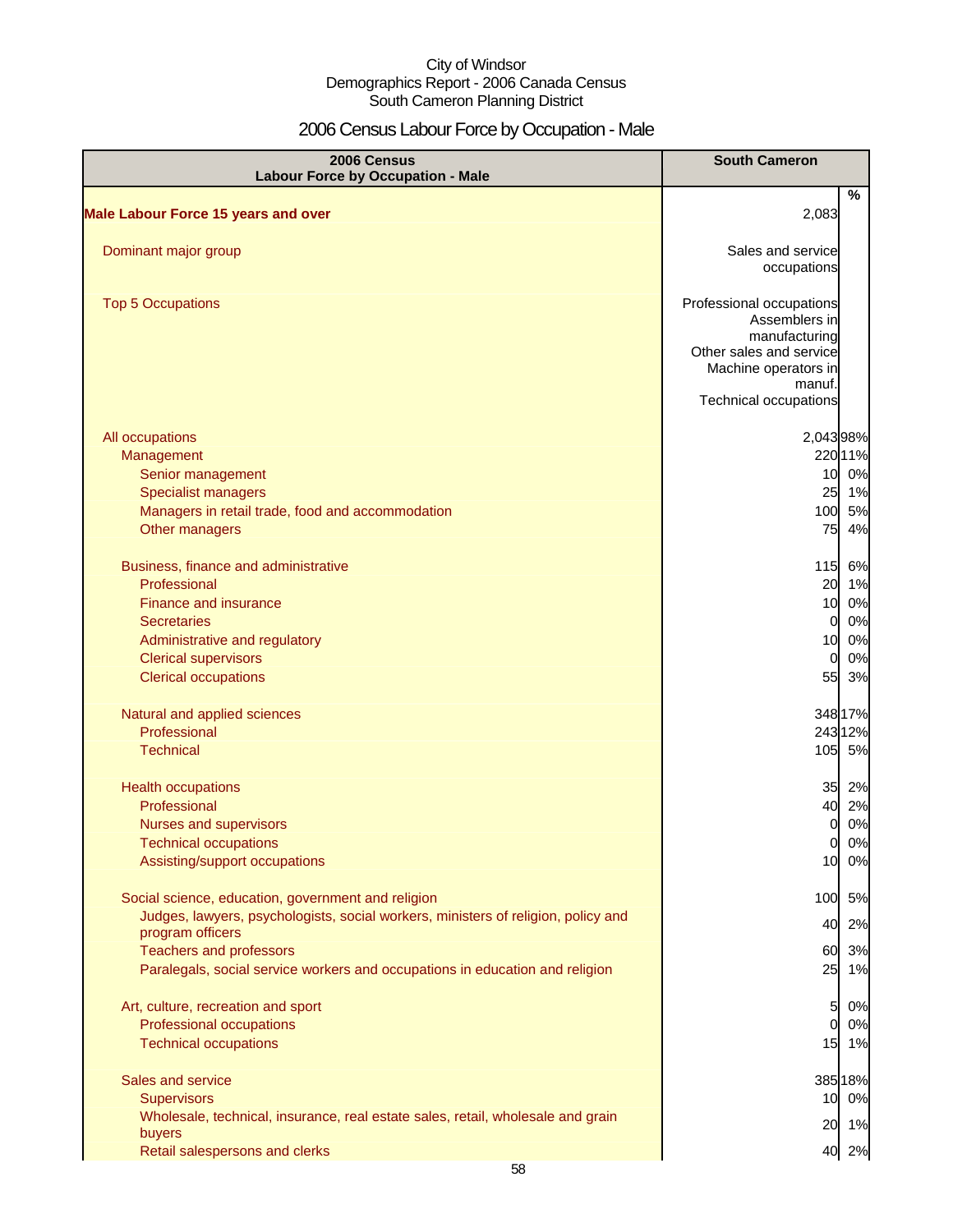| 2006 Census<br><b>Labour Force by Occupation - Male</b>                          | <b>South Cameron</b>  |
|----------------------------------------------------------------------------------|-----------------------|
|                                                                                  | %                     |
| <b>Cashiers</b>                                                                  | 20<br>1%              |
| Chefs and cooks                                                                  | 65<br>3%              |
| Food and beverage service                                                        | 0%<br>10              |
| <b>Protective services</b>                                                       | 0%<br><sub>0</sub>    |
| Travel and accommodation, recreation and sport attendants                        | 30<br>1%              |
| Childcare and home support                                                       | 0%<br>0               |
| Other sales and service                                                          | 145 7%                |
| Trades, transport and equipment operators and related                            | 365 18%               |
| <b>Contractors and supervisors</b>                                               | 10 0%                 |
| <b>Construction trades</b>                                                       | 65 3%                 |
| Stationary engineers, power station operators, electrical and telecommunications | 20 1%                 |
| Machinists, metal forming, shaping and erecting                                  | 80 4%                 |
| <b>Mechanics</b>                                                                 | 60 3%                 |
| Other trades                                                                     | 0%<br>$\Omega$        |
| Heavy equipment, crane operators and drillers                                    | 0%<br>10 <sup>1</sup> |
| Transportation equipment operators, excluding labourers                          | 60<br>3%              |
| <b>Helpers and labourers</b>                                                     | 65<br>3%              |
| Primary industry-specific                                                        | 20 1%                 |
| Agriculture excluding labourers                                                  | 0%<br>$\Omega$        |
| Forestry, mining, oil and gas extraction, and fishing, excluding labourers       | 10<br>0%              |
| <b>Primary production labourers</b>                                              | 10 <sup>1</sup><br>0% |
| Processing, manufacturing and utilities                                          | 370 18%               |
| Supervisors in manufacturing                                                     | 0%<br>01              |
| Machine operators in manuf.                                                      | 130<br>6%             |
| Assemblers in manufacturing                                                      | 160<br>8%             |
| Labourers in processing, manufacturing and utilities                             | 40<br>2%              |
| Occupation - Not applicable                                                      | 50<br>2%              |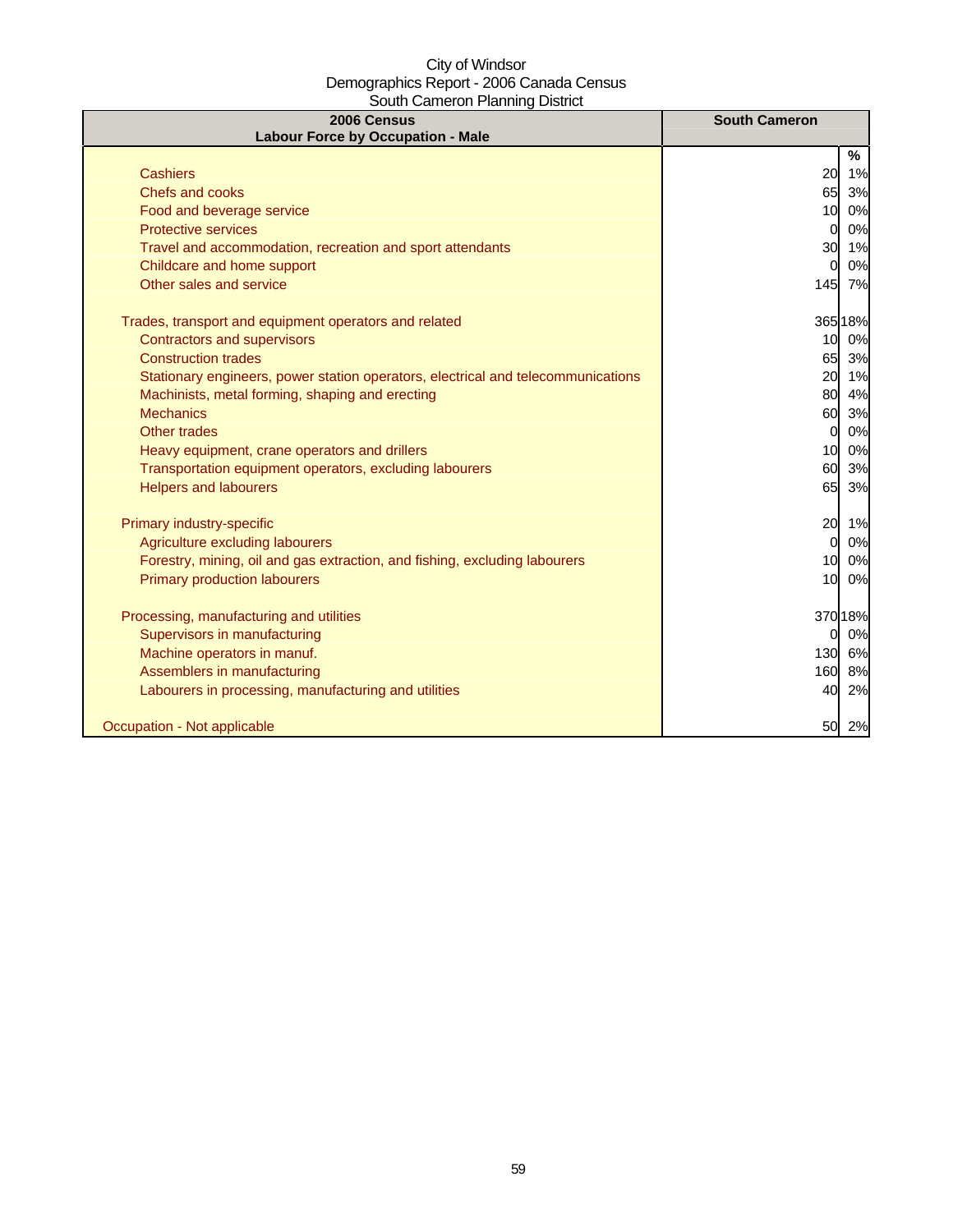# 2006 Census Labour Force by Occupation - Female

| 2006 Census<br><b>Labour Force by Occupation - Female</b>                                             | <b>South Cameron</b>                                                                                              |
|-------------------------------------------------------------------------------------------------------|-------------------------------------------------------------------------------------------------------------------|
| <b>Female Labour Force 15 years and over</b>                                                          | $\%$<br>1,678                                                                                                     |
|                                                                                                       |                                                                                                                   |
| Dominant major group                                                                                  | Sales and service<br>occupations                                                                                  |
| <b>Top 5 Occupations</b>                                                                              | Other sales and service<br>Clerical occupations<br>Teachers and professors<br>Cashiers<br>Retail salespersons and |
|                                                                                                       | clerks                                                                                                            |
| All occupations                                                                                       | 1,58895%                                                                                                          |
| Management                                                                                            | 100 6%                                                                                                            |
| Senior management                                                                                     | 10<br>1%                                                                                                          |
| <b>Specialist managers</b>                                                                            | 15<br>1%                                                                                                          |
| Managers in retail trade, food and accommodation                                                      | 55<br>3%                                                                                                          |
| Other managers                                                                                        | 20<br>1%                                                                                                          |
| Business, finance and administrative                                                                  | 280 17%                                                                                                           |
| Professional                                                                                          | 4%<br>70                                                                                                          |
| <b>Finance and insurance</b>                                                                          | 55<br>3%                                                                                                          |
| <b>Secretaries</b>                                                                                    | 45<br>3%                                                                                                          |
| Administrative and regulatory                                                                         | 25<br>1%                                                                                                          |
| <b>Clerical supervisors</b>                                                                           | 0%<br>$\overline{0}$                                                                                              |
| <b>Clerical occupations</b>                                                                           | 120<br>7%                                                                                                         |
| Natural and applied sciences                                                                          | 65<br>4%                                                                                                          |
| Professional                                                                                          | 50<br>3%                                                                                                          |
| <b>Technical</b>                                                                                      | 10 1%                                                                                                             |
| <b>Health occupations</b>                                                                             | 165 10%                                                                                                           |
| Professional                                                                                          | 20 1%                                                                                                             |
| Nurses and supervisors                                                                                | 55<br>3%                                                                                                          |
| <b>Technical occupations</b>                                                                          | 25 1%                                                                                                             |
| Assisting/support occupations                                                                         | 70<br>4%                                                                                                          |
| Social science, education, government and religion                                                    | 22013%                                                                                                            |
| Judges, lawyers, psychologists, social workers, ministers of religion, policy and<br>program officers | 15 1%                                                                                                             |
| <b>Teachers and professors</b>                                                                        | 118<br>7%                                                                                                         |
| Paralegals, social service workers and occupations in education and religion                          | 90<br>5%                                                                                                          |
| Art, culture, recreation and sport                                                                    | 30<br>2%                                                                                                          |
| Professional occupations                                                                              | 0%<br>0                                                                                                           |
| <b>Technical occupations</b>                                                                          | 35<br>2%                                                                                                          |
| Sales and service                                                                                     | 555 33%                                                                                                           |
| <b>Supervisors</b>                                                                                    | 15 1%                                                                                                             |
| Wholesale, technical, insurance, real estate sales, retail, wholesale and grain                       |                                                                                                                   |
| buyers                                                                                                | 10 1%                                                                                                             |
| Retail salespersons and clerks                                                                        | 90 5%                                                                                                             |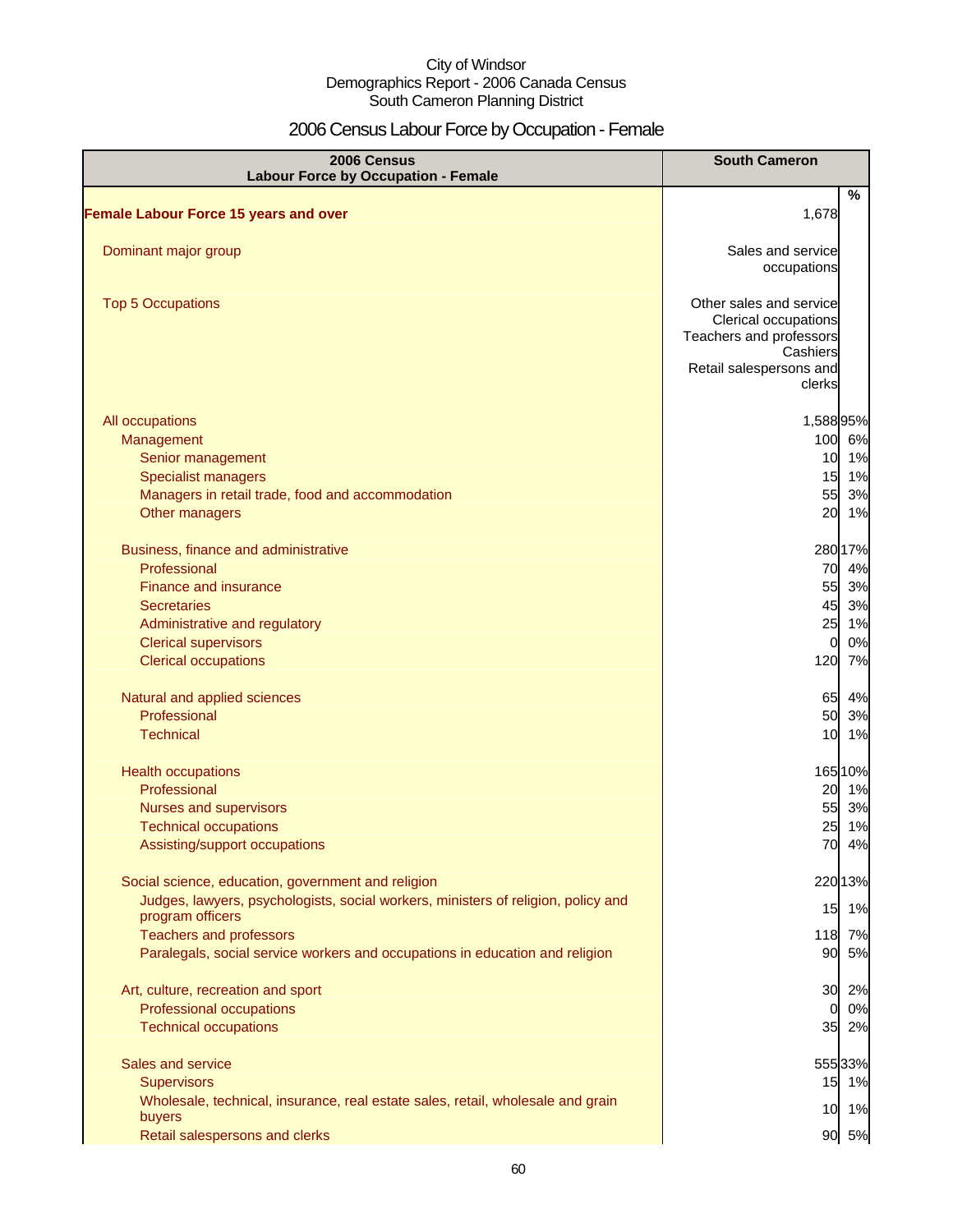| 2006 Census<br><b>Labour Force by Occupation - Female</b>                        | <b>South Cameron</b>  |
|----------------------------------------------------------------------------------|-----------------------|
|                                                                                  | %                     |
| <b>Cashiers</b>                                                                  | 95<br>6%              |
| Chefs and cooks                                                                  | 25 1%                 |
| Food and beverage service                                                        | 2%<br>40              |
| <b>Protective services</b>                                                       | 0%<br>$\mathbf{0}$    |
| Travel and accommodation, recreation and sport attendants                        | 20<br>1%              |
| Childcare and home support                                                       | 20<br>1%              |
| Other sales and service                                                          | 210 13%               |
| Trades, transport and equipment operators and related                            | 35<br>2%              |
| <b>Contractors and supervisors</b>                                               | 0%<br>0l              |
| <b>Construction trades</b>                                                       | 0%<br>O               |
| Stationary engineers, power station operators, electrical and telecommunications | 0%<br><sub>O</sub>    |
| Machinists, metal forming, shaping and erecting                                  | 0%<br>0l              |
| <b>Mechanics</b>                                                                 | 10 1%                 |
| Other trades                                                                     | 10 <sup>1</sup><br>1% |
| Heavy equipment, crane operators and drillers                                    | 1%<br>10              |
| Transportation equipment operators, excluding labourers                          | 0%<br>$\mathbf{0}$    |
| <b>Helpers and labourers</b>                                                     | 0%<br>Ol              |
| Primary industry-specific                                                        | $\overline{O}$<br>0%  |
| Agriculture excluding labourers                                                  | 0%<br>0l              |
| Forestry, mining, oil and gas extraction, and fishing, excluding labourers       | 0%<br>O.              |
| <b>Primary production labourers</b>                                              | 0%<br>O.              |
| Processing, manufacturing and utilities                                          | 100<br>6%             |
| Supervisors in manufacturing                                                     | 10 1%                 |
| Machine operators in manuf.                                                      | 40<br>2%              |
| Assemblers in manufacturing                                                      | 4%<br>60              |
| Labourers in processing, manufacturing and utilities                             | 10<br>1%              |
| Occupation - Not applicable                                                      | 110 7%                |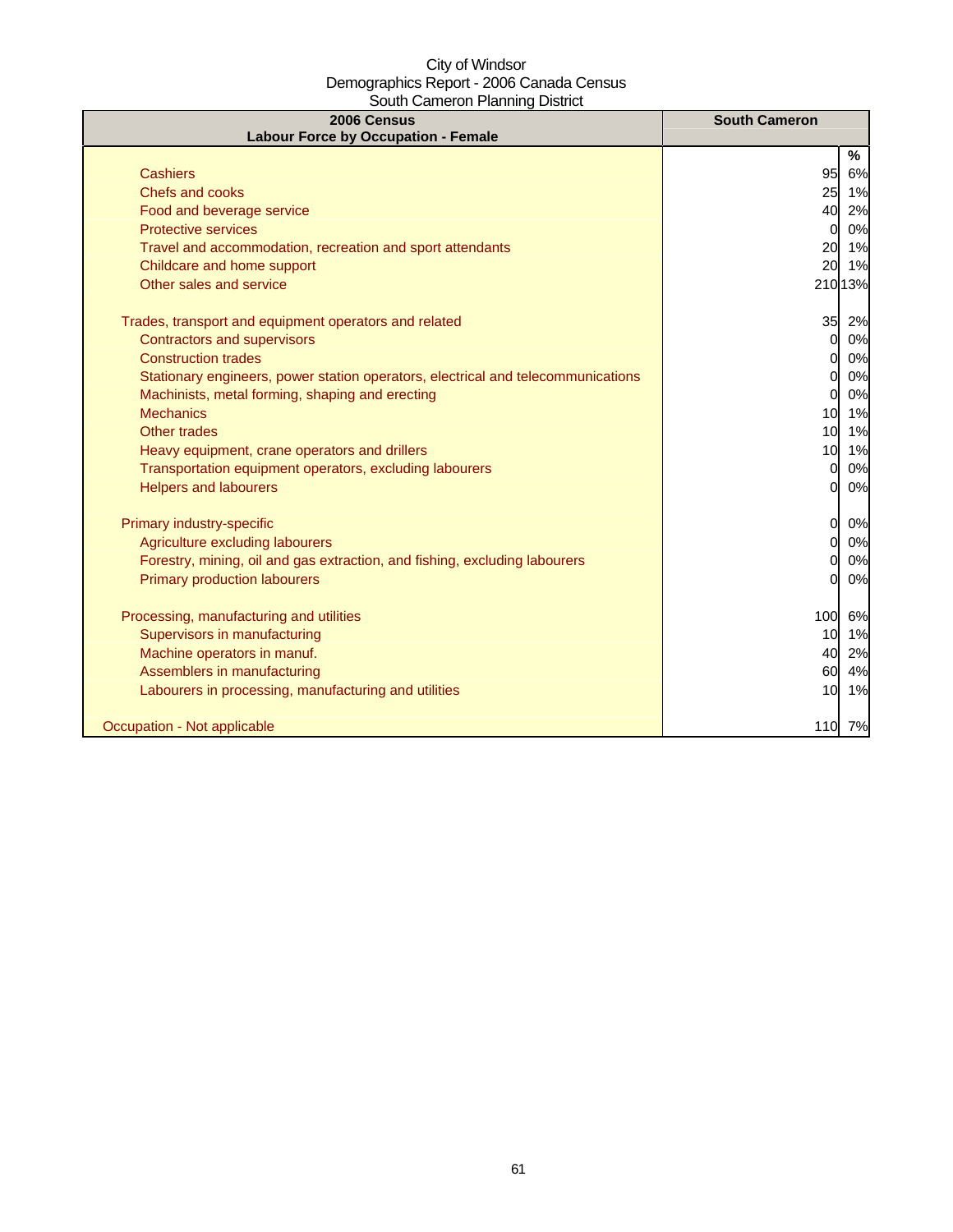| 2006 Census                                        | <b>South Cameron</b>                    |    |                   |    |           |    |
|----------------------------------------------------|-----------------------------------------|----|-------------------|----|-----------|----|
| Labour Force by Class of Worker and Sex Comparison | <b>Males</b><br>Females<br><b>Total</b> |    |                   |    |           |    |
|                                                    | .abour                                  |    |                   |    |           |    |
|                                                    | <b>Force</b>                            |    |                   |    |           |    |
| Labour Force 15 years and over by Class of Worker  | 3,781                                   |    | 2,086             |    | 1,685     |    |
|                                                    |                                         |    |                   |    |           |    |
| All classes of worker                              |                                         |    | 3,62696% 2,03397% |    | 1,590 94% |    |
| <b>Paid workers</b>                                |                                         |    | 3,38890% 1,88190% |    | 1,49589%  |    |
| <b>Employees</b>                                   |                                         |    | 3,25186% 1,78385% |    | 1,46587%  |    |
| Self-employed (incorporated)                       | 120 <sub>l</sub>                        | 3% | 115               | 6% | 40        | 2% |
| Without paid help                                  | 70l                                     | 2% | 55                | 3% | 10        | 1% |
| With paid help                                     | <b>80</b>                               | 2% | 50                | 2% | 25        | 1% |
| Self-employed (unincorp.)                          | 220                                     | 6% | <b>140</b>        | 7% | 65        | 4% |
| Without paid help                                  | 160                                     | 4% | 90                | 4% | 60        | 4% |
| With paid help                                     | 65                                      | 2% | 50                | 2% | 10        | 1% |
| Unpaid family workers                              | 25                                      | 1% | 10                | 0% | 25        | 1% |
|                                                    |                                         |    |                   |    |           |    |
| Class of worker - Not applicable                   | 145                                     | 4% | 45                | 2% | 105       | 6% |

# 2006 Census Labour Force by Class of Worker and Sex Comparison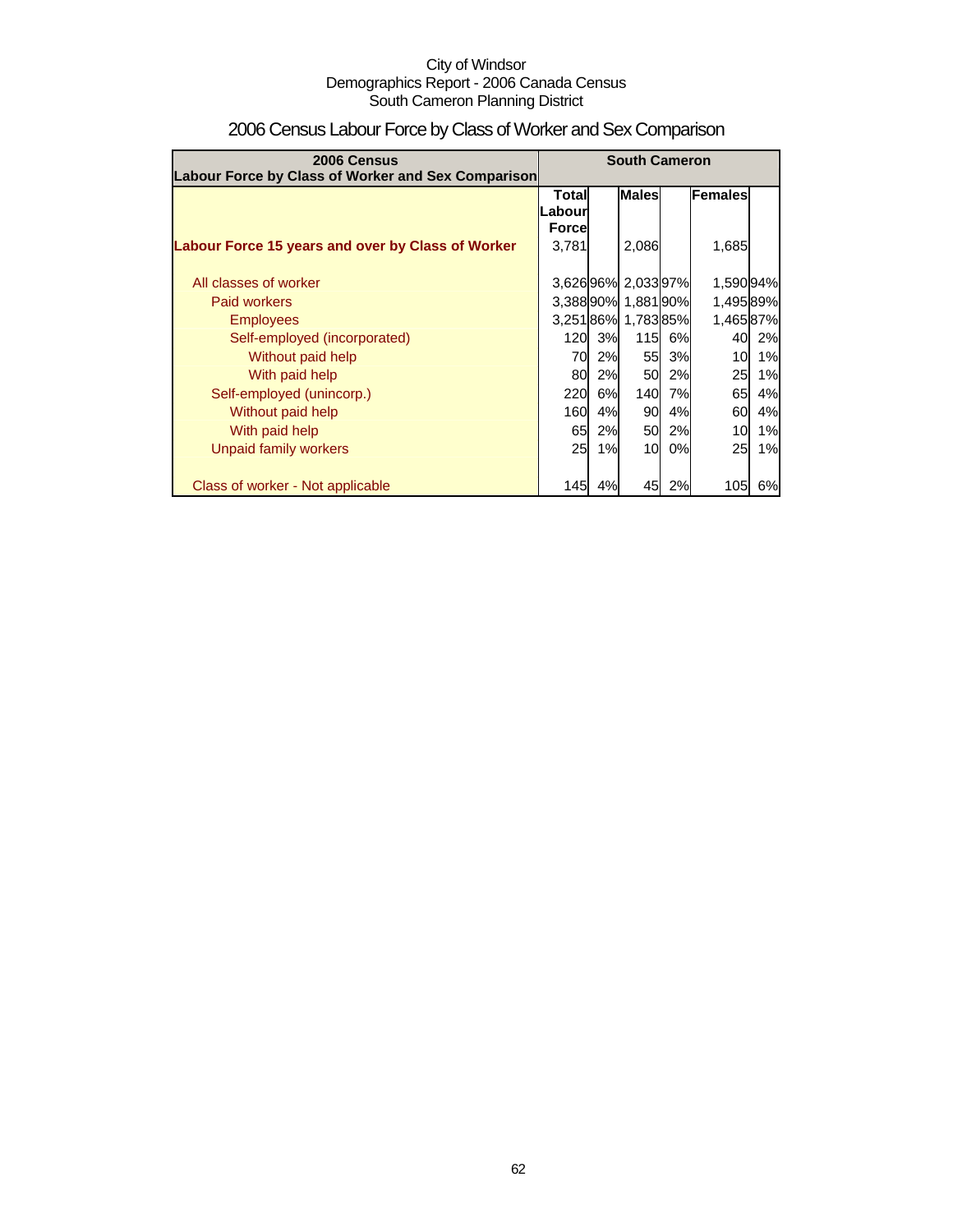# 2006 Census Labour Force by Class of Worker and Sex

| 2006 Census                                        |       | <b>South Cameron</b> |
|----------------------------------------------------|-------|----------------------|
| Labour Force by Class of Worker and Sex            |       |                      |
| Labour Force 15 years and over by Class of Worker  | 3,781 | %                    |
| All classes of worker                              | 3,626 | 96%                  |
| <b>Paid workers</b>                                | 3,388 | 90%                  |
| <b>Employees</b>                                   | 3,251 | 86%                  |
| Self-employed (incorporated)                       | 120   | 3%                   |
| Without paid help                                  | 70    | 2%                   |
| With paid help                                     | 80    | 2%                   |
| Self-employed (unincorp.)                          | 220   | 6%                   |
| Without paid help                                  | 160   | 4%                   |
| With paid help                                     | 65    | 2%                   |
| <b>Unpaid family workers</b>                       | 25    | 1%                   |
| Class of worker - Not applicable                   | 145   | 4%                   |
| Male Labour Force 15 and over by Class of Worker   | 2,086 |                      |
| All classes of worker                              | 2,033 | 97%                  |
| <b>Paid workers</b>                                | 1,881 | 90%                  |
| <b>Employees</b>                                   | 1,783 | 85%                  |
| Self-employed (incorporated)                       | 115   | 6%                   |
| Without paid help                                  | 55    | 3%                   |
| With paid help                                     | 50    | 2%                   |
| Self-employed (unincorp.)                          | 140   | 7%                   |
| Without paid help                                  | 90    | 4%                   |
| With paid help                                     | 50    | 2%                   |
| <b>Unpaid family workers</b>                       | 10    | 0%                   |
| Class of worker - Not applicable                   | 45    | 2%                   |
| Female Labour Force 15 and over by Class of Worker | 1,685 |                      |
| All classes of worker                              | 1,590 | 94%                  |
| <b>Paid workers</b>                                | 1,495 | 89%                  |
| <b>Employees</b>                                   | 1,465 | 87%                  |
| Self-employed (incorporated)                       | 40    | 2%                   |
| Without paid help                                  | 10    | 1%                   |
| With paid help                                     | 25    | 1%                   |
| Self-employed (unincorp)                           | 65    | 4%                   |
| Without paid help                                  | 60    | 4%                   |
| With paid help                                     | 10    | 1%                   |
| <b>Unpaid family workers</b>                       | 25    | 1%                   |
| Class of worker - Not applicable                   | 105   | 6%                   |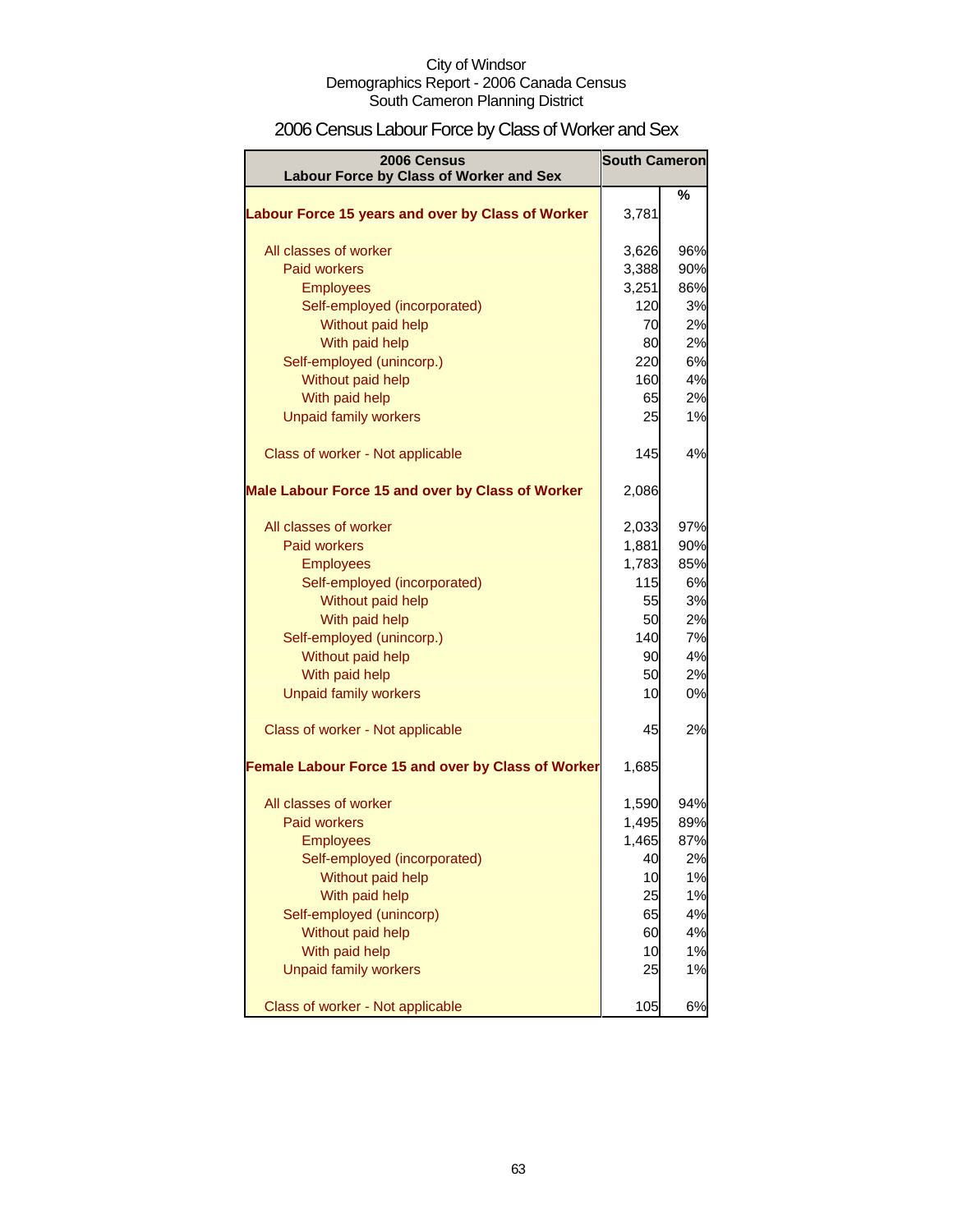# 2006 Census Language at Work

| 2006 Census<br><b>Language at Work</b>                                 | <b>South Cameron</b> |     |
|------------------------------------------------------------------------|----------------------|-----|
| Total Population 15 years and over who worked by Language Used at Work | 4,011                |     |
| Dominant official language used at work                                | English 100%         |     |
| Dominant non-official language used at work                            | Cantonese            | 35% |
| <b>Single Responses</b>                                                | 3,951                | 99% |
| <b>English</b>                                                         | 3,859                | 96% |
| French                                                                 | 0                    | 0%  |
| Non-official languages                                                 | 90                   | 2%  |
| Chinese, n.o.s.                                                        | 35                   | 1%  |
| Cantonese                                                              | 35                   | 1%  |
| Panjabi (Punjabi)                                                      | 0                    | 0%  |
| German                                                                 | $\overline{0}$       | 0%  |
| Mandarin                                                               | $\mathbf 0$          | 0%  |
| Portuguese                                                             | $\mathbf 0$          | 0%  |
| Spanish                                                                | $\overline{0}$       | 0%  |
| Vietnamese                                                             | $\mathbf 0$          | 0%  |
| Korean                                                                 | 0                    | 0%  |
| Italian                                                                | $\mathbf 0$          | 0%  |
| Other languages                                                        | 30                   | 1%  |
| <b>Multiple responses</b>                                              | 50                   | 1%  |
| <b>English and French</b>                                              | 10                   | 0%  |
| English and non-official                                               | 60                   | 1%  |
| French and non-official                                                | 0                    | 0%  |
| English, French and non-official language                              | 0                    | 0%  |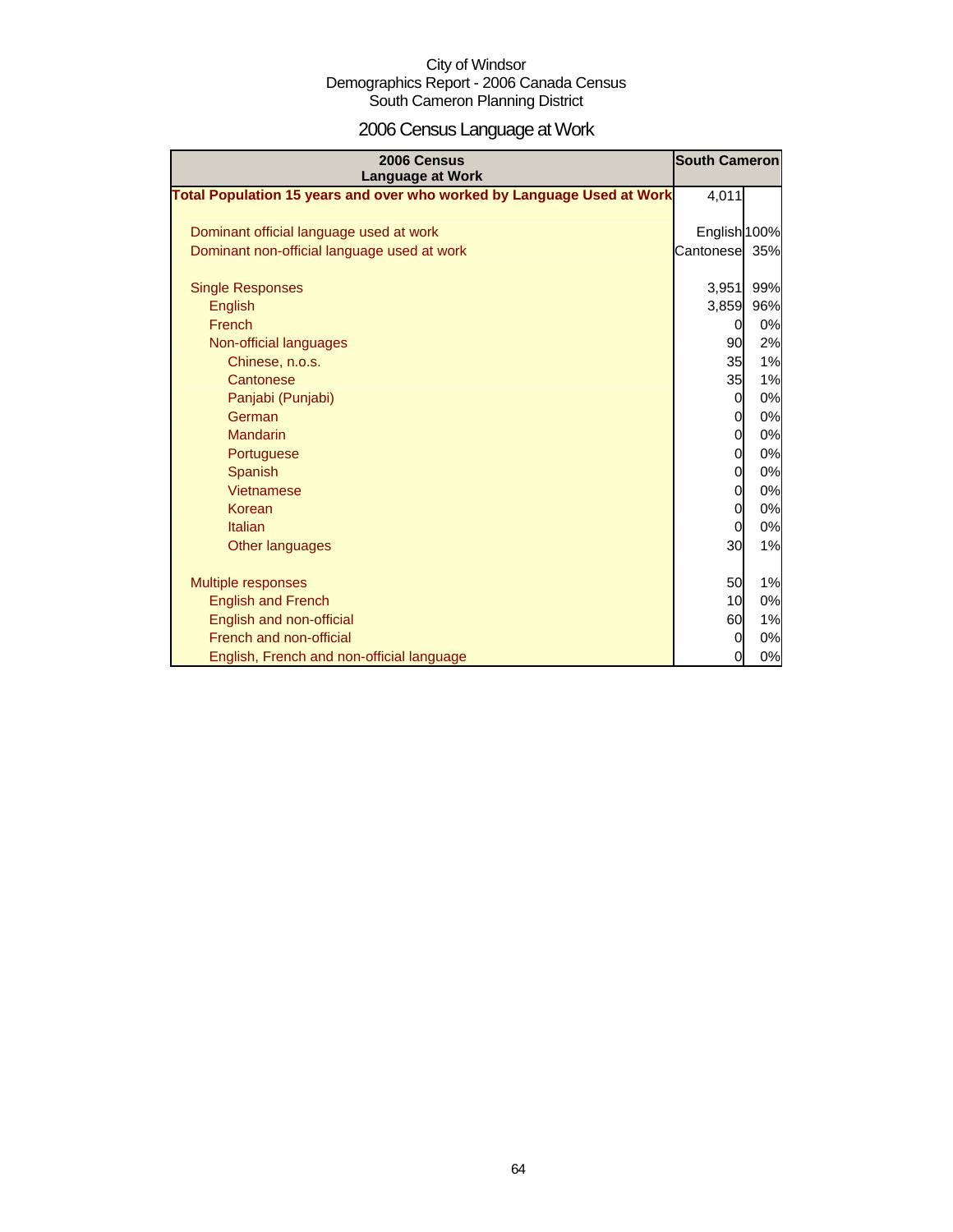# 2006 Census Unpaid Housework

| 2006 Census<br><b>Unpaid Housework</b>                                 | <b>South Cameron</b>   |         |
|------------------------------------------------------------------------|------------------------|---------|
| <b>Total Population 15 years and over by Hours of Unpaid Housework</b> | 6,287                  |         |
| No hours                                                               |                        | 740 12% |
| Less than 5 hours                                                      | 1,325 21%              |         |
| 5 to 14 hours                                                          | 1,826 29%              |         |
| 15 to 29 hours                                                         | 1,231 20%              |         |
| 30 to 59 hours                                                         |                        | 835 13% |
| 60 or more hours                                                       |                        | 295 5%  |
| Dominant group                                                         | 5 to 14 hours 29%      |         |
| Males 15 years and over by Hours of Unpaid Housework                   | 3,069                  |         |
| No hours                                                               |                        | 465 15% |
| Less than 5 hours                                                      |                        | 800 26% |
| 5 to 14 hours                                                          | 1,008 33%              |         |
| 15 to 29 hours                                                         |                        | 483 16% |
| 30 to 59 hours                                                         |                        | 255 8%  |
| 60 or more hours                                                       | 45                     | 1%      |
| Dominant group                                                         | 5 to 14 hours 33%      |         |
| Females 15 years and over by Hours of Unpaid Housework                 | 3,216                  |         |
| By hours of unpaid housework                                           |                        |         |
| No hours                                                               |                        | 285 9%  |
| Less than 5 hours                                                      |                        | 523 16% |
| 5 to 14 hours                                                          |                        | 818 25% |
| 15 to 29 hours                                                         |                        | 753 23% |
| 30 to 59 hours                                                         |                        | 580 18% |
| 60 or more hours                                                       |                        | 240 7%  |
| Dominant group                                                         | 5 to 14 hours 26%      |         |
| <b>Hours of Housework by Sex</b>                                       |                        |         |
| <b>No Hours</b>                                                        | Males <sup>62%</sup>   |         |
| Less than 5 hours                                                      | Males <sup>60%</sup>   |         |
| 5 to 14 hours                                                          | Males <sub>55</sub> %  |         |
| 15 to 29 hours                                                         | Females <sup>61%</sup> |         |
| 30 to 59 hours                                                         | Females 69%            |         |
| 60 or more hours                                                       | Females <sup>84%</sup> |         |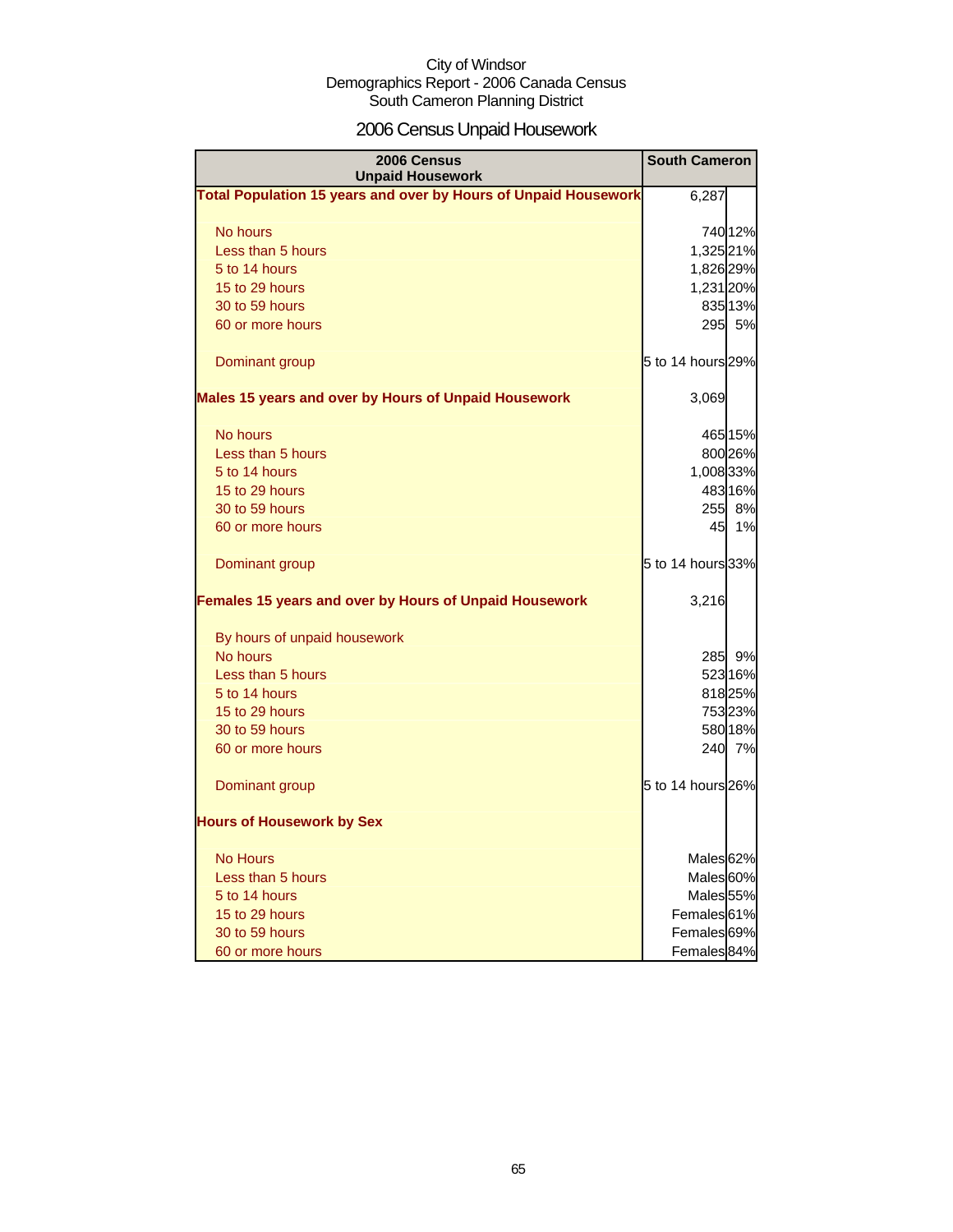# 2006 Census Unpaid Childcare

| <b>2006 Census</b><br><b>Unpaid Childcare</b>             | <b>South Cameron</b> |         |
|-----------------------------------------------------------|----------------------|---------|
| Population 15 years and over by hours of Unpaid Childcare | 6,300                |         |
| No hours                                                  | 3,296 52%            |         |
| Less than 5 hours                                         | 648                  | 10%     |
| 5 to 14 hours                                             | 833                  | 13%     |
| 15 to 29 hours                                            | 435                  | 7%      |
| 30 to 59 hours                                            | 465                  | 7%      |
| 60 or more hours                                          | 605                  | 10%     |
| Dominant group                                            | No hours 52%         |         |
| Males 15 years and over by hours of Unpaid Childcare      | 3,079                |         |
| No hours                                                  | 1,763 57%            |         |
| Less than 5 hours                                         | 353                  | 11%     |
| 5 to 14 hours                                             | 398                  | 13%     |
| 15 to 29 hours                                            | 205                  | 7%      |
| 30 to 59 hours                                            | <b>175</b>           | 6%      |
| 60 or more hours                                          | 145                  | 5%      |
| Dominant group                                            | No hours 58%         |         |
| Females 15 years and over by hours of Unpaid Childcare    | 3,216                |         |
| No hours                                                  | 1,531                | 48%     |
| Less than 5 hours                                         | 295                  | 9%      |
| 5 to 14 hours                                             |                      | 420 13% |
| 15 to 29 hours                                            | 210                  | 7%      |
| 30 to 59 hours                                            | 280                  | 9%      |
| 60 or more hours                                          | 450                  | 14%     |
| Dominant group                                            | No hours 48%         |         |
| <b>Hours of Child Care by Sex</b>                         |                      |         |
| <b>No Hours</b>                                           | Males 54%            |         |
| Less than 5 hours                                         | Males 54%            |         |
| 5 to 14 hours                                             | Females 51%          |         |
| 15 to 29 hours                                            | Females 51%          |         |
| 30 to 59 hours                                            | Females              | 62%     |
| 60 or more hours                                          | Females 76%          |         |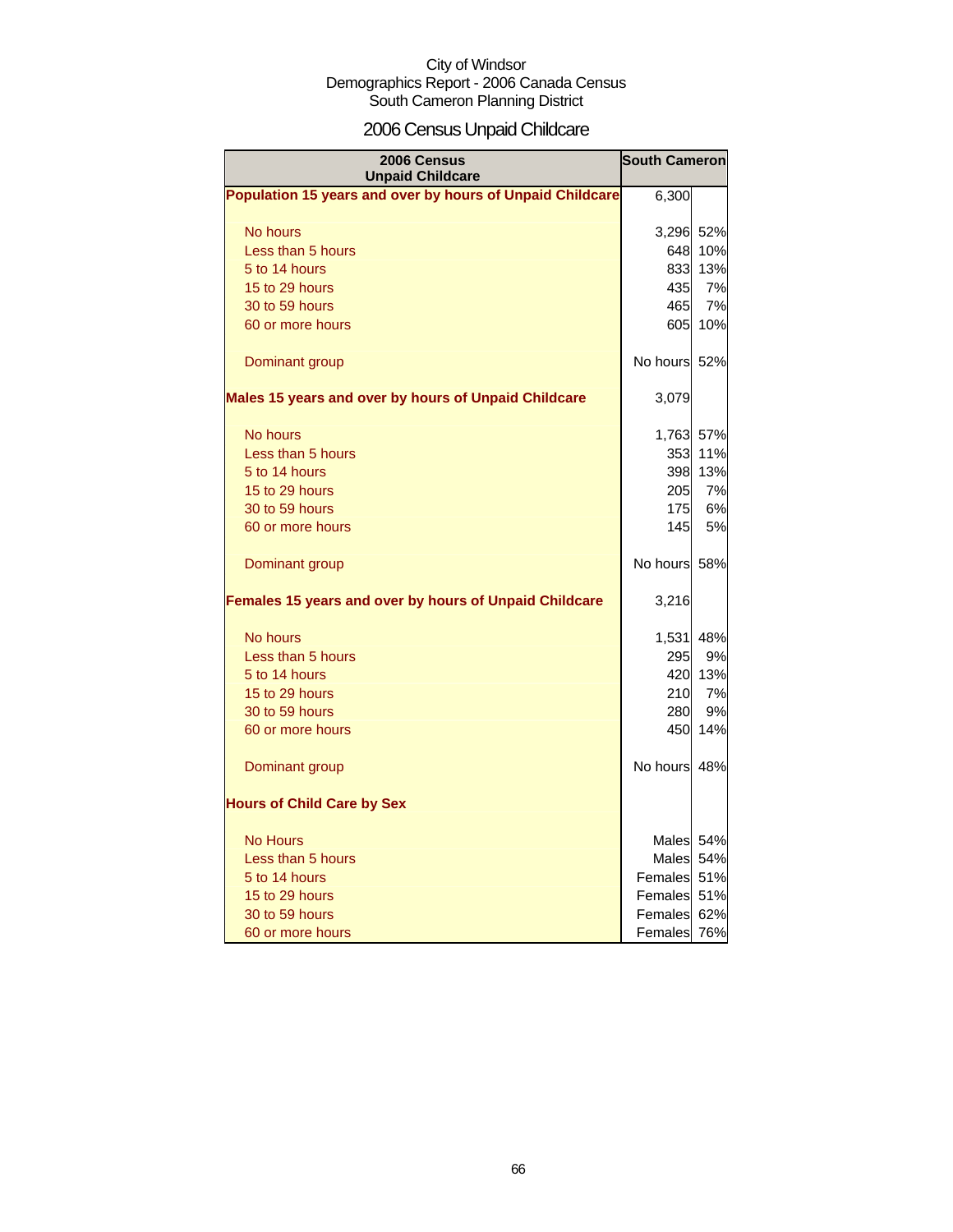# 2006 Census Unpaid Senior Care

| 2006 Census<br><b>Unpaid Senior Care</b>                       | <b>South Cameron</b> |           |
|----------------------------------------------------------------|----------------------|-----------|
| Total Population 15 years and over by Hours of Care to Seniors |                      | 6,292     |
| No hours                                                       |                      | 5,024 80% |
| Less than 5 hours                                              |                      | 705 11%   |
| 5 to 9 hours                                                   | 265                  | 4%        |
| 10 to 19 hours                                                 | 115                  | 2%        |
| 20 or more hours                                               | 155                  | 2%        |
| Dominant group                                                 |                      |           |
| Males 15 years and over by Hours of Care to Seniors            | 3,079                |           |
| No hours                                                       |                      | 2,486 81% |
| Less than 5 hours                                              | 328                  | 11%       |
| 5 to 9 hours                                                   | 125                  | 4%        |
| 10 to 19 hours                                                 | 40                   | 1%        |
| 20 or more hours                                               | 55                   | 2%        |
| Dominant group                                                 | No hours 83%         |           |
| Females 15 years and over by Hours of Care to Seniors          | 3,213                |           |
| No hours                                                       | 2,526 79%            |           |
| Less than 5 hours                                              | 363                  | 11%       |
| 5 to 9 hours                                                   | 140                  | 4%        |
| 10 to 19 hours                                                 | 70                   | 2%        |
| 20 or more hours                                               | 80                   | 2%        |
| Dominant group                                                 | No hours 81%         |           |
| <b>Senior Care by Sex</b>                                      |                      |           |
| No hours                                                       | Females 50%          |           |
| Less than 5 hours                                              | Females 53%          |           |
| 5 to 9 hours                                                   | Females 53%          |           |
| 10 to 19 hours                                                 | Females 64%          |           |
| 20 or more hours                                               | Females 59%          |           |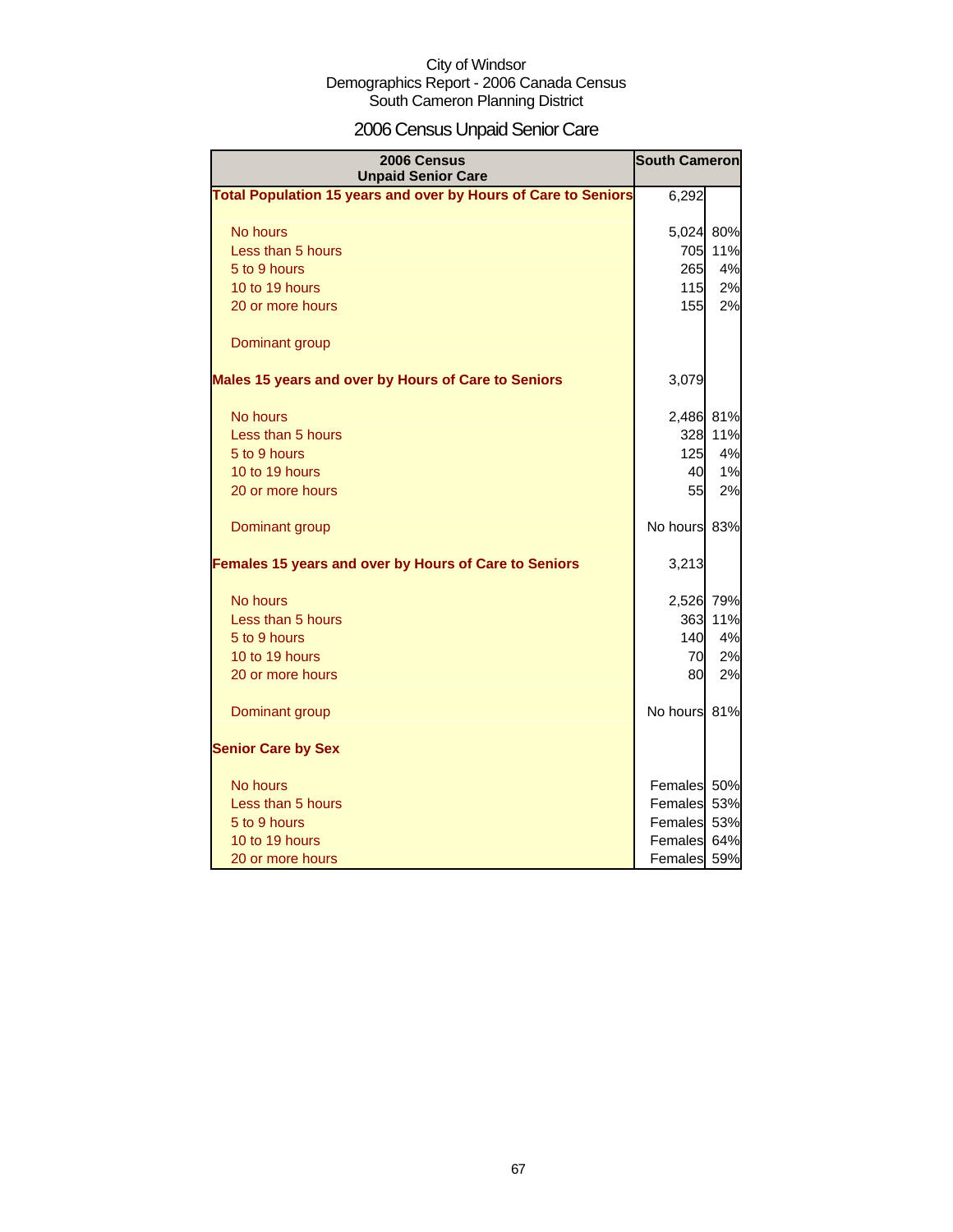# 2006 Census Place of Work by Sex Comparison

| 2006 Census<br><b>Place of Work by Sex Comparison</b>                                                 | <b>South Cameron</b>              |         |                     |         |           |         |
|-------------------------------------------------------------------------------------------------------|-----------------------------------|---------|---------------------|---------|-----------|---------|
|                                                                                                       | Total<br>Labourl<br><b>Forcel</b> |         | <b>Males</b>        |         | Females   |         |
| Total Employed Labour Force 15 years and over by Place of Work Status                                 | 3,381                             |         | 1,906               |         | 1,458     |         |
| Usual place of work                                                                                   |                                   |         | 2,571 76% 1,393 73% |         | 1,18081%  |         |
| In CSD <sup>*</sup> of residence                                                                      |                                   |         | 2,14663% 1,11859%   |         | 1,020 70% |         |
| In different CSD                                                                                      |                                   | 43013%  |                     | 27014%  |           | 150 10% |
| In same CD**                                                                                          |                                   | 38011%  |                     | 24013%  |           | 120 8%  |
| At home                                                                                               |                                   | 145 4%  | 65                  | 3%      | 65        | 4%      |
| <b>Outside Canada</b>                                                                                 |                                   | 390 12% |                     | 23512%  |           | 155 11% |
| No fixed workplace                                                                                    | 253                               | 7%      |                     | 185 10% | 60        | 4%      |
| * CSD: Area that is a municipality or an area that is deemed to be equivalent to a<br>municipality.   |                                   |         |                     |         |           |         |
| ** CD: Group of neighbouring municipalities joined together for the purposes of regional<br>planning. |                                   |         |                     |         |           |         |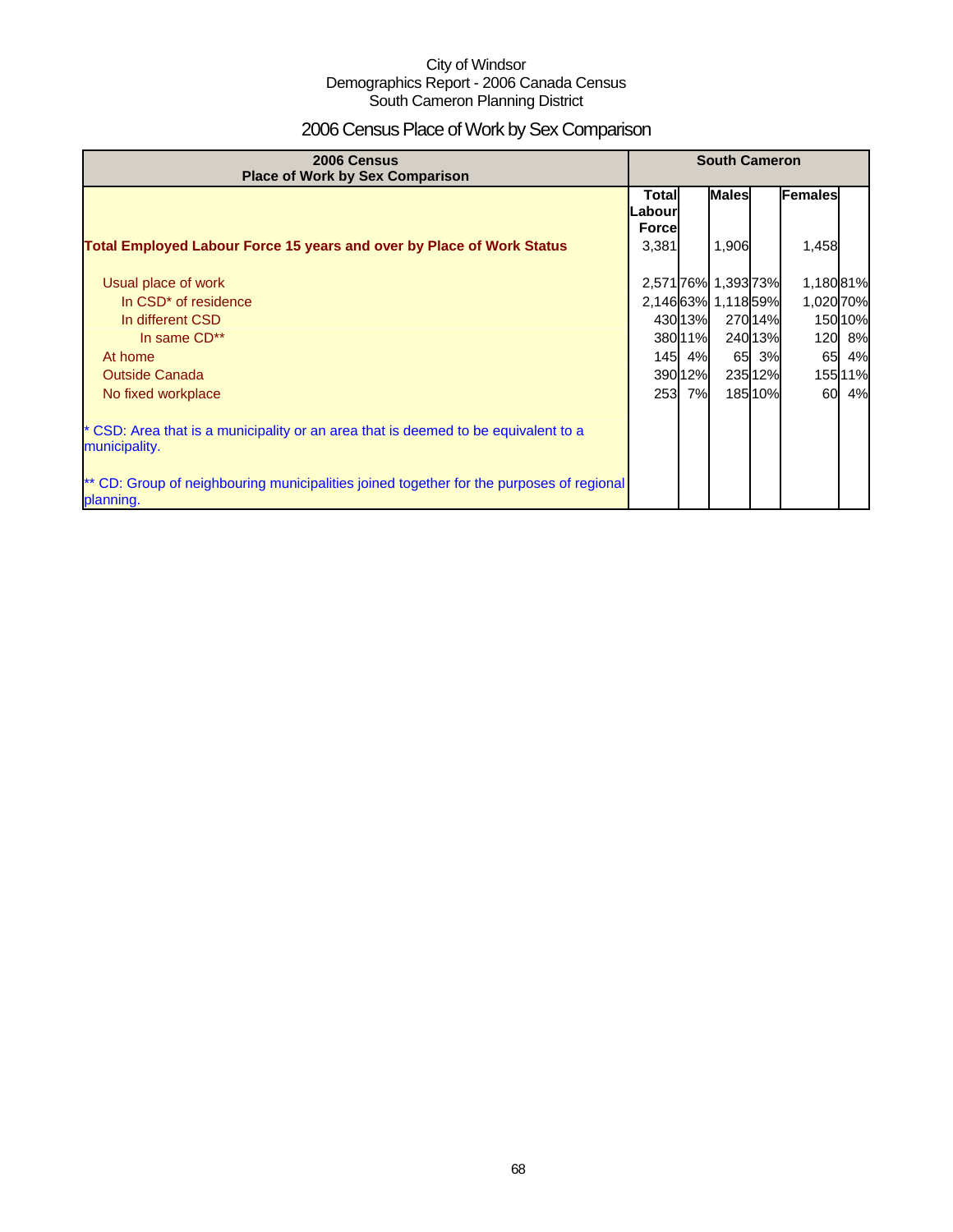# 2006 Census Place of Work by Sex

| 2006 Census<br><b>Place of Work by Sex</b>                                                         | <b>South Cameron</b> |               |
|----------------------------------------------------------------------------------------------------|----------------------|---------------|
| Total Employed Labour Force 15 years and over by Place of Work Status                              | 3,381                | $\frac{9}{6}$ |
| Usual place of work                                                                                | 2,571                | 76%           |
| In CSD <sup>*</sup> of residence                                                                   | 2,146                | 63%           |
| In different CSD                                                                                   | 430                  | 13%           |
| In same CD**                                                                                       | 380                  | 11%           |
| At home                                                                                            | 145                  | 4%            |
| <b>Outside Canada</b>                                                                              | 390                  | 12%           |
| No fixed workplace                                                                                 | 253                  | 7%            |
| Males Employed Labour Force 15 yrs and over by Place of Work Status                                | 1,906                |               |
| Usual place of work                                                                                | 1,393                | 73%           |
| In CSD of residence                                                                                | 1,118                | 59%           |
| In different CSD                                                                                   | 270                  | 14%           |
| In same CD                                                                                         | 240                  | 13%           |
| At home                                                                                            | 65                   | 3%            |
| <b>Outside Canada</b>                                                                              | 235                  | 12%           |
| No fixed workplace                                                                                 | 185                  | 10%           |
| Females Employed Labour Force 15 yrs and over by Place of Work Status                              | 1,458                |               |
| Usual place of work                                                                                | 1,180                | 81%           |
| In CSD of residence                                                                                | 1,020                | 70%           |
| In different CSD                                                                                   | 150                  | 10%           |
| In same CD                                                                                         | 120                  | 8%            |
| At home                                                                                            | 65                   | 4%            |
| <b>Outside Canada</b>                                                                              | 155                  | 11%           |
| No fixed workplace                                                                                 | 60                   | 4%            |
| * CSD: Area that is a municipality or an area that is deemed to be equivalent to a municipality.   |                      |               |
| ** CD: Group of neighbouring municipalities joined together for the purposes of regional planning. |                      |               |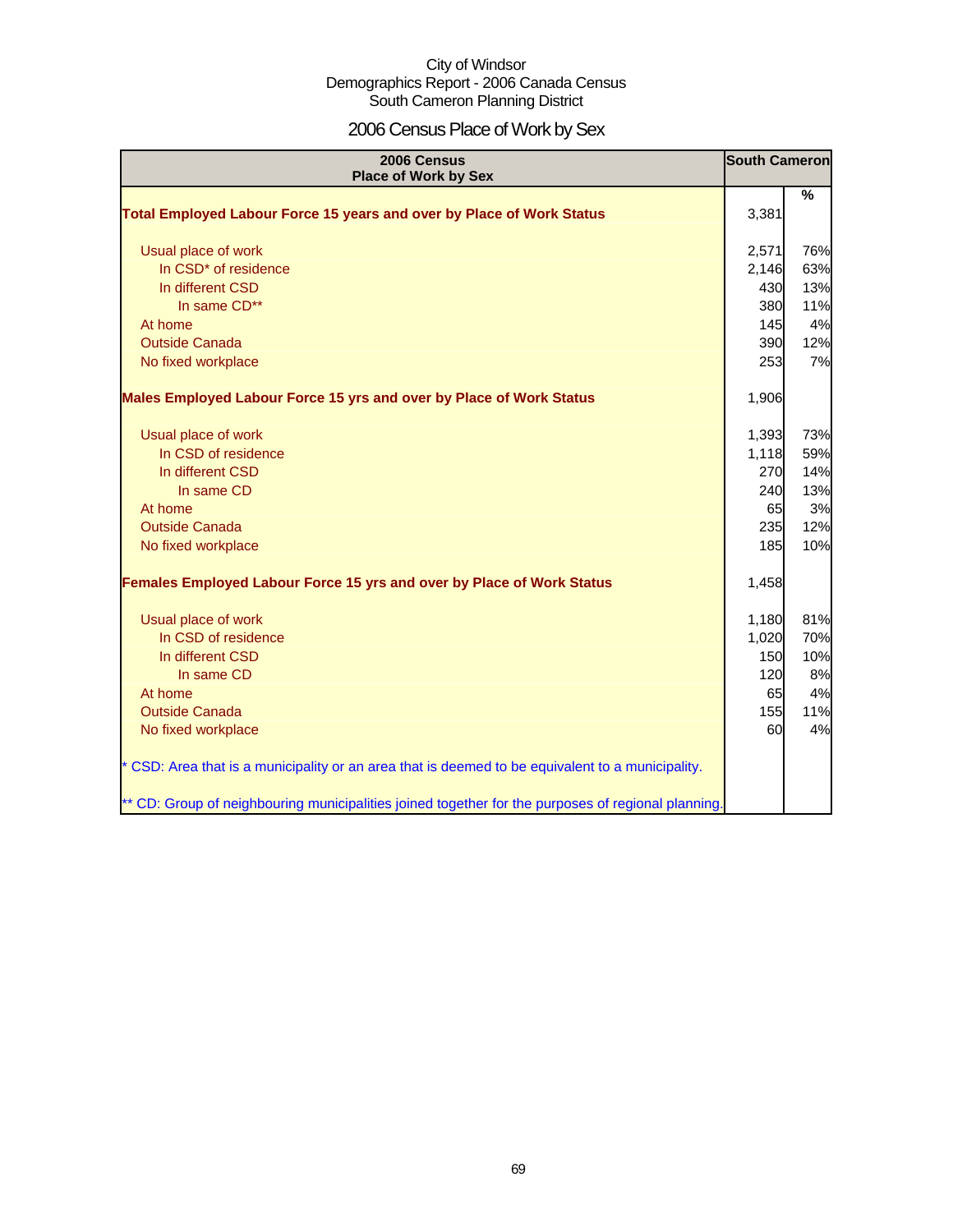# 2006 Census Mode of Transportation

| 2006 Census<br><b>Mode of Transportation</b>                                                                                      | <b>South Cameron</b>        |
|-----------------------------------------------------------------------------------------------------------------------------------|-----------------------------|
| Total Employed Labour Force 15 years and over with usual place of work or no fixed workplace<br>address by Mode of Transportation | 2,841                       |
| Dominant mode of transportation                                                                                                   | Car/truck/van-83%<br>driver |
| Car, truck, van as driver                                                                                                         | 2,348 83%                   |
| Car, truck, van as passenger                                                                                                      | 235 8%                      |
| <b>Public transit</b>                                                                                                             | 70 2%                       |
| Walked to work                                                                                                                    | 70<br>2%                    |
| <b>Bicycle</b>                                                                                                                    | 60<br>2%                    |
| Motorcycle                                                                                                                        | 0%<br>$\overline{0}$        |
| <b>Taxicab</b>                                                                                                                    | 0%<br>$\Omega$              |
| Other method                                                                                                                      | 25<br>1%                    |
| <b>Males with Usual Place of Work or No Fixed Workplace</b>                                                                       | 1,598                       |
| Car, truck, van as driver                                                                                                         | 1,430 90%                   |
| Car, truck, van as passenger                                                                                                      | 55 3%                       |
| <b>Public transit</b>                                                                                                             | 20 1%                       |
| Walked to work                                                                                                                    | 40<br>3%                    |
| <b>Bicycle</b>                                                                                                                    | 45<br>3%                    |
| Motorcycle                                                                                                                        | $\overline{0}$<br>0%        |
| <b>Taxicab</b>                                                                                                                    | 0%<br>$\Omega$              |
| Other method                                                                                                                      | 25<br>2%                    |
| <b>Females with Usual Place of Work or No Fixed Workplace</b>                                                                     | 1,248                       |
| Car, truck, van as driver                                                                                                         | 933 75%                     |
| Car, truck, van as passenger                                                                                                      | 175 14%                     |
| <b>Public transit</b>                                                                                                             | 60 5%                       |
| Walked to work                                                                                                                    | 30 2%                       |
| <b>Bicycle</b>                                                                                                                    | 10 1%                       |
| Motorcycle                                                                                                                        | $\overline{0}$<br>0%        |
| <b>Taxicab</b>                                                                                                                    | 10 1%                       |
| Other method                                                                                                                      | 10 1%                       |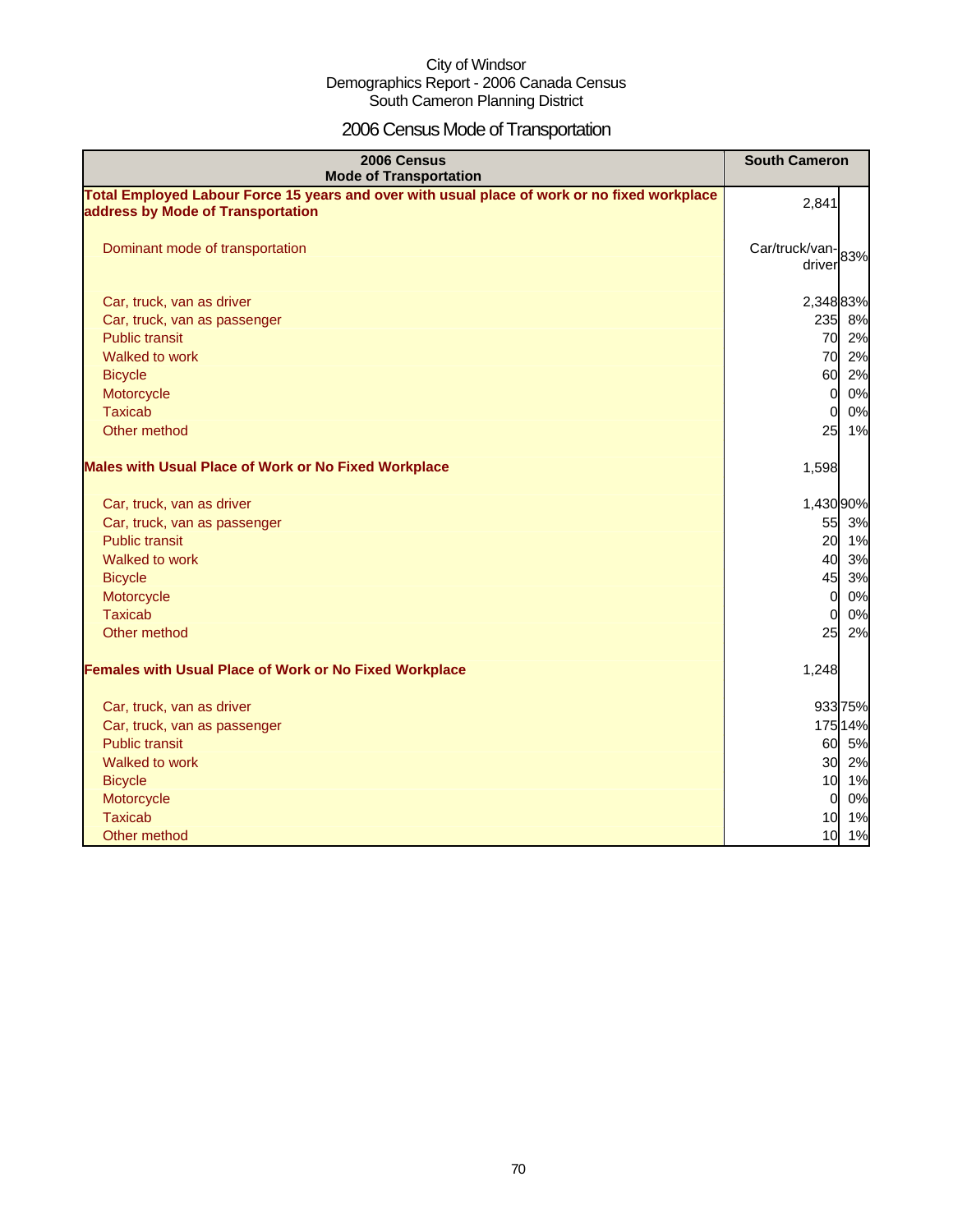# 2006 Census Educational Attainment Comparison

| 2006 Census<br><b>Educational Attainment</b><br>Comparison         | <b>South Cameron</b>              |               |                        |               |                        |         |                            |               |
|--------------------------------------------------------------------|-----------------------------------|---------------|------------------------|---------------|------------------------|---------|----------------------------|---------------|
|                                                                    | <b>Total</b><br><b>Population</b> | $\frac{9}{6}$ | $15$ to<br>24<br>vears | $\frac{9}{6}$ | $25$ to<br>64<br>years | $\%$    | 65<br>years<br>and<br>over | $\frac{9}{6}$ |
| <b>Population by Educational Attainment</b>                        | 6,282                             |               | 1,053                  |               | 4,298                  |         | 931                        |               |
| No certificate, diploma or degree                                  | 1,545 25%                         |               |                        | 42540%        |                        | 615 14% |                            | 50554%        |
| Certificate, diploma or degree                                     | 4,742 75%                         |               |                        | 61859%        | 3,708 86%              |         |                            | 41645%        |
| High school certificate                                            | 1,765 28%                         |               |                        | 43541%        | 1,138 26%              |         |                            | 19321%        |
| Apprenticeship or trades certificate or diploma                    |                                   | 355 6%        | 10                     | 1%            |                        | 220 5%  |                            | 125 13%       |
| College, CEGEP or other non-university<br>certificate/diploma      |                                   | 928 15%       | 95                     | 9%            |                        | 778 18% | 55                         | 6%            |
| University certificate, diploma or degree                          | 1,731 28%                         |               | 90                     | 9%            | 1,566 36%              |         | 75                         | 8%            |
| University certificate or diploma below bachelor level             | 315                               | 5%            | 20                     | 2%            |                        | 270 6%  | 25                         | 3%            |
| University certificate or degree                                   | 1,411 22%                         |               | 55                     | 5%            | 1,295 30%              |         | 60                         | 6%            |
| Bachelor's degree                                                  |                                   | 79513%        | 50                     | 5%            |                        | 733 17% | 13                         | 1%            |
| University certificate or diploma above bachelor<br>level          | 115                               | 2%            | 15                     | 1%            | 90                     | 2%      | 10                         | 1%            |
| Degree in medicine, dentistry, veterinary medicine<br>or optometry | 45                                | 1%            | $\Omega$               | 0%            | 45                     | 1%      | $\overline{0}$             | 0%            |
| Master's degree                                                    | 395                               | 6%            | 10                     | 1%            | 375                    | 9%      | 10                         | 1%            |
| <b>Earned doctorate</b>                                            | 50                                | 1%            | 0                      | 0%            | 45                     | 1%      | 51                         | 1%            |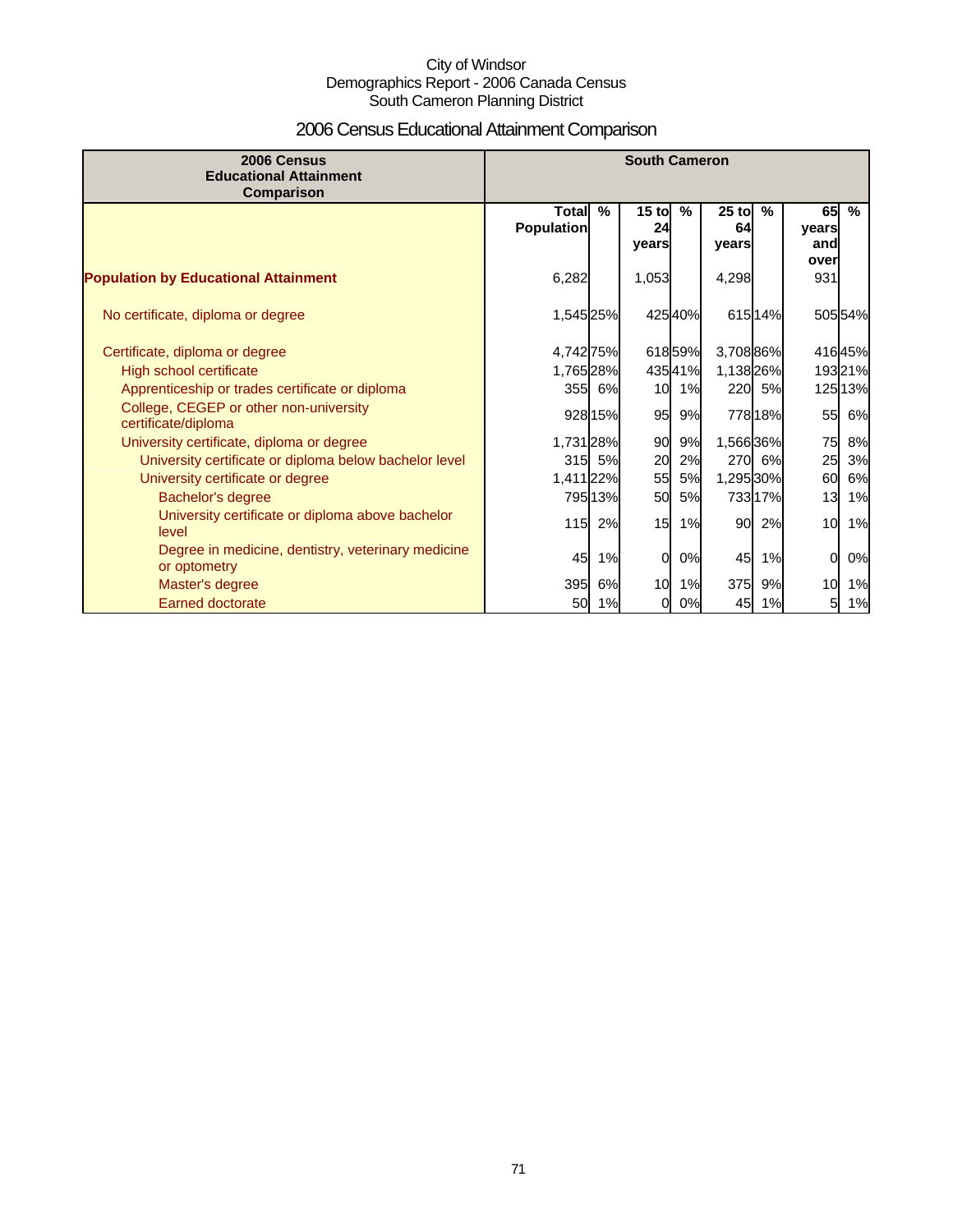### 2006 Census Educational Attainment

| 2006 Census<br><b>Educational Attainment</b>                        | <b>South Cameron</b> |     |
|---------------------------------------------------------------------|----------------------|-----|
| <b>Total Population 15 years and over by Educational Attainment</b> | 6,282                |     |
|                                                                     |                      |     |
| No certificate, diploma or degree                                   | 1,545                | 25% |
| Certificate, diploma or degree                                      | 4,742                | 75% |
| High school certificate                                             | 1,765                | 28% |
| Apprenticeship or trades certificate or diploma                     | 355                  | 6%  |
| College, CEGEP or other non-university certificate/diploma          | 928                  | 15% |
| University certificate, diploma or degree                           | 1,731                | 28% |
| University certificate or diploma below bachelor level              | 315                  | 5%  |
| University certificate or degree                                    | 1,411                | 22% |
| Bachelor's degree                                                   | 795                  | 13% |
| University certificate or diploma above bachelor level              | 115                  | 2%  |
| Degree in medicine, dentistry, veterinary medicine or optometry     | 45                   | 1%  |
| Master's degree                                                     | 395                  | 6%  |
| <b>Earned doctorate</b>                                             | 50                   | 1%  |
| <b>Population 15 to 24 years by Educational Attainment</b>          | 1,053                |     |
|                                                                     |                      |     |
| No certificate, diploma or degree                                   | 425                  | 40% |
| Certificate, diploma or degree                                      | 618                  | 59% |
| High school certificate                                             | 435                  | 41% |
| Apprenticeship or trades certificate or diploma                     | 10                   | 1%  |
| College, CEGEP or other non-university certificate/diploma          | 95                   | 9%  |
| University certificate, diploma or degree                           | 90                   | 9%  |
| University certificate or diploma below bachelor level              | 20                   | 2%  |
| University certificate or degree                                    | 55                   | 5%  |
| Bachelor's degree                                                   | 50                   | 5%  |
| University certificate or diploma above bachelor level              | 15                   | 1%  |
| Degree in medicine, dentistry, veterinary medicine or optometry     | 0                    | 0%  |
| Master's degree                                                     | 10                   | 1%  |
| <b>Earned doctorate</b>                                             | 0                    | 0%  |
| Population 25 to 64 years by Educational Attainment                 | 4,298                |     |
| No certificate, diploma or degree                                   | 615                  | 14% |
| Certificate, diploma or degree                                      | 3,708                | 86% |
| High school certificate or equivalent                               | 1,138                | 26% |
| Apprenticeship or trades certificate or diploma                     | 220                  | 5%  |
| College, CEGEP or other non-university certificate/diploma          | 778                  | 18% |
| University certificate, diploma or degree                           | 1,566                | 36% |
| University certificate or diploma below bachelor level              | 270                  | 6%  |
| University certificate or degree                                    | 1,295                | 30% |
| Bachelor's degree                                                   | 733                  | 17% |
| University certificate or diploma above bachelor level              | 90                   | 2%  |
| Degree in medicine, dentistry, veterinary medicine or optometry     | 45                   | 1%  |
| Master's degree                                                     | 375                  | 9%  |
| Earned doctorate                                                    | 45                   | 1%  |
| Population 65 years and over by Educational Attainment              | 931                  |     |
|                                                                     |                      |     |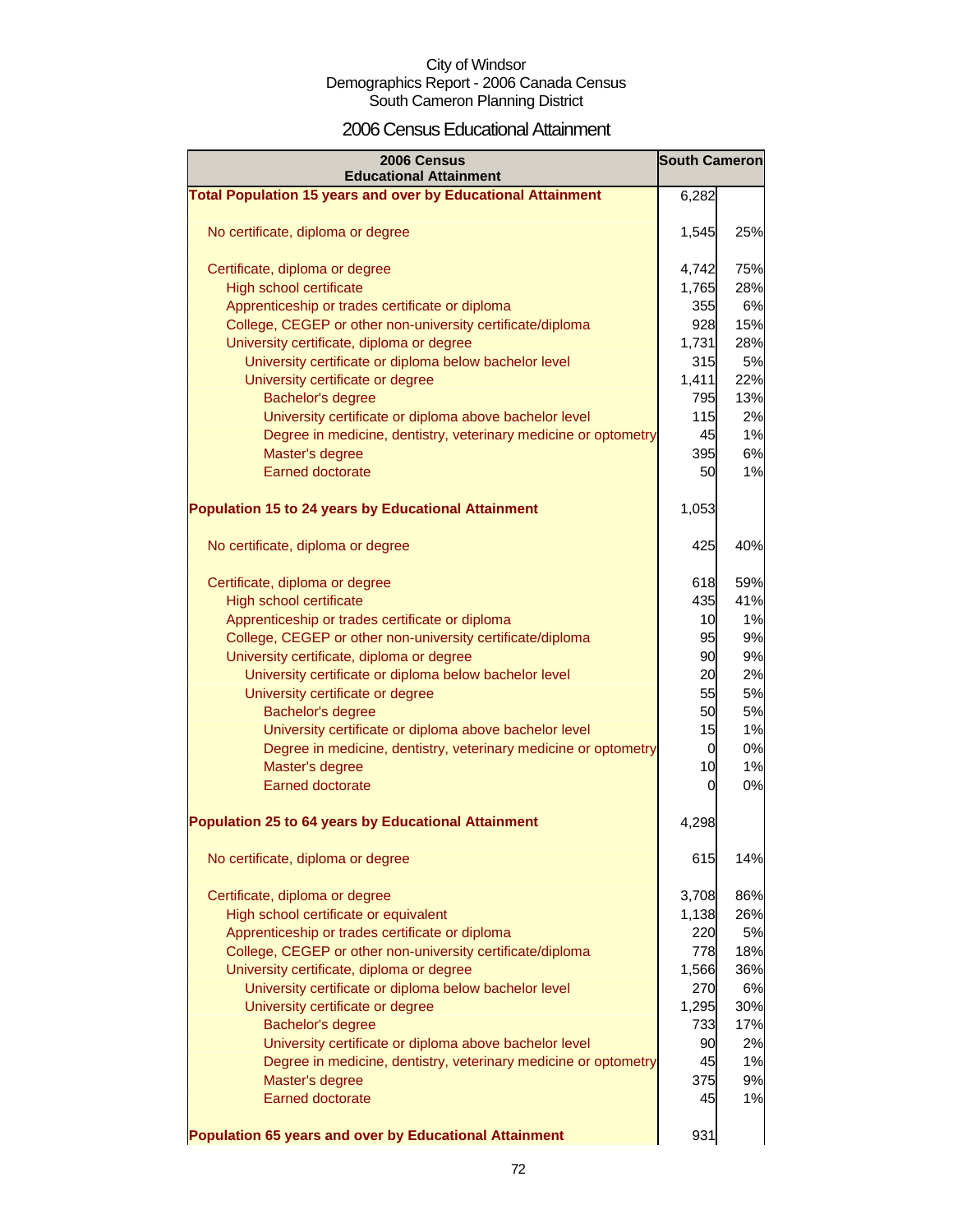| 2006 Census<br><b>Educational Attainment</b>                        | <b>South Cameron</b> |           |
|---------------------------------------------------------------------|----------------------|-----------|
| <b>Total Population 15 years and over by Educational Attainment</b> | 6,282                |           |
| No certificate, diploma or degree                                   | 505                  | 54%       |
| Certificate, diploma or degree                                      | 416                  | 45%       |
| High school certificate                                             | 193                  | 21%       |
| Apprenticeship or trades certificate or diploma                     | 125                  | 13%       |
| College, CEGEP or other non-university certificate/diploma          | 55                   | 6%        |
| University certificate, diploma or degree                           | 75                   | <b>8%</b> |
| University certificate or diploma below bachelor level              | 25                   | 3%        |
| University certificate or degree                                    | 60                   | 6%        |
| Bachelor's degree                                                   | 13                   | 1%        |
| University certificate or diploma above bachelor level              | 10                   | 1%        |
| Degree in medicine, dentistry, veterinary medicine or optometry     |                      | 0%        |
| Master's degree                                                     | 10                   | 1%        |
| <b>Earned doctorate</b>                                             | 5                    | 1%        |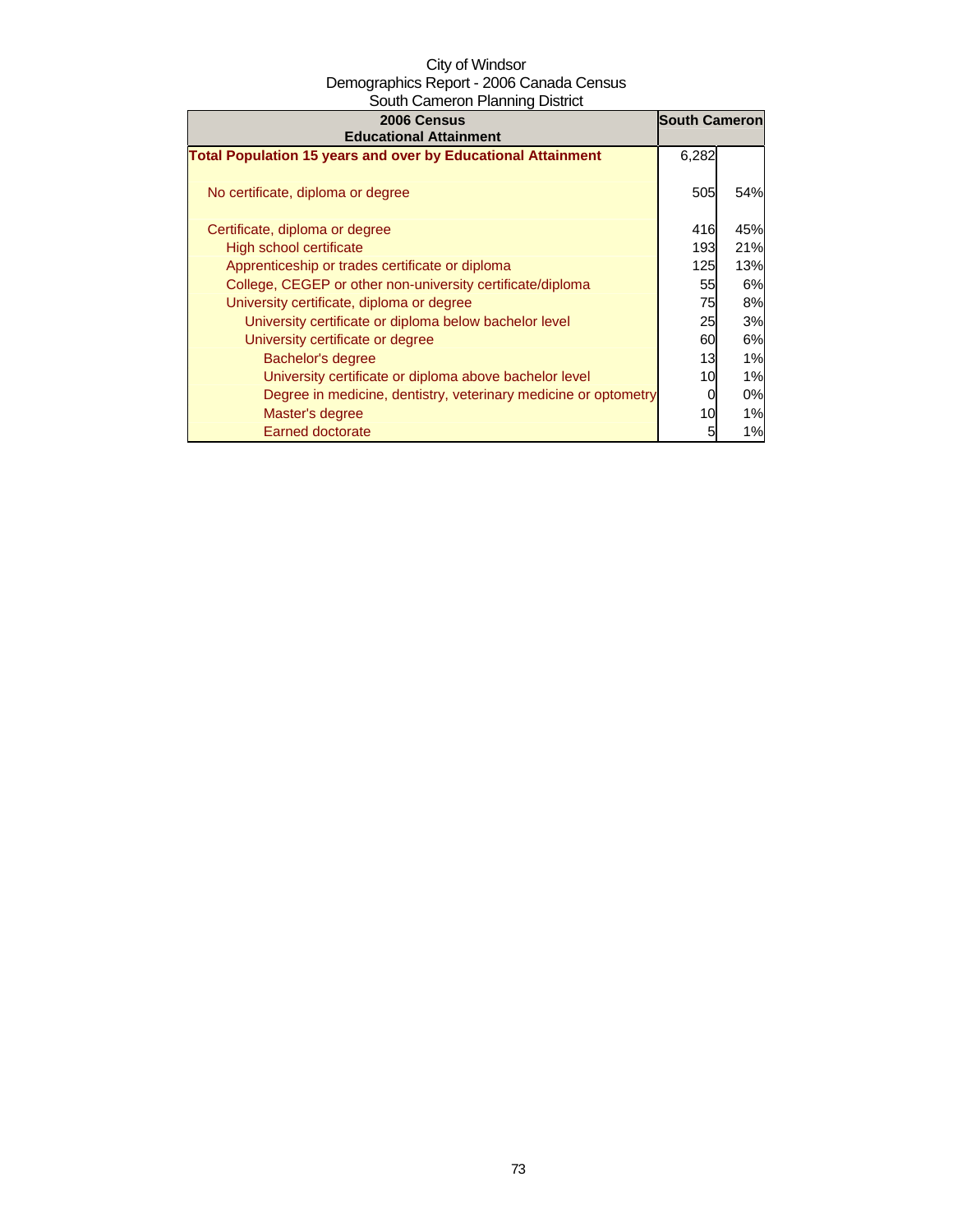# 2006 Census Location of Study

| 2006 Census<br><b>Location of Study</b>                                         | <b>South Cameron</b> |     |
|---------------------------------------------------------------------------------|----------------------|-----|
| Population 25 to 64 years with Postsecondary Qualification by Location of Study | 2,556                | %   |
|                                                                                 |                      |     |
| Inside Canada                                                                   | 1,570                | 61% |
| Newfoundland and Labrador                                                       |                      | 0%  |
| <b>Prince Edward Island</b>                                                     | 0                    | 0%  |
| <b>Nova Scotia</b>                                                              | 10                   | 0%  |
| <b>New Brunswick</b>                                                            | $\Omega$             | 0%  |
| Quebec                                                                          | 55                   | 2%  |
|                                                                                 |                      |     |
| Ontario                                                                         | 1,498                | 59% |
| Manitoba                                                                        |                      | 0%  |
| Saskatchewan                                                                    |                      | 0%  |
| Alberta                                                                         | 0                    | 0%  |
| <b>British Columbia</b>                                                         | 10                   | 0%  |
|                                                                                 |                      |     |
| <b>Yukon Territory</b>                                                          | 0                    | 0%  |
| <b>Northwest Territories</b>                                                    | 0                    | 0%  |
| <b>Nunavut</b>                                                                  | O                    | 0%  |
| <b>Outside of Canada</b>                                                        | 990                  | 39% |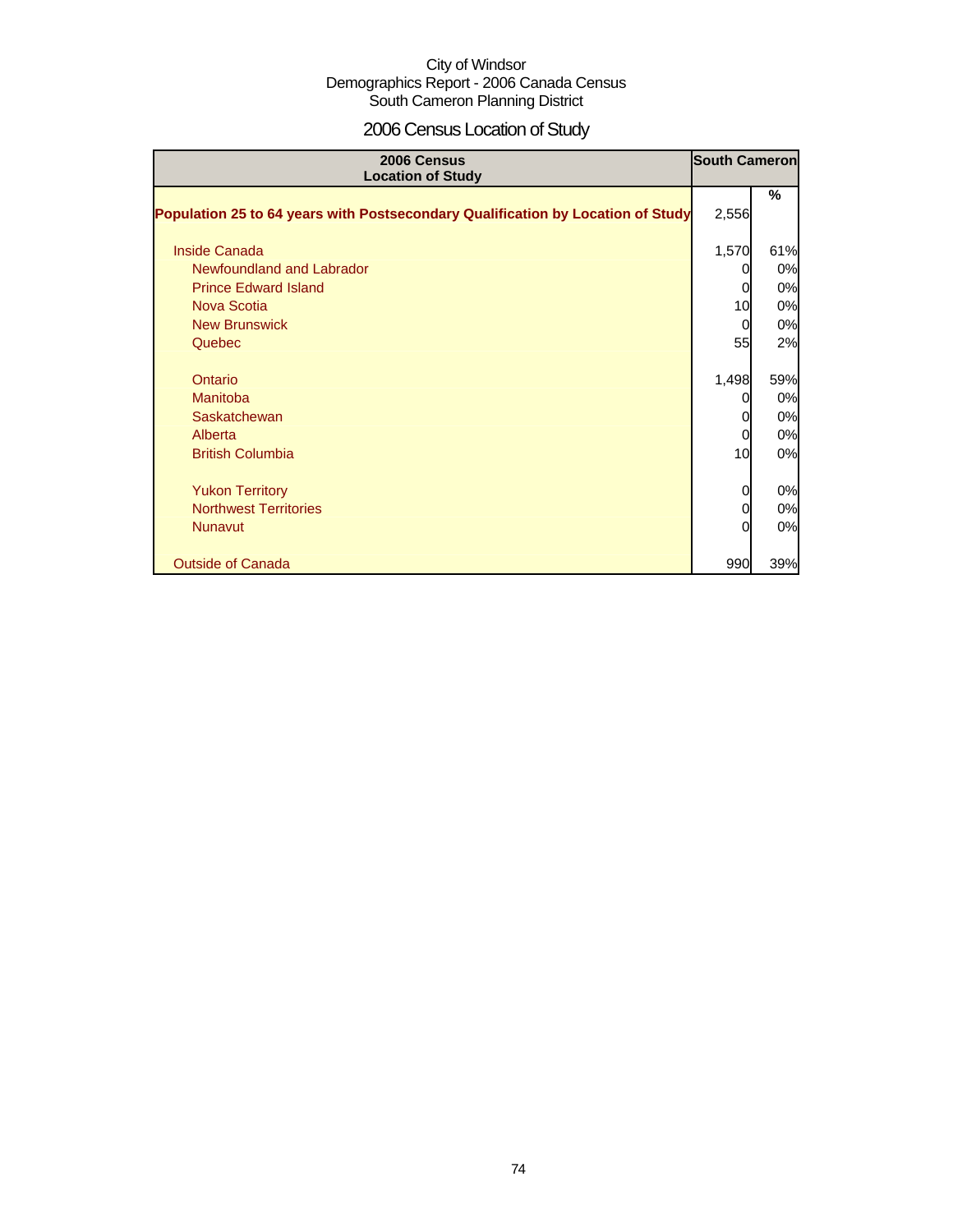# 2006 Census Post Secondary Education by Sex Comparison

| 2006 Census<br>Post Secondary Education by Sex                                                          |                                                                                                                                                               |         | <b>South Cameron</b>                                                                                                                                          |         |                                                                                                                                                |         |
|---------------------------------------------------------------------------------------------------------|---------------------------------------------------------------------------------------------------------------------------------------------------------------|---------|---------------------------------------------------------------------------------------------------------------------------------------------------------------|---------|------------------------------------------------------------------------------------------------------------------------------------------------|---------|
| Comparison                                                                                              |                                                                                                                                                               |         |                                                                                                                                                               |         |                                                                                                                                                |         |
|                                                                                                         | <b>Total</b><br><b>Population</b>                                                                                                                             |         | <b>Males</b>                                                                                                                                                  |         | <b>Females</b>                                                                                                                                 |         |
| Population 25 to 64 years with<br><b>Postsecondary Qualifications by</b><br><b>Major Field of Study</b> | 2,558                                                                                                                                                         |         | 1,326                                                                                                                                                         |         | 1,233                                                                                                                                          |         |
| <b>Top 3 Fields</b>                                                                                     | Architecture.<br>engineering, and related<br>technologies<br>Business, management<br>and public<br>administration<br>Health, parks,<br>recreation and fitness |         | Architecture.<br>engineering, and related<br>technologies<br>Business, management<br>and public<br>administration<br>Health, parks,<br>recreation and fitness |         | Health, parks,<br>recreation and fitness<br>Business, management<br>and public<br>administration<br>Social and behavioural<br>sciences and law |         |
| Education                                                                                               | 190                                                                                                                                                           | 7%      | 40                                                                                                                                                            | 3%      |                                                                                                                                                | 150 12% |
| Visual and performing arts, and<br>communications technologies                                          | 40                                                                                                                                                            | 2%      | 10                                                                                                                                                            | 1%      | 30                                                                                                                                             | 2%      |
| <b>Humanities</b>                                                                                       | 105                                                                                                                                                           | 4%      | 35                                                                                                                                                            | 3%      | 70                                                                                                                                             | 6%      |
| Social and behavioural sciences<br>and law                                                              |                                                                                                                                                               | 265 10% | 95                                                                                                                                                            | 7%      |                                                                                                                                                | 170 14% |
| Business, management and<br>public administration                                                       |                                                                                                                                                               | 425 17% |                                                                                                                                                               | 190 14% |                                                                                                                                                | 235 19% |
| Physical and life sciences and<br>technologies                                                          | 65                                                                                                                                                            | 3%      | 30                                                                                                                                                            | 2%      | 35                                                                                                                                             | 3%      |
| Mathematics, computer and<br>information sciences                                                       | 223                                                                                                                                                           | 9%      | 108                                                                                                                                                           | 8%      | 115                                                                                                                                            | 9%      |
| Architecture, engineering, and<br>related technologies                                                  |                                                                                                                                                               | 760 30% |                                                                                                                                                               | 67051%  | 90                                                                                                                                             | 7%      |
| Agriculture, natural resources and<br>conservation                                                      | 20                                                                                                                                                            | 1%      | 10                                                                                                                                                            | 1%      | 10                                                                                                                                             | 1%      |
| Health, parks, recreation and<br>fitness                                                                |                                                                                                                                                               | 395 15% |                                                                                                                                                               | 110 8%  |                                                                                                                                                | 285 23% |
| Personal, protective and<br>transportation services                                                     |                                                                                                                                                               | 100 4%  | 50                                                                                                                                                            | 4%      | 50                                                                                                                                             | 4%      |
| Other fields of study                                                                                   | $\overline{a}$                                                                                                                                                | 0%      | $\overline{0}$                                                                                                                                                | 0%      | 0                                                                                                                                              | 0%      |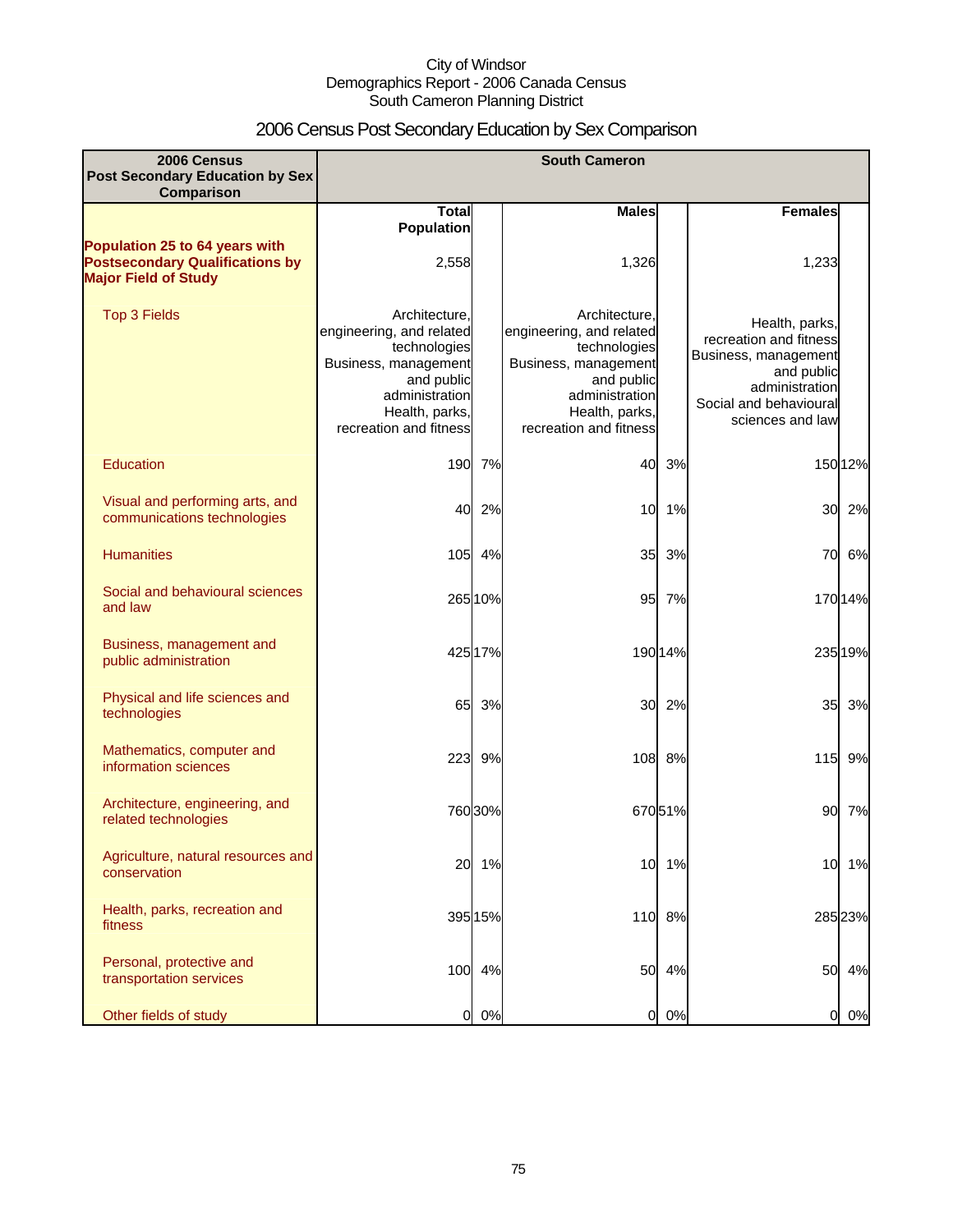# 2006 Census Post Secondary Education by Sex

| 2006 Census<br><b>Post Secondary Education by Sex</b>                                         | <b>South Cameron</b>                                                                                                                                 |
|-----------------------------------------------------------------------------------------------|------------------------------------------------------------------------------------------------------------------------------------------------------|
| Population 25 to 64 years with Postsecondary Qualifications by Major<br><b>Field of Study</b> | %<br>2,558                                                                                                                                           |
| <b>Top 3 Fields</b>                                                                           | Architecture, engineering, and related<br>technologies<br>Business, management and public<br>administration<br>Health, parks, recreation and fitness |
| <b>Education</b>                                                                              | 190<br>7%                                                                                                                                            |
| Visual and performing arts, and communications technologies                                   | 40<br>2%                                                                                                                                             |
| <b>Humanities</b>                                                                             | 105 4%                                                                                                                                               |
| Social and behavioural sciences and law                                                       | 265 10%                                                                                                                                              |
| Business, management and public administration                                                | 42517%                                                                                                                                               |
| Physical and life sciences and technologies                                                   | 65 3%                                                                                                                                                |
| Mathematics, computer and information sciences                                                | 223 9%                                                                                                                                               |
| Architecture, engineering, and related technologies                                           | 76030%                                                                                                                                               |
| Agriculture, natural resources and conservation                                               | 20 1%                                                                                                                                                |
| Health, parks, recreation and fitness                                                         | 395 15%                                                                                                                                              |
| Personal, protective and transportation services                                              | 100 4%                                                                                                                                               |
| Other fields of study                                                                         | 0%<br>$\mathbf{0}$                                                                                                                                   |
| Males 25 to 64 Years with Postsecondary Qualifications by Major Field<br>of Study             | 1,326                                                                                                                                                |
| <b>Top 3 Fields</b>                                                                           | Architecture, engineering, and related<br>technologies<br>Business, management and public<br>administration<br>Health, parks, recreation and fitness |
| Education                                                                                     | 3%<br>40                                                                                                                                             |
| Visual and performing arts, and communications technologies                                   | 1%<br>10                                                                                                                                             |
| <b>Humanities</b>                                                                             | 35<br>3%                                                                                                                                             |
| Social and behavioural sciences and law                                                       | 95<br>7%                                                                                                                                             |
| Business, management and public administration                                                | 19014%                                                                                                                                               |
| Physical and life sciences and technologies                                                   | 30 2%                                                                                                                                                |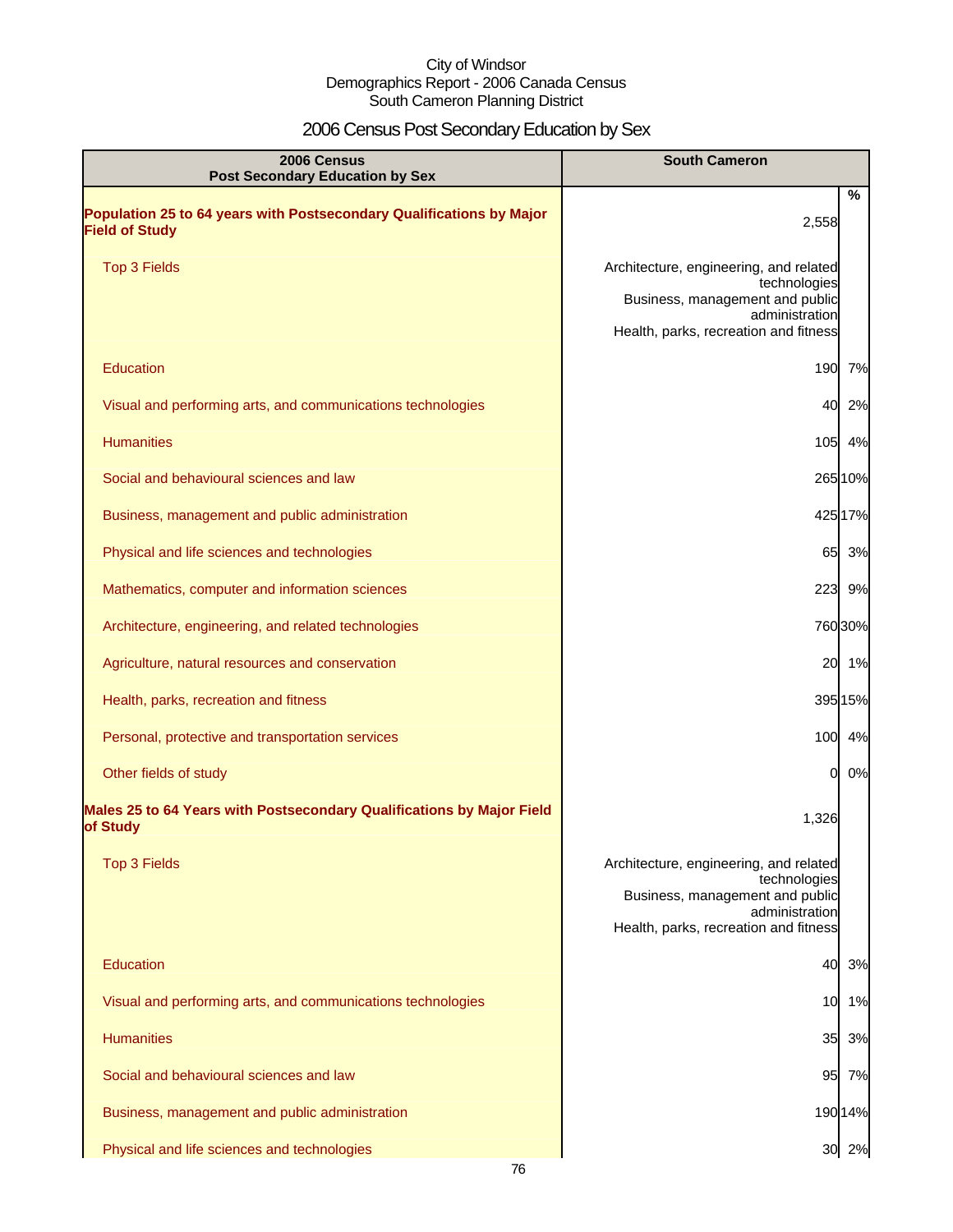| 2006 Census<br><b>Post Secondary Education by Sex</b>                                      | <b>South Cameron</b>                                                                                                                  |
|--------------------------------------------------------------------------------------------|---------------------------------------------------------------------------------------------------------------------------------------|
|                                                                                            | %                                                                                                                                     |
| Mathematics, computer and information sciences                                             | 108<br>8%                                                                                                                             |
| Architecture, engineering, and related technologies                                        | 67051%                                                                                                                                |
| Agriculture, natural resources and conservation                                            | 1%<br>10                                                                                                                              |
| Health, parks, recreation and fitness                                                      | 8%<br>110                                                                                                                             |
| Personal, protective and transportation services                                           | 50<br>4%                                                                                                                              |
| Other fields of study                                                                      | 0%<br>0                                                                                                                               |
| Females 25 to 64 years with Postsecondary Qualifications by Major<br><b>Field of Study</b> | 1,233                                                                                                                                 |
| <b>Top 3 Fields</b>                                                                        | Health, parks, recreation and fitness<br>Business, management and public<br>administration<br>Social and behavioural sciences and law |
| Education                                                                                  | 15012%                                                                                                                                |
| Visual and performing arts, and communications technologies                                | 30<br>2%                                                                                                                              |
| <b>Humanities</b>                                                                          | 6%<br>70                                                                                                                              |
| Social and behavioural sciences and law                                                    | 17014%                                                                                                                                |
| Business, management and public administration                                             | 23519%                                                                                                                                |
| Physical and life sciences and technologies                                                | 35 3%                                                                                                                                 |
| Mathematics, computer and information sciences                                             | 115 9%                                                                                                                                |
| Architecture, engineering, and related technologies                                        | 90<br>7%                                                                                                                              |
| Agriculture, natural resources and conservation                                            | 1%<br>10                                                                                                                              |
| Health, parks, recreation and fitness                                                      | 285 23%                                                                                                                               |
| Personal, protective and transportation services                                           | 4%<br>50                                                                                                                              |
| Other fields of study                                                                      | 0%<br>0                                                                                                                               |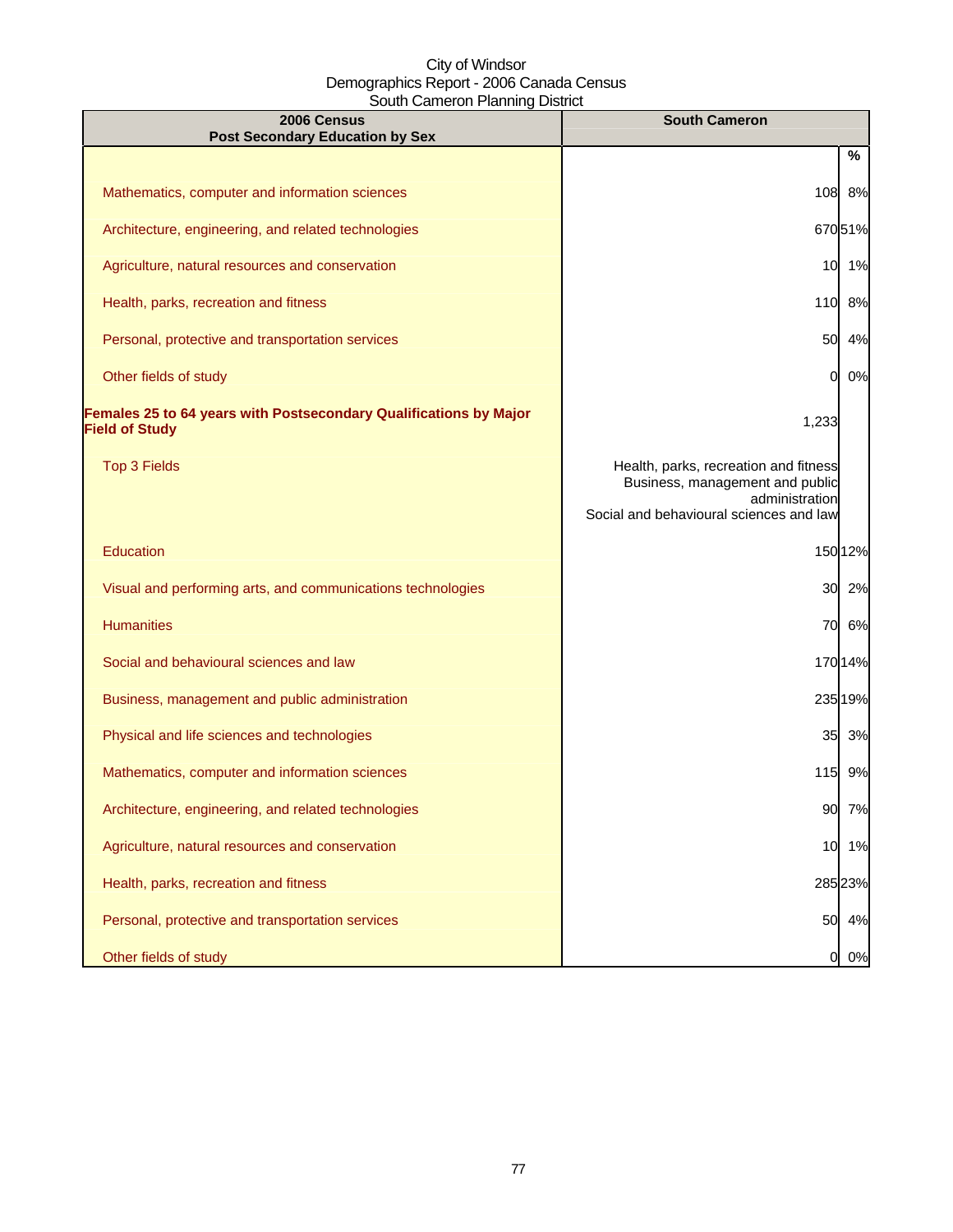# 2006 Census Ethnic Origin - Summary

| 2006 Census<br><b>Ethnic Origin - Summary</b> | <b>South Cameron</b> |           |
|-----------------------------------------------|----------------------|-----------|
|                                               |                      | %         |
| <b>Total Population by Ethnic Origin*</b>     | 8,255                |           |
|                                               |                      |           |
| <b>Top 5 Ethnic Origins</b>                   | Italian              |           |
|                                               | Canadian             |           |
|                                               | French               |           |
|                                               | English              |           |
|                                               | Chinese              |           |
| European                                      |                      | 5,442 66% |
| <b>British Isles</b>                          |                      | 1,528 19% |
| English                                       |                      | 890 11%   |
| <b>Irish</b>                                  | 598                  | 7%        |
| <b>Scottish</b>                               | 633                  | 8%        |
| Welsh                                         | 95                   | 1%        |
| <b>Other British Isles</b>                    | 50                   | 1%        |
| French                                        |                      | 903 11%   |
| Acadian                                       | $\overline{0}$       | 0%        |
| French                                        |                      | 903 11%   |
| <b>Western European</b>                       | 600                  | 7%        |
| <b>Austrian</b>                               | 10                   | 0%        |
| <b>Belgian</b>                                | 10                   | 0%        |
| Dutch (Netherlands)                           | 125                  | 2%        |
| German                                        | 523                  | 6%        |
| <b>Swiss</b>                                  | $\overline{0}$       | 0%        |
| <b>Other Western European</b>                 | $\overline{0}$       | 0%        |
| Northern European                             | 110                  | 1%        |
| <b>Finnish</b>                                | 30                   | 0%        |
| Scandinavian                                  | 45                   | 1%        |
| Eastern European                              | 756                  | 9%        |
| <b>Baltic</b>                                 | 10                   | 0%        |
| <b>Czech and Slovak</b>                       | 73                   | 1%        |
| <b>Other Eastern European</b>                 | 726                  | 9%        |
| Southern European<br>Croatian                 |                      | 1,733 21% |
| Greek                                         | 28<br>40             | 0%<br>0%  |
| <b>Italian</b>                                |                      | 1,398 17% |
| Portuguese                                    | 65                   | 1%        |
| Spanish                                       | 50                   | 1%        |
| <b>Other Southern European</b>                | 195                  | 2%        |
| <b>Other European</b>                         | 43                   | 1%        |
| <b>Jewish</b>                                 | 55                   | 1%        |
| <b>Other European</b>                         | 0                    | 0%        |
|                                               |                      |           |
| Latin, Central and South American             | 80                   | 1%        |
| Aboriginal from Central/South American        | $\overline{0}$       | 0%        |
| Argentinian                                   | $\overline{0}$       | 0%        |
| <b>Brazilian</b>                              | $\overline{0}$       | 0%        |
| Chilean                                       | $\overline{0}$       | 0%        |
| Colombian                                     | $\overline{0}$       | 0%        |
| Ecuadorian                                    | $\overline{0}$       | 0%        |
| Guatemalan                                    | $\overline{0}$       | 0%        |
| <b>Mexican</b>                                | 70                   | 1%        |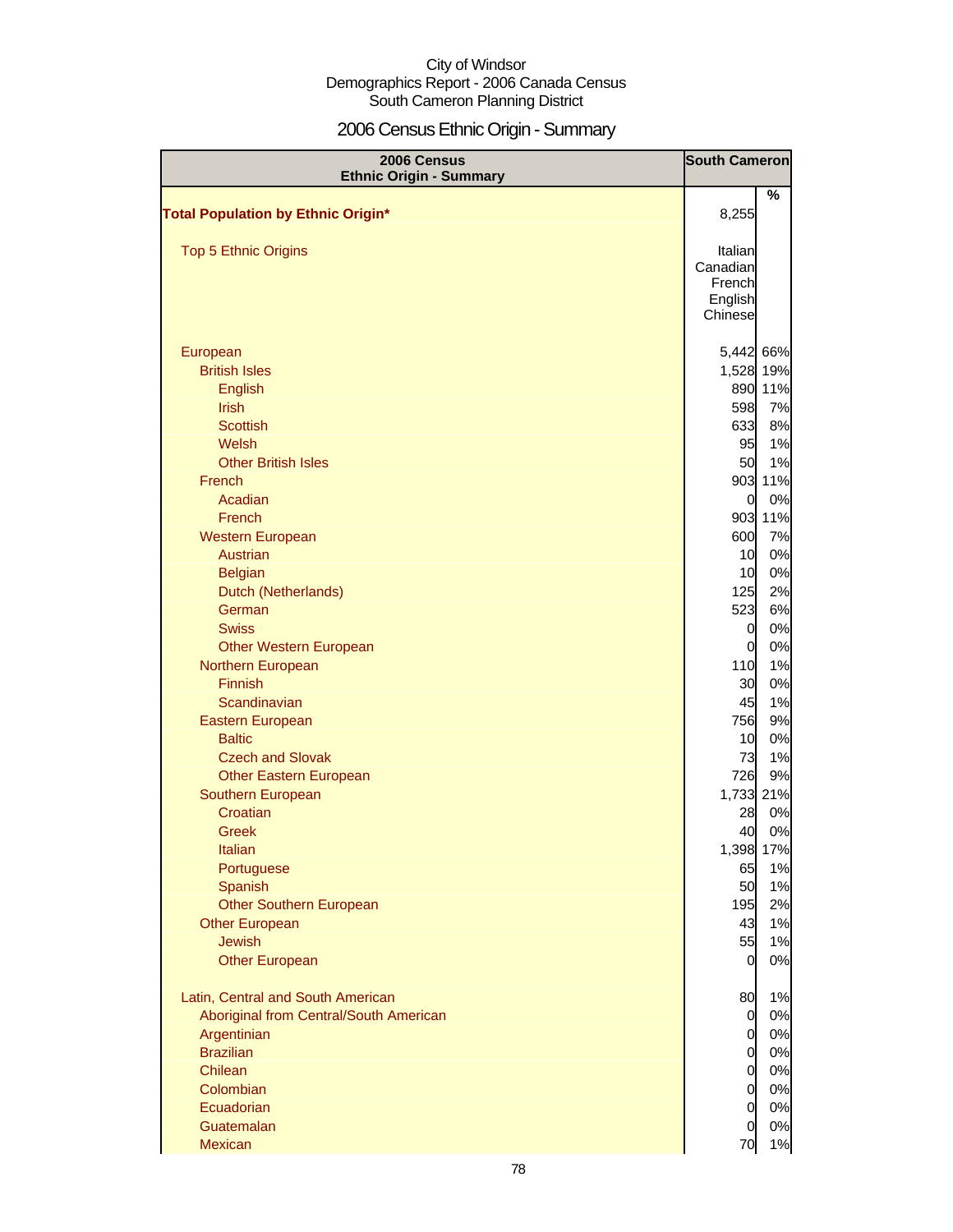| 2006 Census                            | <b>South Cameron</b>             |             |
|----------------------------------------|----------------------------------|-------------|
| <b>Ethnic Origin - Summary</b>         |                                  | %           |
| Peruvian                               | $\overline{0}$                   | 0%          |
| Salvadorean                            | 10                               | 0%          |
| Other Latin, Central or South American | $\overline{0}$                   | 0%          |
|                                        |                                  |             |
| Caribbean                              | 45                               | 1%          |
| <b>Barbadian</b>                       | 10                               | 0%          |
| Guyanese                               | $\overline{0}$                   | 0%          |
| <b>Haitian</b><br>Jamaican             | $\overline{0}$<br>40             | 0%<br>0%    |
| Trinidadian/Tobagonian                 | $\overline{0}$                   | 0%          |
| <b>West Indian</b>                     | $\overline{0}$                   | 0%          |
| <b>Other Caribbean</b>                 | 10                               | 0%          |
|                                        |                                  |             |
| African                                | 310                              | 4%          |
| <b>Black</b><br>Ethiopian              | 75<br>15                         | 1%          |
| Ghanaian                               | 35                               | 0%<br>0%    |
| Nigerian                               | 65                               | 1%          |
| Somali                                 | 40                               | 0%          |
| South African                          | 25                               | 0%          |
| <b>Other African</b>                   | 95                               | 1%          |
|                                        |                                  |             |
| Arab<br>Egyptian                       | 953<br>13                        | 12%<br>0%   |
| Iraqi                                  | 320                              | 4%          |
| Lebanese                               | 453                              | 5%          |
| Maghrebi                               | 60                               | 1%          |
| Algerian                               | 55                               | 1%          |
| Moroccan                               | $\overline{0}$                   | 0%          |
| <b>Other Maghrebi</b>                  | $\overline{0}$                   | 0%          |
| Palestinian                            | 80                               | 1%          |
| Syrian                                 | 10                               | 0%          |
| <b>Other Arab</b>                      | 65                               | 1%          |
| <b>West Asian</b>                      | 150                              | 2%          |
| Afghan                                 | 45                               | 1%          |
| Armenian                               | 15                               | 0%          |
| <b>Iranian</b>                         | 60                               | 1%          |
| <b>Turk</b><br><b>Other West Asian</b> | 30                               | 0%          |
|                                        | 45                               | 1%          |
| <b>South Asian</b>                     | 1,163 14%                        |             |
| East Indian                            | 655                              | 8%          |
| Pakistani                              | 293                              | 4%          |
| Punjabi                                | 38                               | 0%          |
| Sri Lankan                             | 15                               | 0%          |
| <b>Other South Asian</b>               | 275                              | 3%          |
| <b>East and Southeast Asian</b>        | 1,175 14%                        |             |
| <b>Chinese</b>                         | 730                              | 9%          |
| Filipino                               | 50                               | 1%          |
| Japanese<br>Korean                     | $\overline{0}$<br>$\overline{0}$ | 0%          |
| Vietnamese                             | 255                              | $0\%$<br>3% |
|                                        |                                  |             |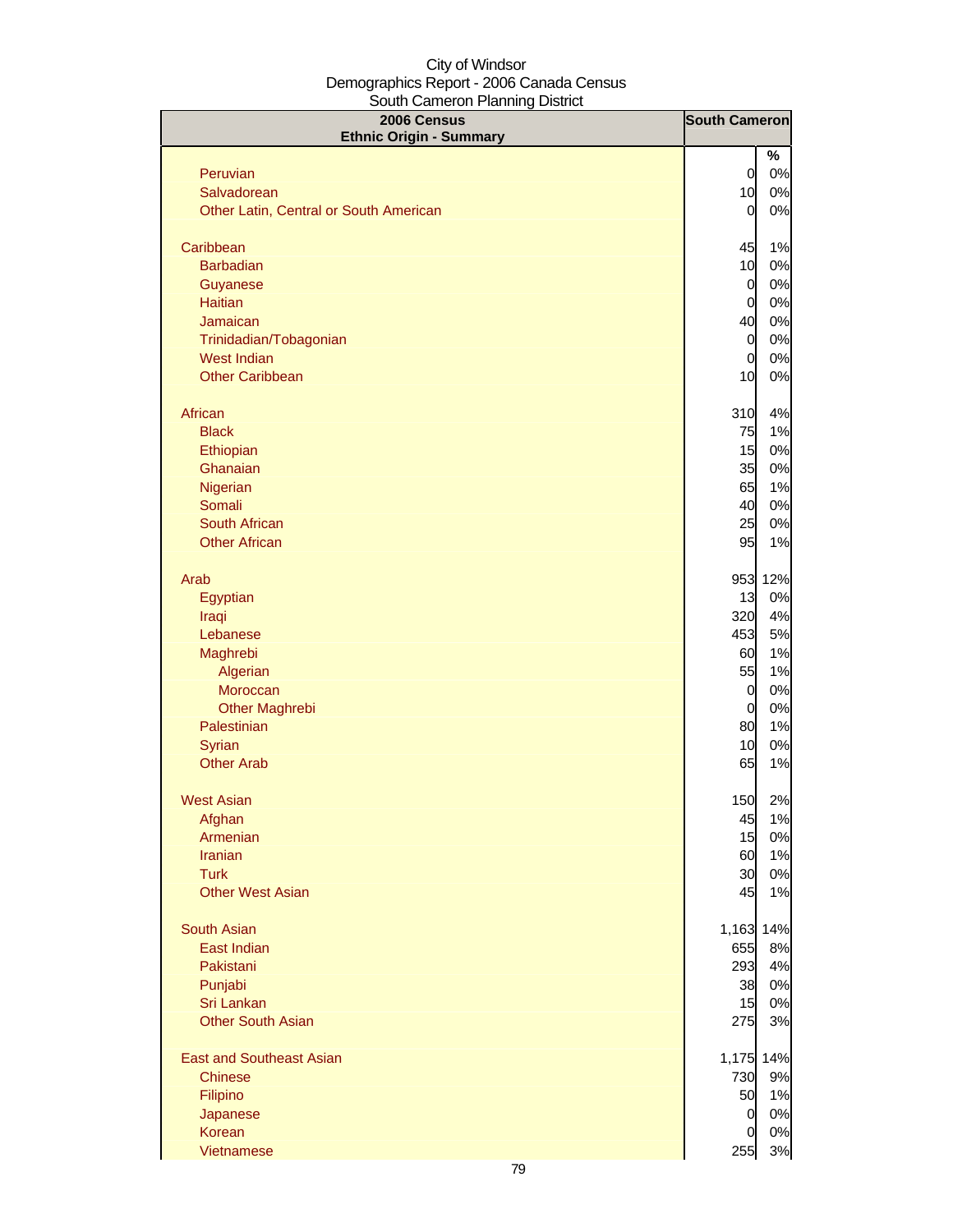| 2006 Census<br><b>Ethnic Origin - Summary</b>                                        | <b>South Cameron</b> |    |
|--------------------------------------------------------------------------------------|----------------------|----|
|                                                                                      |                      | %  |
| <b>Other East Asian</b>                                                              | 155                  | 2% |
| Oceania                                                                              | 0                    | 0% |
| Australian                                                                           | 0                    | 0% |
| <b>New Zealander</b>                                                                 | $\mathbf{0}$         | 0% |
| Pacific Islands                                                                      | $\mathbf{0}$         | 0% |
| Fijian                                                                               | $\Omega$             | 0% |
| Hawaiian                                                                             | 0                    | 0% |
| <b>Other Pacific Islander</b>                                                        | O                    | 0% |
| North American Aboriginal                                                            | 175                  | 2% |
| <b>Inuit</b>                                                                         | 0                    | 0% |
| <b>Métis</b>                                                                         | 10                   | 0% |
| North American Indian                                                                | 170                  | 2% |
| <b>North American</b>                                                                | 1,250 15%            |    |
| American                                                                             | 160                  | 2% |
| Canadian                                                                             | 1,145 14%            |    |
| <b>Other North American</b>                                                          | O                    | 0% |
| *Total responses are the sum of single and multiple responses for each ethnic origin |                      |    |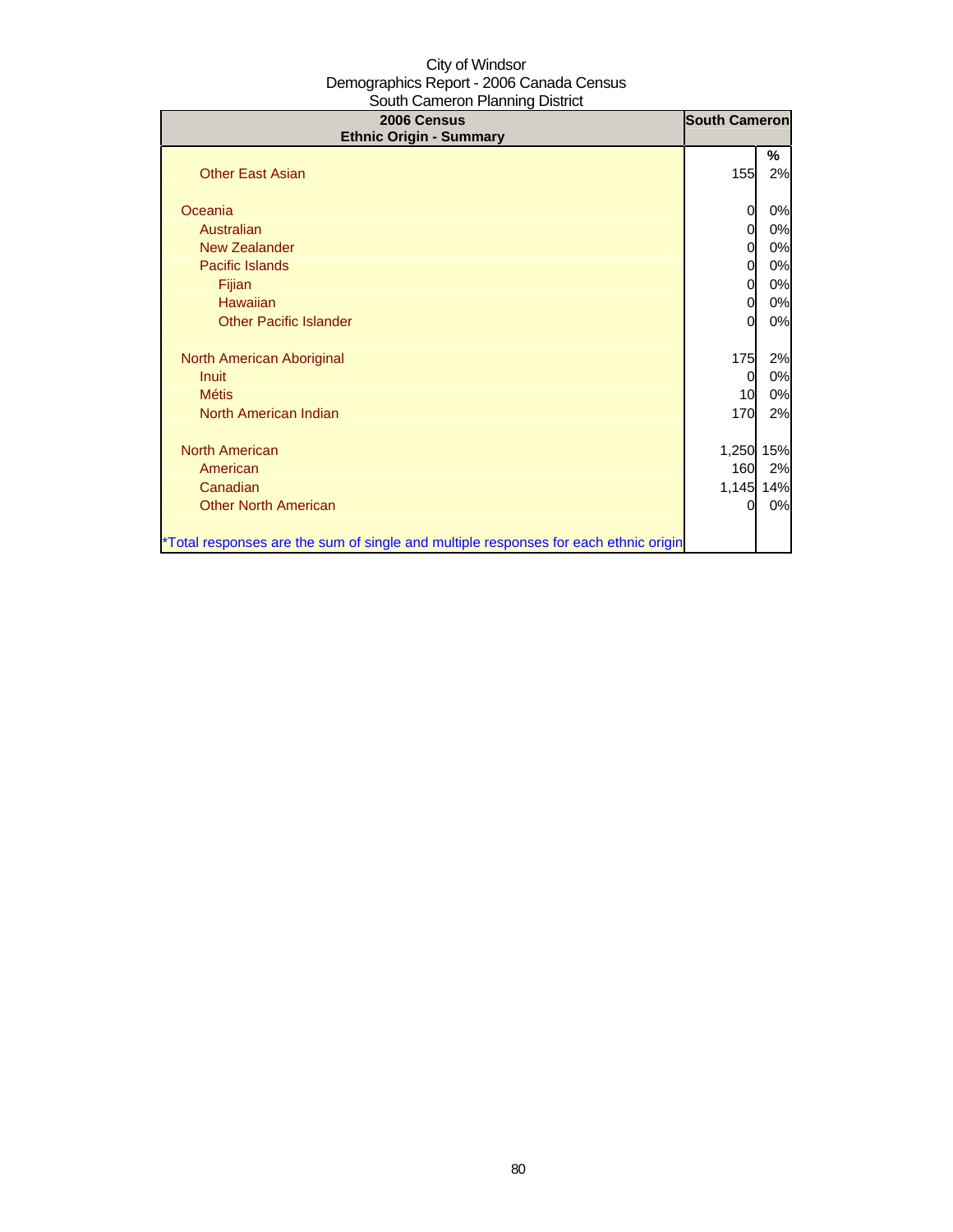# 2006 Census Ethnic Origin - European

| 2006 Census<br><b>Ethnic Origin - European</b> | <b>South Cameron</b>  |               |
|------------------------------------------------|-----------------------|---------------|
|                                                |                       | $\frac{0}{0}$ |
| <b>Total Population by Ethnic Origin*</b>      | 8,255                 |               |
|                                                |                       |               |
| <b>British Isles</b>                           | 1,528                 |               |
| Cornish                                        | $\overline{0}$        | 0%            |
| English                                        | 890                   | 58%           |
| <b>Irish</b>                                   | 598                   | 39%           |
| <b>Manx</b><br><b>Scottish</b>                 | $\overline{0}$<br>633 | 0%<br>41%     |
| Welsh                                          | 95                    | 6%            |
| British Isles, n.i.e.                          | 50                    | 3%            |
|                                                |                       |               |
| <b>French</b>                                  | 903                   |               |
| Acadian                                        | 0                     | 0%            |
| French                                         | 903                   | 100%          |
|                                                |                       |               |
| <b>Western European</b>                        | 600                   |               |
| Austrian                                       | 10                    | 2%            |
| <b>Belgian</b>                                 | 10                    | 2%            |
| Dutch (Netherlands)                            | 125                   | 21%           |
| Flemish                                        | 0                     | 0%            |
| <b>Frisian</b>                                 | 0                     | 0%            |
| German                                         | 523                   | 87%           |
| Luxembourger                                   | $\overline{0}$        | 0%            |
| <b>Swiss</b>                                   | 0                     | 0%            |
| <b>Northern European</b>                       | 110                   |               |
| <b>Finnish</b>                                 | 30                    | 27%           |
| Scandinavian                                   | 45                    | 41%           |
| <b>Danish</b>                                  | 5                     | 5%            |
| Icelandic                                      | $\overline{0}$        | 0%            |
| Norwegian                                      | 45                    | 41%           |
| Swedish                                        | 30                    | 27%           |
| Scandinavian, n.i.e.                           | 0                     | 0%            |
| <b>Eastern European</b>                        | 756                   |               |
| <b>Baltic</b>                                  | 10                    | 1%            |
| Estonian                                       | $\overline{0}$        | 0%            |
| Latvian                                        | 10                    | 1%            |
| Lithuanian                                     | $\overline{0}$        | 0%            |
| <b>Byelorussian</b>                            | $\overline{0}$        | 0%            |
| <b>Czech and Slovak</b>                        | 73                    | 10%           |
| <b>Czech</b>                                   | 40                    | 5%            |
| Czechoslovakian                                | 10                    | 1%            |
| <b>Slovak</b>                                  | 33                    | 4%            |
| Hungarian (Magyar)                             | 80                    | 11%           |
| <b>Polish</b>                                  | 263                   | 35%           |
| Romanian<br><b>Russian</b>                     | 230<br>50             | 30%<br>7%     |
| <b>Ukrainian</b>                               | 103                   | 14%           |
|                                                |                       |               |
| <b>Southern European</b>                       | 1,733                 |               |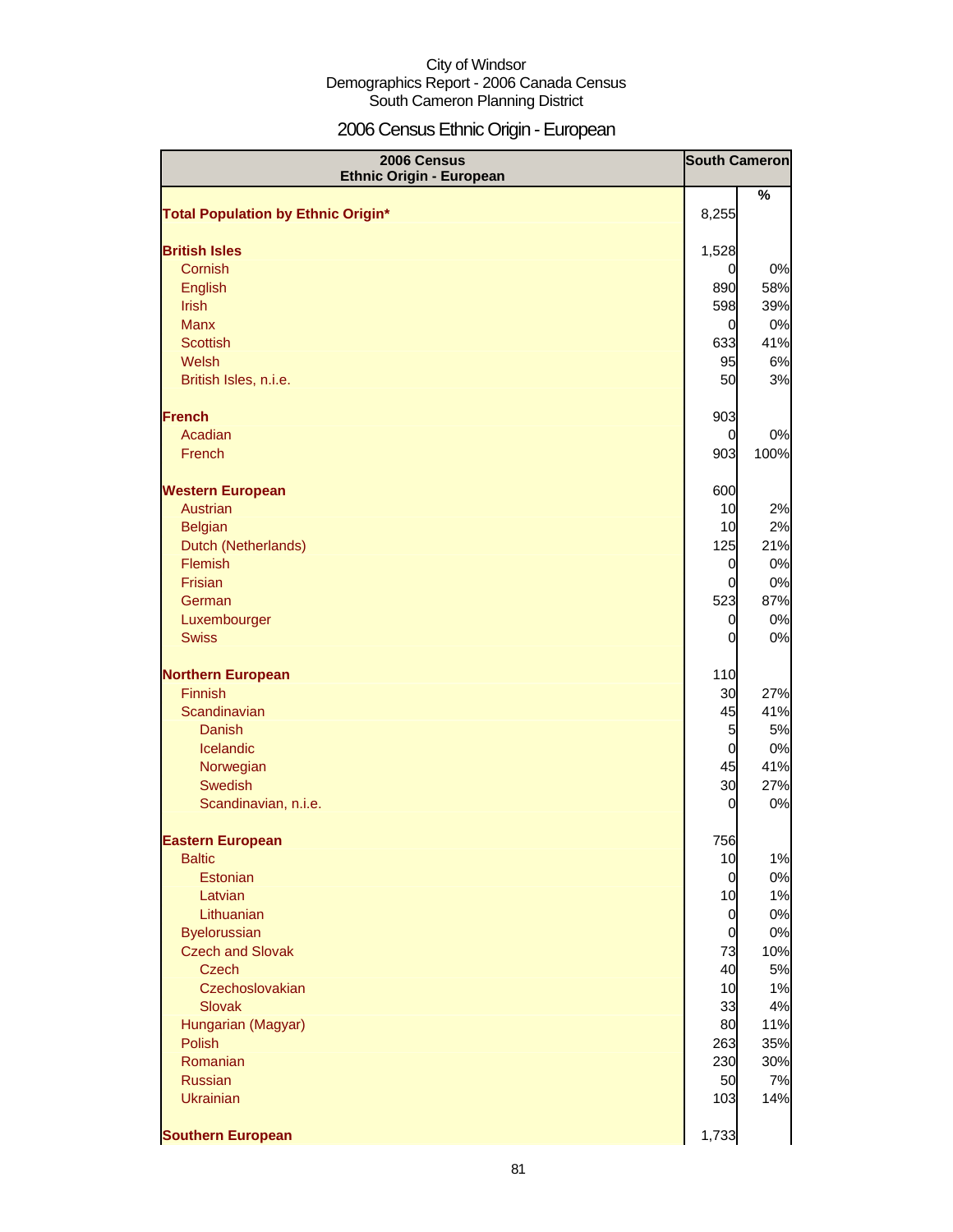| 2006 Census<br><b>Ethnic Origin - European</b>                                       | <b>South Cameron</b> |      |
|--------------------------------------------------------------------------------------|----------------------|------|
|                                                                                      |                      | %    |
| Albanian                                                                             | 75                   | 4%   |
| <b>Bosnian</b>                                                                       | 0                    | 0%   |
| <b>Bulgarian</b>                                                                     | 10                   | 1%   |
| Croatian                                                                             | 28                   | 2%   |
| Cypriot                                                                              | $\Omega$             | 0%   |
| <b>Greek</b>                                                                         | 40                   | 2%   |
| Italian                                                                              | 1,398                | 81%  |
| Kosovar                                                                              | 0                    | 0%   |
| Macedonian                                                                           | 5                    | 0%   |
| <b>Maltese</b>                                                                       | 35                   | 2%   |
| Montenegrin                                                                          | $\Omega$             | 0%   |
| Portuguese                                                                           | 65                   | 4%   |
| Serbian                                                                              | 30                   | 2%   |
| <b>Sicilian</b>                                                                      | 10                   | 1%   |
| Slovenian                                                                            | 0                    | 0%   |
| <b>Spanish</b>                                                                       | 50                   | 3%   |
| Yugoslav, n.i.e.                                                                     | 30                   | 2%   |
| <b>Other European</b>                                                                | 43                   |      |
| <b>Basque</b>                                                                        | 0                    | 0%   |
| Gypsy (Roma)                                                                         | 0                    | 0%   |
| <b>Jewish</b>                                                                        | 55                   | 129% |
| Slav (European)                                                                      | $\mathbf 0$          | 0%   |
| European, n.i.e.                                                                     | O                    | 0%   |
| *Total responses are the sum of single and multiple responses for each ethnic origin |                      |      |
| n.i.e.: not included elsewhere                                                       |                      |      |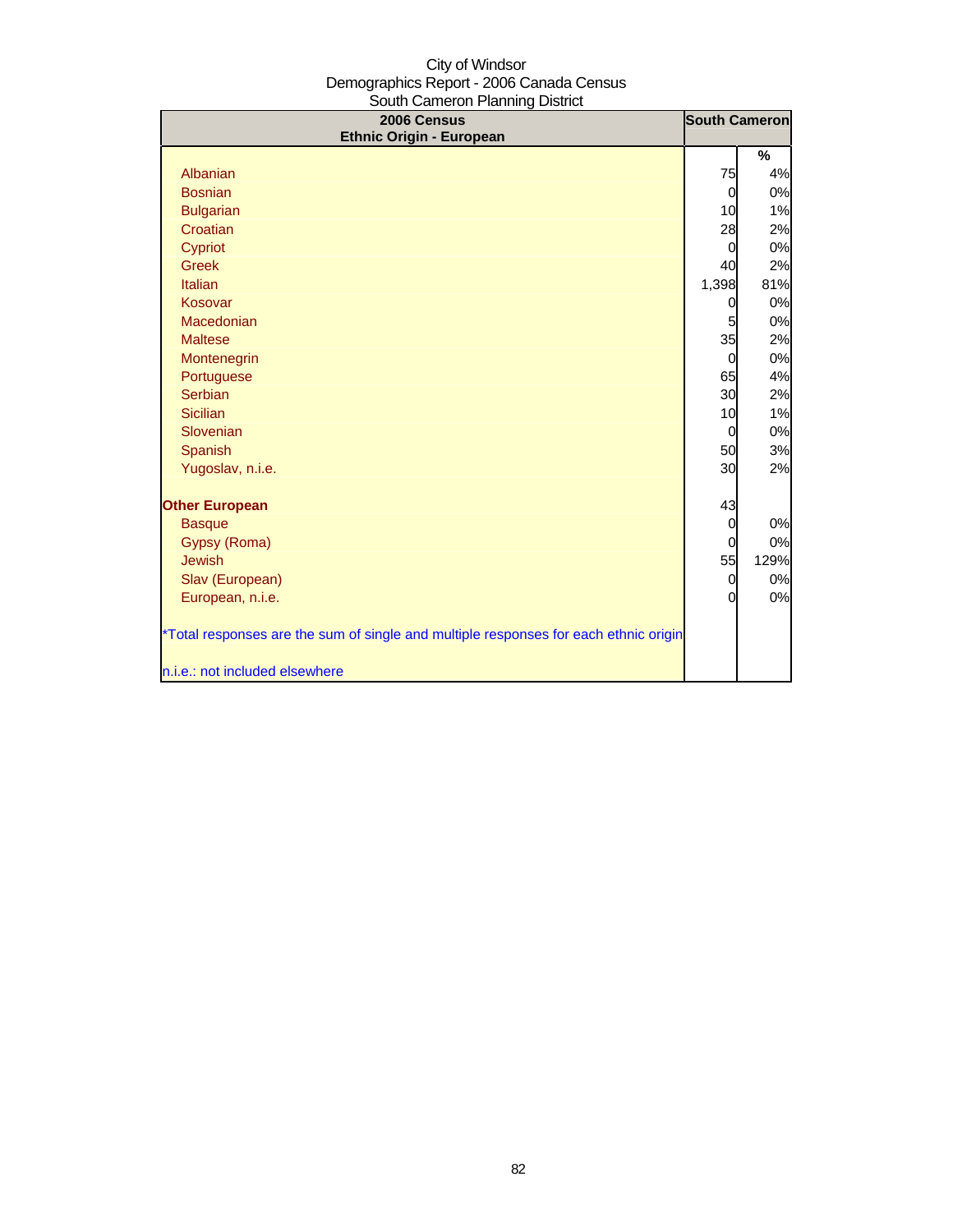# 2006 Census Ethnic Origin - Asian, Oceanic

| 2006 Census<br>Ethnic Origin - Asian, Oceanic | <b>South Cameron</b> |            |
|-----------------------------------------------|----------------------|------------|
|                                               |                      | $\%$       |
| <b>Total Population by Ethnic Origin*</b>     | 8,255                |            |
|                                               |                      |            |
| <b>West Asian</b>                             | 150                  |            |
| Afghan<br>Armenian                            | 45<br>15             | 30%        |
| Assyrian                                      | 35                   | 10%<br>23% |
| Azerbaijani                                   | $\overline{0}$       | 0%         |
| Georgian                                      | $\mathbf 0$          | 0%         |
| <b>Iranian</b>                                | 60                   | 40%        |
|                                               |                      |            |
| <b>Israeli</b>                                | 0                    | 0%         |
| <b>Kurd</b>                                   | 10                   | 7%         |
| Pashtun                                       | $\mathbf 0$          | 0%         |
| <b>Tatar</b>                                  | 0                    | 0%         |
| <b>Turk</b>                                   | 30                   | 20%        |
| West Asian, n.i.e.                            | 0                    | 0%         |
|                                               |                      |            |
| <b>South Asian</b>                            | 1,163                |            |
| Bangladeshi                                   | 20                   | 2%         |
| <b>Bengali</b>                                | 60                   | 5%         |
| East Indian                                   | 655                  | 56%        |
| Goan                                          | 0                    | 0%         |
| Gujarati                                      | 0                    | 0%         |
| Kashmiri                                      | 25                   | 2%         |
| <b>Nepali</b>                                 | 0                    | 0%         |
| Pakistani                                     | 293                  | 25%        |
| Punjabi                                       | 38                   | 3%         |
| <b>Sinhalese</b>                              | 30                   | 3%         |
| Sri Lankan                                    | 15                   | 1%         |
| Tamil                                         | 0                    | 0%         |
| South Asian, n.i.e.                           | 140                  | 12%        |
| <b>East and Southeast Asian</b>               | 1,175                |            |
| <b>Burmese</b>                                | $\overline{0}$       | 0%         |
| Cambodian                                     | 80                   | 7%         |
| <b>Chinese</b>                                | 730                  | 62%        |
| Filipino                                      | 50                   | 4%         |
| Hmong                                         | $\mathbf 0$          | 0%         |
| Indonesian                                    | $\mathbf 0$          | 0%         |
| Japanese                                      | $\mathbf 0$          | 0%         |
| <b>Khmer</b>                                  | $\mathbf 0$          | 0%         |
| Korean                                        | $\mathbf 0$          | 0%         |
| Laotian                                       | $\overline{0}$       | 0%         |
| Malaysian                                     | 0                    | 0%         |
| Mongolian                                     | 10                   | 1%         |
| Singaporean                                   | $\mathbf 0$          | 0%         |
| <b>Taiwanese</b>                              | 10                   | 1%         |
| Thai                                          | $\mathbf 0$          | 0%         |
| Tibetan                                       | $\overline{0}$       | 0%         |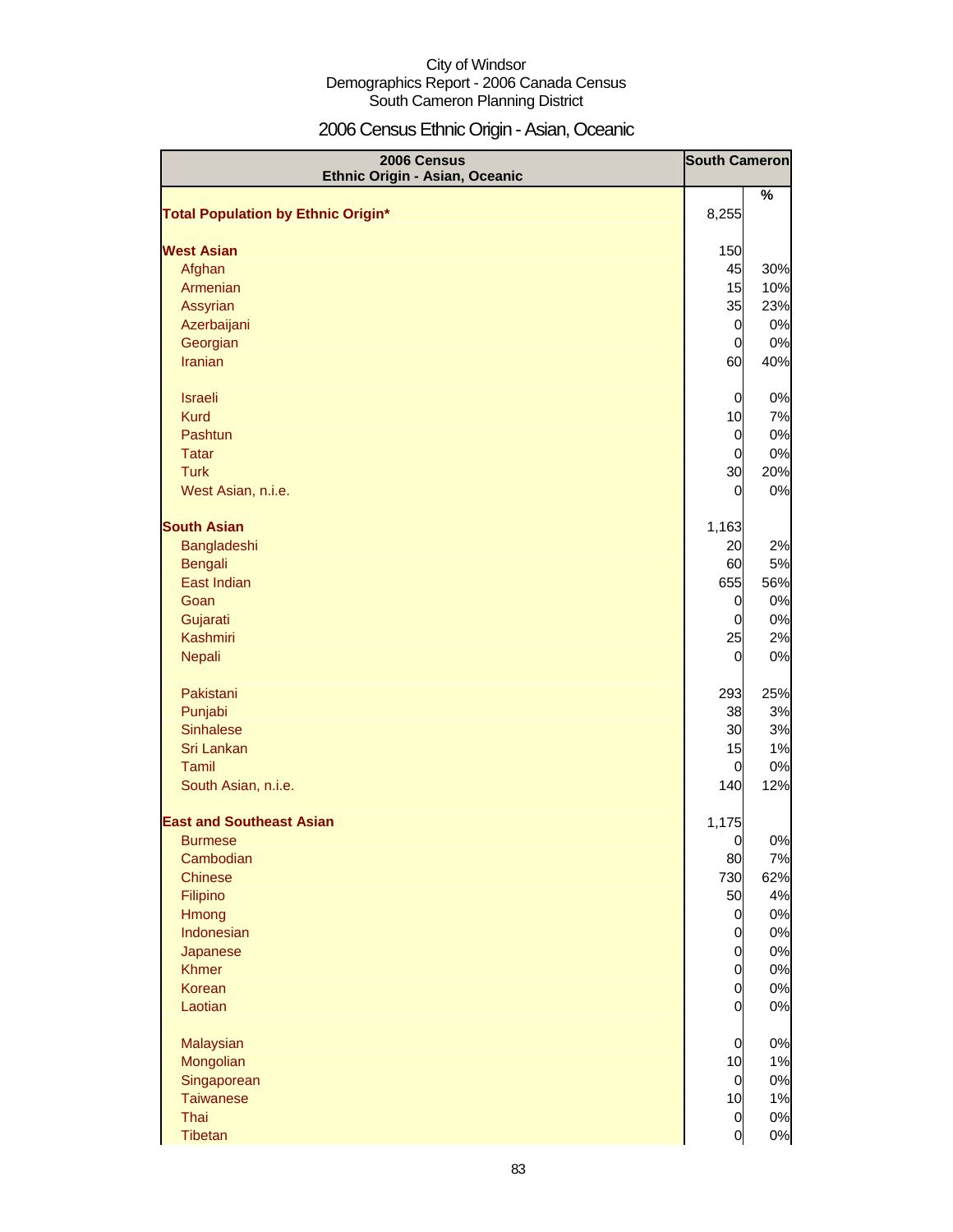| 2006 Census<br>Ethnic Origin - Asian, Oceanic                                        | <b>South Cameron</b> |     |
|--------------------------------------------------------------------------------------|----------------------|-----|
|                                                                                      |                      | %   |
| <b>Vietnamese</b>                                                                    | 255                  | 22% |
| East or Southeast Asian, n.i.e.                                                      | 55                   | 5%  |
| Asian, n.o.s.                                                                        | 0                    | 0%  |
| <b>Oceania</b>                                                                       |                      |     |
| Australian                                                                           | 0                    |     |
| <b>New Zealander</b>                                                                 |                      |     |
| Pacific Islands                                                                      | 0                    |     |
| Fijian                                                                               | 0                    |     |
| <b>Hawaiian</b>                                                                      | 0                    |     |
| Maori                                                                                | 0                    |     |
| Polynesian                                                                           | 0                    |     |
| Samoan                                                                               | 0                    |     |
| Pacific Islander, n.i.e.                                                             | 0                    |     |
| *Total responses are the sum of single and multiple responses for each ethnic origin |                      |     |
| n.i.e.: not included elsewhere                                                       |                      |     |
| n.o.s: not otherwise specfied                                                        |                      |     |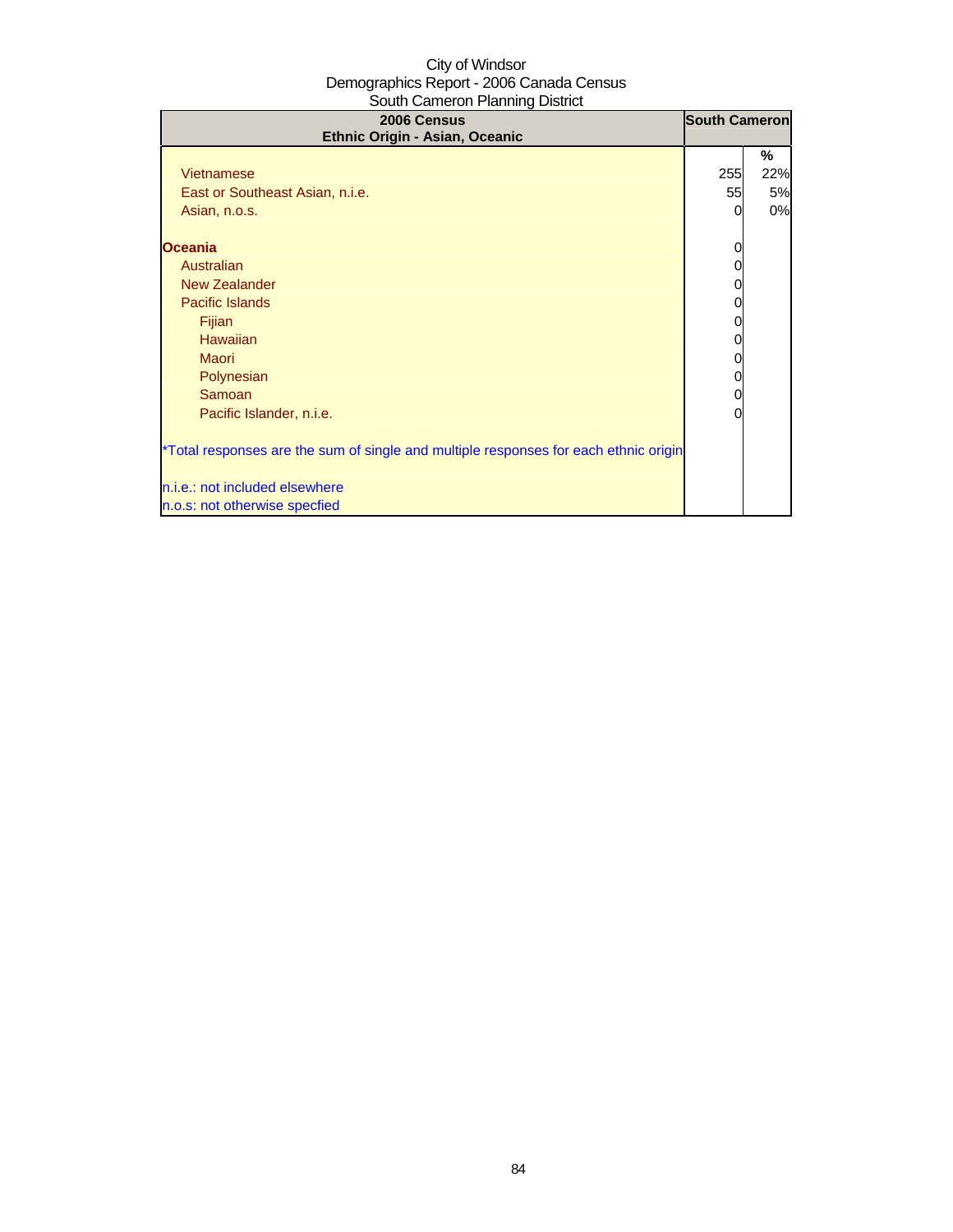# 2006 Census Ethnic Origin - Arab

| 2006 Census<br>Ethnic Origin - Arab                                                  | <b>South Cameron</b> |       |
|--------------------------------------------------------------------------------------|----------------------|-------|
|                                                                                      |                      | $\%$  |
| <b>Total Population by Ethnic Origin*</b>                                            | 8,255                |       |
| <b>Arab</b>                                                                          | 953                  |       |
| Egyptian                                                                             | 13                   | 1%    |
| Iraqi                                                                                | 320                  | 34%   |
| Jordanian                                                                            | 35                   | 4%    |
| <b>Kuwaiti</b>                                                                       | $\overline{0}$       | 0%    |
| Lebanese                                                                             | 453                  | 48%   |
| Libyan                                                                               | 10                   | 1%    |
| Maghrebi                                                                             | 60                   | 6%    |
| Algerian                                                                             | 55                   | 6%    |
| <b>Berber</b>                                                                        | $\overline{0}$       | 0%    |
| Moroccan                                                                             | 0                    | 0%    |
| Tunisian                                                                             | 0                    | 0%    |
| Maghrebi, n.i.e.                                                                     | 0                    | 0%    |
| Palestinian                                                                          | 80                   | 8%    |
| Saudi Arabian                                                                        | $\overline{0}$       | $0\%$ |
| <b>Syrian</b>                                                                        | 10                   | 1%    |
| Yemeni                                                                               | $\overline{0}$       | 0%    |
| Arab, n.i.e.                                                                         | 20                   | 2%    |
| *Total responses are the sum of single and multiple responses for each ethnic origin |                      |       |
| n.i.e.: not included elsewhere                                                       |                      |       |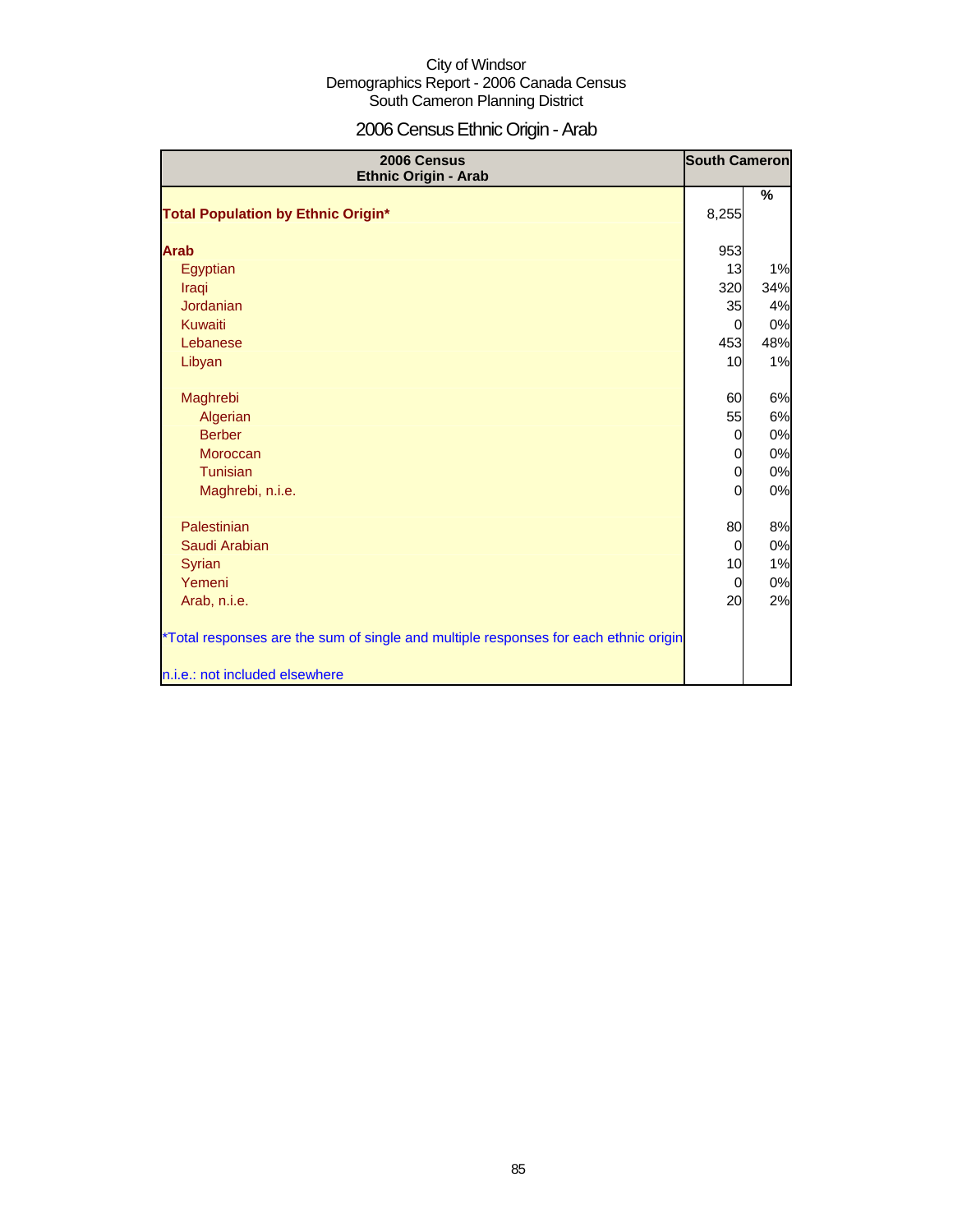# 2006 Census Ethnic Origin - African

| 2006 Census<br><b>Ethnic Origin - African</b> | <b>South Cameron</b> |     |
|-----------------------------------------------|----------------------|-----|
|                                               |                      | %   |
| <b>Total Population by Ethnic Origin*</b>     | 8,255                |     |
|                                               |                      |     |
| <b>African</b>                                | 310                  |     |
| Afrikaner                                     | 0                    | 0%  |
| Akan                                          | $\mathbf 0$          | 0%  |
| Amhara                                        | 10                   | 3%  |
| Angolan                                       | $\overline{0}$       | 0%  |
| Ashanti                                       | $\overline{0}$       | 0%  |
| <b>Bantu</b>                                  | $\overline{0}$       | 0%  |
| <b>Black</b>                                  | 75                   | 24% |
| <b>Burundian</b>                              | 0                    | 0%  |
| Cameroonian                                   | 0                    | 0%  |
| Chadian                                       | $\overline{0}$       | 0%  |
|                                               |                      |     |
| Congolese (Zairian)                           | 0                    | 0%  |
| Congolese, n.o.s.                             | 0                    | 0%  |
| <b>Dinka</b>                                  | $\overline{0}$       | 0%  |
| <b>East African</b>                           | $\overline{0}$       | 0%  |
| Eritrean                                      | $\overline{0}$       | 0%  |
| Ethiopian                                     | 15                   | 5%  |
| Gabonese                                      | $\overline{0}$       | 0%  |
| Gambian                                       | $\overline{0}$       | 0%  |
| Ghanaian                                      | 35                   | 11% |
| Guinean, n.o.s.                               | 0                    | 0%  |
| Harari                                        | 0                    | 0%  |
| Ibo                                           | 0                    | 0%  |
| <b>Ivorian</b>                                | $\mathbf 0$          | 0%  |
| Kenyan                                        | $\mathbf 0$          | 0%  |
| <b>Malagasy</b>                               | $\mathbf 0$          | 0%  |
| <b>Malian</b>                                 | $\overline{0}$       | 0%  |
| <b>Mauritian</b>                              | 0                    | 0%  |
| Nigerian                                      | 65                   | 21% |
| Oromo                                         | 10                   | 3%  |
| Peulh                                         | $\overline{0}$       | 0%  |
| Rwandan                                       | 0                    | 0%  |
| Senegalese                                    | 0                    | 0%  |
| Seychellois                                   | $\overline{0}$       | 0%  |
| Sierra Leonean                                | $\overline{0}$       | 0%  |
| Somali                                        | 40                   | 13% |
| South African                                 | 25                   | 8%  |
| Sudanese                                      | $\overline{0}$       | 0%  |
| Tanzanian                                     | $\overline{0}$       | 0%  |
| Tigrian                                       | $\overline{0}$       | 0%  |
| <b>Togolese</b>                               | $\overline{0}$       | 0%  |
| Ugandan                                       | 0                    | 0%  |
| Yoruba                                        | 0                    | 0%  |
| Zambian                                       | $\overline{0}$       | 0%  |
| Zimbabwean                                    | 0                    | 0%  |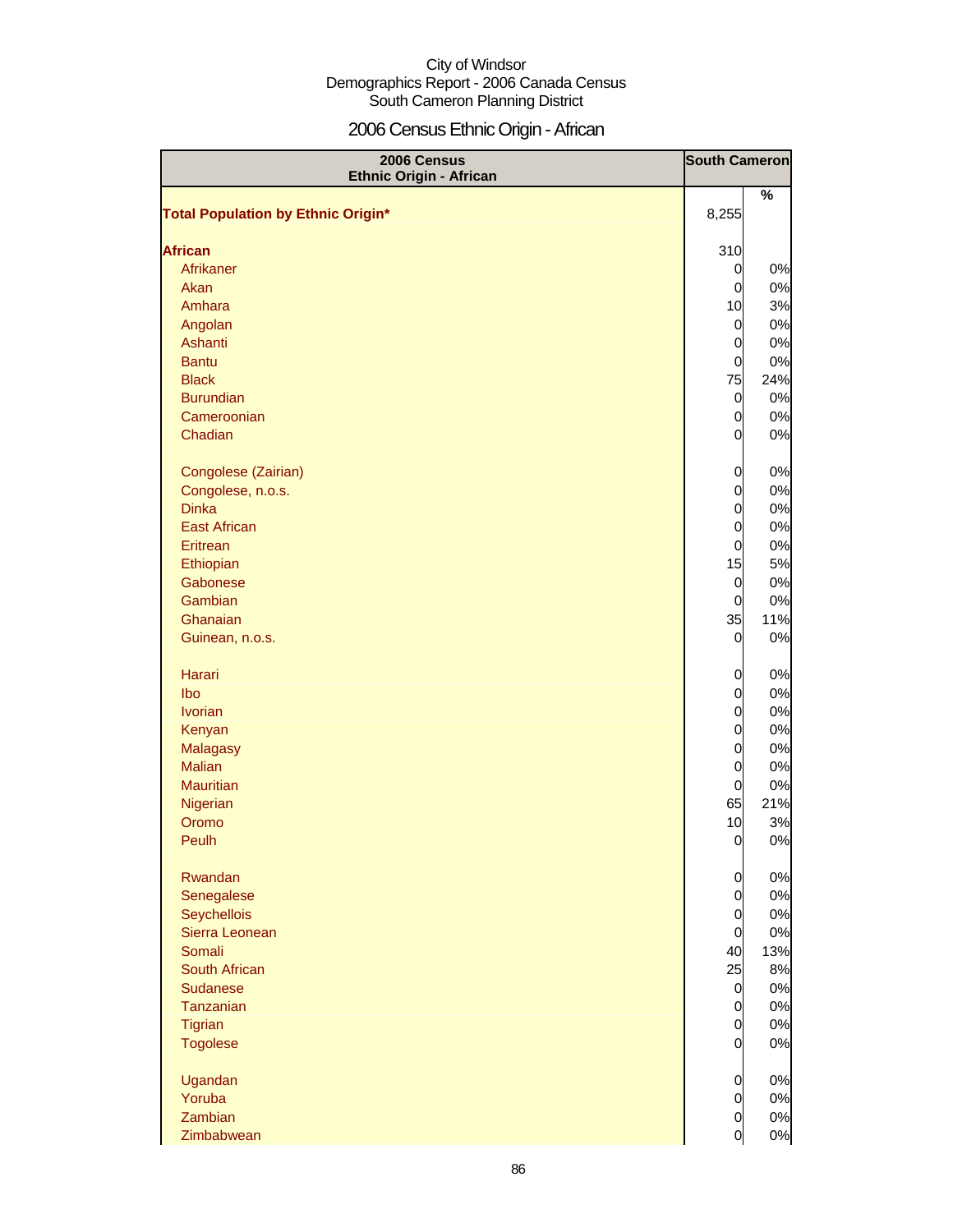| 2006 Census<br><b>Ethnic Origin - African</b>                                        | <b>South Cameron</b> |     |
|--------------------------------------------------------------------------------------|----------------------|-----|
|                                                                                      |                      | %   |
| Zulu                                                                                 |                      | 0%  |
| African, n.i.e.                                                                      | 75                   | 24% |
| *Total responses are the sum of single and multiple responses for each ethnic origin |                      |     |
| n.i.e.: not included elsewhere                                                       |                      |     |
| n.o.s: not otherwise specfied                                                        |                      |     |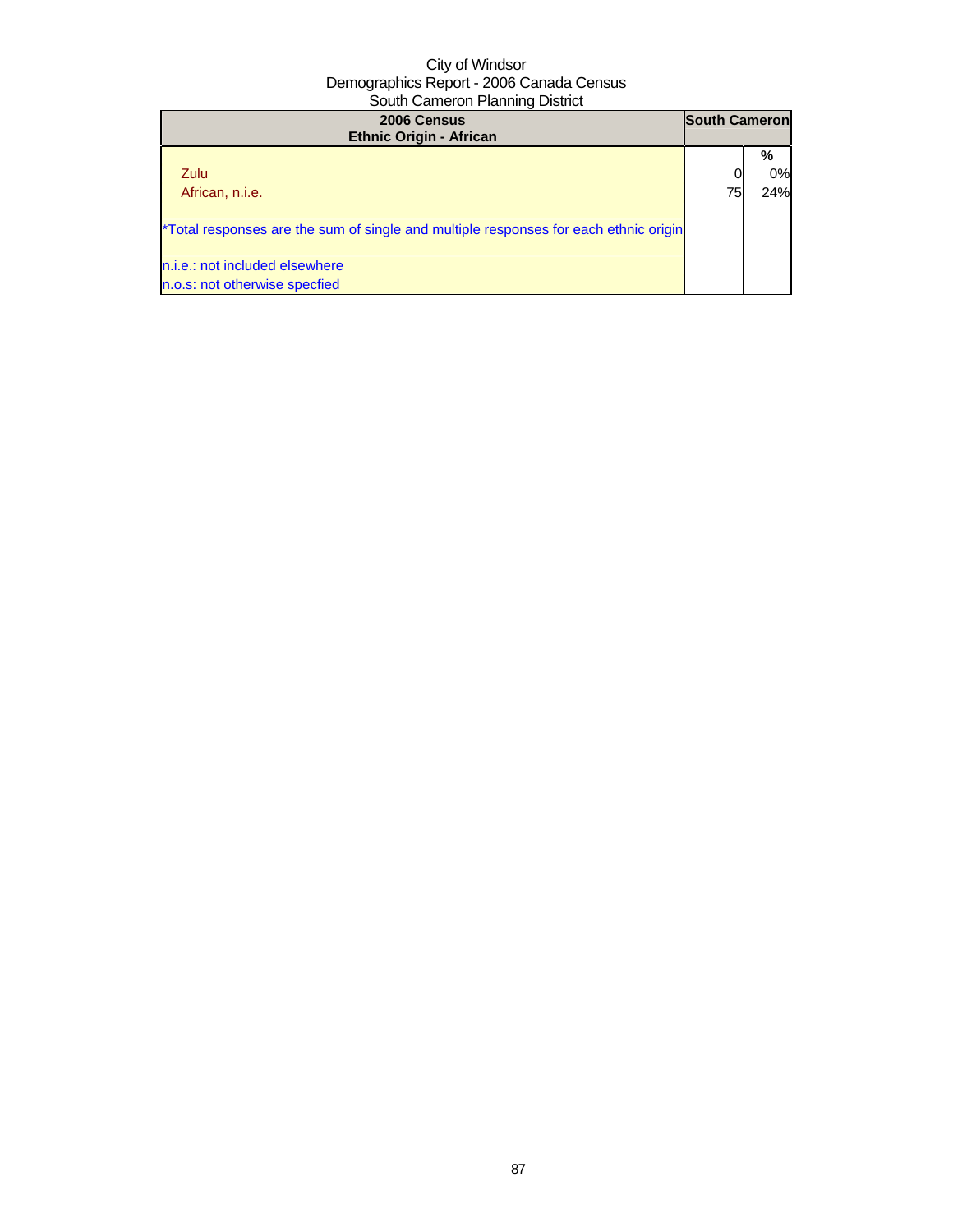# 2006 Census Ethnic Origin - Americas

| 2006 Census<br><b>Ethnic Origin - Americas</b>                                    | <b>South Cameron</b> |           |
|-----------------------------------------------------------------------------------|----------------------|-----------|
|                                                                                   |                      | %         |
| <b>Total Population by Ethnic Origin*</b>                                         | 8,255                |           |
|                                                                                   |                      |           |
| <b>Latin, Central and South American</b><br>Aboriginal from Central/South America | 80<br>0              | 0%        |
| Argentinian                                                                       | 0                    | 0%        |
| <b>Belizean</b>                                                                   | 0                    | 0%        |
| <b>Bolivian</b>                                                                   | 0                    | 0%        |
| <b>Brazilian</b>                                                                  | 0                    | 0%        |
| Chilean                                                                           | 0                    | 0%        |
| Colombian                                                                         | 0                    | 0%        |
| <b>Costa Rican</b>                                                                | 0                    | 0%        |
| Ecuadorian                                                                        | 0                    | 0%        |
| Guatemalan                                                                        | 0                    | 0%        |
|                                                                                   |                      |           |
| Hispanic                                                                          | 0                    | 0%        |
| <b>Honduran</b>                                                                   | 0                    | 0%        |
| Maya<br><b>Mexican</b>                                                            | $\overline{0}$       | 0%        |
|                                                                                   | 70<br>$\overline{0}$ | 88%<br>0% |
| Nicaraguan<br>Panamanian                                                          | 0                    | 0%        |
| Paraguayan                                                                        | 0                    | 0%        |
| Peruvian                                                                          | 0                    | 0%        |
| Salvadorean                                                                       | 10                   | 12%       |
| Uruguayan                                                                         | 0                    | 0%        |
|                                                                                   |                      |           |
| Venezuelan                                                                        | 0                    | 0%        |
| Latin, Central or South American, n.i.e.                                          | 0                    | 0%        |
| <b>Caribbean</b>                                                                  | 45                   |           |
| Antiguan                                                                          | 0                    | 0%        |
| <b>Bahamian</b>                                                                   | $\overline{0}$       | 0%        |
| <b>Barbadian</b>                                                                  | 10                   | 22%       |
| <b>Bermudan</b>                                                                   | $\overline{0}$       | 0%        |
| Carib                                                                             | $\overline{0}$       | 0%        |
| Cuban                                                                             | $\overline{0}$       | 0%        |
| Dominican, n.o.s.                                                                 | 10                   | 22%       |
| Grenadian                                                                         | $\overline{0}$       | 0%        |
| Guyanese                                                                          | $\overline{0}$       | 0%        |
| <b>Haitian</b>                                                                    | $\overline{0}$       | 0%        |
| Jamaican                                                                          | 40                   | 89%       |
| Kittitian/Nevisian                                                                | 0                    | 0%        |
| <b>Martinican</b>                                                                 | 0                    | 0%        |
| <b>Montserratan</b>                                                               | 0                    | 0%        |
| <b>Puerto Rican</b>                                                               | 0                    | 0%        |
| St. Lucian                                                                        | 0                    | 0%        |
| Trinidadian/Tobagonian                                                            | 0                    | 0%        |
| Vincentian/Grenadinian                                                            | 0                    | 0%        |
| West Indian                                                                       | 0                    | 0%        |
| Caribbean, n.i.e.                                                                 | 0                    | 0%        |
|                                                                                   |                      |           |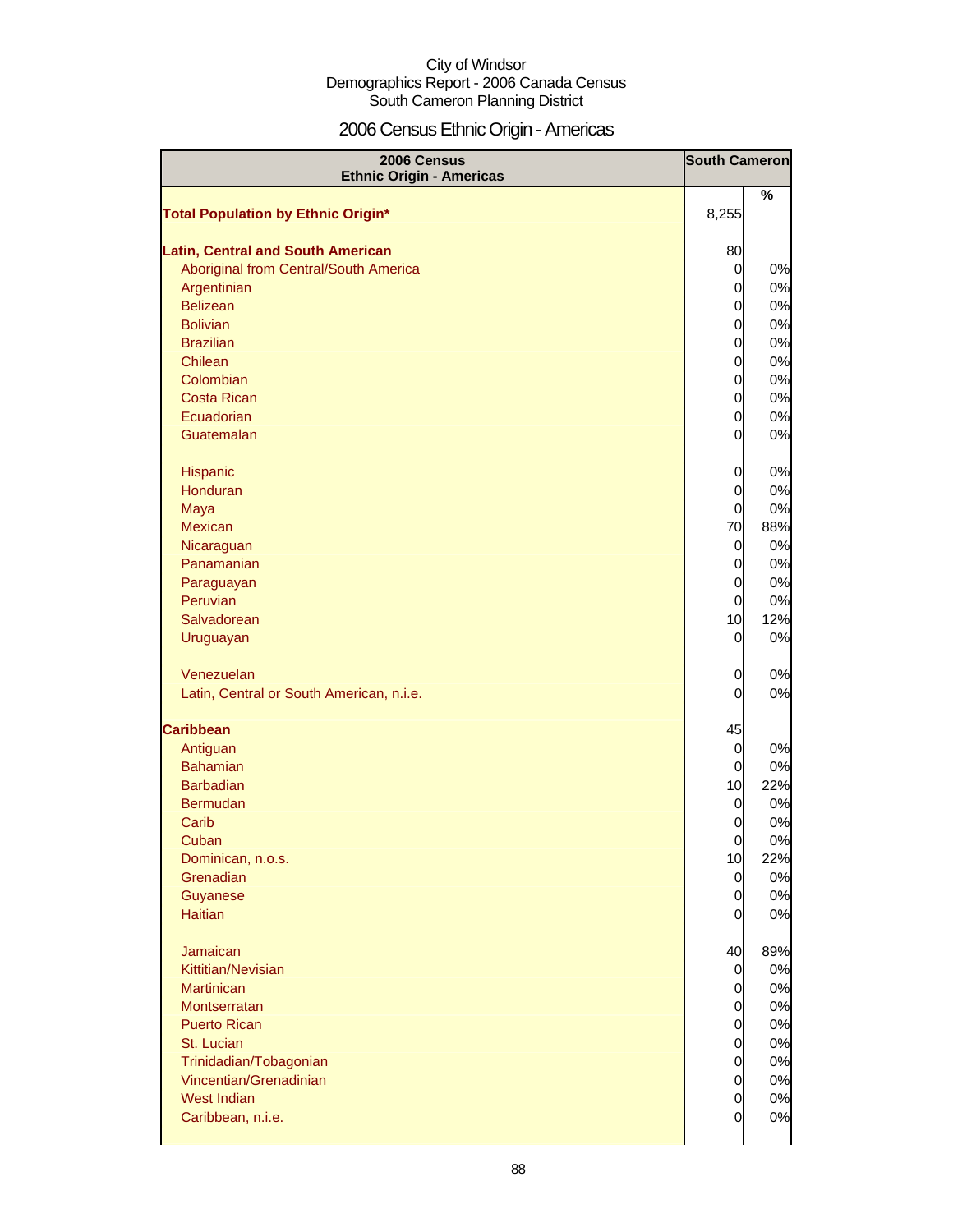| 2006 Census<br><b>Ethnic Origin - Americas</b>                                       |       | <b>South Cameron</b> |
|--------------------------------------------------------------------------------------|-------|----------------------|
|                                                                                      |       | %                    |
| <b>North American</b>                                                                | 1,250 |                      |
| American                                                                             | 160   | 13%                  |
| Canadian                                                                             | 1,145 | 92%                  |
| Newfoundlander                                                                       |       | 0%                   |
| <b>Nova Scotian</b>                                                                  |       | 0%                   |
| <b>Ontarian</b>                                                                      | 0     | 0%                   |
| Québécois                                                                            | 0     | 0%                   |
| Other provincial or regional groups                                                  | 0     | 0%                   |
| <b>North American Aboriginal</b>                                                     | 175   |                      |
| <b>Inuit</b>                                                                         | 0     | 0%                   |
| <b>Métis</b>                                                                         | 10    | 6%                   |
| North American Indian                                                                | 170   | 97%                  |
| *Total responses are the sum of single and multiple responses for each ethnic origin |       |                      |
| n.i.e.: not included elsewhere                                                       |       |                      |
| n.o.s: not otherwise specfied                                                        |       |                      |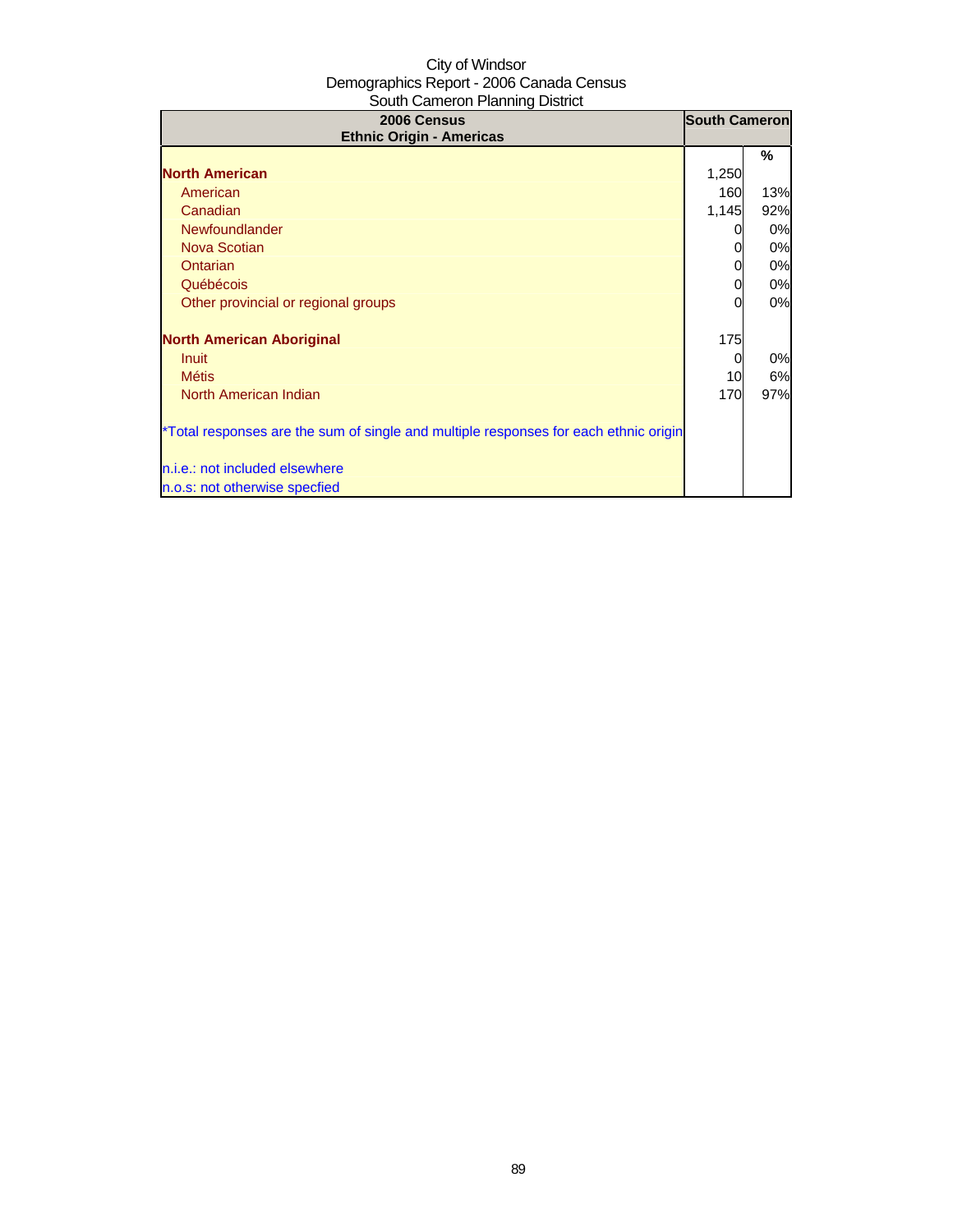### 2006 Census Visible Minorities

| 2006 Census<br><b>Visible Minorities</b>               | <b>South Cameron</b>                      |                     |
|--------------------------------------------------------|-------------------------------------------|---------------------|
| <b>Total Population by Visible Minority Groups</b>     | 8,255                                     | %                   |
| <b>Visible minorities</b>                              | 3,48142%                                  |                     |
| Top 3 visible minorities                               | South Asian 34%<br>Chinese <sup>18%</sup> | Arab <sub>19%</sub> |
| <b>Chinese</b>                                         |                                           | 595 7%              |
| South Asian                                            | 1,118 14%                                 |                     |
| <b>Black</b>                                           | 325                                       | 4%                  |
| Filipino                                               | <b>50</b>                                 | 1%                  |
| <b>Latin American</b>                                  | 65                                        | 1%                  |
| <b>Southeast Asian</b>                                 | 465                                       | 6%                  |
| Arab                                                   | 613                                       | 7%                  |
| <b>West Asian</b>                                      | 70                                        | 1%                  |
| Korean                                                 | 0                                         | 0%                  |
| Japanese                                               | 0                                         | 0%                  |
| Visible minority, n.i.e.                               | 125                                       | 2%                  |
| Multiple visible minority                              | 45                                        | 1%                  |
| Not a visible minority (includes white and aboriginal) | 4,78458%                                  |                     |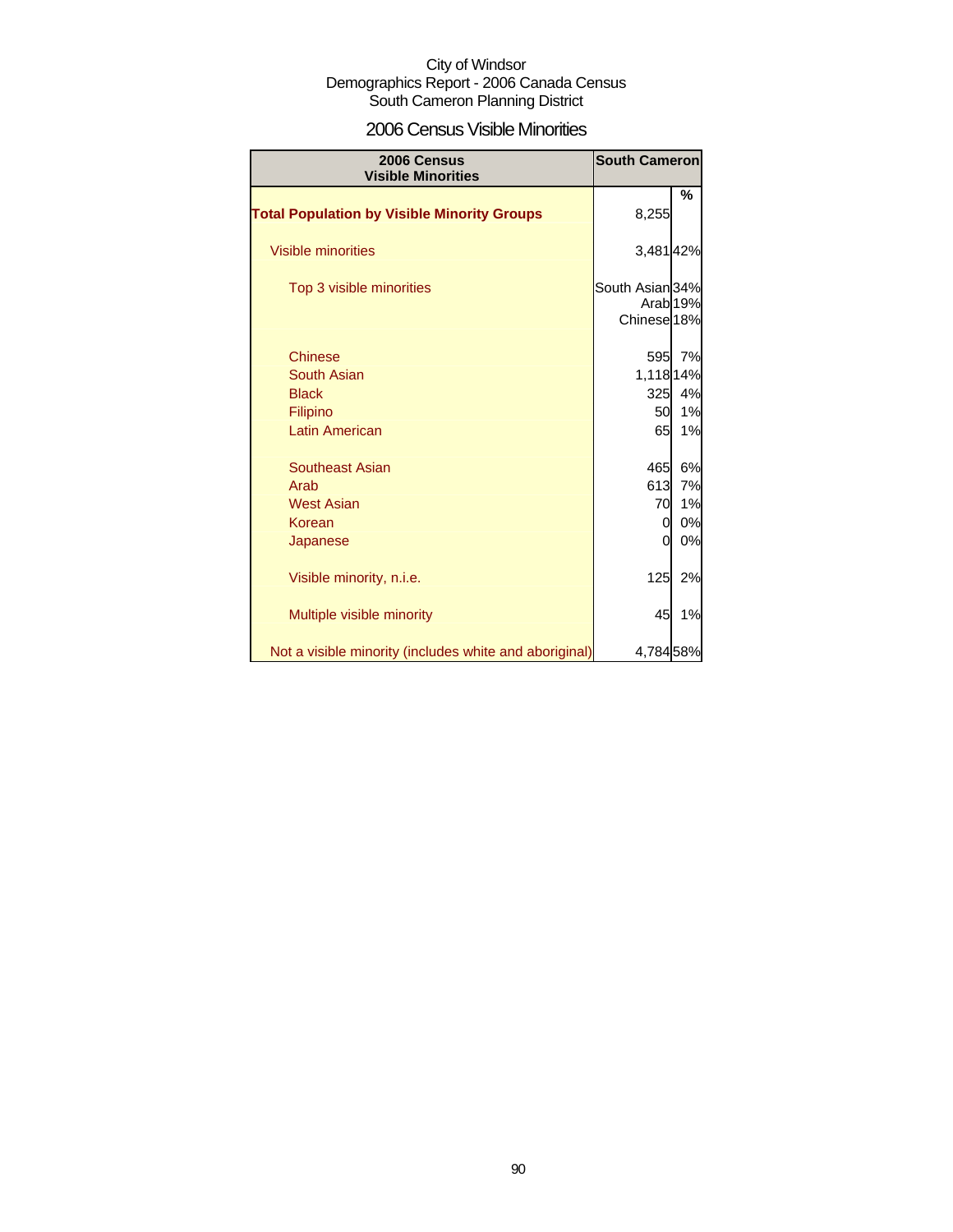# 2006 Census 2005 Employment Income by Sex and Work Activity

| 2006 Census<br>2005 Employment Income by Sex and Work Activity                                              | <b>South</b><br><b>Cameron</b> |         |
|-------------------------------------------------------------------------------------------------------------|--------------------------------|---------|
|                                                                                                             |                                | $\%$    |
| Total Population 15 years and over with employment income                                                   | 4,011                          |         |
| Average employment income                                                                                   | \$40,331                       |         |
| Worked full year, full time                                                                                 | 2,136 53%                      |         |
| Average employment income                                                                                   | \$58,165                       |         |
| Worked part year or part time                                                                               | 1,523 38%                      |         |
| Average employment income                                                                                   | \$21,128                       |         |
| Males 15 years and over with employment income                                                              | 2,183                          |         |
| Average employment income                                                                                   | \$50,842                       |         |
| Worked full year, full time                                                                                 | 1,328 61%                      |         |
| Average employment income                                                                                   | \$58,847                       |         |
| Worked part year or part time                                                                               |                                | 710 33% |
| Average employment income                                                                                   | \$28,882                       |         |
| Females 15 years and over with employment income                                                            | 1,818                          |         |
| Average employment income                                                                                   | \$27,782                       |         |
| Worked full year, full time                                                                                 |                                | 820 45% |
| Average employment income                                                                                   | \$43,355                       |         |
| Worked part year or part time                                                                               |                                | 805 44% |
| Average employment income                                                                                   | \$14,226                       |         |
| Note that the sum of "worked full year, full time" and "worked part year or part time" counts may not equal |                                |         |
| "persons with employment income". This is due to persons reporting employment income from a previous year.  |                                |         |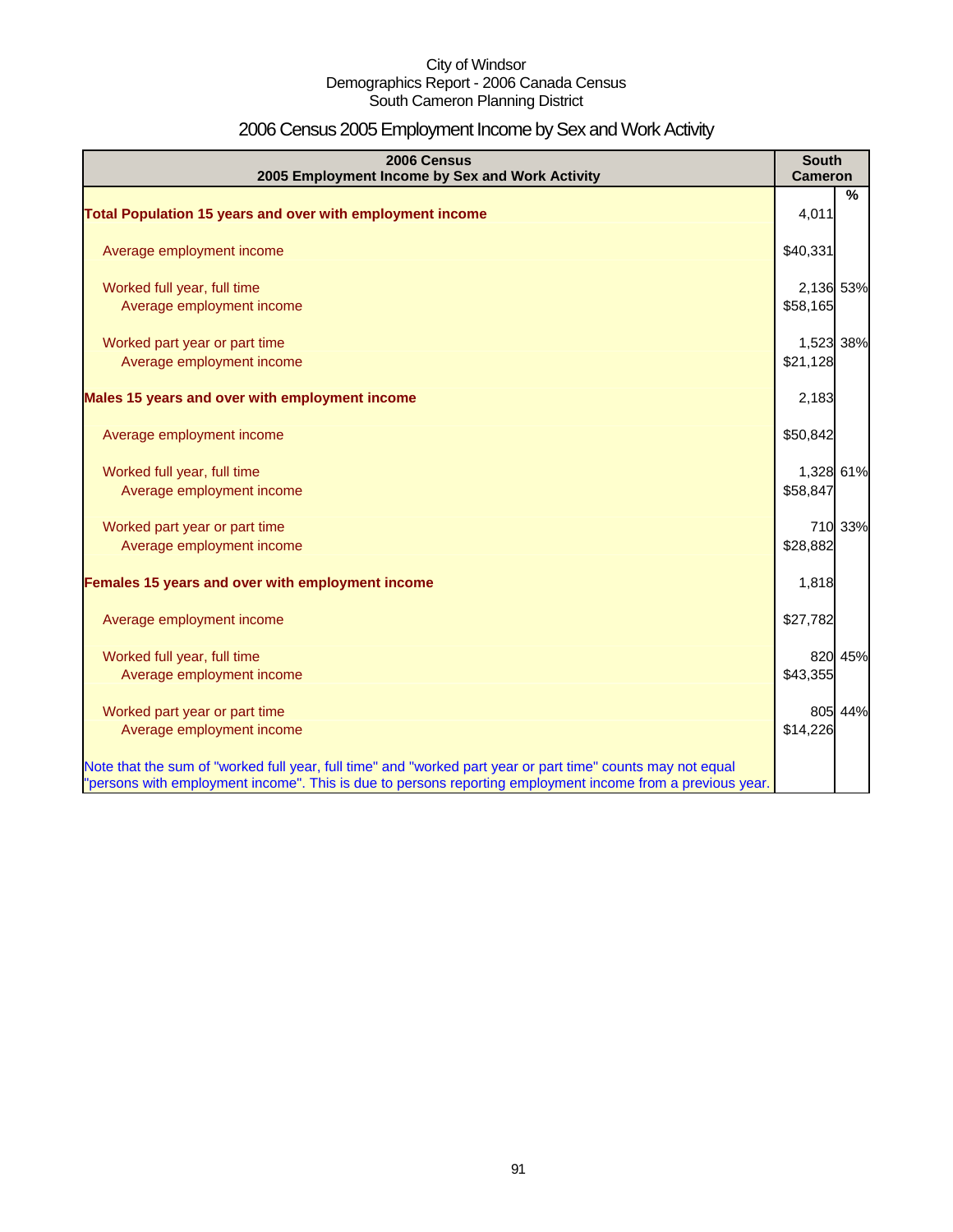| 2006 Census<br>2005 Individual Income by Sex Comparison | <b>South Cameron</b>       |               |              |               |                |         |
|---------------------------------------------------------|----------------------------|---------------|--------------|---------------|----------------|---------|
|                                                         | <b>Total</b><br>Population | $\frac{9}{6}$ | <b>Males</b> | $\frac{0}{0}$ | <b>Females</b> | %       |
| <b>Population 15 years and over</b>                     | 6,290                      |               | 3,076        |               | 3,206          |         |
| <b>Without income</b>                                   | 450                        | 7%            |              | 205 7%        | <b>260</b>     | 8%      |
| With income                                             | 5,82593%                   |               | 2,86193%     |               | 2,96192%       |         |
| Population 15 years and over by Income                  | 5,825                      |               | 2,861        |               | 2,961          |         |
| <b>Under \$1,000</b>                                    | <b>380</b>                 | 7%            | 195          | 7%            | 175            | 6%      |
| $$1,000 - $2,999$                                       | 260                        | 4%            | 70           | 2%            | 190            | 6%      |
| $$3,000 - $4,999$                                       | <b>255</b>                 | 4%            | 75           | 3%            | 185            | 6%      |
| $$5,000 - $6,999$                                       | 268                        | 5%            | 80           | 3%            | 190            | 6%      |
| $$7,000 - $9,999$                                       | 368                        | 6%            | 98           | 3%            |                | 290 10% |
| \$10,000 - \$11,999                                     | 255                        | 4%            | 75           | 3%            | 165            | 6%      |
| \$12,000 - \$14,999                                     | 310                        | 5%            | 115          | 4%            | 205            | 7%      |
| \$15,000 - \$19,999                                     | 420                        | 7%            | 170          | 6%            | 265            | 9%      |
| \$20,000 - \$24,999                                     | 433                        | 7%            | 220          | 8%            | 215            | 7%      |
| \$25,000 - \$29,999                                     | 250                        | 4%            | 75           | 3%            | 160            | 5%      |
| \$30,000 - \$34,999                                     | 330                        | 6%            | 130          | 5%            | 175            | 6%      |
| \$35,000 - \$39,999                                     | 330                        | 6%            | 170          | 6%            | 150            | 5%      |
| \$40,000 - \$44,999                                     | 253                        | 4%            | 205          | 7%            | 75             | 3%      |
| \$45,000 - \$49,999                                     | 210                        | 4%            | 135          | 5%            | 65             | 2%      |
| \$50,000 - \$59,999                                     | 305                        | 5%            |              | 198 7%        | 145            | 5%      |
| \$60,000 and over                                       | 1,108 19%                  |               |              | 83829%        | 265            | 9%      |
| <b>Dominant Income Range</b>                            | Over \$60K                 |               | Over \$60K   |               | \$7K - \$10K   |         |
| <b>Median Income</b>                                    | \$24,063                   |               | \$38,571     |               | \$16,086       |         |
| Average Income                                          | \$35,157                   |               | \$46,460     |               | \$24,139       |         |

# 2006 Census 2005 Individual Income by Sex Comparison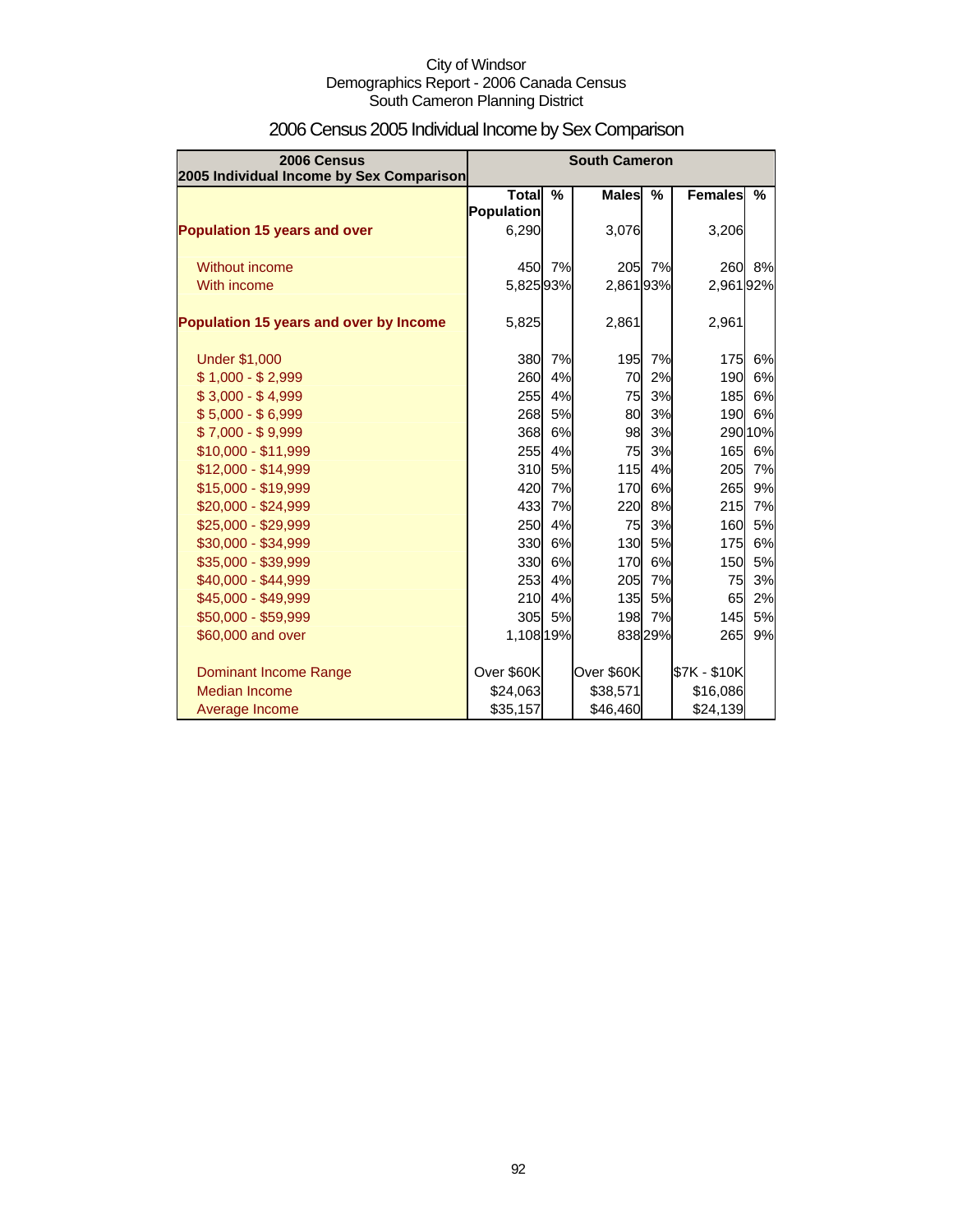# 2006 Census 2005 Individual Income by Sex

| 2006 Census<br>2005 Individual Income by Sex | <b>South Cameron</b> |         |
|----------------------------------------------|----------------------|---------|
|                                              |                      | ℅       |
| <b>Population 15 years and over</b>          | 6,290                |         |
| Without income                               | 450                  | 7%      |
| With income                                  | 5,825 93%            |         |
| Population 15 years and over by Income       | 5,825                |         |
| <b>Under \$1,000</b>                         | 380                  | 7%      |
| $$1,000 - $2,999$                            | 260                  | 4%      |
| $$3,000 - $4,999$                            | 255                  | 4%      |
| $$5,000 - $6,999$                            | 268                  | 5%      |
| $$7,000 - $9,999$                            | 368                  | 6%      |
| \$10,000 - \$11,999                          | 255                  | 4%      |
| \$12,000 - \$14,999                          | 310                  | 5%      |
| \$15,000 - \$19,999                          | 420                  | 7%      |
| \$20,000 - \$24,999                          | 433                  | 7%      |
| \$25,000 - \$29,999                          | 250                  | 4%      |
| \$30,000 - \$34,999                          | 330                  | 6%      |
| \$35,000 - \$39,999                          | <b>330</b>           | 6%      |
| \$40,000 - \$44,999                          | 253                  | 4%      |
| \$45,000 - \$49,999                          | 210                  | 4%      |
| \$50,000 - \$59,999                          | 305                  | 5%      |
| \$60,000 and over                            | 1,108 19%            |         |
| Dominant income range                        | Over \$60K           |         |
| Average income                               | \$35,157             |         |
| <b>Median income</b>                         | \$24,063             |         |
| <b>Males 15 years and over</b>               | 3,076                |         |
| Without income                               | 205                  | 7%      |
| With income                                  | 2,861 93%            |         |
| <b>Males 15 years and over by Income</b>     | 2,861                |         |
| <b>Under \$1,000</b>                         | 195                  | 7%      |
| $$1,000 - $2,999$                            | 70                   | 2%      |
| $$3,000 - $4,999$                            | 75                   | 3%      |
| $$5,000 - $6,999$                            | 80                   | 3%      |
| $$7,000 - $9,999$                            | 98                   | 3%      |
| \$10,000 - \$11,999                          | 75                   | 3%      |
| \$12,000 - \$14,999                          | 115                  | 4%      |
| \$15,000 - \$19,999                          | 170                  | 6%      |
| \$20,000 - \$24,999                          | 220                  | 8%      |
| \$25,000 - \$29,999                          | 75                   | 3%      |
| \$30,000 - \$34,999                          | 130                  | 5%      |
| \$35,000 - \$39,999                          | 170                  | 6%      |
| \$40,000 - \$44,999                          | 205                  | 7%      |
| \$45,000 - \$49,999                          | 135                  | 5%      |
| \$50,000 - \$59,999                          | 198                  | 7%      |
| \$60,000 and over                            |                      | 838 29% |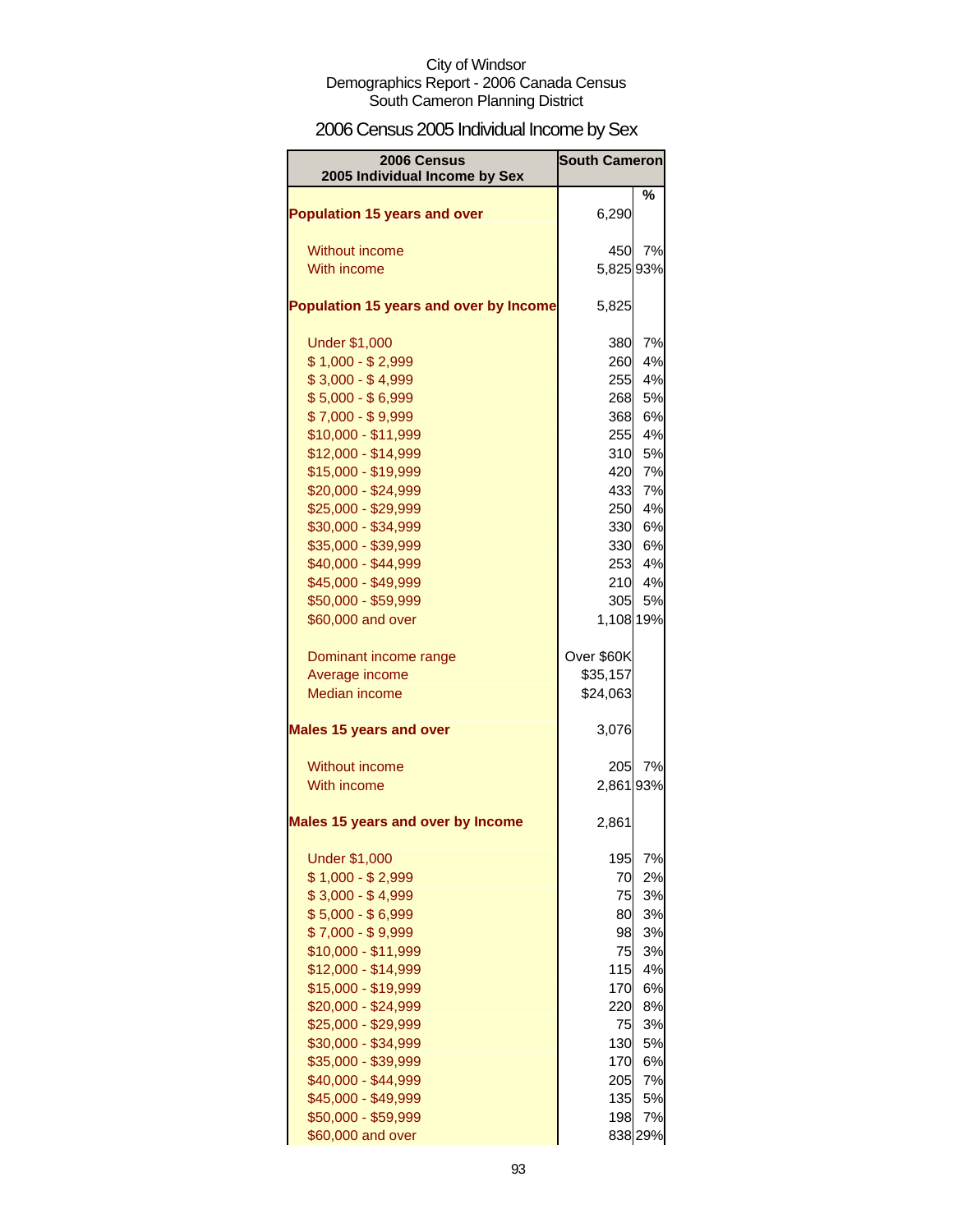| 2006 Census                                | <b>South Cameron</b> |         |  |
|--------------------------------------------|----------------------|---------|--|
| 2005 Individual Income by Sex              |                      |         |  |
|                                            |                      | %       |  |
|                                            |                      |         |  |
| Dominant income range                      | Over \$60K           |         |  |
| <b>Median income</b>                       | \$38,571             |         |  |
| Average income                             | \$46,460             |         |  |
|                                            |                      |         |  |
| <b>Females 15 years and over</b>           | 3,206                |         |  |
|                                            |                      |         |  |
| <b>Without income</b>                      | 260                  | 8%      |  |
| With income                                | 2,961                | 92%     |  |
|                                            |                      |         |  |
| <b>Females 15 years and over by Income</b> | 2,961                |         |  |
|                                            |                      |         |  |
| <b>Under \$1,000</b>                       | 175                  | 6%      |  |
| $$1,000 - $2,999$                          | 190                  | 6%      |  |
| $$3,000 - $4,999$                          | <b>185</b>           | 6%      |  |
| $$5,000 - $6,999$                          | 190                  | 6%      |  |
| $$7,000 - $9,999$                          |                      | 290 10% |  |
| \$10,000 - \$11,999                        | 165                  | 6%      |  |
| \$12,000 - \$14,999                        | 205                  | 7%      |  |
| \$15,000 - \$19,999                        | 265                  | 9%      |  |
| \$20,000 - \$24,999                        | 215                  | 7%      |  |
| \$25,000 - \$29,999                        | 160                  | 5%      |  |
| \$30,000 - \$34,999                        | 175                  | 6%      |  |
| \$35,000 - \$39,999                        | 150                  | 5%      |  |
| \$40,000 - \$44,999                        | 751                  | 3%      |  |
| \$45,000 - \$49,999                        | 65                   | 2%      |  |
| \$50,000 - \$59,999                        | 145                  | 5%      |  |
| \$60,000 and over                          | 265                  | 9%      |  |
| Dominant income range                      | \$7K - \$10K         |         |  |
|                                            |                      |         |  |
| Median income                              | \$16,086             |         |  |
| Average income                             | \$24,139             |         |  |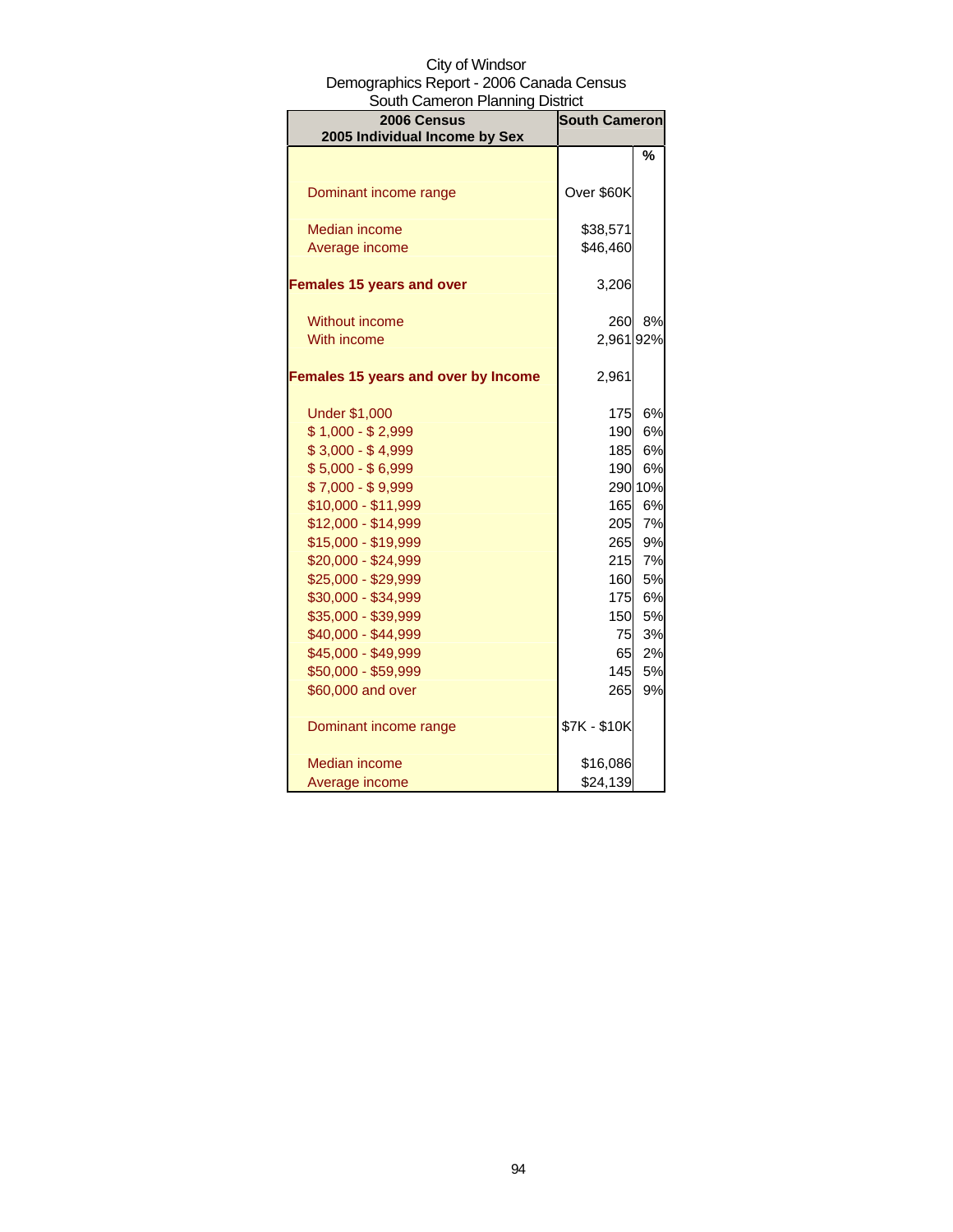# 2006 Census 2005 Individual After-Tax Income by Sex

| 2006 Census                                      | <b>South Cameron</b> |                |
|--------------------------------------------------|----------------------|----------------|
| 2005 Individual After-Tax Income by Sex          |                      | %              |
| <b>Population 15 years and over</b>              | 6,292                |                |
| Without income                                   | 460                  | 7%             |
| With income                                      | 5,83093%             |                |
|                                                  |                      |                |
| Population 15 years and over by after-tax income | 5,830                |                |
| <b>Under \$1,000</b>                             | 365                  | 6%             |
| \$1,000 to \$2,999                               | 260                  | 4%             |
| \$3,000 to \$4,999                               | 270                  | 5%             |
| \$5,000 to \$6,999                               | 278                  | 5%             |
| \$7,000 to \$9,999                               | 378                  | 6%             |
| \$10,000 to \$11,999                             | 260                  | 4%             |
| \$12,000 to \$14,999                             |                      | 345 6%<br>9%   |
| \$15,000 to \$19,999<br>\$20,000 to \$24,999     | 508                  | 425 7%         |
| \$25,000 to \$29,999                             |                      | 340 6%         |
| \$30,000 to \$34,999                             | 478                  | 8%             |
| \$35,000 to \$39,999                             |                      | 325 6%         |
| \$40,000 to \$44,999                             | 225                  | 4%             |
| \$45,000 to \$49,999                             | 233                  | 4%             |
| \$50,000 and over                                | 1,063 18%            |                |
| Dominant income range                            | Over \$50K           |                |
| Median after-tax income                          | \$22,502             |                |
| Average after-tax income                         | \$29,692             |                |
| <b>Males 15 years and over</b>                   | 3,076                |                |
| Without income                                   | 215                  | 7%             |
| With income                                      | 2,88194%             |                |
| Males 15 years and over by after-tax income      | 2,881                |                |
| <b>Under \$1,000</b>                             | 190                  | 7%             |
| \$1,000 to \$2,999                               | 55                   | 2%             |
| \$3,000 to \$4,999                               |                      | 80 3%          |
| \$5,000 to \$6,999<br>\$7,000 to \$9,999         |                      | 75 3%<br>98 3% |
| \$10,000 to \$11,999                             |                      | 70 2%          |
| \$12,000 to \$14,999                             | 105                  | 4%             |
| \$15,000 to \$19,999                             |                      | 245 9%         |
| \$20,000 to \$24,999                             |                      | 175 6%         |
| \$25,000 to \$29,999                             | 115                  | 4%             |
| \$30,000 to \$34,999                             | 273                  | 9%             |
| \$35,000 to \$39,999                             |                      | 230 8%         |
| \$40,000 to \$44,999                             |                      | 145 5%         |
| \$45,000 to \$49,999                             | 135                  | 5%             |
| \$50,000 and over                                |                      | 800 28%        |
| Dominant income range                            | Over \$50K           |                |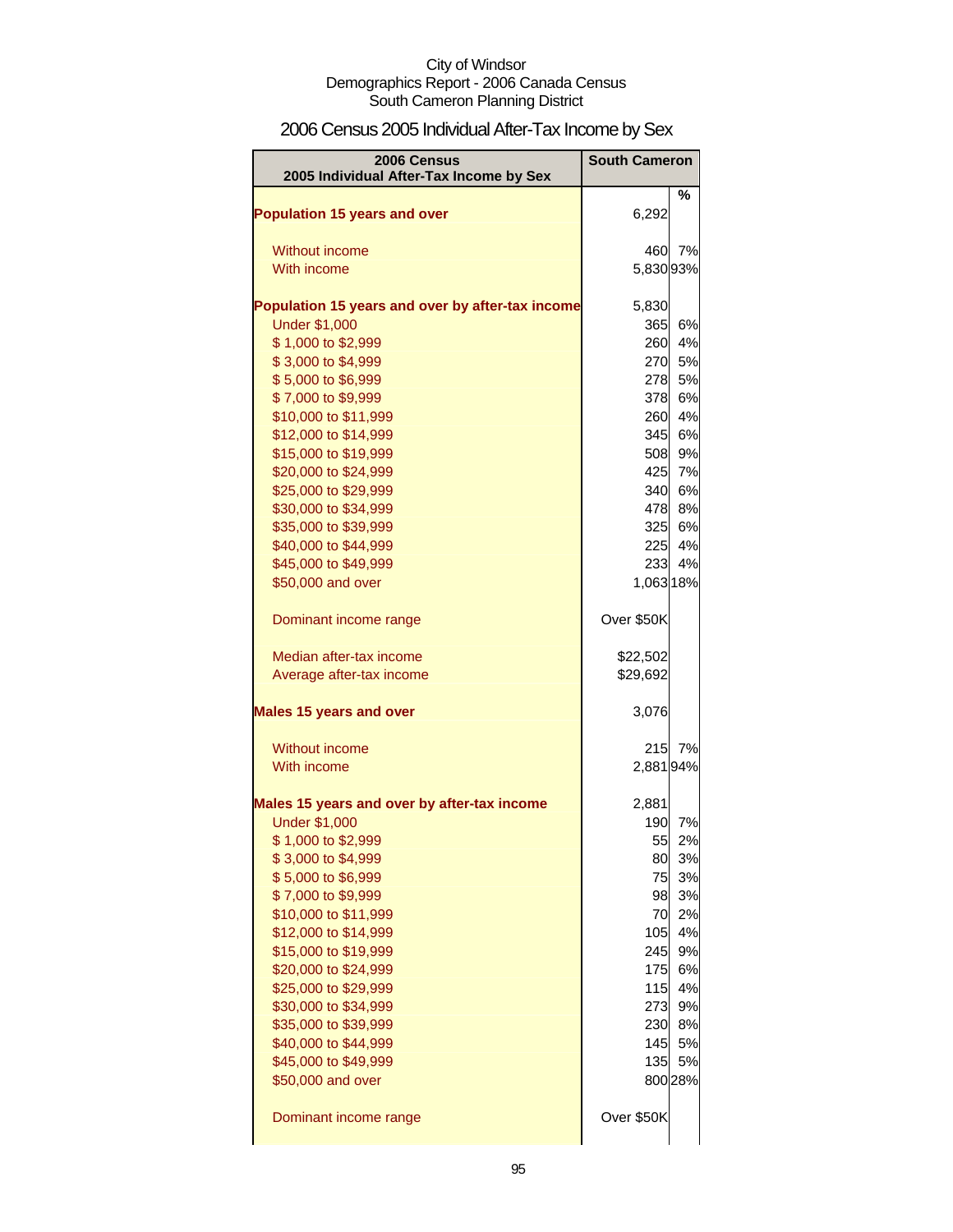| South Cameron Planning District               |                      |               |  |
|-----------------------------------------------|----------------------|---------------|--|
| 2006 Census                                   | <b>South Cameron</b> |               |  |
| 2005 Individual After-Tax Income by Sex       |                      |               |  |
|                                               |                      | $\frac{0}{0}$ |  |
| Median after-tax income                       | \$33,442             |               |  |
| Average after-tax income                      | \$38,485             |               |  |
| <b>Females 15 years and over</b>              | 3,216                |               |  |
| <b>Without income</b>                         |                      | 250 8%        |  |
| With income                                   | 2,95392%             |               |  |
| Females 15 years and over by after-tax income | 2,953                |               |  |
| <b>Under \$1,000</b>                          | 185                  | 6%            |  |
| \$1,000 to \$2,999                            | 195                  | 7%            |  |
| \$3,000 to \$4,999                            | 180                  | 6%            |  |
| \$5,000 to \$6,999                            | 185                  | 6%            |  |
| \$7,000 to \$9,999                            | 275                  | 9%            |  |
| \$10,000 to \$11,999                          | 170                  | 6%            |  |
| \$12,000 to \$14,999                          |                      | 245 8%        |  |
| \$15,000 to \$19,999                          |                      | 300 10%       |  |
| \$20,000 to \$24,999                          |                      | 255 9%        |  |
| \$25,000 to \$29,999                          | 215                  | 7%            |  |
| \$30,000 to \$34,999                          | 215                  | 7%            |  |
| \$35,000 to \$39,999                          | 75                   | 3%            |  |
| \$40,000 to \$44,999                          | 75                   | 3%            |  |
| \$45,000 to \$49,999                          | 95                   | 3%            |  |
| \$50,000 and over                             | 258                  | 9%            |  |
| Dominant income range                         | \$15K to \$20K       |               |  |
| Median after-tax income                       | \$15,439             |               |  |
| Average after-tax income                      | \$21,180             |               |  |

# City of Windsor Demographics Report - 2006 Canada Census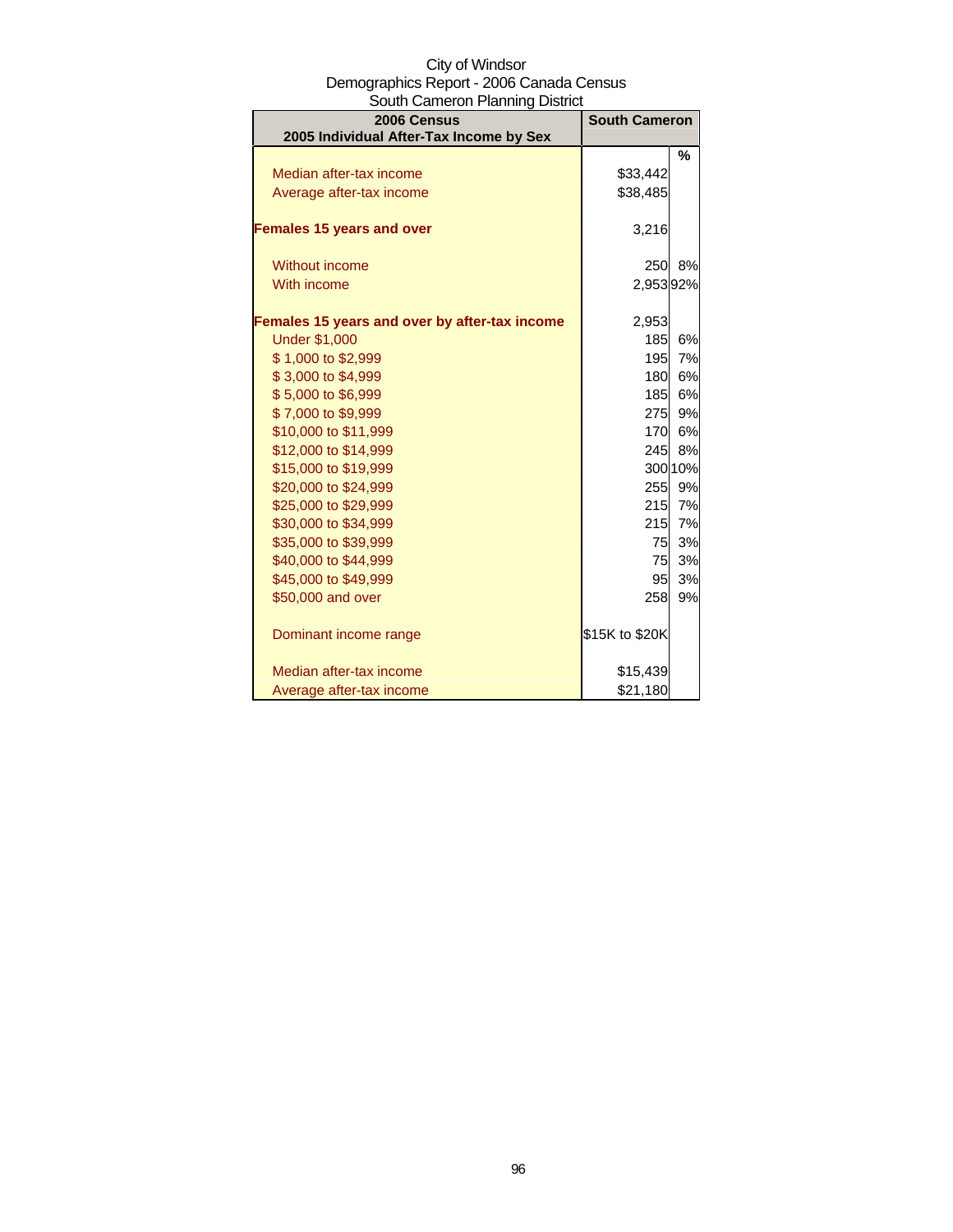# 2006 Census 2005 Family Income

| 2006 Census<br>2005 Family Income                | <b>South Cameron</b> |         |
|--------------------------------------------------|----------------------|---------|
|                                                  |                      | %       |
| <b>Total Census Families by Income</b>           | 2,216                |         |
| <b>Under \$10,000</b>                            | 80                   | 4%      |
| \$10,000 - \$19,999                              | 130                  | 6%      |
| \$20,000 - \$29,999                              | 155                  | 7%      |
| \$30,000 - \$39,999                              | <b>175</b>           | 8%      |
| \$40,000 - \$49,999                              | 163                  | 7%      |
| \$50,000 - \$59,999                              | 170                  | 8%      |
| \$60,000 - \$69,999                              | 175                  | 8%      |
| \$70,000 - \$79,999                              |                      | 230 10% |
| \$80,000 - \$89,999                              | 210                  | 9%      |
| \$90,000 - \$99,999                              |                      | 113 5%  |
| \$100,000 and over                               |                      | 620 28% |
| Dominant income range                            | Over \$100K          |         |
| <b>Median income</b>                             | \$72,722             |         |
| Average income                                   | \$82,921             |         |
| <b>Couple Families by Income</b>                 | 1,898                |         |
| <b>Under \$10,000</b>                            | 50                   | 3%      |
| \$10,000 - \$19,999                              | 80                   | 4%      |
| \$20,000 - \$29,999                              | 95                   | 5%      |
| \$30,000 - \$39,999                              | 120                  | 6%      |
| \$40,000 - \$49,999                              | 143                  | 8%      |
| \$50,000 - \$59,999                              | 160                  | 8%      |
| \$60,000 - \$69,999                              | 145                  | 8%      |
| \$70,000 - \$79,999                              |                      | 205 11% |
| \$80,000 - \$89,999                              |                      | 188 10% |
| \$90,000 - \$99,999                              | 118                  | 6%      |
| \$100,000 and over                               |                      | 58531%  |
| Dominant income range                            | Over \$100K          |         |
| <b>Median income</b>                             | \$77,384             |         |
| Average income                                   | \$88,806             |         |
| <b>Total Census Families by after-tax Income</b> | 2,211                |         |
| <b>Under \$10,000</b>                            | 80                   | 4%      |
| \$10,000 to \$19,999                             | 120                  | 5%      |
| \$20,000 to \$29,999                             | 155                  | 7%      |
| \$30,000 to \$39,999                             |                      | 225 10% |
| \$40,000 to \$49,999                             | 180                  | 8%      |
| \$50,000 to \$59,999                             |                      | 235 11% |
| \$60,000 to \$69,999                             |                      | 273 12% |
| \$70,000 to \$79,999                             |                      | 245 11% |
| \$80,000 and over                                |                      | 68331%  |
| Dominant income range                            | Over \$80K           |         |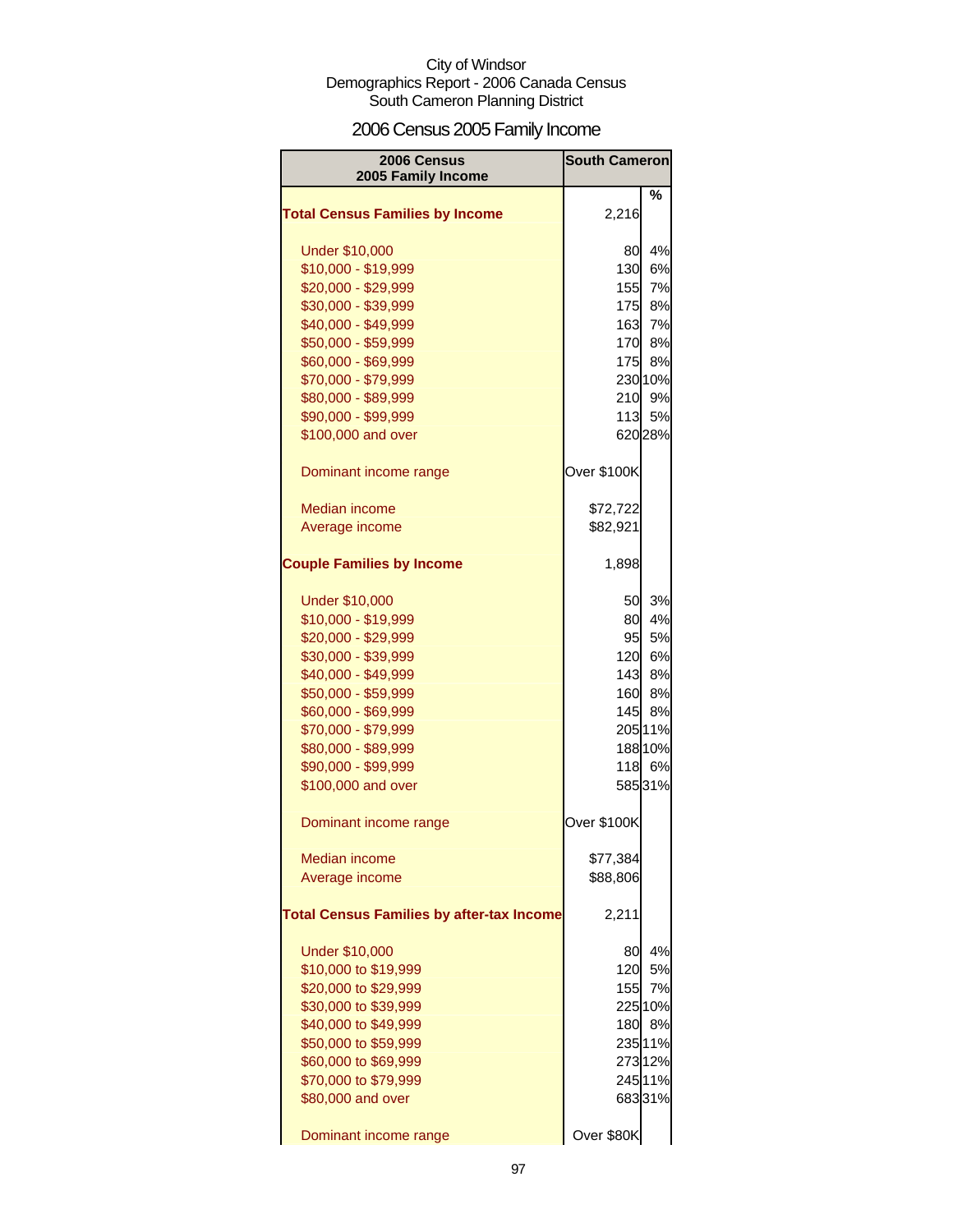| 2006 Census<br>2005 Family Income          | <b>South Cameron</b> |         |
|--------------------------------------------|----------------------|---------|
|                                            |                      | %       |
|                                            |                      |         |
| Median after-tax income                    | \$63,766             |         |
| Average after-tax income                   | \$69,904             |         |
| <b>Couple Families by after-tax Income</b> | 1,893                |         |
| <b>Under \$10,000</b>                      | 50                   | 3%      |
| \$10,000 to \$19,999                       | 80                   | 4%      |
| \$20,000 to \$29,999                       | 90.                  | 5%      |
| \$30,000 to \$39,999                       | 155I                 | 8%      |
| \$40,000 to \$49,999                       |                      | 180 10% |
| \$50,000 to \$59,999                       |                      | 19510%  |
| \$60,000 to \$69,999                       |                      | 25013%  |
| \$70,000 to \$79,999                       |                      | 23512%  |
| \$80,000 and over                          |                      | 63834%  |
| Dominant income range                      | Over \$80K           |         |
| Median after-tax income                    | \$67,452             |         |
| Average after-tax income                   | \$74,746             |         |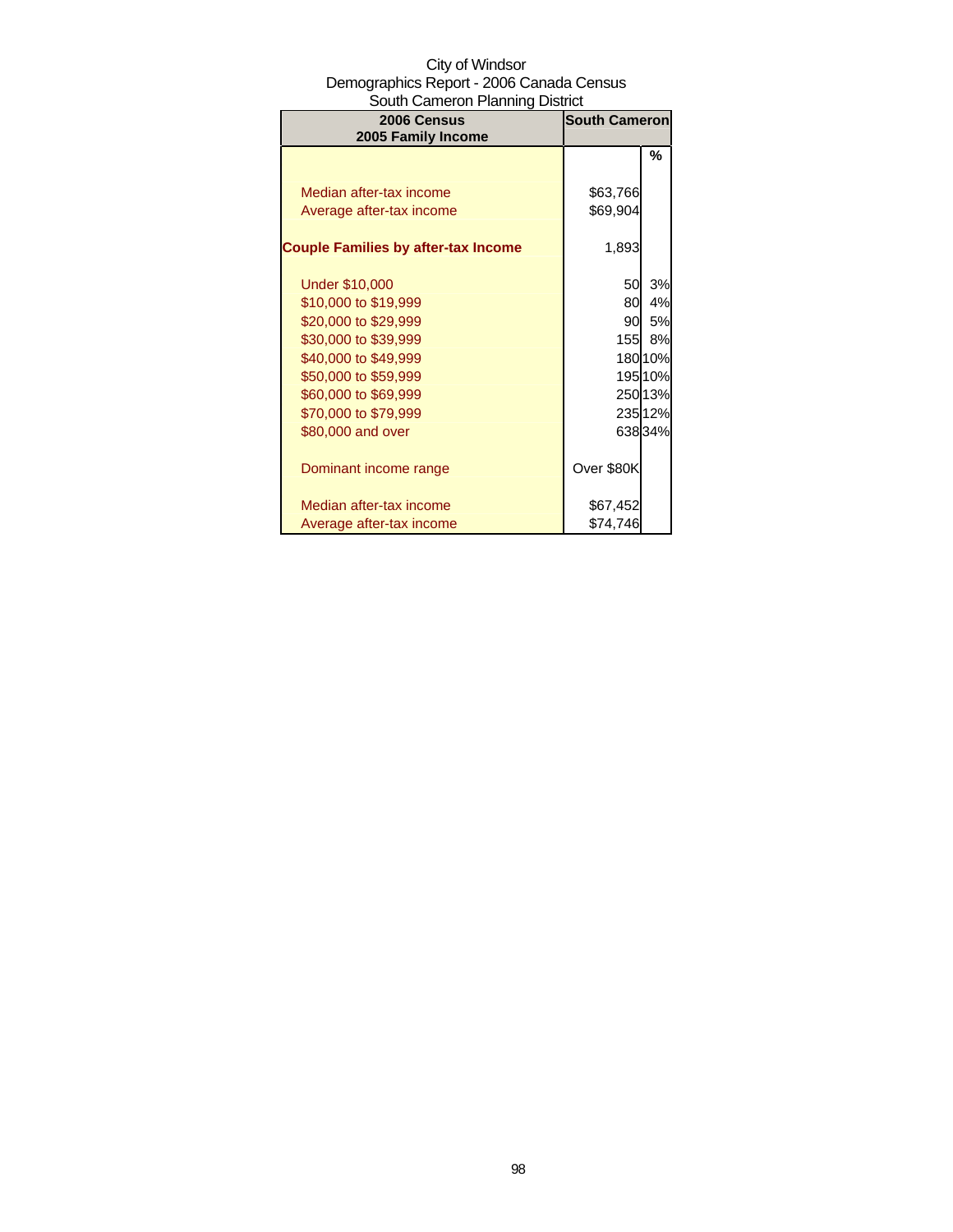# 2006 Census 2005 Income of Non-family Persons by Sex

| 2006 Census<br>2005 Income of Non-family Persons by Sex | <b>South Cameron</b> |              |
|---------------------------------------------------------|----------------------|--------------|
| Non-family persons 15 years and over by Income          | 568                  | %            |
| <b>Under \$1,000</b>                                    | 15                   | 3%           |
| $$1,000 - $2,999$                                       | $\overline{a}$       | 0%           |
| $$3,000 - $4,999$                                       | 15                   | 3%           |
| $$5,000 - $6,999$                                       | 10                   | 2%           |
| $$7,000 - $9,999$                                       | 25                   | 4%           |
| \$10,000 - \$11,999                                     |                      | 10 2%        |
| \$12,000 - \$14,999                                     |                      | 10 2%        |
| \$15,000 - \$19,999                                     |                      | 45 8%        |
| \$20,000 - \$24,999                                     |                      | 7012%        |
| \$25,000 - \$29,999                                     |                      | 55 10%       |
| \$30,000 - \$34,999                                     | 35                   | 6%           |
| \$35,000 - \$39,999                                     |                      | 40 7%        |
| \$40,000 - \$44,999                                     |                      | 30 5%        |
| \$45,000 - \$49,999                                     |                      | 40 7%        |
| \$50,000 - \$59,999                                     | 40                   | 7%           |
| \$60,000 and over                                       |                      | 80 14%       |
| Dominant income range                                   | Over \$60K           |              |
| Average income                                          | \$36,930             |              |
| <b>Median income</b>                                    | \$30,714             |              |
| Male non-family persons 15 years and over               | 285                  |              |
| <b>Under \$1,000</b>                                    | 0                    | 0%           |
| $$1,000 - $2,999$                                       | $\overline{0}$       | 0%           |
| $$3,000 - $4,999$                                       | $\overline{0}$       | 0%           |
| $$5,000 - $6,999$                                       | $\overline{0}$       | 0%           |
| $$7,000 - $9,999$                                       | 20                   | 7%           |
| \$10,000 - \$11,999                                     | $\overline{0}$       | 0%           |
| \$12,000 - \$14,999                                     | 10                   | 4%           |
| \$15,000 - \$19,999                                     | 0                    | 0%           |
| \$20,000 - \$24,999                                     |                      | 50 18%       |
| \$25,000 - \$29,999                                     |                      | 3011%        |
| \$30,000 - \$34,999                                     |                      | 10 4%        |
| \$35,000 - \$39,999                                     |                      | 25 9%        |
| \$40,000 - \$44,999                                     |                      | 0 0%         |
| \$45,000 - \$49,999<br>\$50,000 - \$59,999              | 25                   | 50 18%<br>9% |
| \$60,000 and over                                       |                      | 6523%        |
| Dominant income range                                   | Over \$60K           |              |
|                                                         |                      |              |
| Average income<br><b>Median income</b>                  | \$42,828<br>\$39,508 |              |
| Female non-family persons 15 years and over             | 265                  |              |
| <b>Under \$1,000</b>                                    | 10                   | 4%           |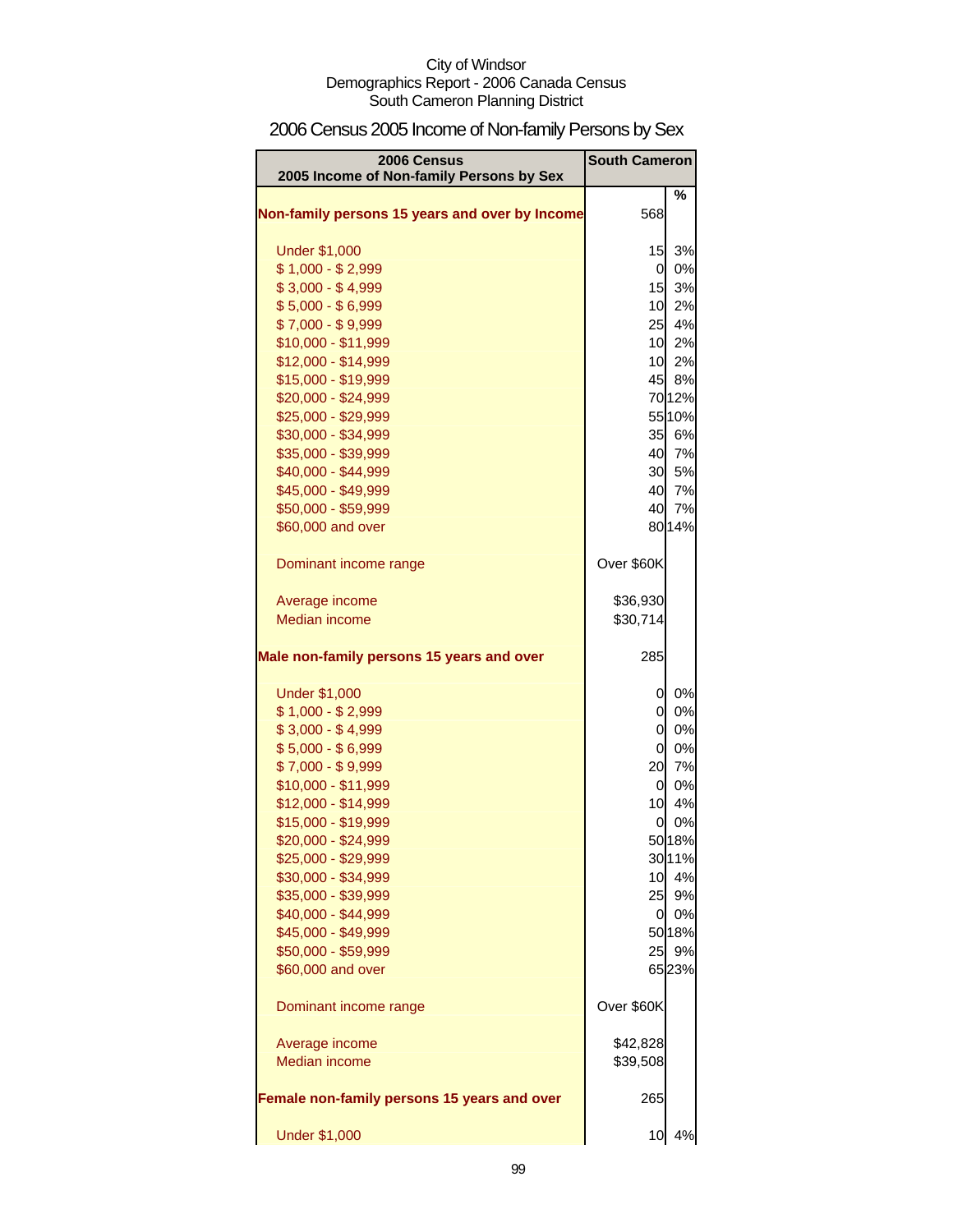| 2006 Census                              | <b>South Cameron</b> |        |
|------------------------------------------|----------------------|--------|
| 2005 Income of Non-family Persons by Sex |                      |        |
|                                          |                      | %      |
| \$1,000 - \$2,999                        | 0                    | 0%     |
| $$3,000 - $4,999$                        | 15                   | 6%     |
| $$5,000 - $6,999$                        | 0                    | 0%     |
| $$7,000 - $9,999$                        | 10                   | 4%     |
| \$10,000 - \$11,999                      | 10                   | 4%     |
| \$12,000 - \$14,999                      | 20                   | 8%     |
| \$15,000 - \$19,999                      |                      | 50 19% |
| \$20,000 - \$24,999                      | 20                   | 8%     |
| \$25,000 - \$29,999                      |                      | 40 15% |
| \$30,000 - \$34,999                      |                      | 3011%  |
| \$35,000 - \$39,999                      | 20                   | 8%     |
| \$40,000 - \$44,999                      | 20                   | 8%     |
| \$45,000 - \$49,999                      | 10                   | 4%     |
| \$50,000 - \$59,999                      |                      | 30 11% |
| \$60,000 and over                        |                      | 3011%  |
|                                          |                      |        |
| Dominant income range                    | \$15K - \$20K        |        |
|                                          |                      |        |
| Median income                            | \$27,812             |        |
| Average income                           | \$28,253             |        |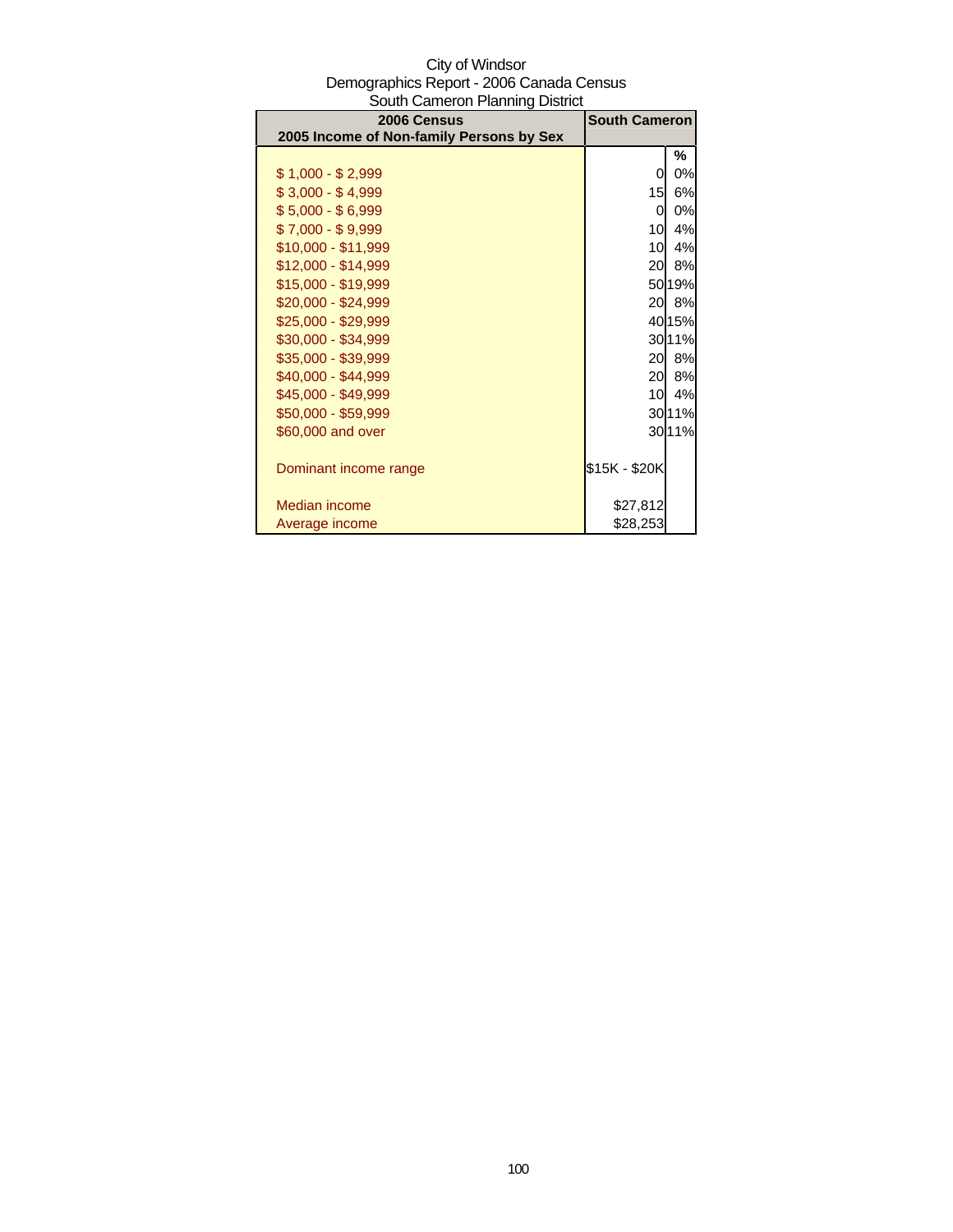| <b>2006 Census</b><br>2005 After-Tax Income of Non-family Persons by Sex | <b>South Cameron</b> |        |
|--------------------------------------------------------------------------|----------------------|--------|
|                                                                          |                      | %      |
| Non-family persons 15 years and over by after-tax income                 | 565                  |        |
| <b>Under \$1,000</b>                                                     | 15                   | 3%     |
| $$1,000 - $2,999$                                                        | 10                   | 2%     |
| $$3,000 - $4,999$                                                        | 15                   | 3%     |
| $$5,000 - $6,999$                                                        | $\overline{0}$       | 0%     |
| $$7,000 - $9,999$                                                        | 25                   | 4%     |
| \$10,000 - \$11,999                                                      | 10                   | 2%     |
| \$12,000 - \$14,999                                                      | 40                   | 7%     |
| \$15,000 - \$19,999                                                      | 50                   | 9%     |
| \$20,000 - \$24,999                                                      |                      | 75 13% |
| \$25,000 - \$29,999                                                      |                      | 55 10% |
| \$30,000 - \$34,999                                                      |                      | 85 15% |
| \$35,000 - \$39,999                                                      |                      | 6011%  |
| \$40,000 - \$44,999                                                      | 20                   | 4%     |
| \$45,000 - \$49,999                                                      | 25                   | 4%     |
| \$50,000 and over                                                        |                      | 6011%  |
| Dominant income range                                                    | \$30K - \$35K        |        |
| Median income                                                            | \$27,958             |        |
| Average income                                                           | \$31,530             |        |
|                                                                          |                      |        |
| Male non-family persons 15 years and over by after-tax income            | 300                  |        |
| <b>Under \$1,000</b>                                                     | 10                   | 3%     |
| $$1,000 - $2,999$                                                        | 10                   | 3%     |
| $$3,000 - $4,999$                                                        | $\overline{0}$       | 0%     |
| $$5,000 - $6,999$                                                        | $\overline{0}$       | 0%     |
| $$7,000 - $9,999$                                                        | 10                   | 3%     |
| \$10,000 - \$11,999                                                      | 10                   | 3%     |
| \$12,000 - \$14,999                                                      |                      | 30 10% |
| \$15,000 - \$19,999                                                      | 15                   | 5%     |
| \$20,000 - \$24,999                                                      |                      | 4013%  |
| \$25,000 - \$29,999                                                      |                      | 20 7%  |
| \$30,000 - \$34,999                                                      |                      | 40 13% |
| \$35,000 - \$39,999                                                      |                      | 50 17% |
| \$40,000 - \$44,999                                                      | 20                   | 7%     |
| \$45,000 - \$49,999                                                      | 10                   | 3%     |
| \$50,000 and over                                                        |                      | 7525%  |
| Dominant income range                                                    | Over \$50K           |        |
| Median income                                                            | \$33,130             |        |
| Average income                                                           | \$35,327             |        |
| Female non-family persons 15 years and over by after-tax income          | 295                  |        |
| <b>Under \$1,000</b>                                                     | 10                   | 3%     |
| $$1,000 - $2,999$                                                        | 10                   | 3%     |
| $$3,000 - $4,999$                                                        | 15                   | 5%     |

# 2006 Census 2005 After-Tax Income of Non-family Persons by Sex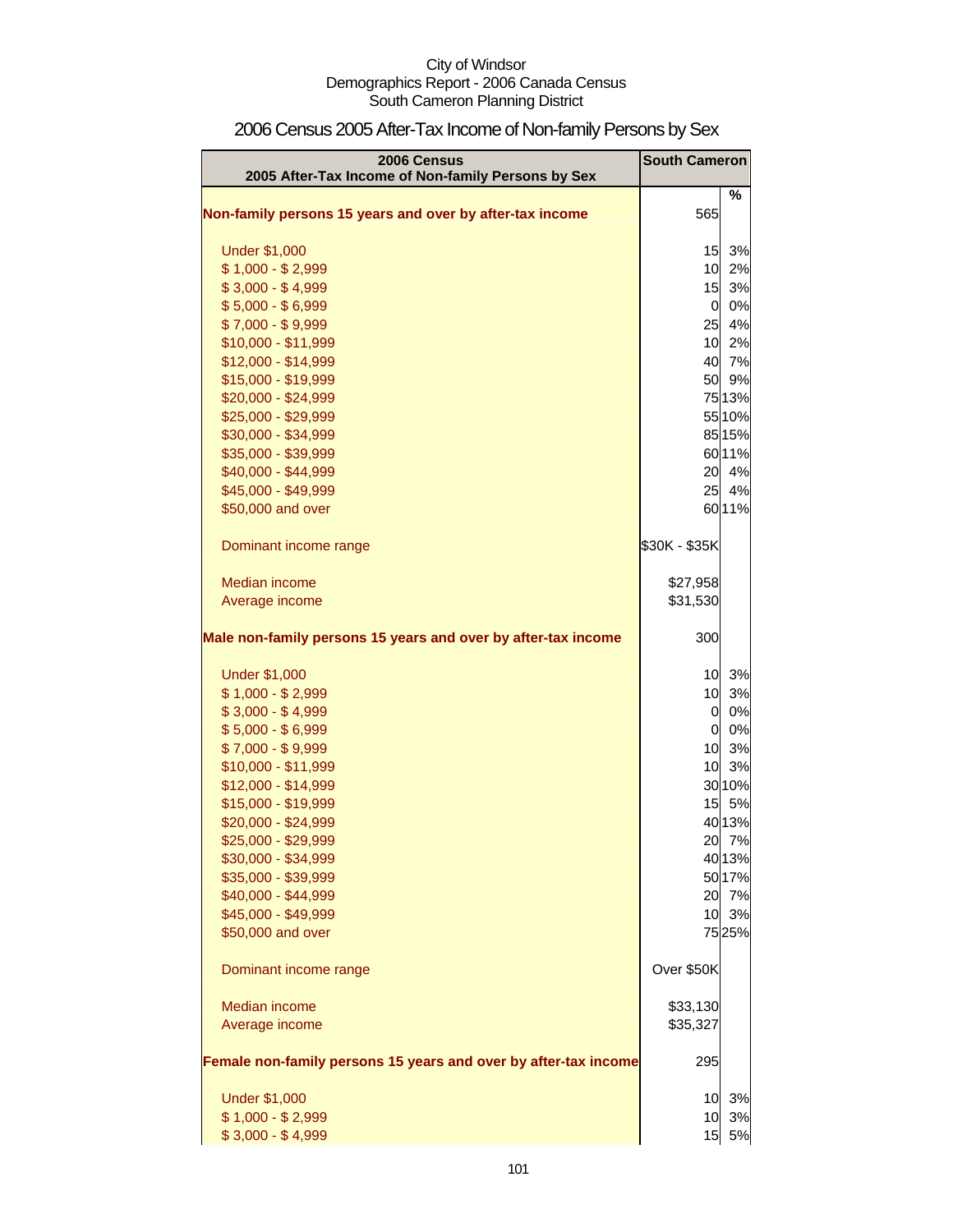| 2006 Census<br>2005 After-Tax Income of Non-family Persons by Sex | <b>South Cameron</b> |        |
|-------------------------------------------------------------------|----------------------|--------|
|                                                                   |                      | ℅      |
| $$5,000 - $6,999$                                                 | 10                   | 3%     |
| $$7,000 - $9,999$                                                 | 20                   | 7%     |
| \$10,000 - \$11,999                                               | 10                   | 3%     |
| $$12,000 - $14,999$                                               | 20                   | 7%     |
| \$15,000 - \$19,999                                               |                      | 35 12% |
| $$20,000 - $24,999$                                               |                      | 25 8%  |
| \$25,000 - \$29,999                                               |                      | 40 13% |
| \$30,000 - \$34,999                                               |                      | 4013%  |
| \$35,000 - \$39,999                                               | 0                    | 0%     |
| \$40,000 - \$44,999                                               | 0                    | 0%     |
| \$45,000 - \$49,999                                               | 15 <sub>l</sub>      | 5%     |
| \$50,000 and over                                                 | 20                   | 7%     |
| Dominant income range                                             | \$25K - \$30K        |        |
| Median income                                                     | \$20,992             |        |
| Average income                                                    | \$23,024             |        |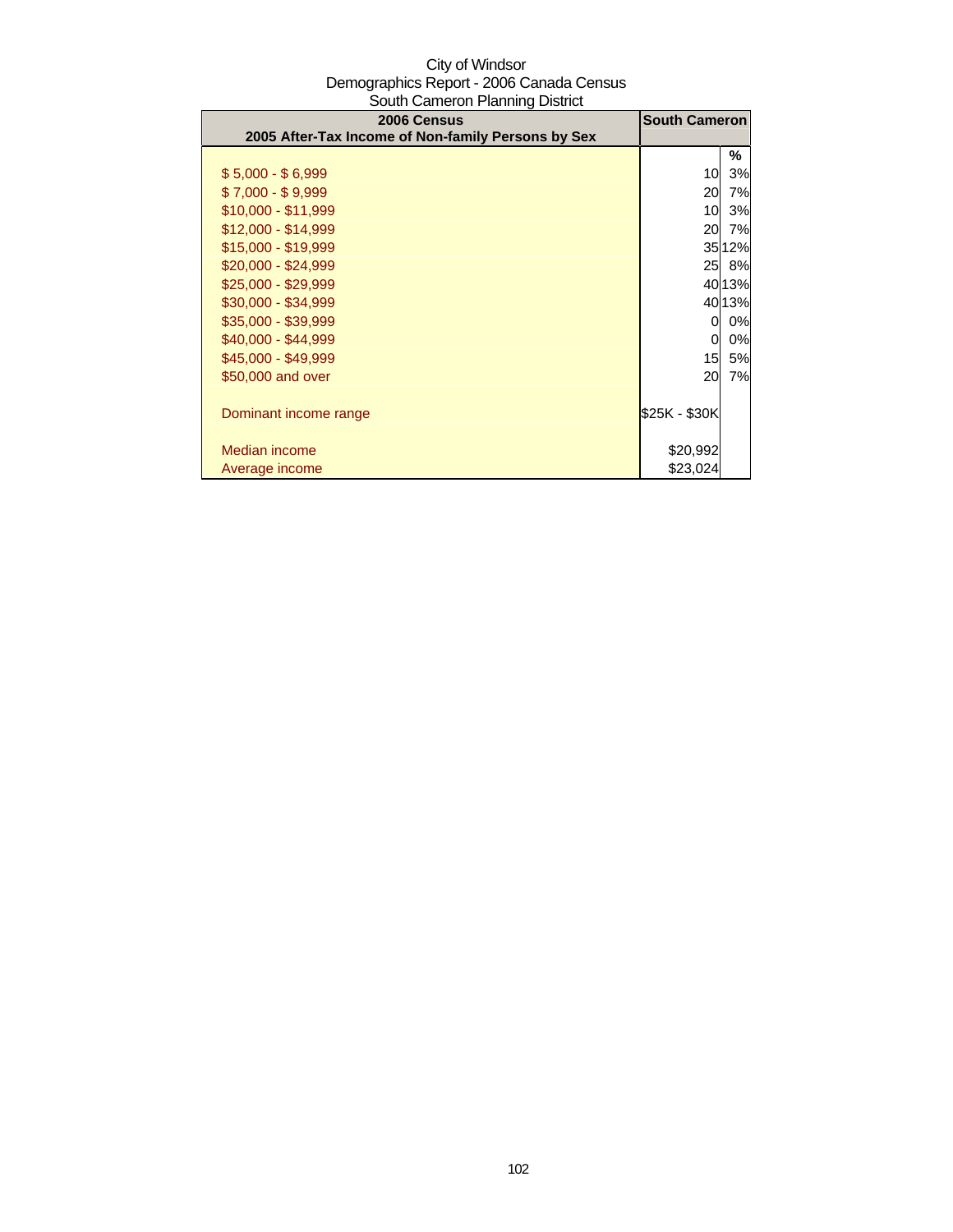### 2006 Census 2005 Income: Sources

| 2006 Census<br>2005 Income: Sources                                 | <b>South Cameron</b> |
|---------------------------------------------------------------------|----------------------|
| <b>Composition of family income for all families</b>                |                      |
| <b>Employment income</b>                                            | 78.1%                |
| Government transfer payments                                        | 12.2%                |
| Other                                                               | 9.7%                 |
| <b>Composition of family income for all couple families</b>         |                      |
| <b>Employment income</b>                                            | 79.3%                |
| Government transfer payments                                        | 11.0%                |
| Other                                                               | 9.7%                 |
| <b>Composition of family income for male lone-parent families</b>   |                      |
| <b>Employment income</b>                                            | 7.2%                 |
| Government transfer payments                                        | 1.0%                 |
| Other                                                               | 0.0%                 |
| Composition of family income for all female lone-parent families    |                      |
| <b>Employment income</b>                                            | 25.9%                |
| Government transfer payments                                        | 18.6%                |
| Other                                                               | 7.0%                 |
| Composition of income for persons 15 years and over not in a family |                      |
| <b>Employment income</b>                                            | 73.6%                |
| Government transfer payments                                        | 11.6%                |
| Other                                                               | 8.5%                 |
| Composition of income for males 15 years and over not in a family   |                      |
| <b>Employment income</b>                                            | 78.4%                |
| Government transfer payments                                        | 3.6%                 |
| Other                                                               | 1.5%                 |
| Composition of income for females 15 years and over not in a family |                      |
| <b>Employment income</b>                                            | 53.2%                |
| Government transfer payments                                        | 17.7%                |
| Other                                                               | 12.9%                |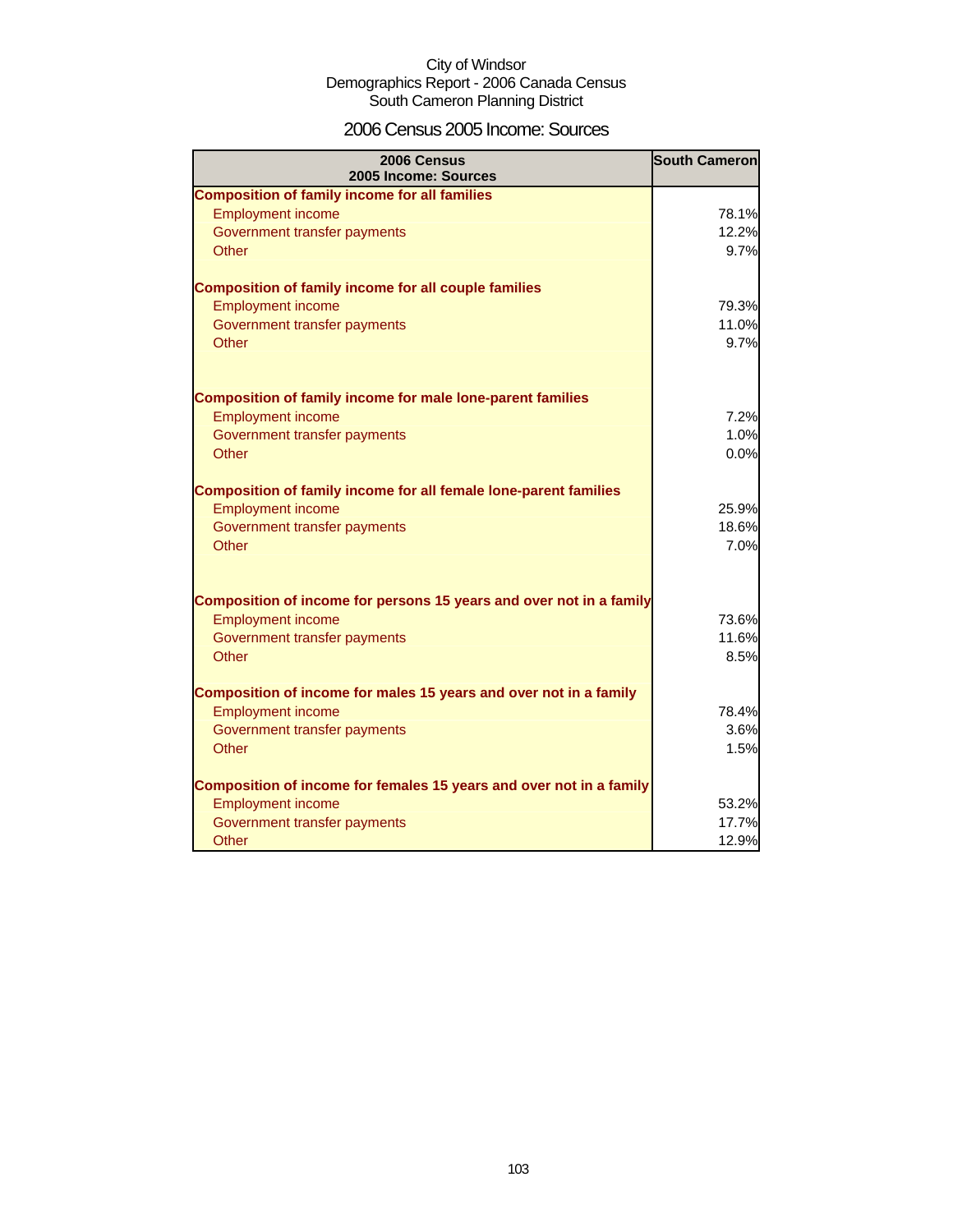# 2006 Census 2005 Income by Family Type

| 2006 Census<br>2005 Income by Family Type        | <b>South Cameron</b> |               |
|--------------------------------------------------|----------------------|---------------|
| <b>Total Families with Income by Family Type</b> | 2,211                | $\frac{0}{0}$ |
| <b>Couple families</b>                           | 1,90886%             |               |
| Male lone-parent families                        | 25                   | 1%            |
| Female lone-parent families                      | 180                  | 8%            |
| <b>Average Income by Family Type</b>             |                      |               |
| All census families                              | \$82,893             |               |
| Couple                                           | \$88,818             |               |
| Male lone-parent                                 | \$72,139             |               |
| Female lone-parent                               | \$33,118             |               |
| <b>Median Income by Family Type</b>              |                      |               |
| All census families                              | Non-Additive         |               |
| Couple                                           | Non-Additive         |               |
| Male lone-parent                                 | Non-Additive         |               |
| Female lone-parent                               | Non-Additive         |               |
| <b>After-tax Average Income by Family Type</b>   |                      |               |
| All census families                              | \$69,882             |               |
| Couple                                           | \$74,583             |               |
| Male lone-parent                                 | \$57,141             |               |
| Female lone-parent                               | \$30,856             |               |
| <b>After-tax Median Income by Family Type</b>    |                      |               |
| All census families                              | Non-Additive         |               |
| Couple                                           | Non-Additive         |               |
| Male lone-parent                                 | Non-Additive         |               |
| Female lone-parent                               | Non-Additive         |               |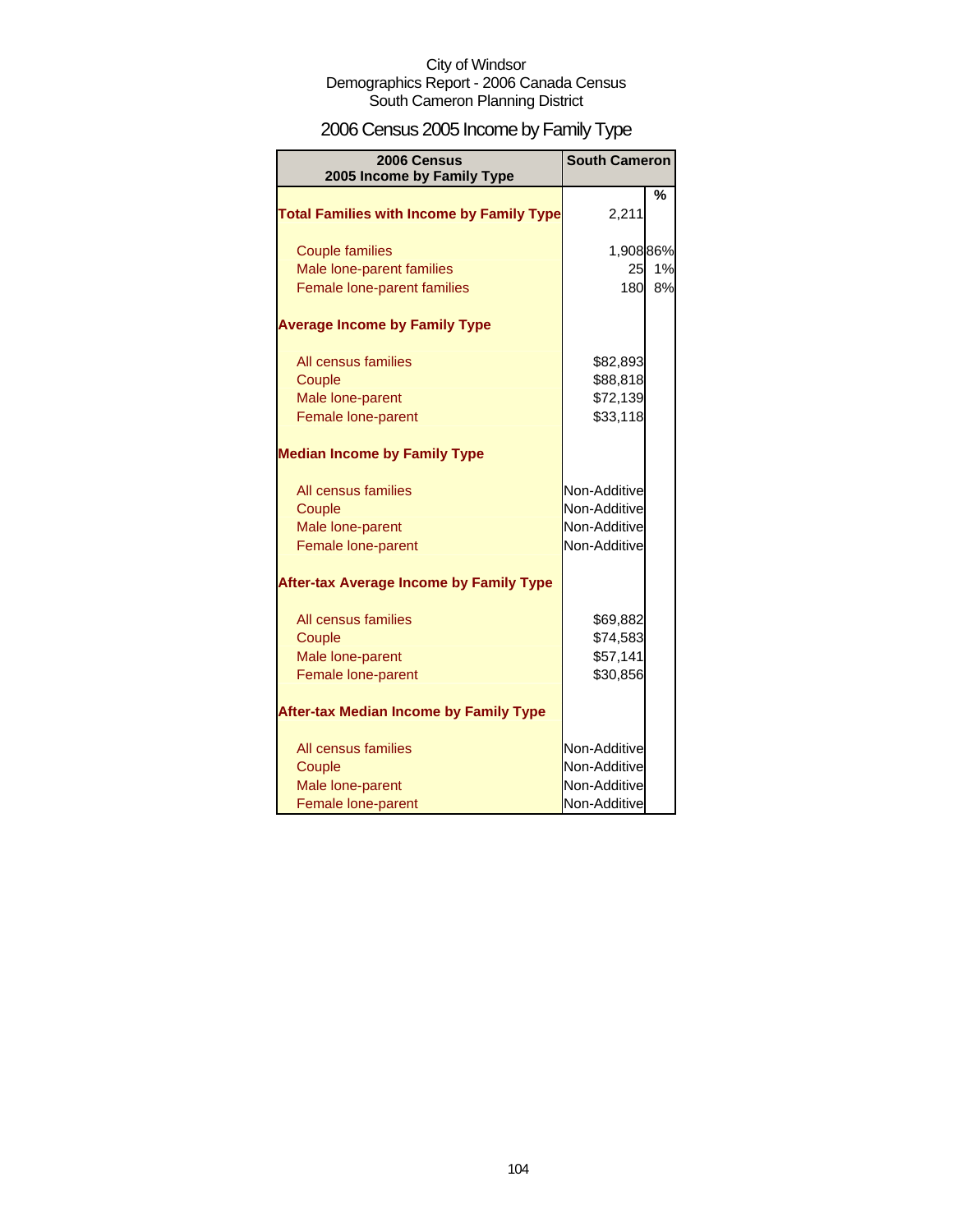### 2006 Census Prevalence of Low Income

| 2006 Census<br><b>Prevalence of Low Income</b>                       | <b>South Cameron</b> |            |
|----------------------------------------------------------------------|----------------------|------------|
|                                                                      |                      | %          |
| Total families by prevalence of low income                           | 2,216                |            |
| Low income before tax                                                | Non-Additive         |            |
| Low income after tax                                                 | Non-Additive         |            |
|                                                                      |                      |            |
| <b>Couple families</b>                                               |                      | 1,88885.2% |
| Low income before tax                                                | Non-Additive         |            |
| Low income after tax                                                 | Non-Additive         |            |
|                                                                      |                      |            |
| Male lone-parent families                                            | 40                   | 1.8%       |
| Low income before tax                                                | Non-Additive         |            |
| Low income after tax                                                 | Non-Additive         |            |
|                                                                      |                      |            |
| Female lone-parent families                                          | 215                  | 9.7%       |
| Low income before tax                                                | Non-Additive         |            |
| Low income after tax                                                 | Non-Additive         |            |
|                                                                      |                      |            |
| Non-family persons 15 years and over by prevalence of low income     | 568                  |            |
| Low income before tax                                                | Non-Additive         |            |
| Low income after tax                                                 | Non-Additive         |            |
|                                                                      |                      |            |
| Male non-family persons 15 years and over                            |                      | 28550.2%   |
| Low income before tax                                                | Non-Additive         |            |
| Low income after tax                                                 | Non-Additive         |            |
|                                                                      |                      | 26546.7%   |
| Female non-family persons 15 years and over<br>Low income before tax | Non-Additive         |            |
| Low income after tax                                                 | Non-Additive         |            |
|                                                                      |                      |            |
| Population in private households by prevalence of low income         | 8,230                |            |
| Low income before tax                                                | Non-Additive         |            |
| Low income after tax                                                 | Non-Additive         |            |
|                                                                      |                      |            |
| Children under 6 years of age                                        | 733                  | 8.9%       |
| Low income before tax                                                | Non-Additive         |            |
| Low income after tax                                                 | Non-Additive         |            |
|                                                                      |                      |            |
| Persons 65 years of age and over                                     |                      | 916 11.1%  |
| Low income before tax                                                | Non-Additive         |            |
| Low income after tax                                                 | Non-Additive         |            |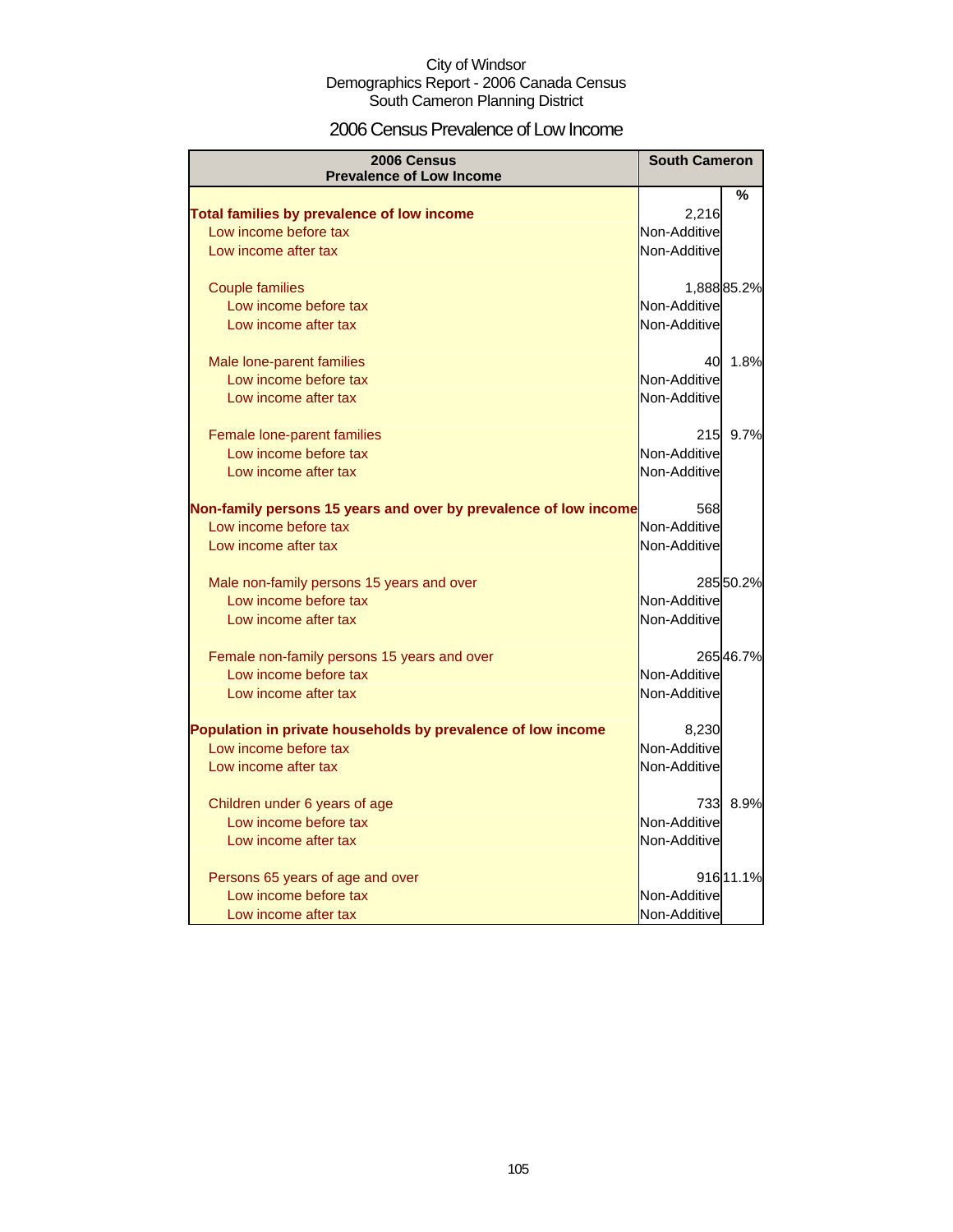### 2006 Census 2005 Household Income

| 2006 Census<br>2005 Household Income | <b>South Cameron</b> |         |
|--------------------------------------|----------------------|---------|
|                                      |                      |         |
| <b>Private households by income</b>  |                      | %       |
|                                      | 2,672                |         |
| <b>Under \$10,000</b>                | 125                  | 5%      |
| \$10,000 - \$19,999                  | 180                  | 7%      |
| \$20,000 - \$29,999                  | 240                  | 9%      |
| \$30,000 - \$39,999                  | 220                  | 8%      |
| \$40,000 - \$49,999                  | 228                  | 9%      |
| \$50,000 - \$59,999                  | 175                  | 7%      |
| \$60,000 - \$69,999                  | 205                  | 8%      |
| \$70,000 - \$79,999                  |                      | 288 11% |
| \$80,000 - \$89,999                  | 195                  | 7%      |
| \$90,000 - \$99,999                  |                      | 123 5%  |
| \$100,000 and over                   |                      | 65124%  |
| Dominant income range                | Over \$100K          |         |
| Median household income              | \$67,154             |         |
| Average household income             | \$76,589             |         |
| One person households by income      | 428                  |         |
| <b>Under \$10,000</b>                |                      | 35 8%   |
| \$10,000 - \$19,999                  |                      | 50 12%  |
| \$20,000 - \$29,999                  |                      | 9021%   |
| \$30,000 - \$39,999                  |                      | 45 11%  |
| \$40,000 - \$49,999                  |                      | 55 13%  |
| \$50,000 - \$59,999                  |                      | 40 9%   |
| \$60,000 - \$69,999                  | 20                   | 5%      |
| \$70,000 - \$79,999                  |                      | 45 11%  |
| \$80,000 - \$89,999                  | 0                    | 0%      |
| \$90,000 - \$99,999                  | 0                    | 0%      |
| \$100,000 and over                   | 35                   | 8%      |
| Dominant income range                | \$20K - \$30K        |         |
| Median household income              | \$37,222             |         |
| Average household income             | \$41,814             |         |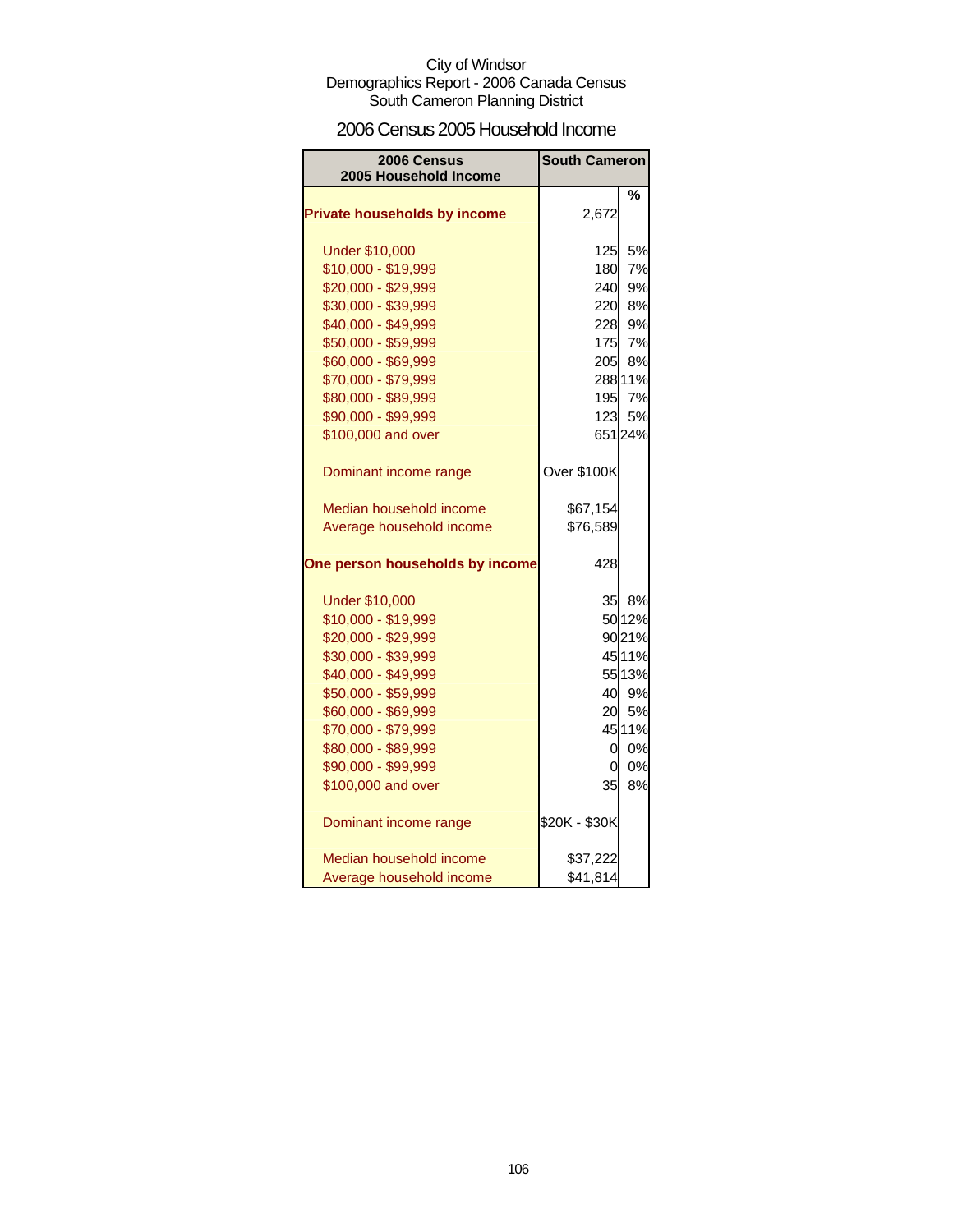### 2006 Census 2005 After-Tax Household Income

| 2006 Census<br>2005 After-Tax Household Income | <b>South Cameron</b> |         |
|------------------------------------------------|----------------------|---------|
|                                                |                      | %       |
| Private households by after-tax income         | 2,685                |         |
| <b>Under \$10,000</b>                          |                      | 120 4%  |
| \$10,000 - \$19,999                            |                      | 200 7%  |
| \$20,000 - \$29,999                            |                      | 280 10% |
| \$30,000 - \$39,999                            |                      | 290 11% |
| \$40,000 - \$49,999                            |                      | 215 8%  |
| \$50,000 - \$59,999                            |                      | 255 9%  |
| \$60,000 - \$69,999                            |                      | 273 10% |
| \$70,000 - \$79,999                            |                      | 280 10% |
| \$80,000 - \$89,999                            |                      | 170 6%  |
| \$90,000 - \$99,999                            |                      | 120 4%  |
| \$100,000 and over                             |                      | 428 16% |
| Dominant income range                          | Over \$100K          |         |
| Median household income                        | \$58,255             |         |
| Average household income                       | \$64,663             |         |
| One person households by after-tax income      | 423                  |         |
| <b>Under \$10,000</b>                          |                      | 35 8%   |
| \$10,000 - \$19,999                            |                      | 65 15%  |
| \$20,000 - \$29,999                            |                      | 9021%   |
| \$30,000 - \$39,999                            |                      | 80 19%  |
| \$40,000 - \$49,999                            |                      | 45 11%  |
| \$50,000 - \$59,999                            |                      | 30 7%   |
| \$60,000 - \$69,999                            | 15                   | 4%      |
| \$70,000 - \$79,999                            | 10 <sup>1</sup>      | 2%      |
| \$80,000 - \$89,999                            | $\overline{O}$       | 0%      |
| \$90,000 - \$99,999                            | <sub>0</sub>         | 0%      |
| \$100,000 and over                             | 20                   | 5%      |
| Dominant income range                          | \$20K - \$30K        |         |
| Median household income                        | \$30,625             |         |
| Average household income                       | \$35,712             |         |